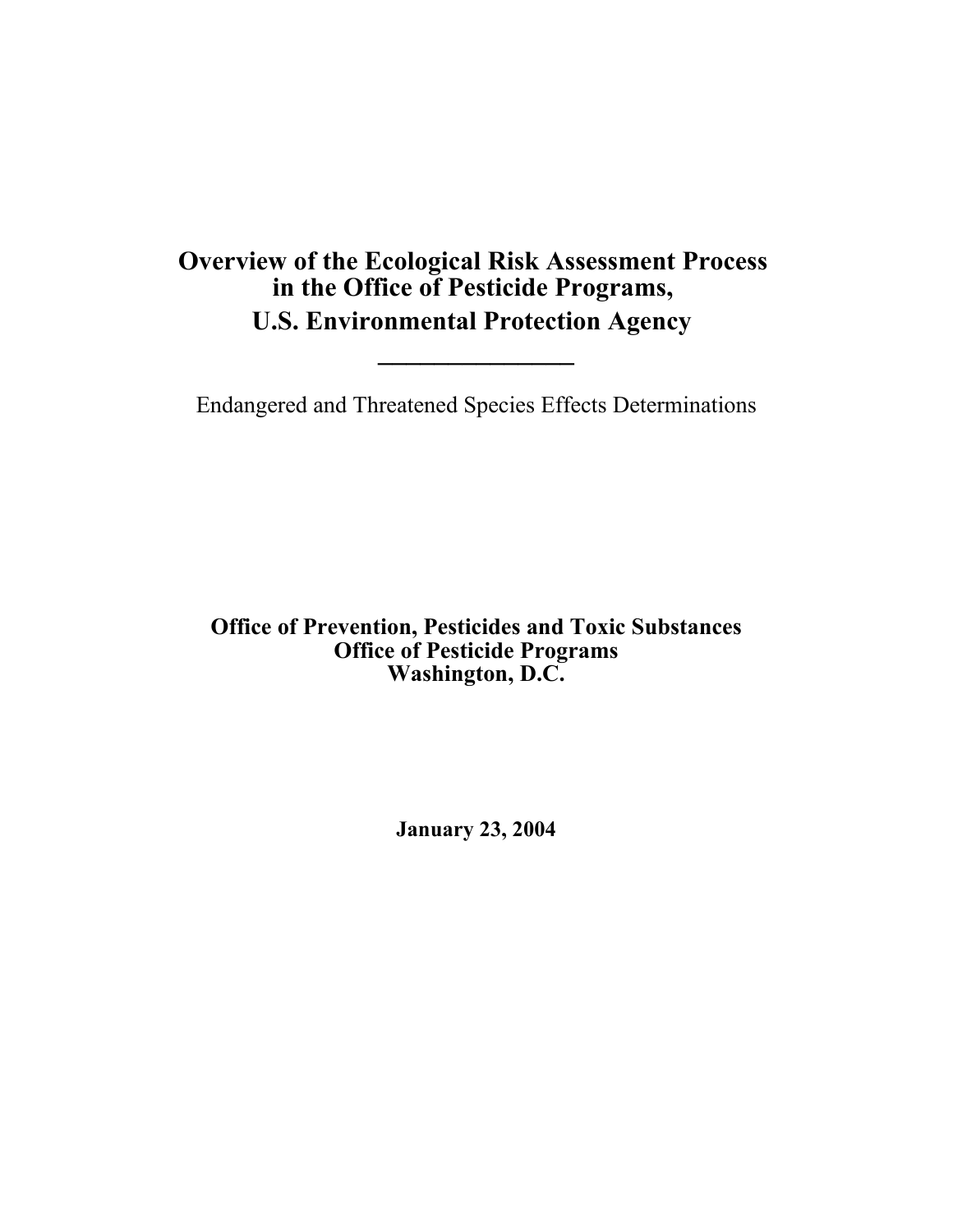### **Acknowledgments**

### **Authors, in alphabetical order:**

Russell Jones, Office of Pesticide Programs, Biopesticides and Pollution Prevention Division John Leahy, Office of Pesticide Programs, Special Review and Reregistration Division Michele Mahoney, Office of Pesticide Programs, Environmental Fate and Effects Division Linda Murray, Office of Pesticide Programs, Registration Division

Edward Odenkirchen, Office of Pesticide Programs, Environmental Fate and Effects Division Richard Petrie, Office of Pesticide Programs, Antimicrobial Division

Carol Stangel, Office of Pesticide Programs, Special Review and Reregistration Division Ingrid Sunzenauer, Office of Pesticide Programs, Environmental Fate and Effects Division Zigfridas Vaituzis, Office of Pesticide Programs, Biopesticides and Pollution Prevention Division

Arthur Jean Williams, Office of Pesticide Programs, Field and External Affairs Division

### **Reviewers, in alphabetical order:**

Steven Bradbury, Office of Pesticide Programs, Environmental Fate and Effects Division William Jordan, Office of Pesticide Programs

Paul Mastradone, Office of Pesticide Programs, Registration Division

Karen McCormack, Office of Pesticide Programs, Environmental Fate and Effects Division Larry Turner, Office of Pesticide Programs, Field and External Affairs Division Scientists in the Office of Research and Development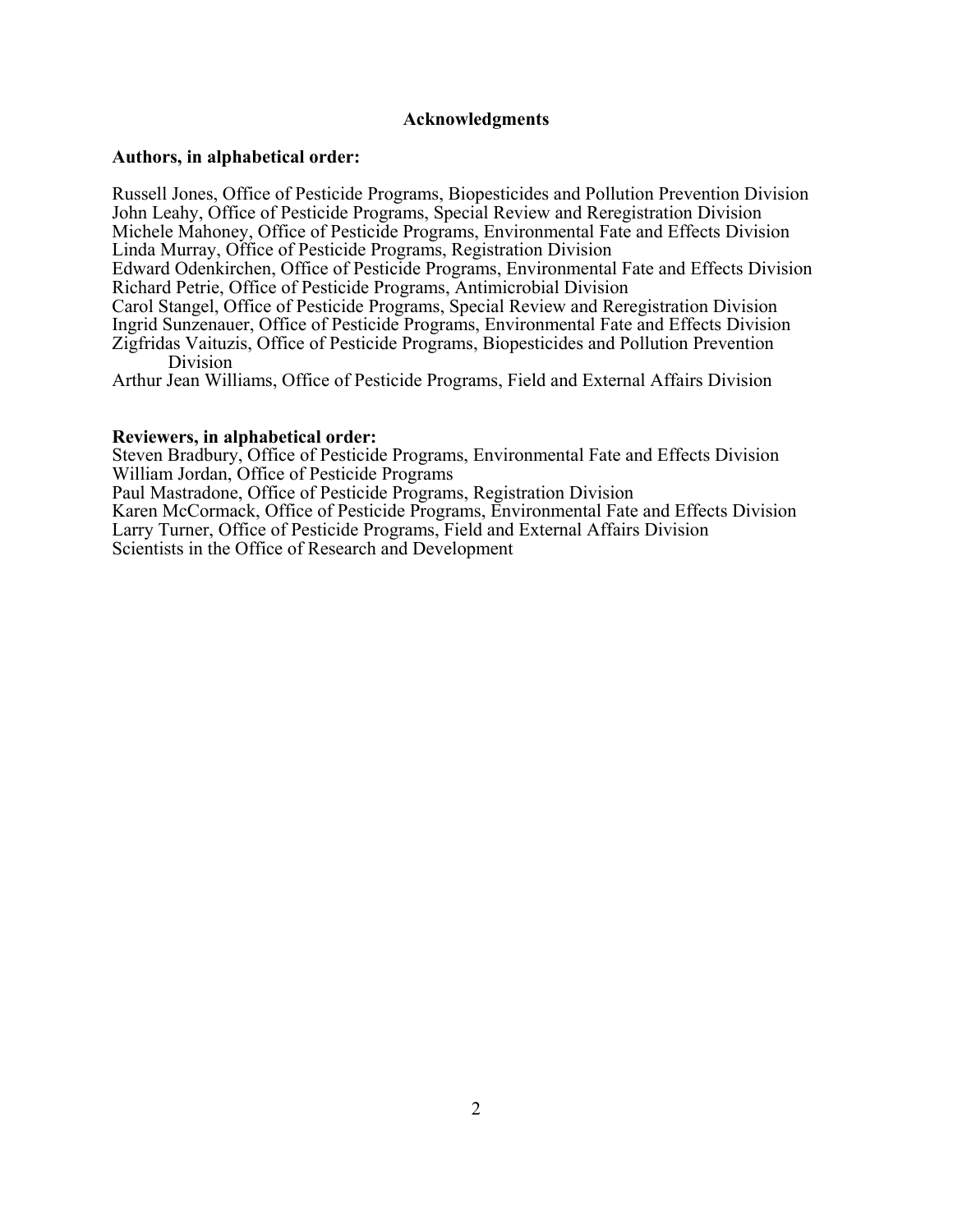# **Table of Contents**

| 3. Science-based and Risk Management Divisions  15                                  |  |
|-------------------------------------------------------------------------------------|--|
|                                                                                     |  |
|                                                                                     |  |
|                                                                                     |  |
|                                                                                     |  |
|                                                                                     |  |
|                                                                                     |  |
|                                                                                     |  |
| IV. Overview and Organization of the Environmental Fate and Effects Division 23     |  |
| A. The Environmental Fate and Effects Division's Procedures  24                     |  |
|                                                                                     |  |
|                                                                                     |  |
| 1. Agency Guidance                                                                  |  |
|                                                                                     |  |
|                                                                                     |  |
|                                                                                     |  |
|                                                                                     |  |
|                                                                                     |  |
| c. Databases                                                                        |  |
|                                                                                     |  |
|                                                                                     |  |
|                                                                                     |  |
|                                                                                     |  |
|                                                                                     |  |
| V. Overview of OPP's Screening-Level Ecological Risk Assessment Process for Aquatic |  |
|                                                                                     |  |
|                                                                                     |  |
|                                                                                     |  |
|                                                                                     |  |
|                                                                                     |  |
|                                                                                     |  |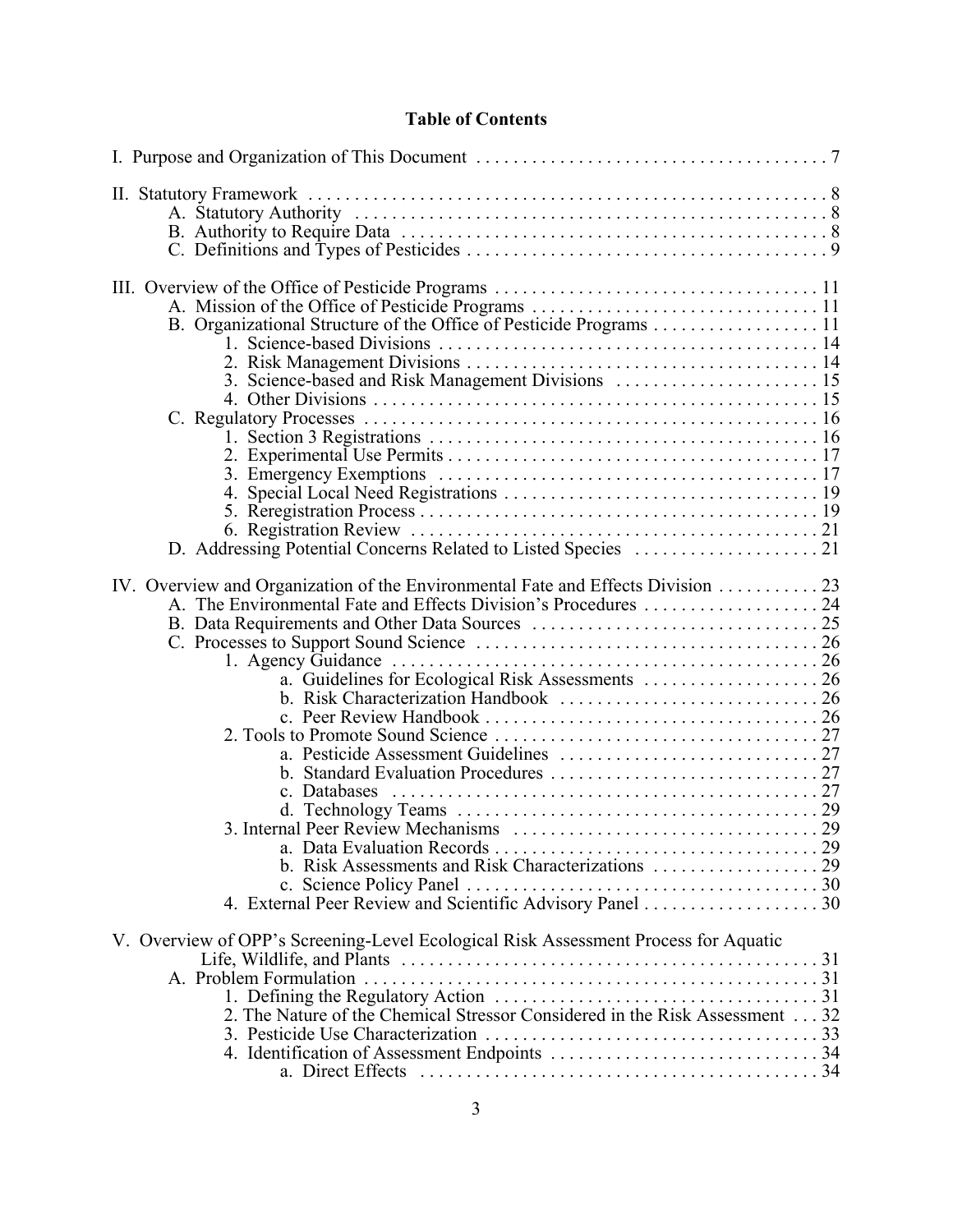|                             | 5. Measures of Effects and Exposure: The Use of Surrogate Organisms 35          |      |
|-----------------------------|---------------------------------------------------------------------------------|------|
|                             |                                                                                 |      |
| B. Analysis Phase           |                                                                                 |      |
|                             |                                                                                 |      |
|                             | a. Fate and Transport Data Requirements and Study Evaluation  37                |      |
|                             | b. Aquatic Organism Exposure Modeling  40                                       |      |
|                             |                                                                                 |      |
|                             | (2). Special Aquatic Exposure Methods for Pesticide                             |      |
|                             |                                                                                 |      |
|                             |                                                                                 |      |
|                             |                                                                                 |      |
|                             | (2). Special Terrestrial Exposure Methods for Pesticide                         |      |
|                             |                                                                                 |      |
|                             |                                                                                 |      |
| 2. Effects Characterization |                                                                                 |      |
|                             | a. Registrant-Submitted Studies for Direct Effects of Pesticides  47            |      |
|                             | b. Open Literature Studies for Direct Effects of Pesticides  47                 |      |
| $(1)$ . ECOTOX              | . 47                                                                            |      |
|                             | (2). OPP Strategy for Conducting Literature Searches 48                         |      |
|                             | c. Open Literature Studies for Indirect Effects of Pesticides 49                |      |
| Risk Characterization       | d. Open Literature Studies for Critical Habitat Evaluations 49<br>. 49          |      |
|                             | 1. Integration of Exposure and Effects Data - The Risk Quotient for Direct      |      |
|                             | Effects                                                                         | . 49 |
|                             | 2. Levels of Concern for Direct Effects - The Policy Tool for Interpreting Risk |      |
|                             | Quotients for Direct Effects<br>. 50                                            |      |
|                             | 3. Comparison of Field and Laboratory Data for Direct Effects  51               |      |
|                             |                                                                                 |      |
|                             | a. Indirect Effect Analyses Where One or More Animal Taxonomic Group            |      |
|                             |                                                                                 |      |
|                             | b. Indirect Effects Where One or More Plant Taxonomic Group RQs                 |      |
|                             | Exceed the Endangered Species LOC                                               |      |
|                             |                                                                                 |      |
|                             |                                                                                 |      |
|                             | 6. Description of Assumptions, Uncertainties, Strengths, and Limitations of the |      |
|                             |                                                                                 |      |
|                             | a. Assumptions and Limitations Related to Exposure for All Taxa  54             |      |
|                             | b. Assumptions and Limitations Related to Exposure for Aquatic Species          |      |
|                             | (1). Location of Species and Receiving Waters to Treated Field                  |      |
|                             |                                                                                 |      |
|                             |                                                                                 |      |
|                             | (2). Exposure for Aquatic Species Is Through the Dissolved Phase                |      |
|                             |                                                                                 |      |
|                             |                                                                                 |      |
|                             | (4). Averaging Times for Aquatic Exposure $\dots \dots \dots \dots 56$          |      |
|                             |                                                                                 |      |
|                             |                                                                                 |      |
|                             | (7). 100 Percent Pesticide Treatment of the Pond Watershed  57                  |      |
|                             | (8). Frequency of Exposure During a Given Year - 1 in 10 Year                   |      |
|                             |                                                                                 |      |
|                             |                                                                                 |      |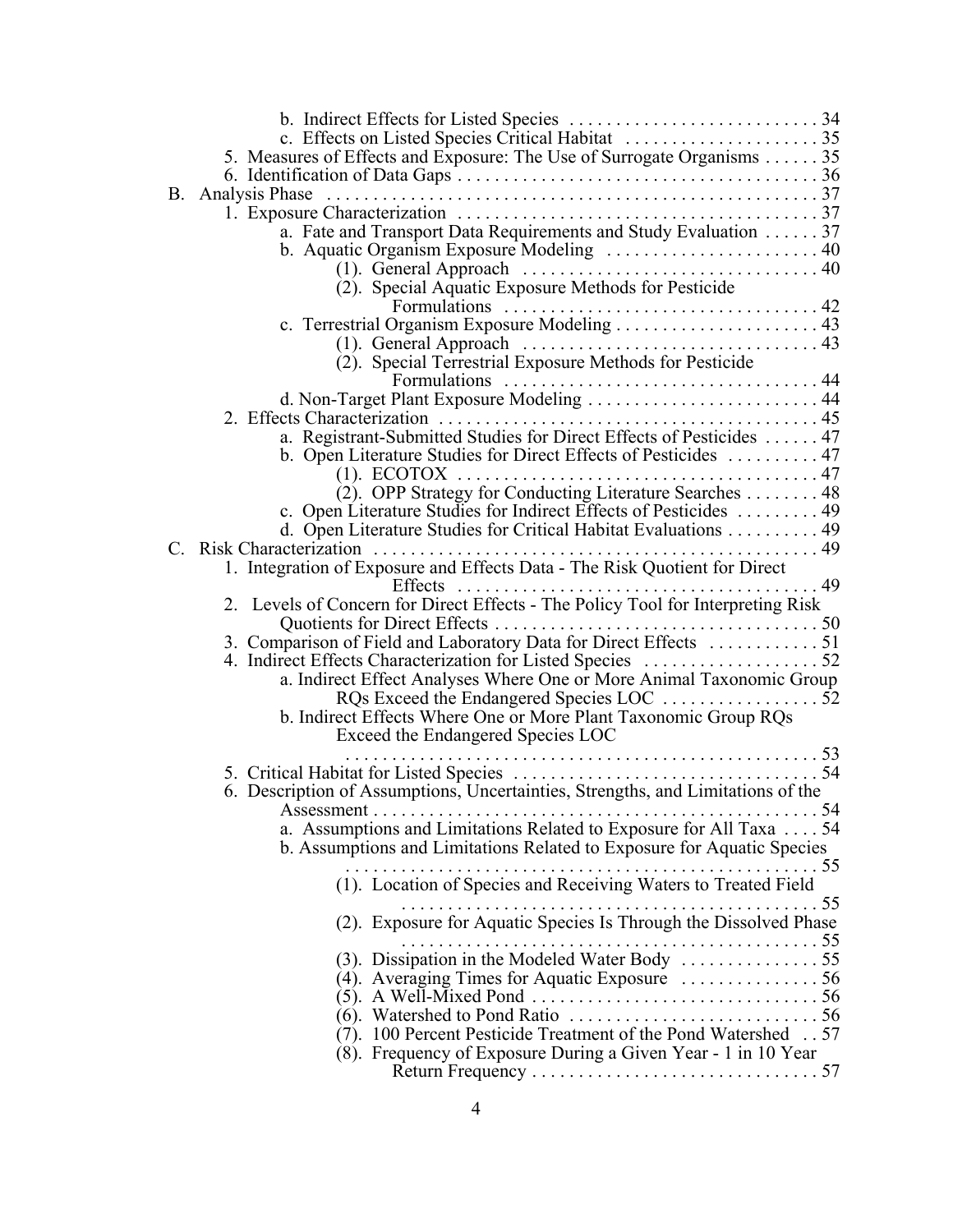| (9). Dilution of Sediment $\dots \dots \dots \dots \dots \dots \dots \dots \dots \dots 57$ |  |
|--------------------------------------------------------------------------------------------|--|
|                                                                                            |  |
| c. Assumptions and Limitations Related to Exposure for Terrestrial<br>Animals              |  |
|                                                                                            |  |
|                                                                                            |  |
| $(3)$ . Incidental Pesticide Releases Associated with Use  62                              |  |
|                                                                                            |  |
| (5). Dietary Intake - The Differences Between Laboratory and                               |  |
| d. Assumptions and Limitations Related to Effects Assessment 64                            |  |
| (1). Sublethal Effects                                                                     |  |
|                                                                                            |  |
|                                                                                            |  |
|                                                                                            |  |
|                                                                                            |  |
| VI. Overview of OPP's Species-specific Ecological Risk Assessment Process for Aquatic      |  |
|                                                                                            |  |
| B. Purpose of the Species-Specific and Habitat-Specific Assessments 69                     |  |
| C. Effects Determinations                                                                  |  |
| D. Information and Data Sources Used in the Species-specific and Habitat-specific          |  |
|                                                                                            |  |
|                                                                                            |  |
|                                                                                            |  |
|                                                                                            |  |
|                                                                                            |  |
|                                                                                            |  |
|                                                                                            |  |
| E. Exposure Characterization in the Species-Specific and Habitat-Specific Assessments      |  |
|                                                                                            |  |
|                                                                                            |  |
|                                                                                            |  |
|                                                                                            |  |
| 2. Refine Exposure Estimates Using Specific Assessment Methodologies  74                   |  |
| 3. Refine Exposure Based on Biological and Habitat Requirements  74                        |  |
|                                                                                            |  |
|                                                                                            |  |
|                                                                                            |  |
|                                                                                            |  |
|                                                                                            |  |
|                                                                                            |  |
|                                                                                            |  |
|                                                                                            |  |
|                                                                                            |  |
| Appendices                                                                                 |  |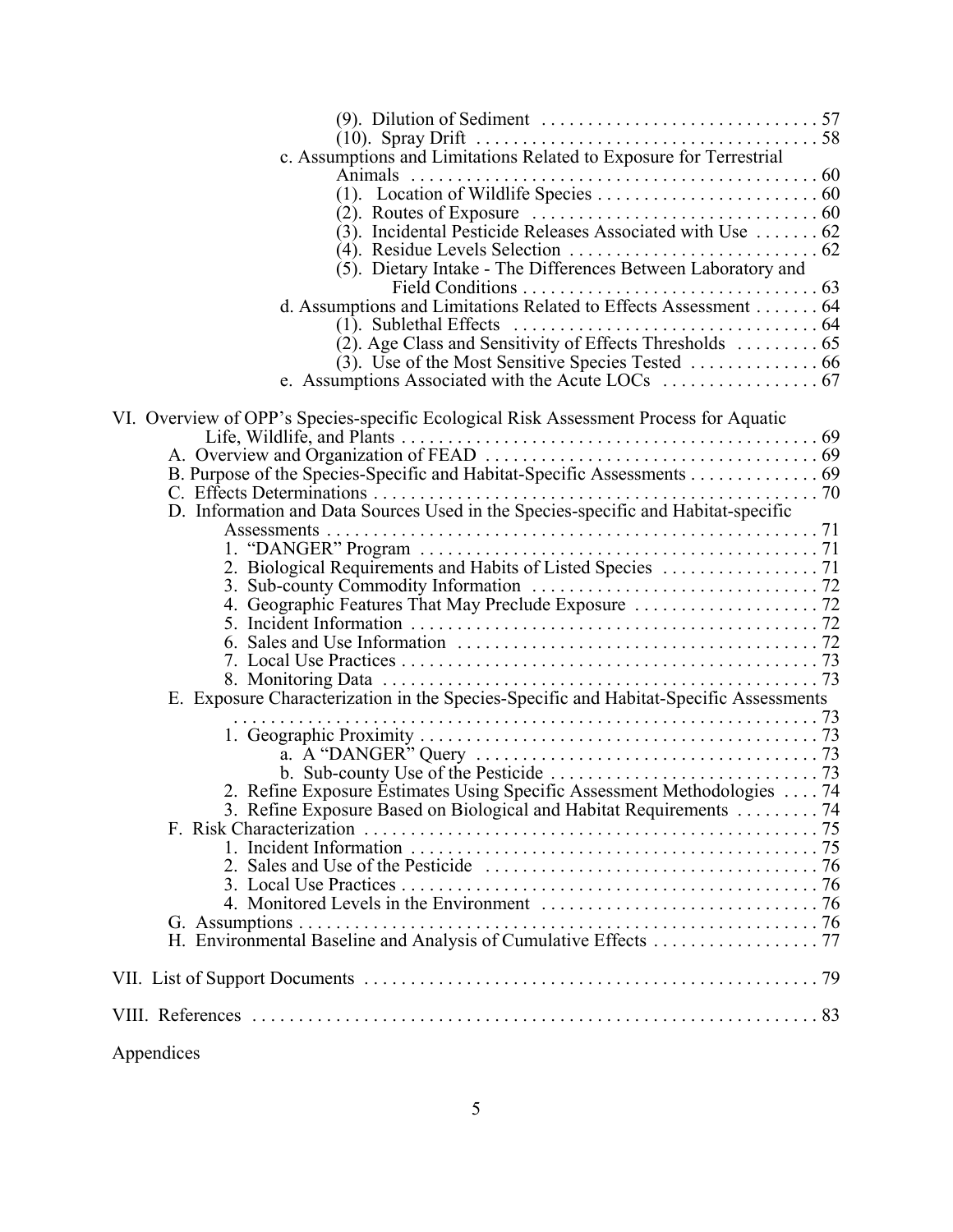| Appendix A. Overview of OPP's Screening-Level Ecological Risk Assessment Process for                            |
|-----------------------------------------------------------------------------------------------------------------|
| Appendix B. Overview of OPP's Screening-Level Ecological Assessment Process for<br><b>Biological Pesticides</b> |
|                                                                                                                 |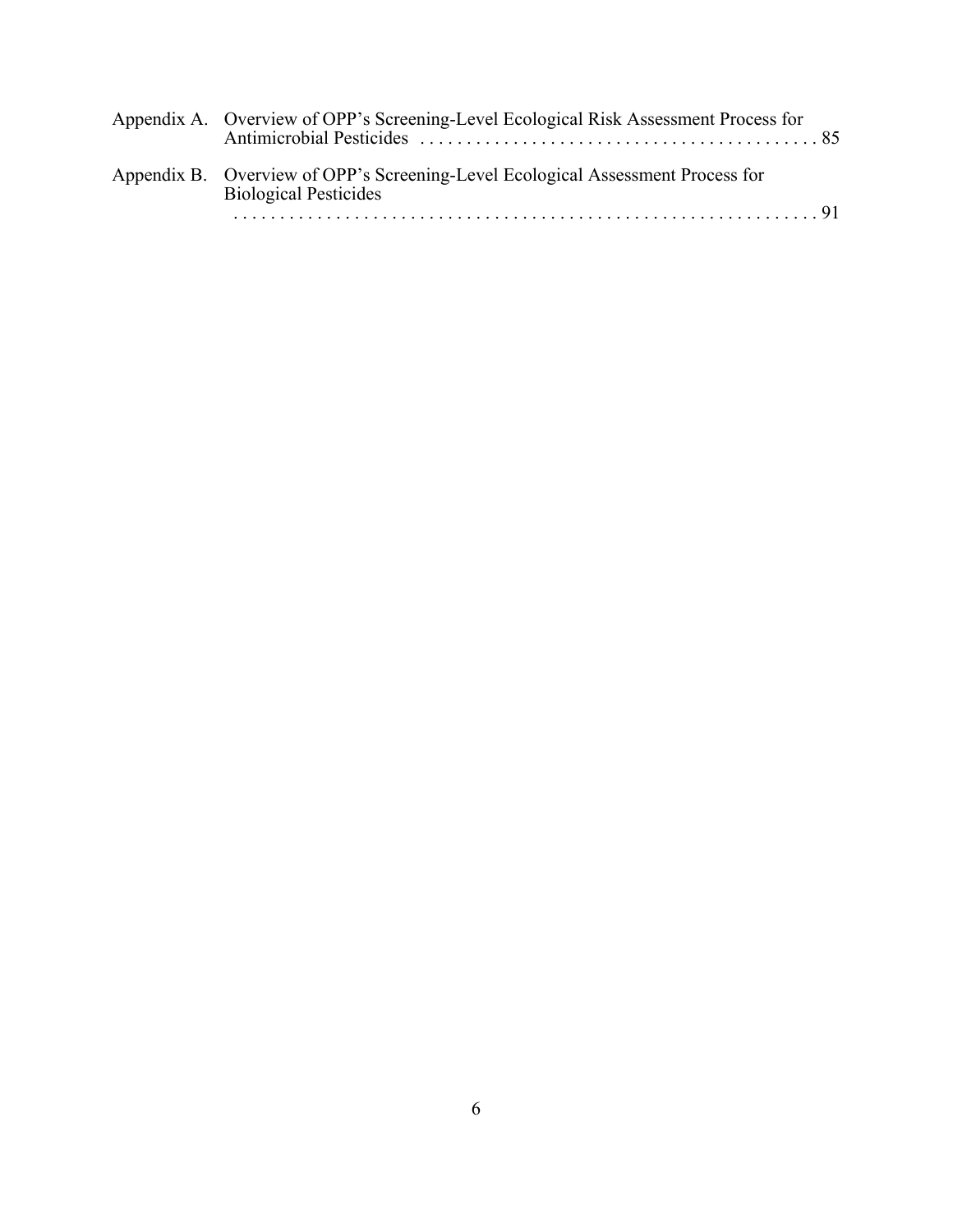### **Overview of the Ecological Risk Assessment Process in the Office of Pesticide Programs, Environmental Protection Agency**

### **I. Purpose and Organization of This Document**

The purpose of this document is to provide an overview of the Environmental Protection Agency's (EPA) ecological risk assessment process for the evaluation of potential risk to endangered and threatened (listed) species from exposure to pesticides. The assessments described in this document are conducted by the Office of Pesticide Programs (OPP).

Organized into eight sections and two appendices, this document begins with a description of the purpose and organization of the document (Section I). It continues with a brief overview of the statutory framework under which OPP operates (Section II), followed by a discussion of OPP's mission and organizational structure, and basic information about OPP's regulatory processes (Section III). Section III also acknowledges the importance of evaluating regulatory actions for their potential impact to listed species and briefly describes the steps being taken to ensure that listed species concerns are addressed.

Section IV provides an overview of the Environmental Fate and Effects Division (EFED), which conducts most of the initial screening-level assessments to evaluate the potential impact of pesticides on non-target species, including listed species. This section addresses EFED's procedures, data requirements, and processes to support the development of ecological assessments based on sound science.

Section V provides a comprehensive review of EFED's screening-level assessment process, which is based on risk assessment procedures outlined in guidance documents and standard evaluation procedures. If a pesticide is determined to potentially impact listed species, a species-specific assessment, which is described in Section VI, is conducted by another OPP division, the Field and External Affairs Division (FEAD).

Sections V and VI summarize the screening-level and species-specific assessments that are generally conducted in OPP. It should be noted, however, that the ecological risk assessment process within OPP may, on a case-by-case basis, incorporate additional methodologies, models, and lines of evidence that are technically appropriate for risk management objectives. Examples of additional information and methodologies include monitoring and incident data and evaluation of routes of exposure not routinely considered, but suggested by other lines of evidence.

Finally, the document concludes with a list of support documents (Section VII), references (Section VIII), and appendices.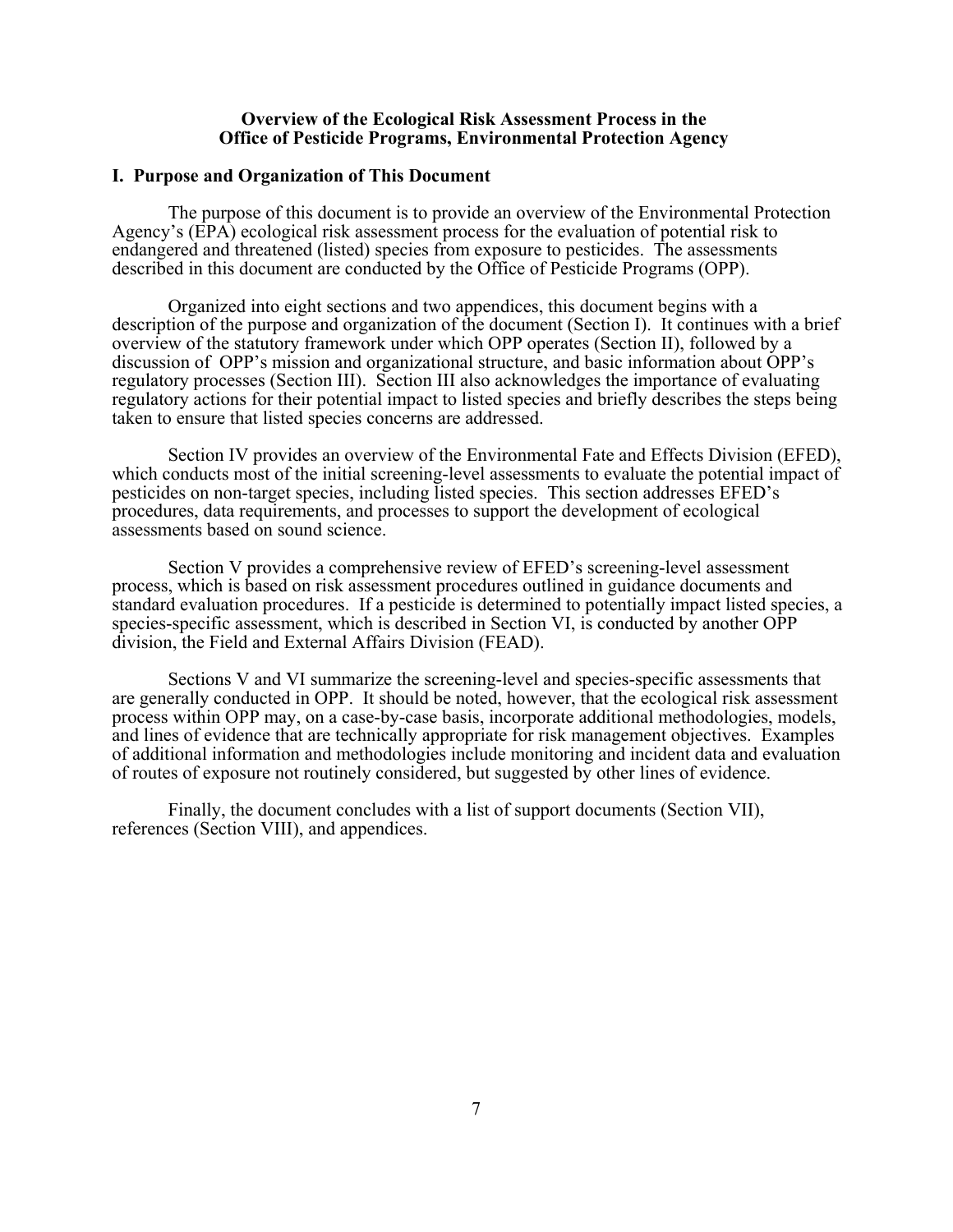### **II. Statutory Framework**

### **A. Statutory Authority**

EPA regulates pesticides under two major federal statutes: the Federal Insecticide, Fungicide, and Rodenticide Act (FIFRA) and the Federal Food, Drug, and Cosmetic Act (FFDCA), both amended by the Food Quality Protection Act (FQPA) of 1996. Under FIFRA, pesticides intended for use in the United States must be registered (licensed) by EPA before they may be sold or distributed in commerce. EPA will register a pesticide if scientific data provided by the applicant show that, when used according to labeling directions, it will not cause "unreasonable adverse effects on the environment". (FIFRA defines "unreasonable adverse effects on the environment" as "any unreasonable risk to man or the environment, taking into account the economic, social and environmental costs and benefits of the use of any pesticide .....") Under FFDCA, the Agency is responsible for setting tolerances (maximum permissible residue levels) for any pesticide used on human food or animal feed.

With the passage of the Food Quality Protection Act (FQPA) in 1996, both major pesticide statutes were amended to establish a more consistent, protective regulatory scheme grounded in sound science. FQPA mandated a single, health-based standard for setting tolerances for pesticides in foods; provided special protections for infants and children; expedited approval of safer pesticides; created incentives for the development and maintenance of effective crop protection tools; and required periodic re-evaluation of pesticide registrations and tolerances to ensure that the scientific data supporting pesticide registrations would remain up-to-date in the future. It should be noted that FQPA also limited the consideration of benefits when setting tolerances. FQPA did not address the consideration of ecological risk.

For this document, the focus will be on environmental risks, which are regulated under FIFRA.

### **B. Authority to Require Data**

By law, the Agency has the authority to obtain data under three provisions of FIFRA:

- FIFRA  $3(c)(1)(F)$  Authorizes the Agency to require data to support an application for registration of a pesticide. OPP's data requirements are set forth in 40 *CFR* Part 158, but EPA has broad authority to ask for additional data or waive requirements, as appropriate. These data requirements are discussed under Section IV of this document.
- FIFRA  $3(c)(2)(B)$  Provides the authority to require additional data on currently registered products. These data must be "required to maintain in effect an existing registration of a pesticide." If EPA imposes a data requirement under this authority, EPA must allow enough time to design the study and generate data. In addition, EPA must comply with the Paperwork Reduction Act.
- FIFRA Section  $6(a)(2)$  Requires that pesticide registrants inform the Agency of any relevant adverse effects information relating to their products, even though it was not formally requested by EPA. Information reportable under this provision includes new information derived from scientific studies, such as efficacy failures of antimicrobial products and pest resistance. Incidents of adverse effects resulting from the use of pesticide products are also reported. The information collected under  $6(a)(2)$  is tracked and regularly distributed to the various divisions in OPP, as appropriate. [See 40 *CFR* 15 and<http://www.epa.gov/pesticides/fifra6a2/> for more information concerning EPA's published guidelines and regulations for Section 6(a)(2).]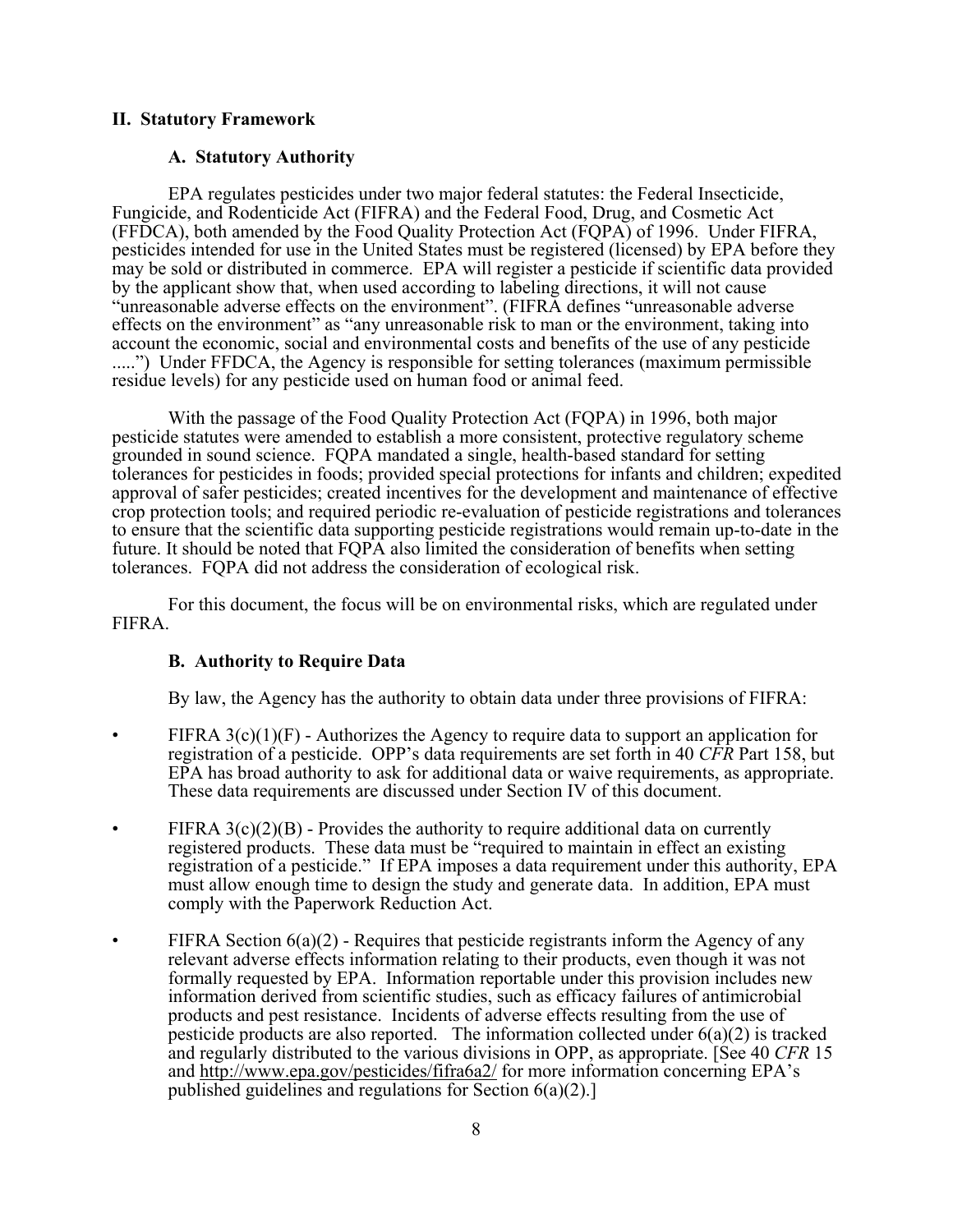### **C. Definitions and Types of Pesticides**

Based on the Code of Federal Regulations (*CFR*), a pesticide is defined as:

"Any substance or mixture of substances intended for preventing, destroying, repelling, or mitigating any pest, or intended for use as a plant regulator, defoliant, or dessicant...." (40 *CFR* 152.3).

Substances that are not covered in this definition include, but are not limited to, deodorizers, non-toxic physical barriers against pests, fertilizers or other plant nutrient substances which do not target pest species. Some products meeting the definition of a pesticide are exempt from requirements of FIFRA, such as those for human drug use only, pesticide treated articles (clothing, paints, etc.), pheromones used in traps, food preservatives, or natural repellants such as cedar wood (40 *CFR* 152).

Based on 40 *CFR* 152.3, an active ingredient and an inert ingredient, respectively, are defined as follows:

> "Any substance (or group of structurally similar substances if specified by the Agency) that will prevent, destroy, repel or mitigate any pest, or that functions as a plant regulator, dessicant, or defoliant within the meaning of FIFRA section 2(a), except as provided in §174.3 of this chapter."

"Any substance (or group of structurally similar substances if specified by the Agency), other than an active ingredient, which is intentionally included in a pesticide product, except as provided in §174.3 of this chapter."

Many different types of pesticides are available. They may be grouped according to the pests they control, their use pattern, or their chemical class. The following list provides some examples of the categories of pesticides that are grouped according to the pests they control:

- Insecticides act pesticidally against the growth or survival of insects. Also includes specific types such as miticides, mosquito larvicides or adulticides;
- Herbicides act pesticidally against plants, weeds, or grasses;
- Rodenticides act pesticidally against rats or other rodents;
- Avicides act pesticidally against damaging bird populations;
- Fungicides act pesticidally against fungi on food or grain crops;<br>• Nematicides act pesticidally against nematodes;
- 
- Fumigants gaseous pesticides used for invertebrate and fungal control;
- Antimicrobials act pesticidally against microscopic organisms on a variety of sites;
- Plant Growth Regulators accelerate or retard plant growth rates;
- Insect Growth Regulators retard insect growth;
- Biopesticides naturally occurring substances with pesticidal properties, including microbial pesticides, biochemical pesticides and plant incorporated protectants;
- Piscicides act pesticidally against unwanted or invasive fish populations; and
- Molluscides act pesticidally against slugs, snails, or bivalves.

Pesticides may also be categorized into the following general use patterns in order to determine registration data requirements: terrestrial, aquatic, greenhouse, forestry, domestic outdoor, and indoor (40 *CFR* 158). The terrestrial, aquatic, and greenhouse patterns are further divided into food crop and nonfood applications.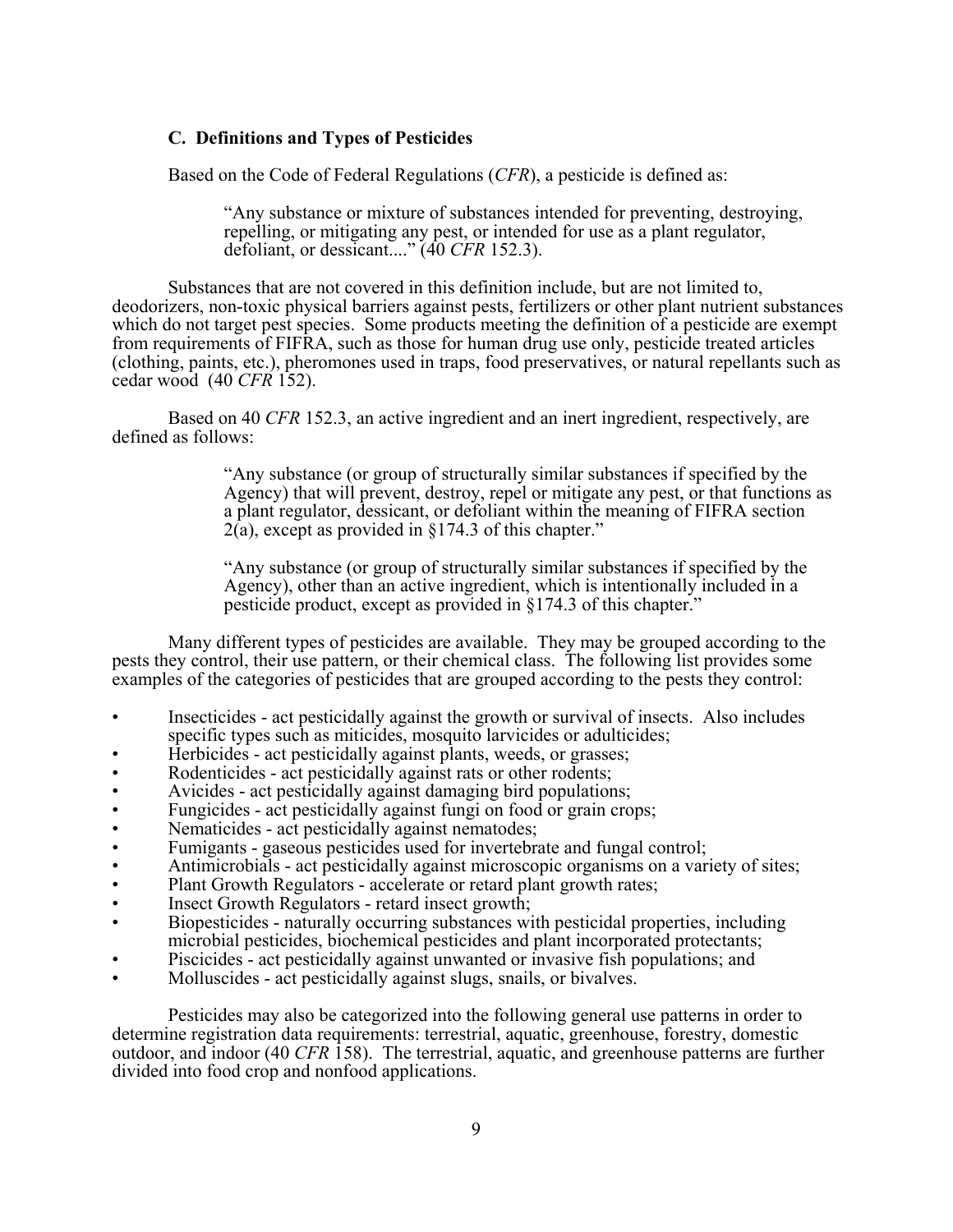Pesticides that have similar chemical structures often have similar modes of action, as well as comparable fate and transport properties. Such chemicals may be grouped in the same chemical class. Some examples of chemical classes include the following:

- Insecticides: chloronicotinyl compounds (e.g., imidacloprid, nicotine), N-methyl carbamates (e.g., carbaryl, aldicarb), organophosphorus compounds (e.g., chlorpyrifos, diazinon), and pyrethroids (e.g., cyfluthrin, cypermethrin), and others.
- Herbicides: benzoic acids (e.g., dicamba), chloroacetanilides (e.g., alachlor, metolachlor), chlorophenoxy acids/esters (e.g., 2,4-D, MCPA), imidazolinones (e.g., imazamox, imazapyr), sulfonylureas (e.g., bensulfuron-methyl, rimsulfuron), thiocarbamates (e.g., butylate, molinate), and triazines (e.g., atrazine, simazine), and others.
- Fungicides: benzimidazoles (e.g., benomyl, thiabendazole), carboxamides (e.g., carboxin, flutolanil), and dithiocarbamates (e.g., maneb, ziram), and others.

### **III. Overview of the Office of Pesticide Programs**

### **A. Mission of the Office of Pesticide Programs**

EPA's overarching mission is to protect human health and to safeguard the environment – air, water, and land – upon which life depends. An important component of this goal is the protection of human health and the environment from unreasonable adverse effects resulting from the use of pesticides and to assure that pesticide residues that may occur in food are safe.

OPP's mission is both challenging and complex. OPP regulates the use of all pesticides in the United States and establishes maximum levels for pesticide residues in food, thereby safeguarding the nation's food supply. Pesticides play a role in many aspects of everyday life, from agriculture and greenhouses to lawns, swimming pools, hospitals, and food service establishments. There are about 20,000 registered pesticide product formulations, containing approximately 675 active ingredients and 1,835 other ingredients. About 470 pesticide active ingredients are used in agriculture, and EPA has established more than 9,000 tolerances (maximum allowable residue limits) for pesticides that may be present in food.

EPA's regulation of pesticides directly or indirectly affects approximately 30 major pesticide producers, another 100 smaller producers, 2,500 formulators, 29,000 distributors and other retail establishments, 40,000 commercial pest control firms, one million farms, three and a half million farm workers, several million industry and government users, and virtually all households.

### **B. Organizational Structure of the Office of Pesticide Programs**

To fulfill its mission, OPP has nine divisions and the immediate office of OPP's Office Director. Approximately 800 people carry out a wide range of activities related to pesticide regulation and risk management. In addition, a large number of people in other EPA offices, including EPA's regional offices, provide administrative, legal, enforcement, and research support. Figure 1 provides a graphical representation of the organizational structure, which is described later in this section.

It should be noted that in OPP, a distinction is made between the role of the risk assessor and risk manager. Risk assessors use information and data concerning pesticide exposure and human and ecological effects to estimate the likelihood of adverse outcomes with varying pesticide use scenarios. Risk managers determine how the pesticide will be regulated. In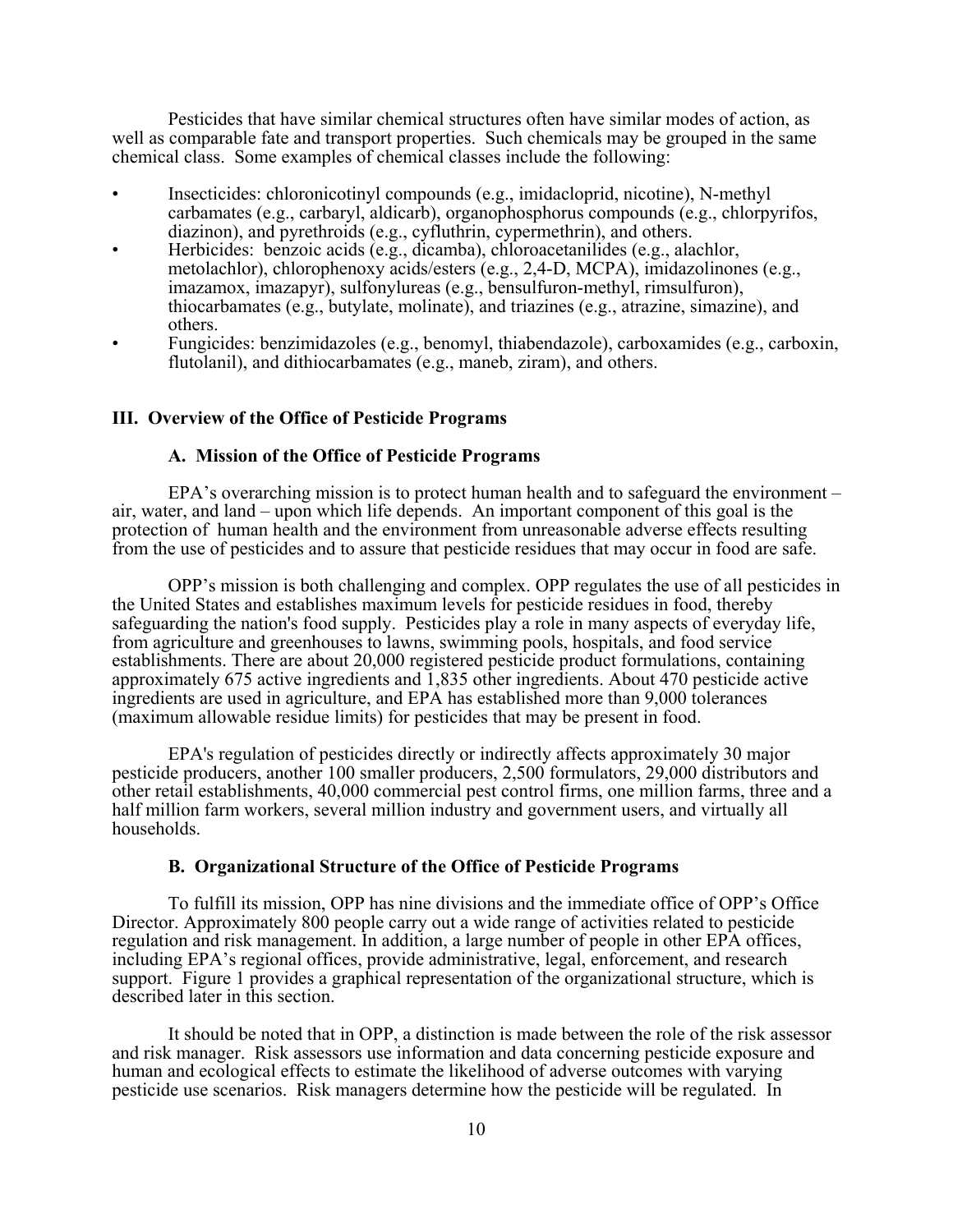regulating ecological effects, the regulatory decision is based on the results of the risk assessment and potential mitigation options, but may also include the integration of social considerations and economic factors (benefits information), and legal requirements. Trade-offs between different regulatory actions are evaluated, and value judgments applied to reach a decision.

Risk management addresses a variety of considerations that range from scientific to socio-economic considerations. The risk analysis focuses on providing an unbiased evaluation of risk, with assumptions and uncertainties clearly articulated. By separating the functions of the pesticide risk assessment and risk management processes, within the broader risk management framework, the integrity and transparency of the scientific analyses are maintained.

The policy regarding the interface between risk assessment and risk management grew out of a National Research Council report in 1983, referred to as the "Red Book", which emphasized the distinction between the two functions (National Research Council, 1983.) The Red Book proposed a strong separation of risk assessment and risk management, but also recognized the need and importance of continual interaction between the functions. Although the Red Book focused on human health, the policy was expanded to address ecological risk as well.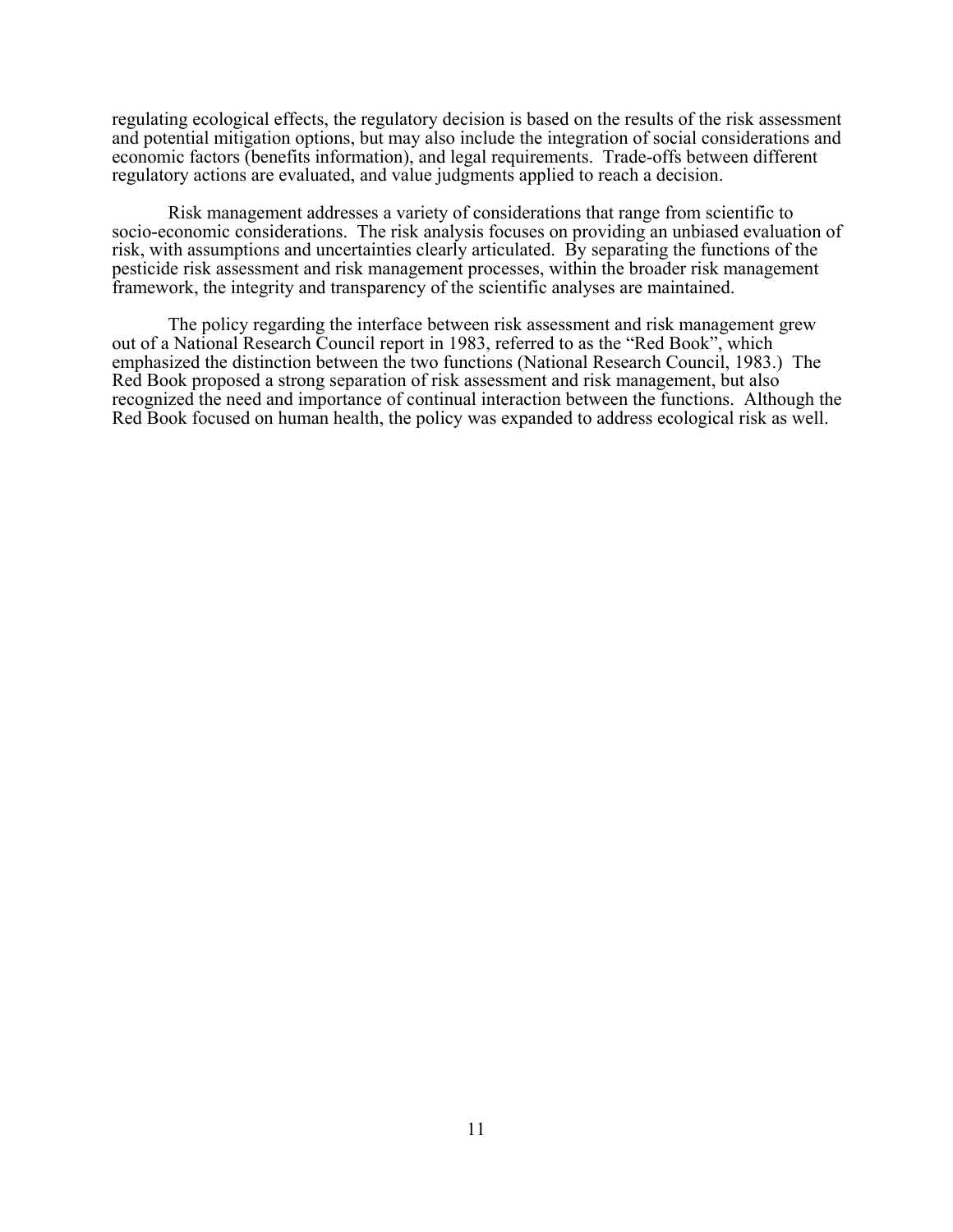# **Figure 1: OPP Organizational Structure**

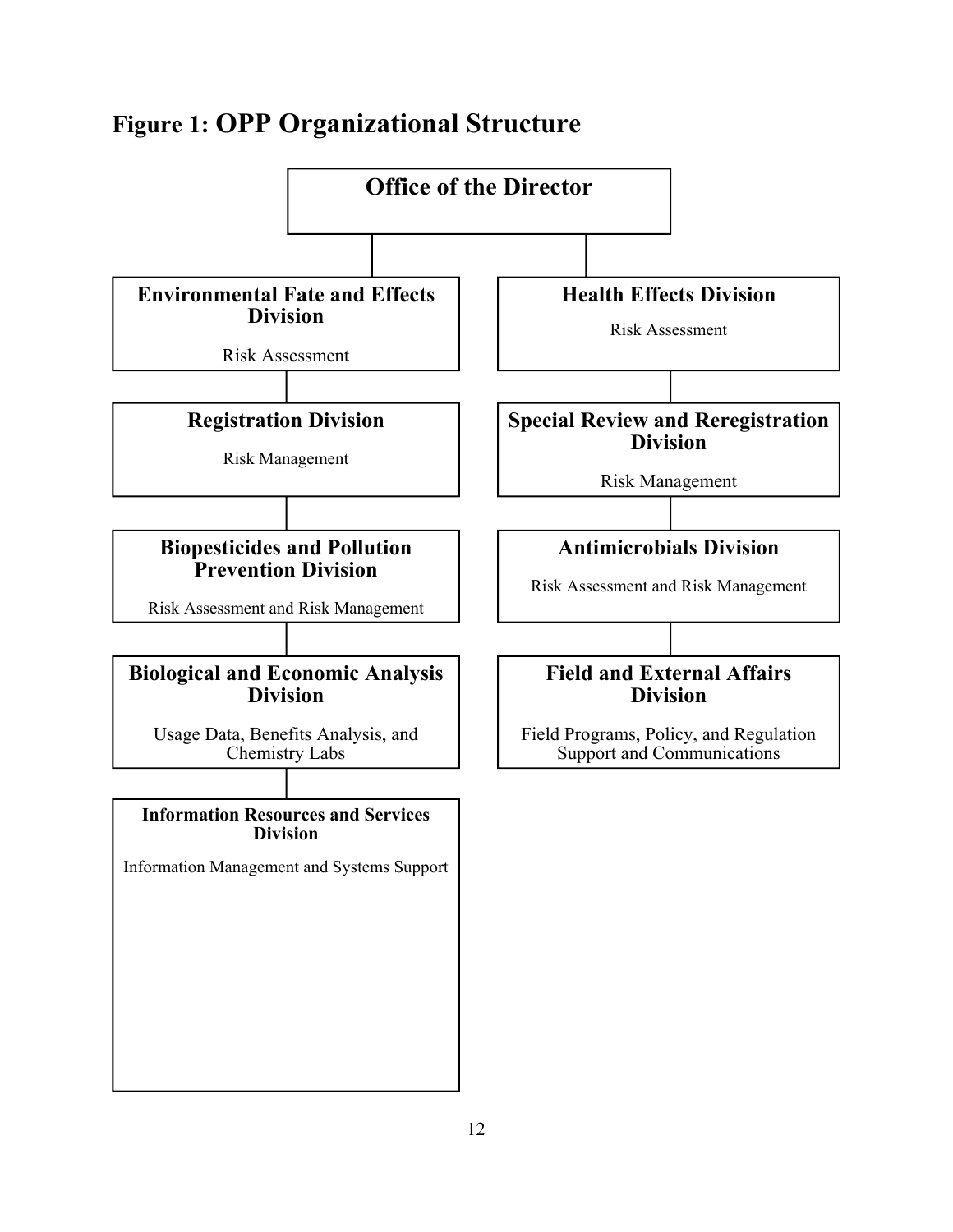### **1. Science-based Divisions**

The following divisions focus primarily on conducting the risk and benefit assessments for conventional pesticides; they do not perform risk management functions. The results of the science assessments, including the ecological risk assessment for listed species, are forwarded to the risk management divisions discussed in the next section.

- Environmental Fate and Effects Division (EFED) Conducts screening-level risk assessments to assess the ecological risk to non-target species, including the potential impact on listed species, and conducts refined ecological risk assessments. (See Section V for an overview of OPP's screening-level assessment process.) In addition, EFED evaluates drinking water exposure and sends its evaluations to the Health Effects Division to be considered in their human health risk assessments.
- Health Effects Division (HED) Reviews data on pesticide human health effects and characterizes and assesses risks to humans and domestic animals, which are considered in risk management decisions. As part of the assessment process, HED's Metabolism Assessment Review Committee (MARC) considers whether pesticide metabolites and/or breakdown products are of toxicological concern and should be included in the dietary exposure/risk assessment and/or tolerance expression for foods and livestock feeds. In addition, a screening methodology has been developed to evaluate lower toxicity inert and active ingredients to determine that there is a reasonable certainty that no harm will result from the aggregate exposure to the pesticide residues before granting a tolerance or exemption from the requirement of a tolerance.

HED does not participate directly in the development of an ecological risk assessment. However, HED does review acute mammalian toxicity data conducted on the active ingredient and formulations as well as two-generation reproductive toxicity tests, which are used by EFED to characterize mammalian wildlife toxicity. HED also reviews pesticide residue dissipation in food crops and animal feed items, which are used to estimate foliar dissipation half-lives for multiple application exposure modeling for wildlife. In addition, the information from the MARC (see Section V. B.2) and from the evaluation of lower toxicity inert and active ingredients (see Section V.A.2) may be useful for evaluating pesticide impacts to ecological resources.

C Biological and Economic Analysis Division (BEAD) - Assesses pesticide use and benefits information and operates analytical chemistry and antimicrobial testing laboratories.

### **2. Risk Management Divisions**

The Registration Division and Special Review and Reregistration Division are responsible for making the final risk management decision on conventional pesticides, primarily through the registration and reregistration processes. These divisions do not conduct risk assessments.

Both divisions consult with HED and EFED on questions related to the human and environmental risk assessments, respectively, and potential mitigation options once they have received the risk assessments and have begun to develop the regulatory decision. If necessary, a risk assessment may be conducted again at the request of the risk management division. This may be necessary because of changes made to the registration related to mitigation options, which could alter the results of the assessment.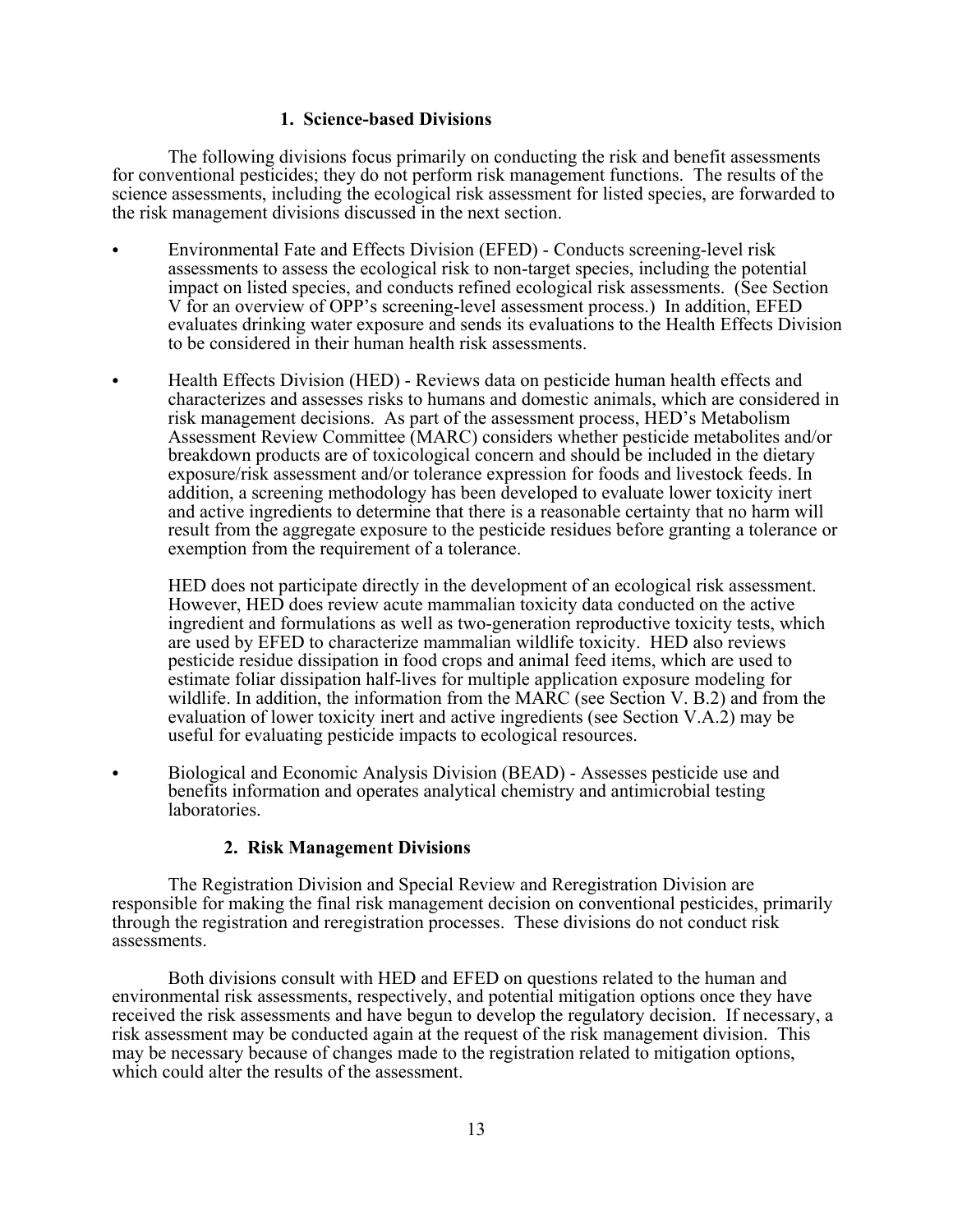- Registration Division (RD) Coordinates and manages the regulatory actions involving the entry into the market place of new conventional pesticide products. These actions include the registration of new pesticide products, new uses of existing pesticide products, product and label amendments, experimental use permits, tolerances, and emergency exemptions based upon scientific evaluation of data and other considerations.
- Special Review and Reregistration Division (SRRD) Coordinates and manages the reregistration of existing pesticides and reassessment of tolerances based upon a scientific evaluation of data and other considerations.

# **3. Science-based and Risk Management Divisions**

In OPP, two divisions perform both risk assessment and risk management functions. It should be noted, however, that the role of risk assessor and risk manager in these divisions are never assumed by the same person.

- Antimicrobials Division (AD) Provides full regulatory service for antimicrobial pesticides. This includes the registration and reregistration processes; conducting assessments for human health/dietary risk; residential and industrial worker exposure, environmental fate and ecological effects, drinking water exposure, product and residue chemistry, and the efficacy of public health pesticides.
- Biopesticides and Pollution Prevention Division (BPPD) Focuses on biologically-based pesticides and measures that will reduce pesticide risks. BPPD's functions include risk and benefit assessments, risk management, tolerance reassessment, and the Pesticide Environmental Stewardship Program (PESP). PESP is a voluntary partnership between EPA and the pesticide user community to reduce risk from pesticide use in agricultural and non-agricultural settings.

# **4. Other Divisions**

The remaining two divisions provide unique support functions for OPP.

- FEAD Coordinates OPP's policies and regulatory development, international and field programs, such as Certification and Training, Agricultural Worker Protection Program, and others. FEAD also administers and coordinates the field implementation of the Endangered Species Protection Program and conducts species-specific risk assessments for listed species and their designated critical habitat. (See Section VI for further detail on the refined assessment process.) In addition, FEAD provides region/state/tribal coordination and assistance, legislation and Congressional interaction, and communication and outreach activities.
- Information Resources and Services Division (IRSD) Provides information and computer support for OPP, maintains OPP's Web site and OPP databases, handles the Public Docket, and processes FIFRA section 6(a)(2) submissions.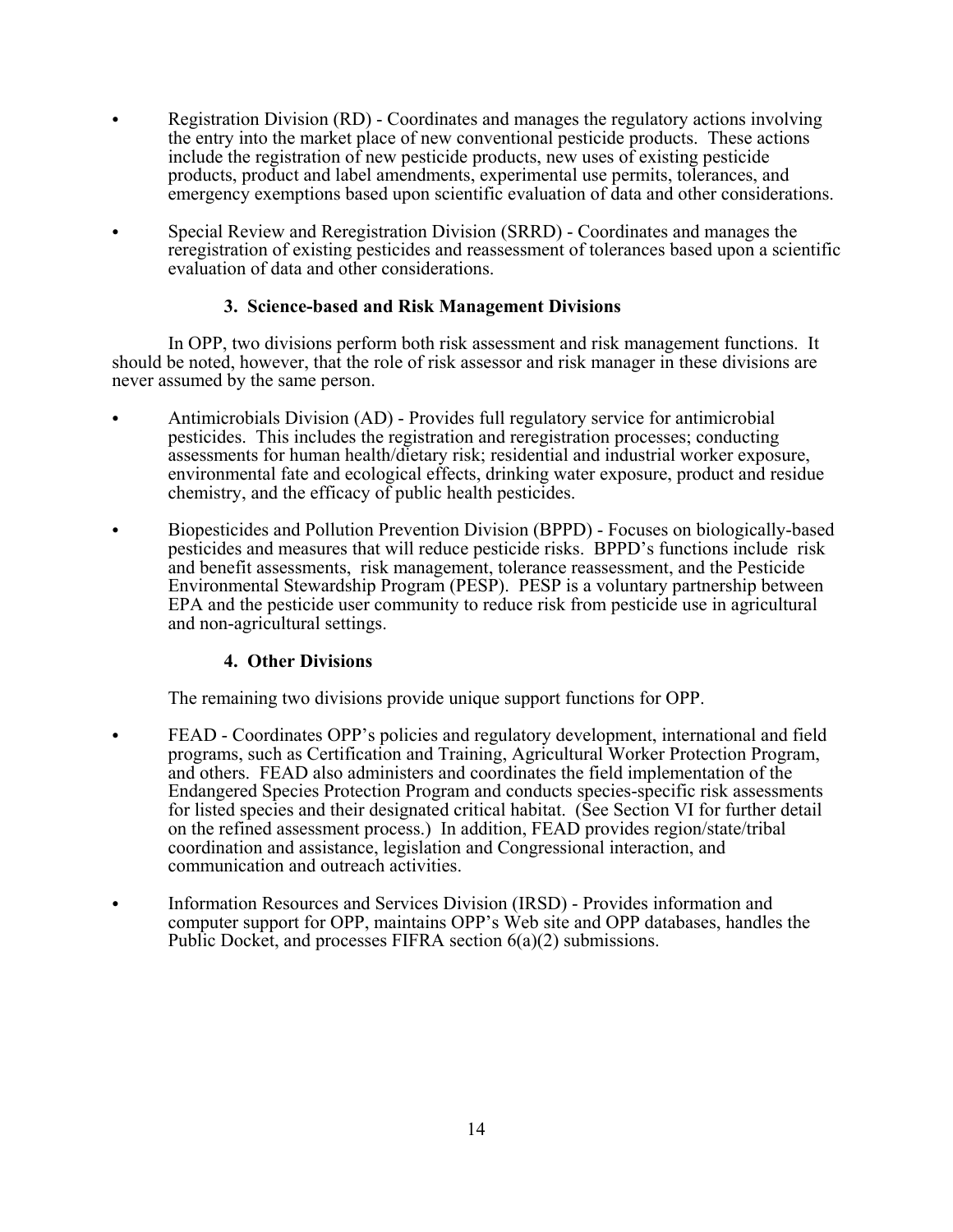### **C. Regulatory Processes**

The two main regulatory processes in OPP are registration and reregistration. Registration focuses on decisions that allow new pesticide products to enter the market place or that allow registrants to make changes to the way existing pesticide products are sold, distributed, or used. While many registration decisions involve minor changes or applications for new products that are identical to currently registered pesticides, EPA devotes considerable resources to the review of applications involving new active ingredients and applications involving new uses of currently registered pesticides.

Reregistration is the review of older pesticides to ensure that they meet current health, safety, and environmental standards. The goal is to update labeling and use requirements and reduce risks associated with older pesticides, which were registered when the standards for government approval were less stringent than they are today.

### **1. Section 3 Registrations**

Section 3 of FIFRA authorizes EPA to register new pesticide products and new uses of existing pesticide products for use in the United States. In registering pesticide products, EPA may place restrictions on the site or crop on which it is used; the method, amount, frequency, and timing of its use; and the storage and disposal practices. Some pesticides may be registered for more limited use in certain states. In addition, States, Tribes and Territories can place further restrictions on EPA-registered pesticide products used or sold within their own jurisdictions.

For a Section 3 registration action, the pesticide manufacturer submits to EPA a registration application, which includes the following information:

- 
- 
- 
- 
- Required test data;<br>
Information concerning the manufacturing process;<br>
Product chemistry;<br>
Human and environmental risk data packages;<br>
Tolerance information, consisting of information about pesticide residues o
- 

RD processes the application and tracks it. A project manager is assigned who:

- 
- Completes a detailed review of the application;<br>• Assigns and coordinates the appropriate scientific review;
- Sets priorities and a timetable;
- Coordinates administrative action; and
- Communicates with the pesticide applicant or registrant concerning the review of its application.

RD assigns the scientific review to HED for an evaluation of human health risks and to EFED for evaluating environmental risks, including potential risks to listed species. HED integrates all the human health effects and exposure data into a comprehensive health risk assessment to assess the potential impact that the pesticide product or active ingredient will have on the human population. At the same time, EFED integrates scientific ecological effects and exposure information into an environmental risk assessment to assess potential impacts on the environment. Both the health and environmental risk assessments undergo a process of internal peer review by scientific experts.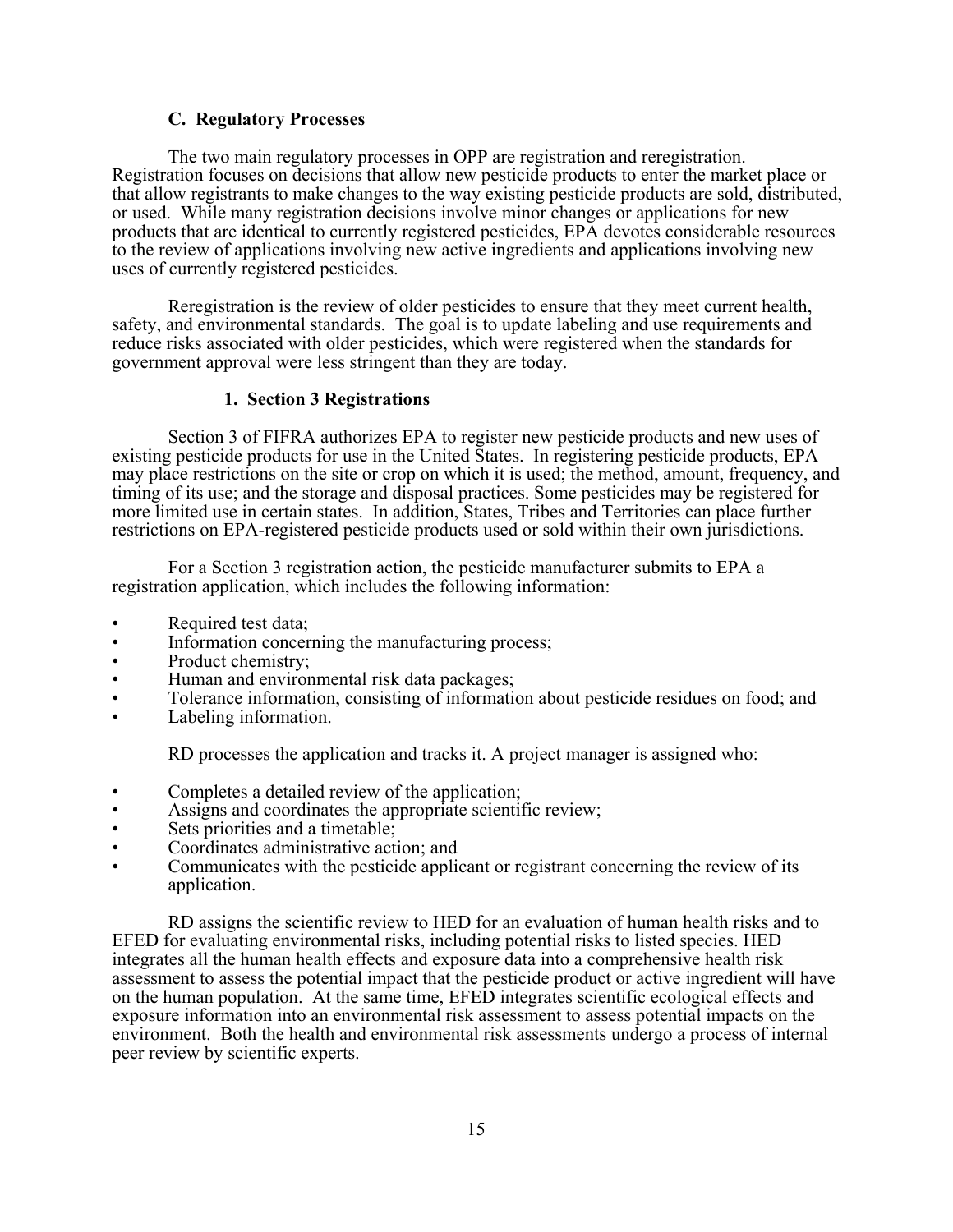RD's policy is to send forward all new chemicals submitted for a Section 3 registration to EFED and HED for a complete scientific review. For ecological risk, EFED provides an initial review and risk assessment for non-target species, including listed species. This assessment is conducted using data, which are required based on the uses of the pesticide.

Some pesticide uses, such as indoor application, are screened in RD to determine if there is a potential exposure to non-target organisms. If there is no exposure, these uses may not require environmental fate and ecotoxicity data or a full scientific review. For example, some specialized uses, such as indoor greenhouse applications, are screened to determine if there is a potential to effect non-target organisms through pesticide disposal. If not, data are not required and an ecological assessment is not conducted.

Section 3 amendment actions are screened in Registration Division to determine if there is an obvious change from the present labeled use. Those actions which indicate a change in the use are sent to the science divisions for review.

In cases where EFED's screening-level ecological risk assessment raises potential concerns related to listed species, FEAD conducts a species-specific evaluation to refine the assessment. EPA is implementing internal procedures to ensure that FEAD is routinely notified and has an opportunity to conduct its analysis if potential concerns related to listed species are identified.

After EFED and HED submit their risk assessments to the Registration Division, RD reviews the risk assessments and develops potential risk mitigation measures. RD makes a registration determination based on the statutory standards of FIFRA and FFDCA. If the application fails to meet these standards, RD notes the need for more or better data, labeling modifications, and/or use restrictions, and communicates the deficiencies to the applicant. If the application is approved, EPA will establish a tolerance if the pesticide is intended for use on food or feed and publishes a notice in the Federal Register.

### **2. Experimental Use Permits**

Under FIFRA section 5 and the regulations (40 *CFR* 172), EPA may authorize field testing of unregistered pesticides through an experimental use permit (EUP). Generally the Agency issues EUPs for field experimentation involving 10 acres or more of land or 1 acre or more of surface water. The EUP establishes conditions for limiting the transportation, application, and disposal of unregistered test products. The granting of an EUP also limits the sale and distribution of the test product only between approved participants in the test program, and use of the test product under conditions specified in the EUP. Pesticide companies typically request EUPs for efficacy testing and/or crop-specific residue chemistry data. Use-specific data are required to support an EUP, but are more limited in scope than for a Section 3. These data requirements (Section 112-1 in Support Document #34) along with the application procedures are described in Support Document #34. RD's policy is to send forward the core ecological and environmental fate data set if the EUP is for an outdoor use . This EFED review includes consideration of listed species.

### **3. Emergency Exemptions**

Section 18 of FIFRA authorizes EPA to allow States and Federal agencies to apply a pesticide for an unregistered use for a limited time if EPA determines that emergency conditions exist. Most requests for emergency exemptions are made by state lead agricultural agencies, although the United States Department of Agriculture (USDA), United States Department of the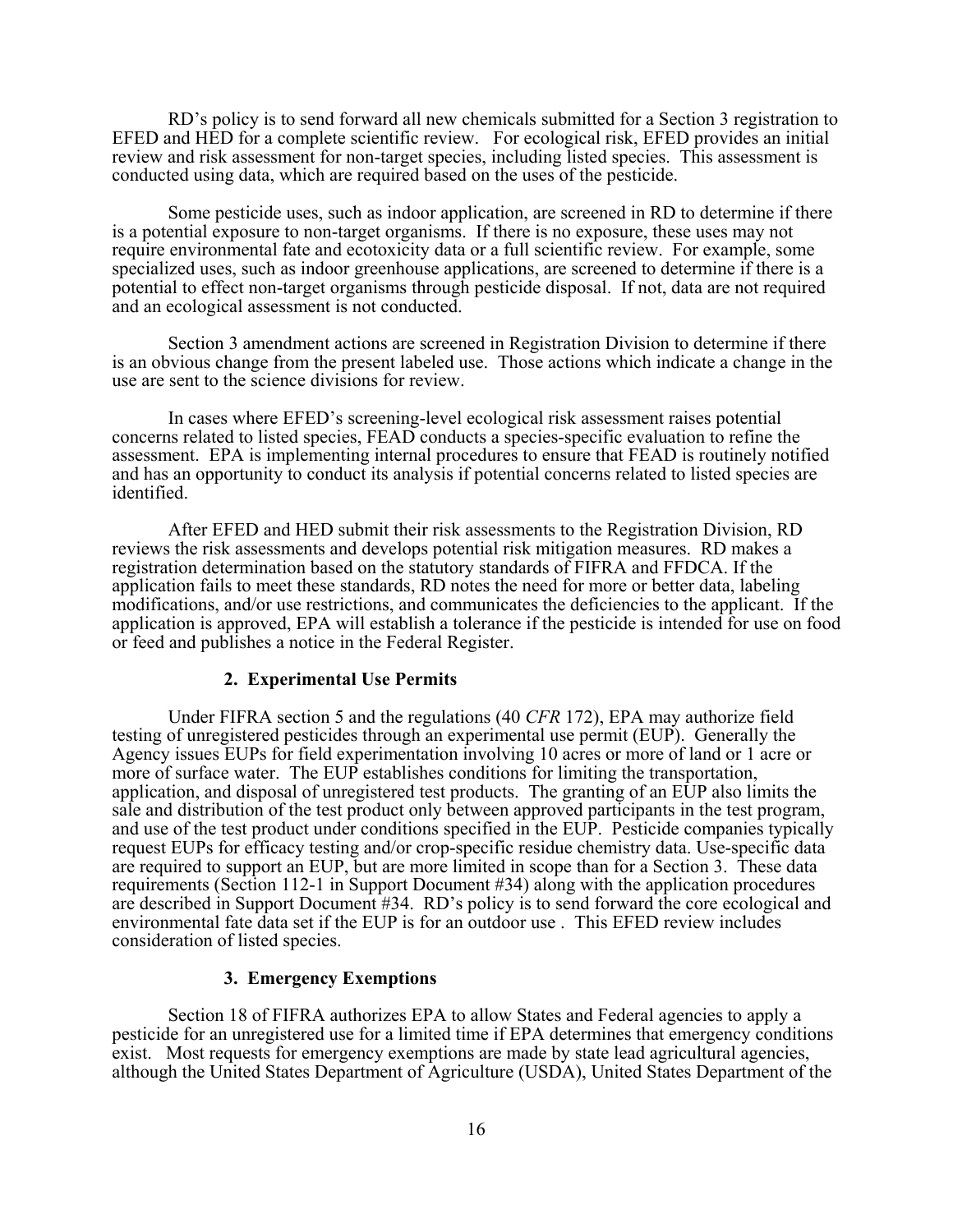Interior, and other Federal agencies also have requested exemptions. The process generally takes place as follows:

- Growers in particular regions identify a potential pest control problem situation that registered pesticides will not alleviate. The growers contact their state lead agency (usually the state department of agriculture) and request that the agency apply to EPA for a Section 18 emergency exemption for a particular use. The state agency evaluates the requests and submits its request to EPA for an emergency exemption if it believes the request is warranted. The uses are requested for a limited period of time, no longer than one year (except in the case of quarantine exemptions, which may be authorized for three years), to address the emergency situation only. To be responsive to the states and growers, EPA attempts to make decisions on the requests within 50 days of receipt of the application.
- During this 50-day time period, EPA performs a multi-disciplinary risk assessment of the requested use, relying largely on data that have already been reviewed for the pesticide. A dietary risk assessment, an occupational risk assessment, and an assessment of the emergency are conducted prior to making a decision. In addition, an ecological risk assessment, which includes listed species and non-target organisms, is also conducted. Within EFED, these assessments are given a high priority and thus conducted in an expedited basis. The procedures for these risk assessments are the same as for Section 3 registrations, but are limited to the scope of the Section 18 request. The Agency's evaluation also includes an assessment of the progress toward registration for the use in question.

Section 18 actions are screened in RD to determine if there is potential outdoor impact prior to referral to EFED for a screening-level risk assessment. For any action requiring a screening-level assessment, EFED conducts an assessment, which includes the evaluation of potential impacts to listed species. Because of statutory time restraints, these reviews require rapid turnaround and often consist of EFED simple refinements of previous assessments for similar uses and rates in the same geographic area. If preliminary concerns are determined, refined assessments are requested from FEAD

Actions that are repeated for a second year for the same use and geographic area are not referred for review. However, should they return for a third year they are again sent to EFED for review to determine if there have been any changes.

If the emergency appears valid and the risks are acceptable, EPA approves the emergency exemption request. EPA will deny an exemption request if the pesticide use may cause unreasonable adverse effects on health or the environment, or if emergency criteria are not met. As a matter of course, a state may withdraw an exemption request at any point in the process.

If a need is immediate, a state agency may issue a "crisis exemption" under which the State may use the unregistered pesticide product for up to 15 days or longer if a specific exemption is pending. The state notifies EPA of this action prior to issuing the crisis exemption, and EPA performs a cursory review of the use to ensure there are no obvious concerns. If concerns are noted, EPA confers with the state, and under extreme cases may not allow a crisis to be declared. If the state follows up the crisis with, or has already submitted, an emergency exemption request, the use may continue under the crisis exemption until EPA has made a decision on the request.

The nature of crisis exemptions precludes pre-use review of potential ecological effects, including the assessment for potential impacts to listed species. However, if the use is to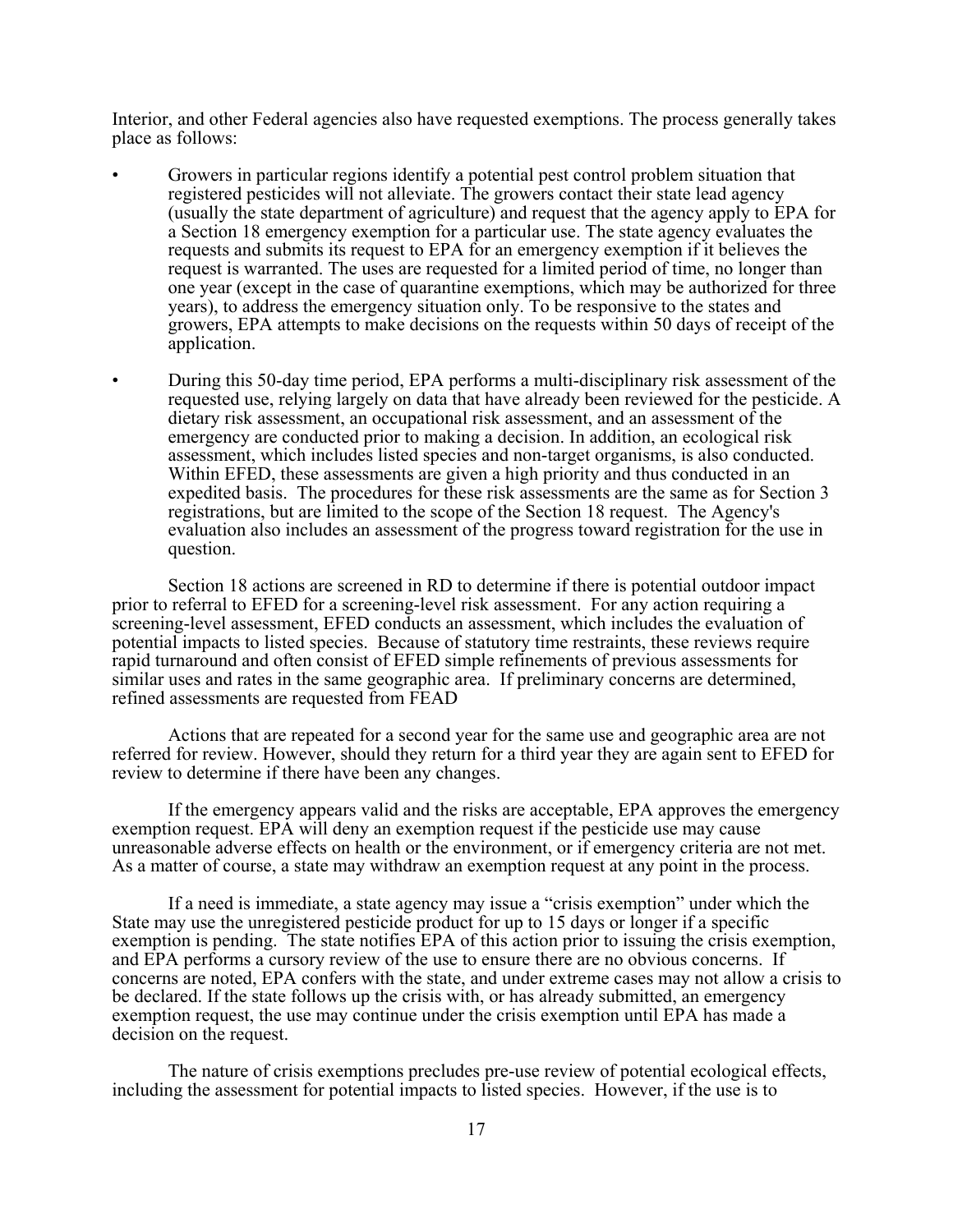continue beyond the 15-day limit that is allowed, the actions are referred to EFED for a screening-level assessment. If EFED determines there are concerns regarding listed species, the action follows the process previously outlined and FEAD conducts a species-specific assessment..

### **4. Special Local Need Registrations**

Under Section 24(c) of FIFRA, states may register for use only in that state an additional use of a federally registered pesticide product or a new end use product to meet special local needs (SLN) as long as there is both a demonstrated "special local need," and a tolerance, exemption from a tolerance, or other clearance under FFDCA. "Special local need" means an existing or imminent pest problem within a state for which the state lead agency, based upon satisfactory supporting information, has determined that an appropriate federally registered pesticide product is not sufficiently available. EPA reviews these 24(c) requests and may approve or disapprove the state action. If the action is not disapproved, it becomes a permanent registration under Section 3. States may not register pesticide products with new active ingredients under Section 24(c).

#### **5. Reregistration Process**

Under Section 4 of FIFRA as amended in 1988, EPA is reviewing older pesticides (those initially registered before November 1, 1984) to ensure that they meet current scientific and regulatory standards. This process, called reregistration, considers the human health and ecological effects of pesticides and results in decisions to reduce risks that are of concern. EPA also is reassessing tolerances (pesticide residue limits in food) to ensure that they meet the safety standard established by FQPA. EPA has integrated reregistration and tolerance reassessment to most effectively accomplish the goals of both programs.

Through the reregistration program, EPA is reviewing the human health and environmental effects of groups of related pesticide active ingredients. When EPA completes the reregistration review and risk management decision for a pesticide, the Agency generally issues a Reregistration Eligibility Decision (RED) document. The RED summarizes the risk assessment conclusions and outlines any risk reduction measures necessary for the continued registration of the pesticide in the U.S.

EPA may also issue an Interim Reregistration Eligibility Decision (IRED) for a pesticide that is undergoing reregistration, requires a reregistration eligibility decision, and also needs a cumulative assessment under FQPA. The IRED, issued after EPA completes the individual pesticide's aggregate risk assessment, presents an interim decision for the pesticide undergoing reregistration. It may include risk reduction measures -- for example, reducing risks to workers or eliminating uses that the registrant no longer wishes to maintain -- to gain the benefits of these changes before the final RED can be issued following the Agency's consideration of cumulative risks.

To be declared "eligible" for reregistration, pesticides must meet current scientific and regulatory standards. The pesticide must have a substantially complete database and must not cause unreasonable adverse effects to human health and the environment when used according to Agency approved labeling directions and precautions.

In addition, all pesticides with food uses must meet the safety standard of Section 408 of the FFDCA, as amended by FQPA. FFDCA as amended by FQPA also requires the reassessment of all existing tolerances and tolerance exemptions within 10 years, to ensure that they meet the safety standard of the new law.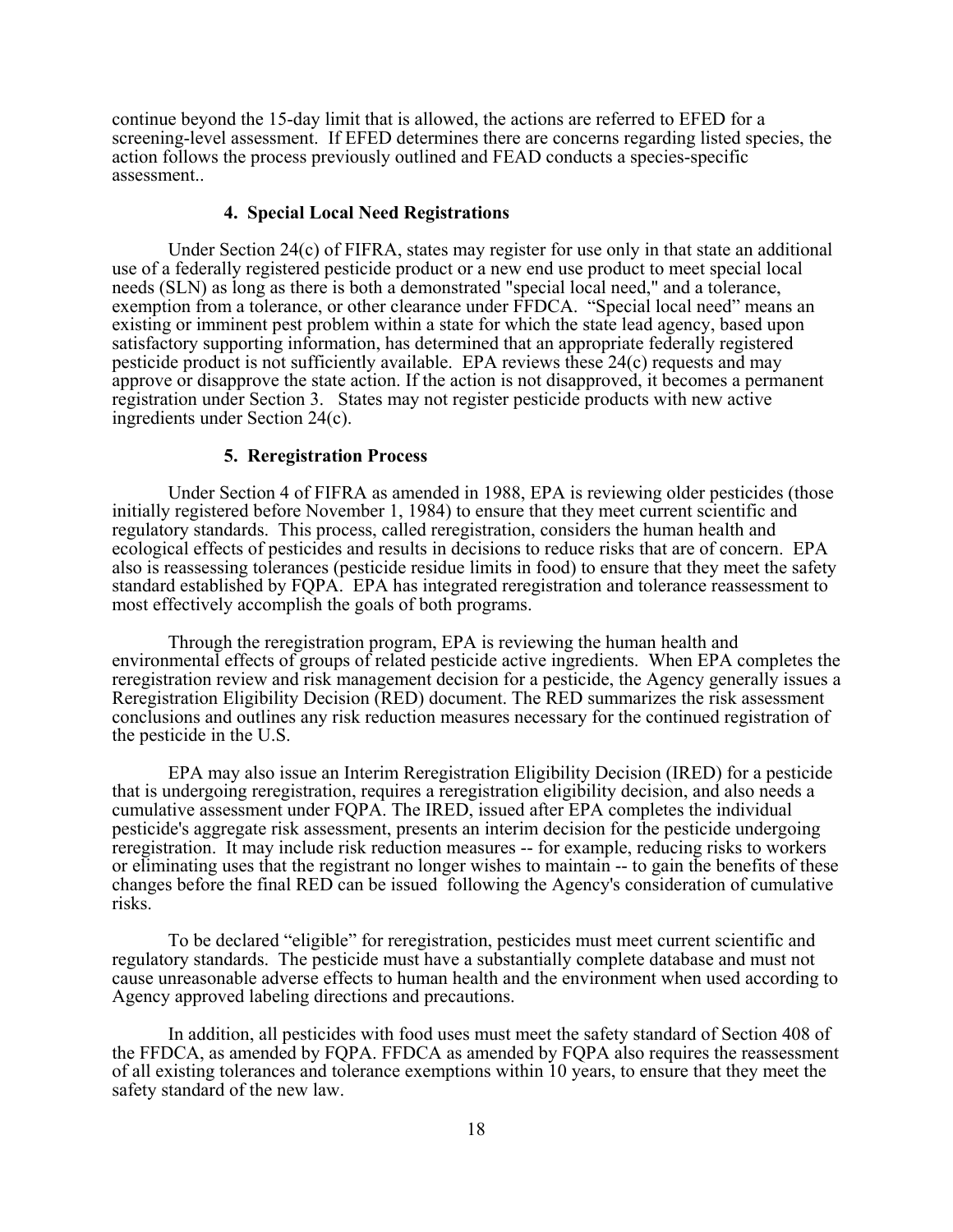Reducing risks is an important aspect of the reregistration program. EPA works with stakeholders including pesticide registrants, growers and other pesticide users, environmental and public health interest groups, the States, USDA and other Federal agencies, and others to develop voluntary measures or regulatory controls needed to effectively reduce risks of concern. Almost every RED includes some measures to reduce human health and/or ecological risks. The possible ways of achieving risk reduction are extensive and include measures such as canceling pesticide products or deleting uses; declaring certain uses ineligible or not yet eligible (and then proceeding with follow-up action to cancel the uses or require additional supporting data); phasing out uses; restricting use of products to certified applicators; limiting the amount or frequency of use; improving use directions and precautions; adding more protective clothing and equipment requirements; requiring special packaging or engineering controls; requiring notreatment buffer zones; requiring spray drift labeling; employing ground water, surface water, or other environmental and ecological safeguards; and other measures.

While assessing and mitigating human health risks is a significant aspect of the reregistration program, assessing and mitigating ecological risks also is an important part of the reregistration review process. In developing REDs and IREDs, the Agency's internal risk management process includes an evaluation of each ecological effects assessment by the ECOR Committee (Ecological Review Group) to ensure that ecological risks are fully considered and ecological risk mitigation options are fully vetted. The group consists of staff level personnel from FEAD, BEAD, RD, EFED, and SRRD. Issues related to listed species are discussed by this group and are addressed in the regulatory document that is prepared.

Specifically, SRRD has developed the following procedures to ensure high quality and consistent management of issues related to listed species during pesticide reregistration.

- History of the Chemical Relative to Listed Species When a chemical is scheduled for reregistration, the Chemical Review Manager (CRM) conducts an analysis of the chemical file to determine if the following information is available: incidents involving listed species, earlier risk assessments indicating potential risks of concern, consultations with the Services, a Biological Opinion or other indications of concern for risks to listed species. A summary of this analysis is shared with the risk assessors and program managers in EFED and FEAD respectively and is included in the regulatory history section of the RED for the chemical.
- Summary of the Ecological Risk Assessment When the ecological risk assessment is delivered to SRRD, the CRM carefully reviews the assessment, noting discussion of potential risks to listed species. The CRM summarizes the risk conclusions in the risk summary section of the RED. Additionally, review managers meet with risk assessors to ensure they have an accurate understanding of the risk conclusions and have appropriately summarized them in the RED.
- ECOR Review and Recommendations For any chemical with potential risks to nontargets, including listed species, the CRM schedules a meeting with ECOR to ensure key experts in FEAD, EFED, RD, and BEAD are aware of the risk picture. Working together they develop a strategy to appropriately address risks to listed species and can initiate communications with other stakeholders as needed.
- Develop the Risk Management Decision Through ECOR, the CRM works with experts in FEAD and EFED to develop the risk management decision and language that reflects the regulatory decision and rationale sections of the RED.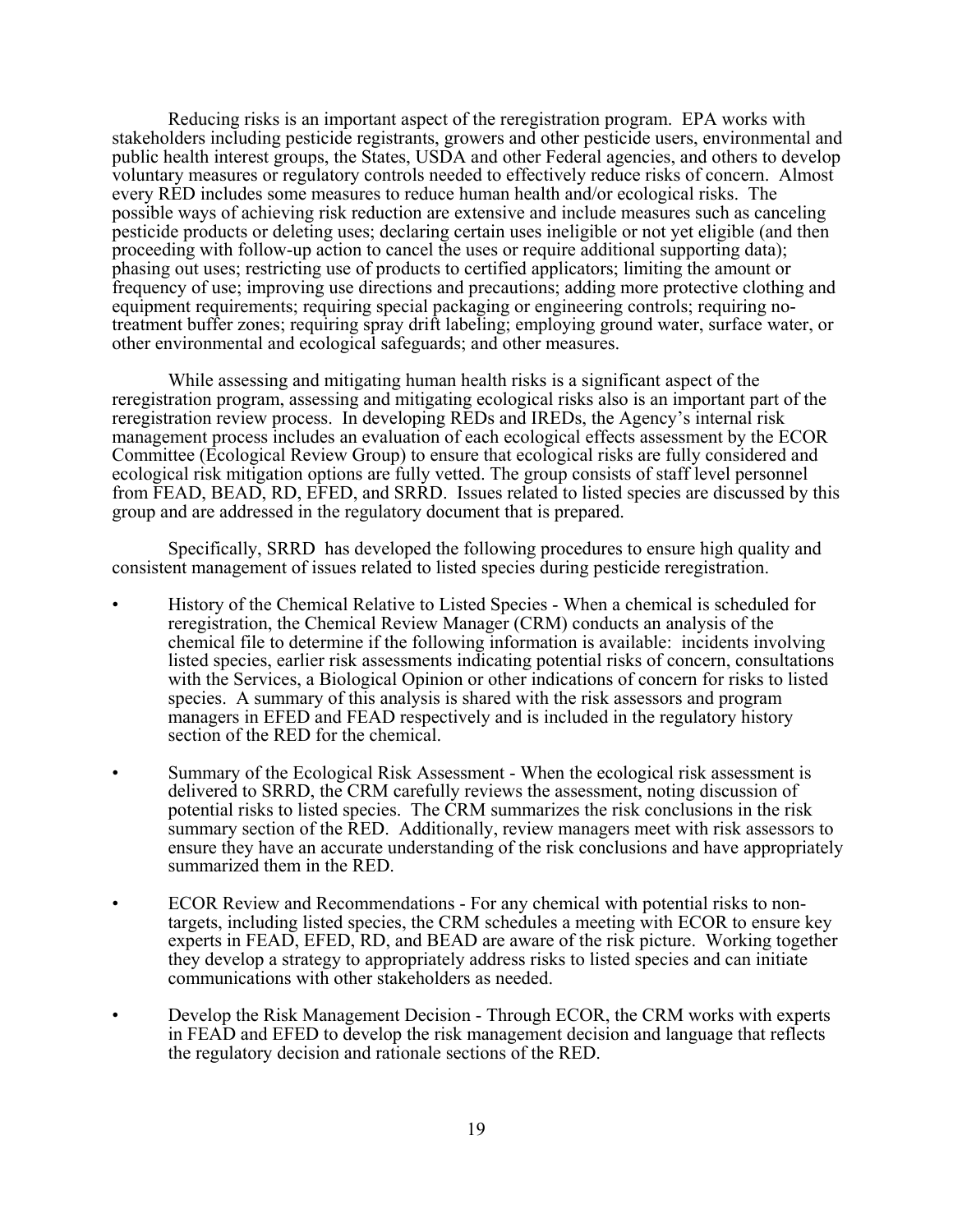• Ensure Any Post-RED Changes Still Meet the Risk Management Goals - If, during a public comment period following publication of the RED, comments are submitted relating to risks to listed species, the CRM consults with FEAD and OGC if necessary to determine whether the comment affects listed species' risks.

Also, if changes in the regulatory decision are indicated from comments submitted on any issue, the CRM discusses the comment(s) and alternative risk management options with FEAD and EFED to ensure that any new decision still meets the goals of the decision reflected in the RED.

### **6. Registration Review**

FIFRA  $3(g)$  specifies that EPA establish procedural regulations for conducting registration review and that the goal of the regulations shall be the Agency review of pesticide registrations on a 15-year cycle. An Advance Notice of Proposed Rulemaking was issued in 2000, which alerted stakeholders that EPA was beginning to develop the required procedural regulations. It explained EPA's preliminary interpretation of the authorizing legislation, presented EPA's goals in implementing the statutory provisions, presented the Agency's initial concept of how the registration review program might operate, identified several issues that needed to be addressed, and invited public comment. Since that time, OPP has continued to work on designing the program and is working on the proposed rule-making.

### **D. Addressing Potential Concerns Related to Listed Species**

EPA acknowledges the importance of evaluating the regulatory actions described earlier for their potential to impact listed species. This evaluation may include conducting a screeninglevel assessment to determine if there is a potential concern. If a potential concern is identified, a species-specific assessment by FEAD may be warranted.

The assessments conducted, either at the screening or the more refined species-specific level, need to be based on a sound scientific process. This process entails using sound scientific methods, developing adequate supporting tools such as databases, and conducing adequate peer review to further strengthen the process. OPP continually works on incremental improvements to aspects of the scientific process, which are consistent with internal Agency policy and evolving Federal requirements.

For example, EFED has developed guidance to ensure consistent consideration and use of information in the open literature for ecological risk assessments of pesticide effects (Support Document #71). This guidance is for use by EFED scientists and steps to implement the guidance have been initiated. The database that will be used to search the open literature will be EPA'S ECOTOX, a comprehensive tool for locating chemical toxicity data for aquatic life, terrestrial plants and wildlife. Relevant literature for ECOTOX is retrieved using a comprehensive search strategy designed to locate worldwide aquatic and terrestrial ecological effects literature. This database is also user-friendly, publicly-available, quality-assured and economical. (See Section V.B.2.b of this document for further information on the use of open literature data.)

EPA also recognizes that effective communication and administrative processes are needed between risk assessment and risk management divisions if a potential concern related to listed species is identified. To help EPA meets its obligations under the ESA, EPA is enhancing and will continue to improve documentation and communication of assessment results as they relate to listed species in OPP-related risk assessment and management decisions. This will be accomplished by implementing processes to ensure consistency, timeliness, and efficiency. Such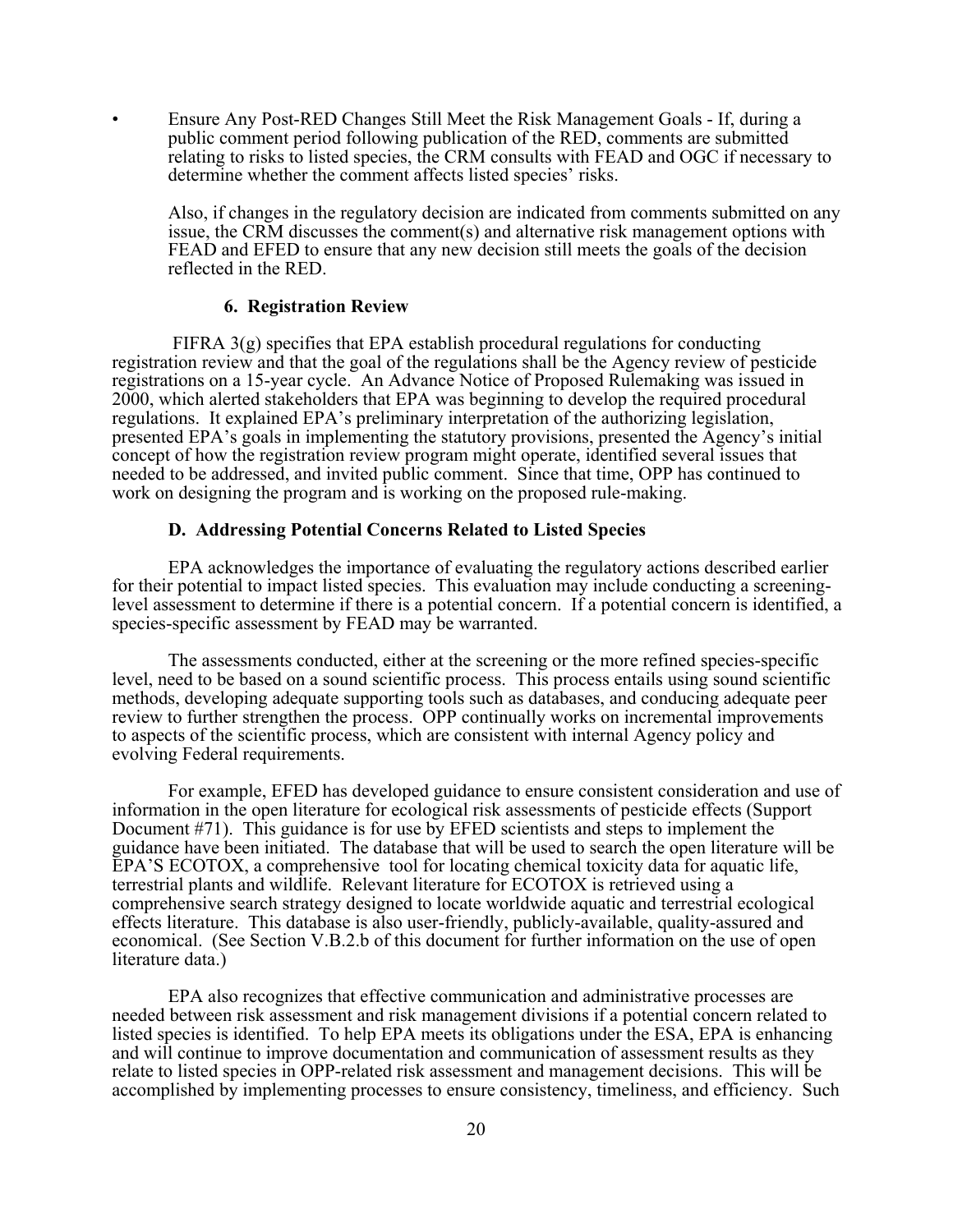documentation will extend beyond the initial screening level risk assessment efforts and will incorporate a transparent discussion of any changes to the assessment assumptions, data used for risk analyses, and the scientific, risk-based, rationale for any mitigation measures in risk management decisions related to listed and non-listed species.

## **IV. Overview and Organization of the Environmental Fate and Effects Division**

EFED performs the following specific functions:

- Designs and reviews protocols for environmental data collection. Works cooperatively with other government or private entities to gather environmental measurement data;
- Reviews, evaluates, and validates data submitted under FIFRA or provided from other sources on the properties and effects of pesticides. Although EFED primarily reviews information on the active ingredient, data on formulations and degradates are also considered when available to the Agency;
- Assesses and characterizes ecological risk from varying pesticide scenarios in a screening-level assessment, which includes the consideration of listed species. The assessment addresses (1) fate and transport of pesticides in water, soil, and other environmental media; (2) toxicity to wildlife and vegetation; (3) exposure to non-target vegetation, aquatic life, birds, and other wildlife; and (4) effects on listed species. EFED also conducts a more refined assessment on a case-by-case basis.
- Assesses and characterizes pesticide residues in drinking water used for human consumption;
- Develops and maintains specific types of databases, such as the Ecological Incident Information System, and others; and
- Develops and advances methods and tools for environmental fate, ecological risk and drinking water assessments.

In conjunction with HED, EFED supports OPP's risk management divisions, RD and SRRD, in the overall risk assessment of pesticides. EFED also provides scientific expertise to other Agency programs and Federal agencies on the environmental fate and effects of pesticides and their exposure in various environmental media. In addition, EFED provides the underlying basis for the FEAD risk assessment (Biological Evaluation), which evaluates the potential impact on particular listed species as well as identifies where the risk criteria for listed species have been exceeded at the screening level.

EFED is composed of five Environmental Risk Branches (ERB I - V), the Immediate Office (IO), and the EFED Information Support Branch (EISB). The IO includes the Division Director and the Associate Division Director who manage the division. Staff in the IO consists of administrative support personnel, two senior scientists, and a communications officer who provide guidance and oversight on key division projects, implement the communication strategy for the division, and handle key administrative functions.

EISB supports the division in the areas of additional administrative services, filing and document storage, database development and management, contract management, and tracking chemical actions. The EISB consists of administrative support staff, contract specialists, computer experts, and scientists.

ERB-I through V are responsible for risk assessment functions described earlier. These branches are composed of biologists, statisticians, chemists, environmental engineers and scientists, agronomists, and hydrologists, predominately with Masters of Science and Doctorate degrees.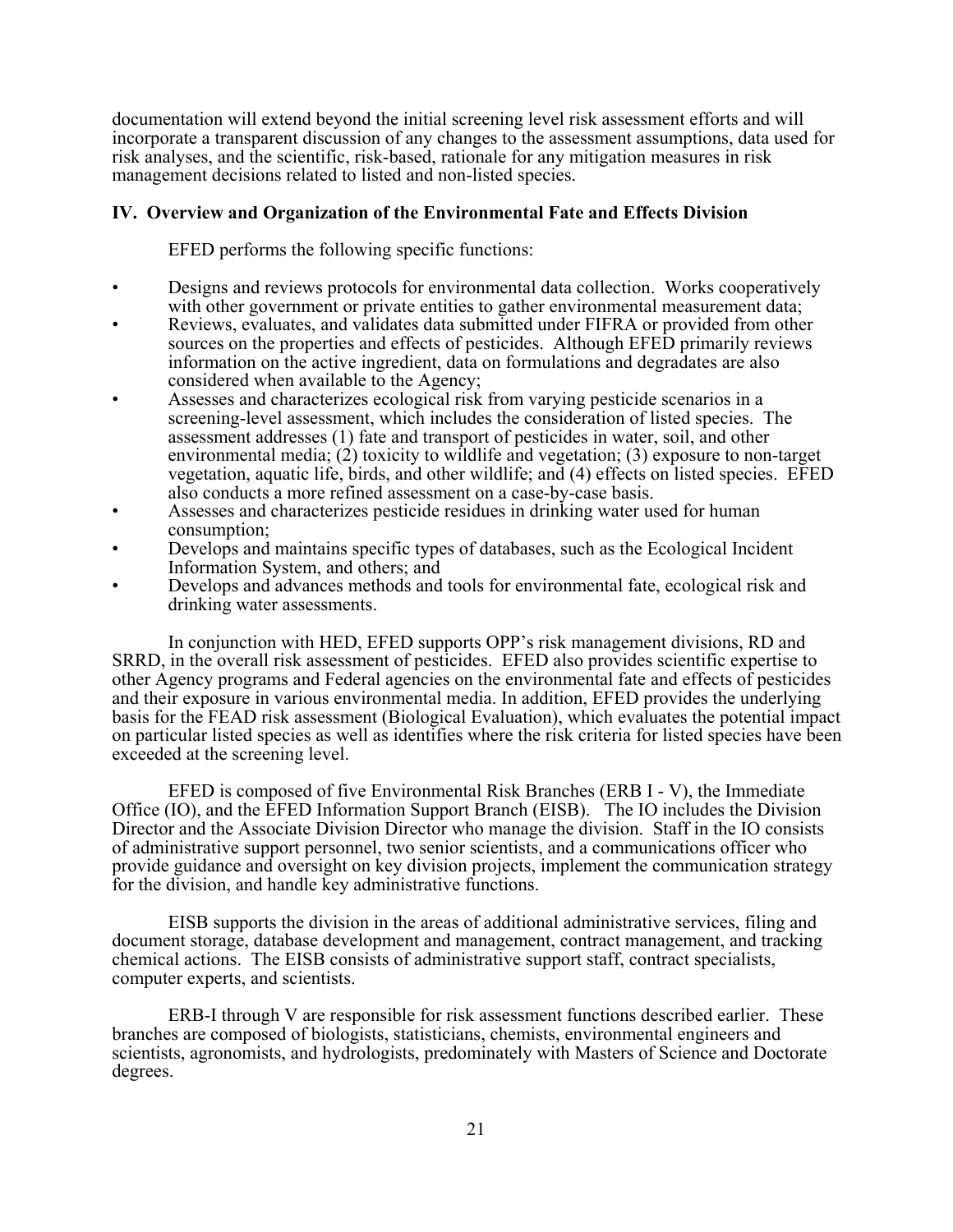To introduce new employees to the risk assessment processes and to keep current scientists up-to-date, EFED holds training sessions and workshops. New employees are trained by providing them with documents related to the risk assessment processes, including the Support Documents provided to the Services. Formal presentations may also be held, which include topics such as an overview of OPP and the division and the ecological risk assessment process. Presentations on the assessment process may include providing an overview of the assessment process, the derivation of risk quotients, and risk assessment methodology refinements; fate and transport; spray drift; and water resources.

For longer tenured employees, workshops and training sessions are held to keep scientists up-to-date. For example, EFED held a workshop recently on aquatic exposure models used in the European Union to estimate pesticide concentrations in ground and surface water for use in risk assessments supporting pesticide registration decisions. The purpose of the workshop was to provide new information, examine a new tool that could be used to meet EFED's modeling needs, and think about how these models or a similar approach might be applied to meet modeling needs. Similar training sessions have included the use of statistics, computer software training, and other topics.

### **A. The Environmental Fate and Effects Division's Procedures**

EFED scientists review and evaluate studies submitted in support of registration/reregistration of pesticides to determine if they are acceptable under FIFRA guidelines. This determination is based on the design and conduct of the experiment from which the data were derived, and an evaluation of whether the data submitted fulfill Agency requirements. In evaluating experimental design, the scientists consider methods generally recognized by the scientific community, the numbers of measurements made, and the use of controls in all phases of the experiment. They evaluate the conduct of each experiment in terms of whether the study was conducted in conformance with the design, good laboratory practices were observed, and results were reproducible. The scientists' review of a study is documented in a Data Evaluation Record (DER), which provides a summary review of the scientific study.

A template provides guidance for EPA scientists on how to complete a DER. Working with the Pest Management Regulatory Agency (PMRA) of Canada, EPA has developed 18 individual DER templates for the review of ecological effects and fate studies. Scientists use these templates to review and determine, on a case-by-case basis, whether each study is scientifically sound and provides sufficient information to satisfy applicable data requirements

In the DER, a study is categorized as to its usefulness in a risk assessment. While different terms have been used over the years to describe the quality and value of environmental fate and ecological effects studies, there is consistency in the general meaning of the classifications and their application. The three general categories used for classifying scientific studies are (1) Core or Acceptable, (2) Supplemental, Upgradable, or Ancillary, and (3) Invalid or Unacceptable. (For a more detailed discussion, see Support Document #1.)

Studies are generally evaluated by contractors, who generate DERs under formats specified by EFED. The contractor DERs are reviewed by EFED staff scientists assigned to the pesticide assessment in order to finalize the data review. The branch Work Assignment Manager (WAM) oversees the contractor's performance, and QA/QC procedures are included in the contractor's statement of work. The branch WAM contacts the contractor if there are any problems with the review or if the review process needs to be changed.

After DERs for individual studies are developed, EFED scientists develop the exposure and effects characterizations and the risk characterization. These assessments are produced by an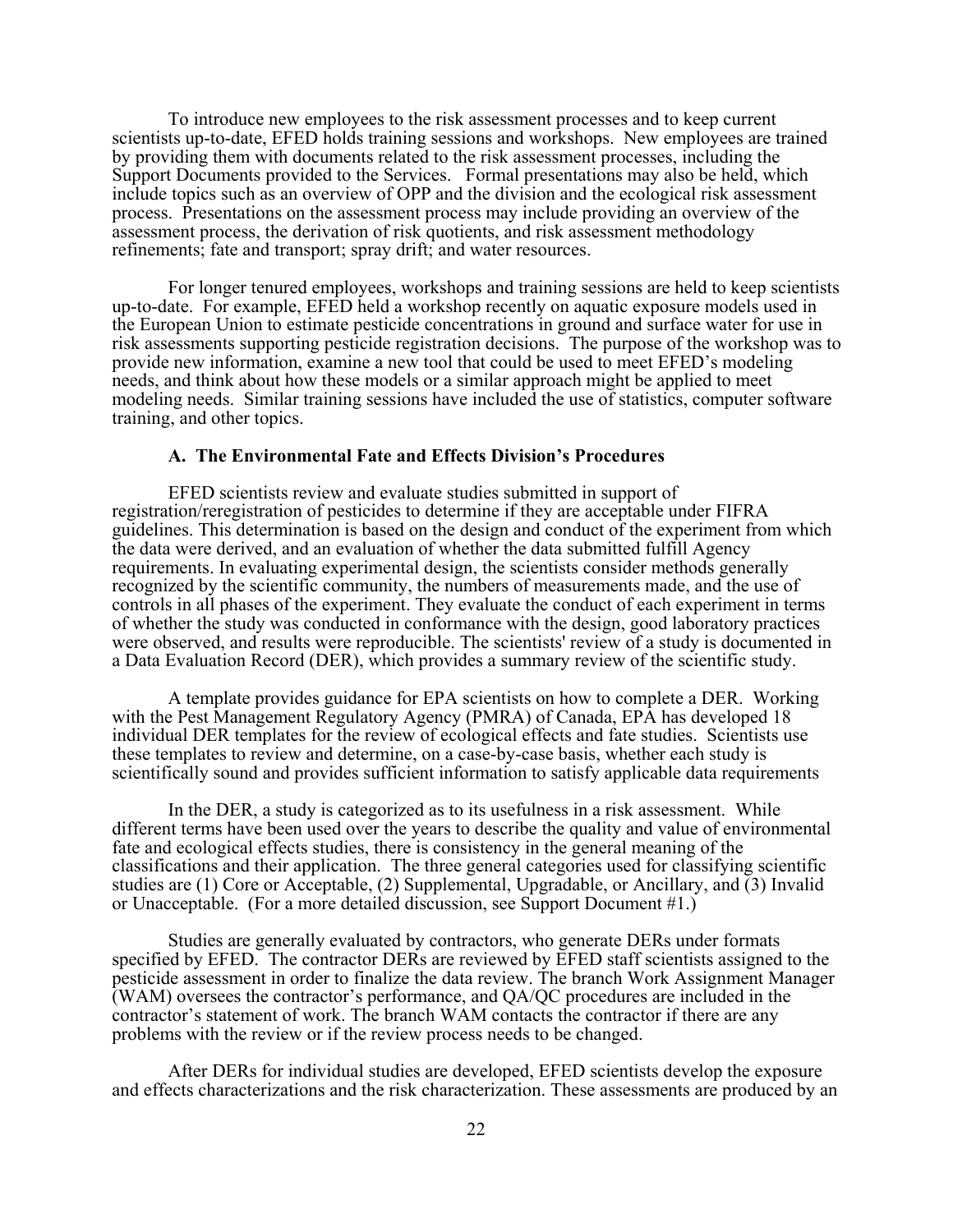interdisciplinary team of scientists and are combined into an integrated science chapter which describes the potential impact of a pesticide on non-target organisms and the environment. Science chapters are sent to either SRRD or RD. Drinking water exposure assessments are sent to HED for incorporation into the human health risk assessments.

#### **B. Data Requirements and Other Data Sources**

As discussed previously, OPP has the authority, under FIFRA, to require data in support of the registration of a pesticide product. Accordingly, OPP has developed regulations (40 *CFR*  Part 158) which specify the types and amount of information that pesticide companies must routinely submit to EPA to support the registration of pesticide products. Section 158.290 describes the environmental fate data requirements, Section 158.490 describes the wildlife and aquatic organisms data requirements, Section 158.540 describes the plant protection data requirements, and Section 158.590 describes the nontarget insect data requirements.

The data requirements are grouped according to general use pattern(s) and are listed as either required (R) or conditionally required (CR). In most cases, the data listed in Part 158 are sufficient to allow EPA to evaluate a pesticide application. In those cases where the data are not sufficient, EPA can impose additional data requirements. These data requirements may be revised from time to time to reflect statutory changes, policy changes and new technology. The current data requirements are identified in Support Document #29.

Over the course of conducting a risk assessment, the assessors may note data gaps or identify studies which do not completely satisfy the core elements for a particular requirement. In such cases, the risk assessor will evaluate whether requiring the study (or the repetition of the study when existing data are not completely satisfactory) would be likely to materially alter the conclusions of the risk assessment. This evaluation considers the nature of the use site for the pesticide, the types of effects already observed from available acceptable data, and the present conclusions of the risk assessment.

In the case of registration, risk managers are informed early on of major data gaps to provide them the opportunity to contact the applicant and obtain the data. For reregistration, risk managers hold a meeting with pesticide registrants early in the process to provide them the opportunity to identify the uses they will support. This meeting provides the risk assessor the opportunity to identify any major data gaps based on an overview of the available data.

If some data are available, then the assessment can be conducted and uncertainties and assumptions can be identified. If the assessor concludes that an additional study will not likely alter the present conclusions of the risk assessment, they would indicate the data deficiency to the risk manager and recommend that the study be held in reserve for reconsideration of its necessity, should future registrations be considered for the pesticide. The term "reserve" is used in its literal sense as meaning something set aside for a special purpose. Should a new use scenario in the future be considered for registration that would likely render the missing information critical to completion of a new risk assessment, then the data requirement could be reconsidered by the risk managers.

If a risk assessor concludes that a particular study has the potential to alter the conclusions of the risk assessment, and the risk manager believes that such potential creates an uncertainty regarding the confidence in making a regulatory decision, an interim decision may be made by the risk manager to grant a registration on the condition of the completion of an acceptable study.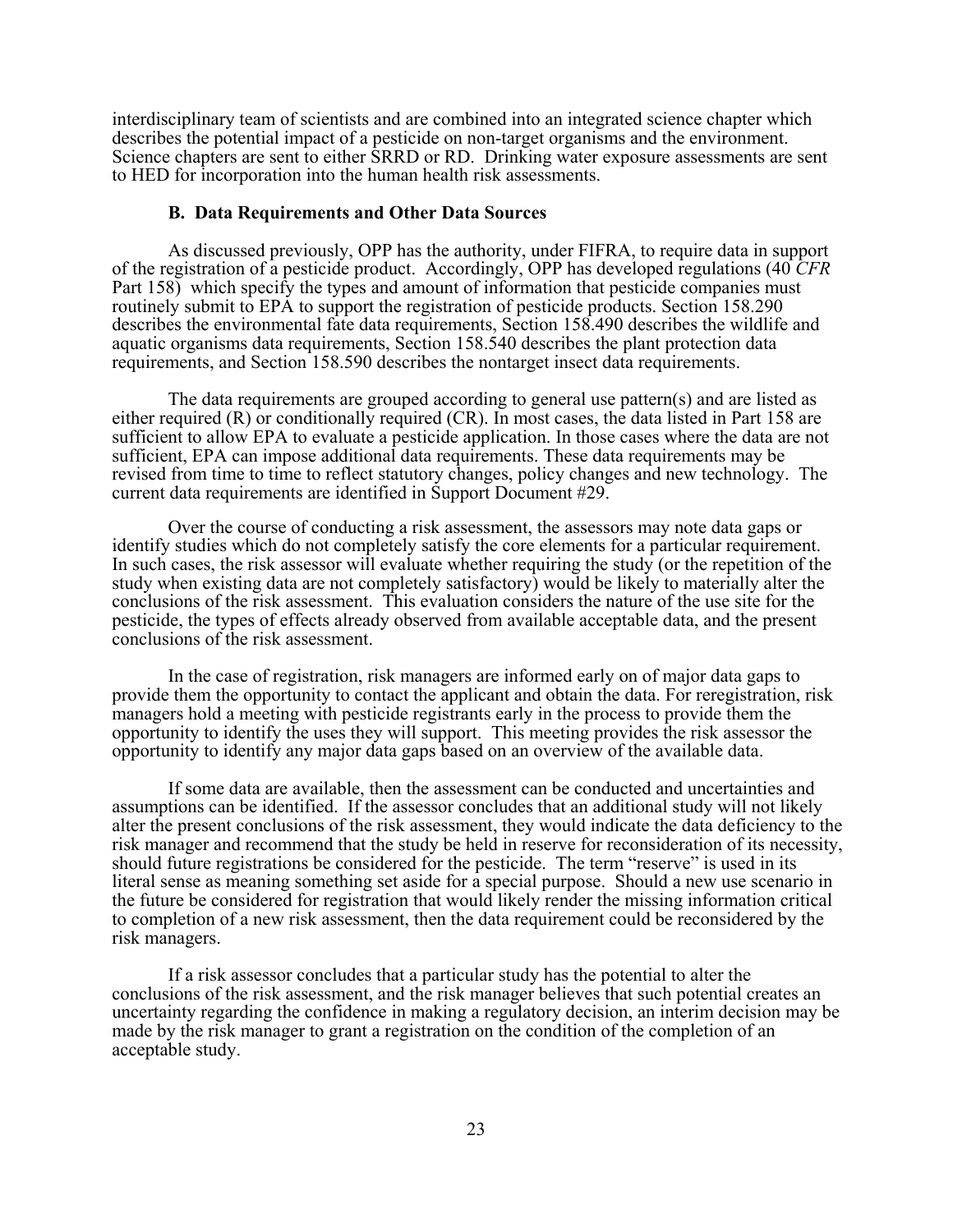Other data sources, such as open literature, can also be used in developing the risk assessment. Since this information is typically not collected using the EPA's test guidelines, it is normally considered supplemental information.

#### **C. Processes to Support Sound Science**

Sound scientific assessments are essential and serve as the foundation for regulatory decision-making in OPP. In order to advance the quality and consistency of EPA's ecological risk assessments, the Agency developed guidance for improving the ecological assessment process, risk characterization, and peer review process. EFED follows the Agency guidance and has also developed associated and complementary processes for promoting sound scientific assessments specific to pesticide regulatory decision-making.

### **1. Agency Guidance**

### **a. Guidelines for Ecological Risk Assessments**

The Agency's Guidelines for Ecological Risk Assessments (Agency Guidelines, Support Document #7) were issued to advance the quality and consistency of EPA's ecological risk assessments. As a next step in a continuing process of ecological risk guidance development, the guidelines draw from a wide range of source documents including peer-reviewed issue papers and case studies previously developed by EPA's Risk Assessment Forum. EFED has been and will be continuing to advance its assessment processes, using the Agency Guidelines. This includes advancements to all three phases of the assessment process, including problem formulation, analysis, and risk characterization.

#### **b. Risk Characterization Handbook**

The Risk Characterization Handbook (Support Document #28) states the Agency's risk characterization policy. It provides a single, centralized body of risk characterization implementation guidance for Agency risk assessors and risk managers and calls for a transparent process and products that are clear, consistent, and reasonable.

The Handbook includes two parts. The first is the risk characterization guide, which describes the goals and principles of risk characterization, the importance of planning and scoping for a risk assessment, the essential elements to address in a risk characterization, the factors considered in decision-making by risk managers, and the forms the risk characterization takes for different audiences. The second part consists of appendices which contain the Agency's Risk Characterization Policy and case studies.

#### **c. Peer Review Handbook**

The Agency's Peer Review Handbook (Support Document #30) was issued in 1998 as a single, centralized form of implementation guidance for Agency staff and manager. This Handbook builds on an active tradition of peer review at EPA and reflects the Agency's longstanding commitment to peer review.

EFED has actively participated in the peer review process, which is discussed in more detail later in this Section (IV.C.3). The Handbook has served as an important guide and has helped to ensure that OPP decisions regarding ecological risk are fully supported by sound and credible science.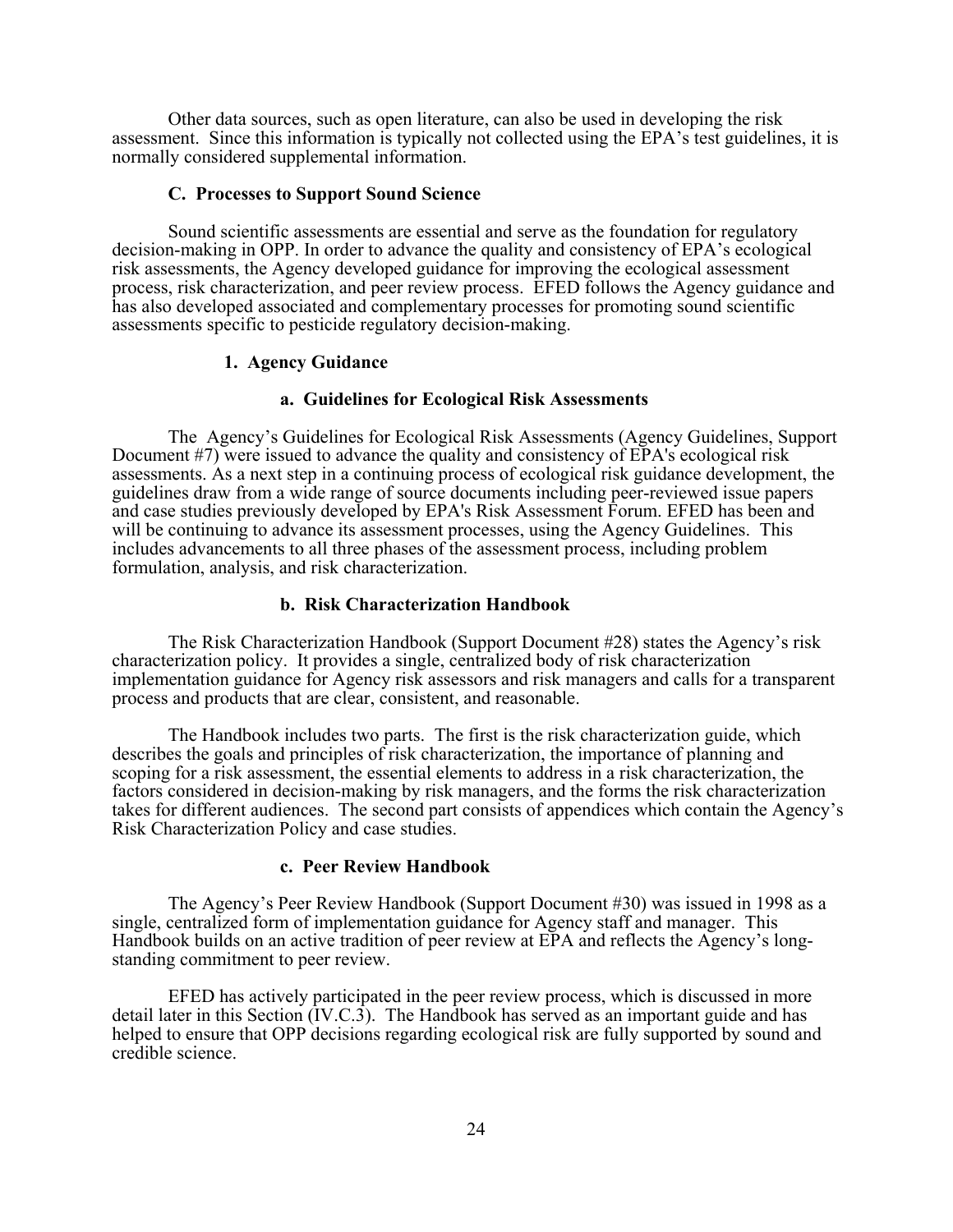### **2. Tools to Promote Sound Science**

EFED uses a variety of tools to ensure that the work performed meets the necessary level of quality and includes, but is not limited to, the following elements: Pesticide Assessment Guidelines, Standard Evaluation Procedures, the development and expansion of scientific databases, and Technology Teams.

### **a. Pesticide Assessment Guidelines**

EFED has developed Pesticide Assessment Guidelines which provide the performance requirements and testing and reporting procedures for data required (Support Document #29) in support of registration/reregistration of a pesticide. The guidelines describe what data are required, test standards that should be considered in conducting the studies, specific reporting guidance for the tests, and examples of acceptable protocols, references and other aides to help with planning and conducting the tests. They include Subdivision E, Hazard Evaluation: Wildlife and Aquatic Organisms; Subdivision J, Hazard Evaluation: Non-target Plants; Subdivision L, Hazard Evaluation: Nontarget Insects; and Subdivision N, Chemistry: Environmental Fate (Support Documents  $\frac{1}{2}$ ,  $\frac{1}{3}$ ,  $\frac{1}{4}$ ,  $\frac{1}{4}$ ,  $\frac{1}{4}$ ,  $\frac{1}{4}$ , respectively.)

### **b. Standard Evaluation Procedures**

EFED has developed Standard Evaluation Procedures (SEPs) or guidance documents (Support Documents #8, #34 - #63) for each type of environmental test that is generally required to support the registration/reregistration of pesticides. EFED has also developed SEPs which describe the Agency's pesticide ecological risk assessment methods. These documents, which have been designed to ensure comprehensive and consistent scientific review of data, explain the scientific procedures used by EFED to evaluate environmental fate and effects data submitted to OPP. Revisions to the SEPs or proposals for new SEPs are discussed and developed within the six EFED Technology Teams, followed by review and approval by the Science Policy Panel. After internal approval by the Science Policy Panel and division management, the SEPs are reviewed by an external science peer review group, such as the Scientific Advisory Panel. (The Technology Teams, Science Policy Panel and Scientific Advisory Panel are discussed in more detail later in this Section [IV.C.2.d, IV.C.3.c, and IV.C.4, respectively)

#### **c. Databases**

EFED continues to develop, advance, and expand its databases and information systems to support a sound scientific process. These include the Ecotoxicity Database, Ecological Incident Information System, and Environmental Fate Database along with databases that address ground and surface water. In addition, EFED also uses EPA'S ECOTOX, a comprehensive tool for locating chemical toxicity data for aquatic life, terrestrial plants and wildlife. (See Section V.B.2.b. for further discussion.)

• OPP's Ecotoxicity Database - Over the last 30 years, pesticide manufacturers have submitted thousands of ecotoxicity studies to support the registration or reregistration of their pesticide products. Ecotoxicity studies measure the effects of chemicals on fish, wildlife, plants, and other wild organisms. EFED reviewed these studies according to criteria outlined in the Standard Evaluation Procedure Manuals and testing methods accepted by the scientific community. After reviewing these studies, EFED scientists determined if they were acceptable for use in the regulatory process. These data are used, along with consideration of other publically available effects data, in establishing the effects endpoints for screening-level risk assessments. (See Section V.B.2.b.)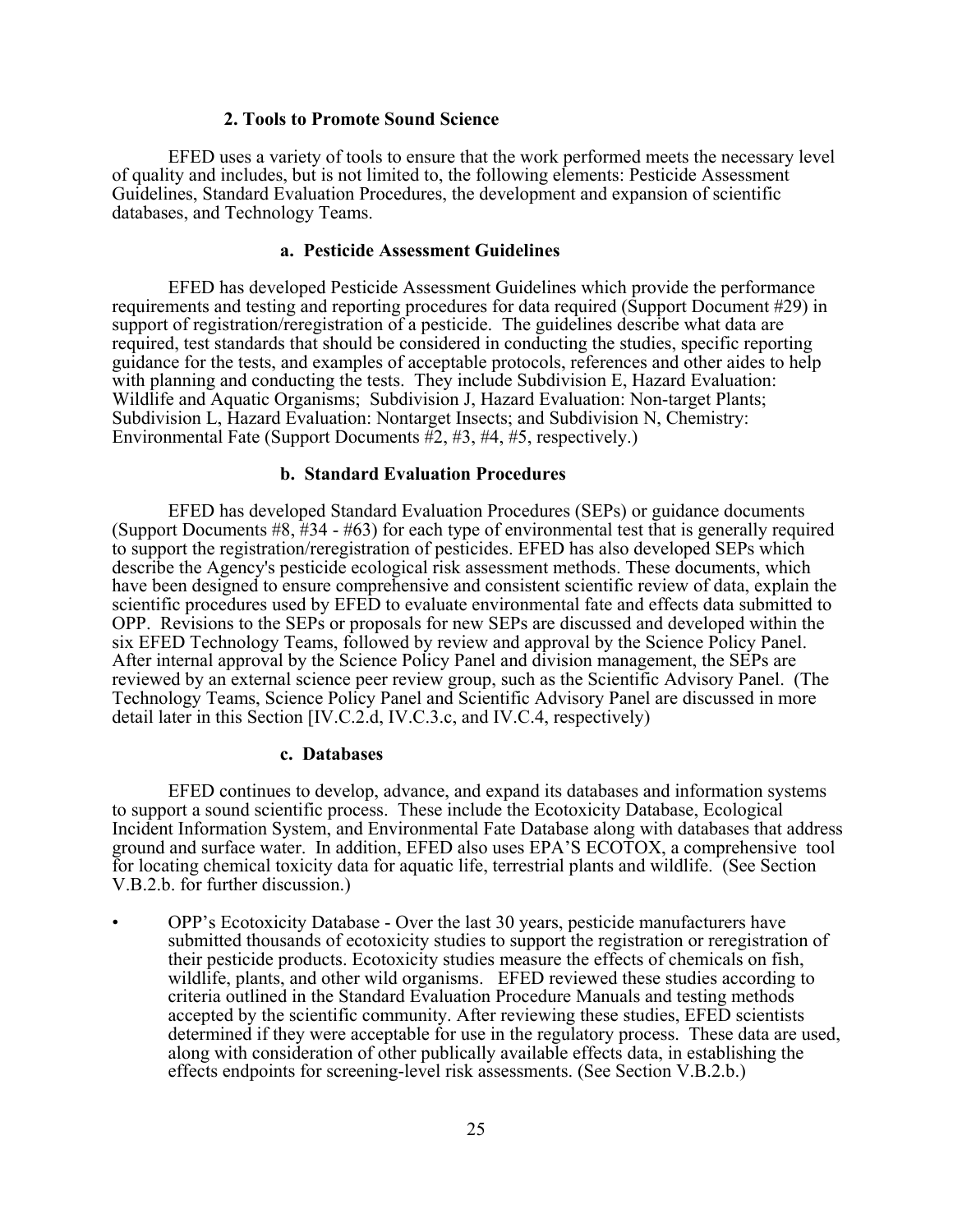In 1991, EFED began electronically summarizing acceptable studies and has now entered over 15,000 summary records for about 680 pesticide active ingredients into a computerized database called the Pesticide Ecotoxicity Database. These summary records include endpoint measurements such as the LD50 (the amount or dose of a chemical which kills 50% of the exposed animals) and the NOEL or No Observed Effect Level (the highest concentration of a chemical in a toxicity test that has no significant adverse effect on the exposed population of test animals). Although most of the toxicity information in this database was compiled from studies conducted by commercial laboratories, the database also contains acceptable studies, which meet the Agency's testing requirements, conducted by EPA; U.S. Department of Agriculture; and the U.S. Geological Survey (the former U.S. Fish and Wildlife Service). Further information is also available in Support Document #32.

• Ecological Incident Information System - In 1992, the Agency created a database called The Ecological Incident Information System (EIIS) to store information extracted from incident reports. (Documentation is provided in Support Document #22.) The two primary sources of incident reports are pesticide registrants and government agencies. Under Section  $6(a)(2)$  of FIFRA, pesticide manufacturers are required to report to EPA any information related to known adverse effects to the environment caused by their registered pesticides.

The second major source of information is investigative reports which are voluntarily submitted to the Agency from state and other federal agencies that oversee agriculture, wildlife, natural resources, and environmental quality. Diagnostic reports are also obtained from the National Wildlife Health Institute (U.S. Geological Survey), the Patuxent Wildlife Research Center (U.S. Geological Survey), the Southwest Wildlife Cooperative Disease Study, and state wildlife forensic laboratories. In addition, information is also extracted from accounts of ecological incidents reported in newspapers and reliable internet sources.

Information included in EIIS includes the date and location of the incident, the type of adverse effects observed, the number of animals affected by species, and the identity of the pesticide or pesticides to which the incident was attributed. When available, further details may be entered about the rate and method of pesticide applications, legality of the pesticide use, weather conditions, and results of any chemical residue and cholinesterase activity analyses conducted during the incident investigation. Often insufficient information is available to confirm the cause of incidents with certainty. For each pesticide identified in the incident report, an EPA employee assigns a certainty index value to reflect the level of certainty that the specific pesticide caused the observed effects. The certainty index is set to *highly probable*, *probable*, *possible*, *unlikely*, or *unrelated* based on results of residue analysis and other evidence of cause. The certainty index is always reported along with the other incident data and should be carefully considered when interpreting incidents.

• Environmental Fate Database - OPP collects and reviews a variety of environmental fate studies submitted by pesticide manufacturers in support of the registration and reregistration review of pesticide products. After reviewing the data in these studies, OPP scientists summarize the information in DERs, REDs, and other reports.

In 2000, OPP initiated the development of a pesticide environmental fate database which will allow the user to search and view the data, query the fate database, and print reports that are found in these summary reports. OPP plans to complete the initial version of this database by the end of 2004.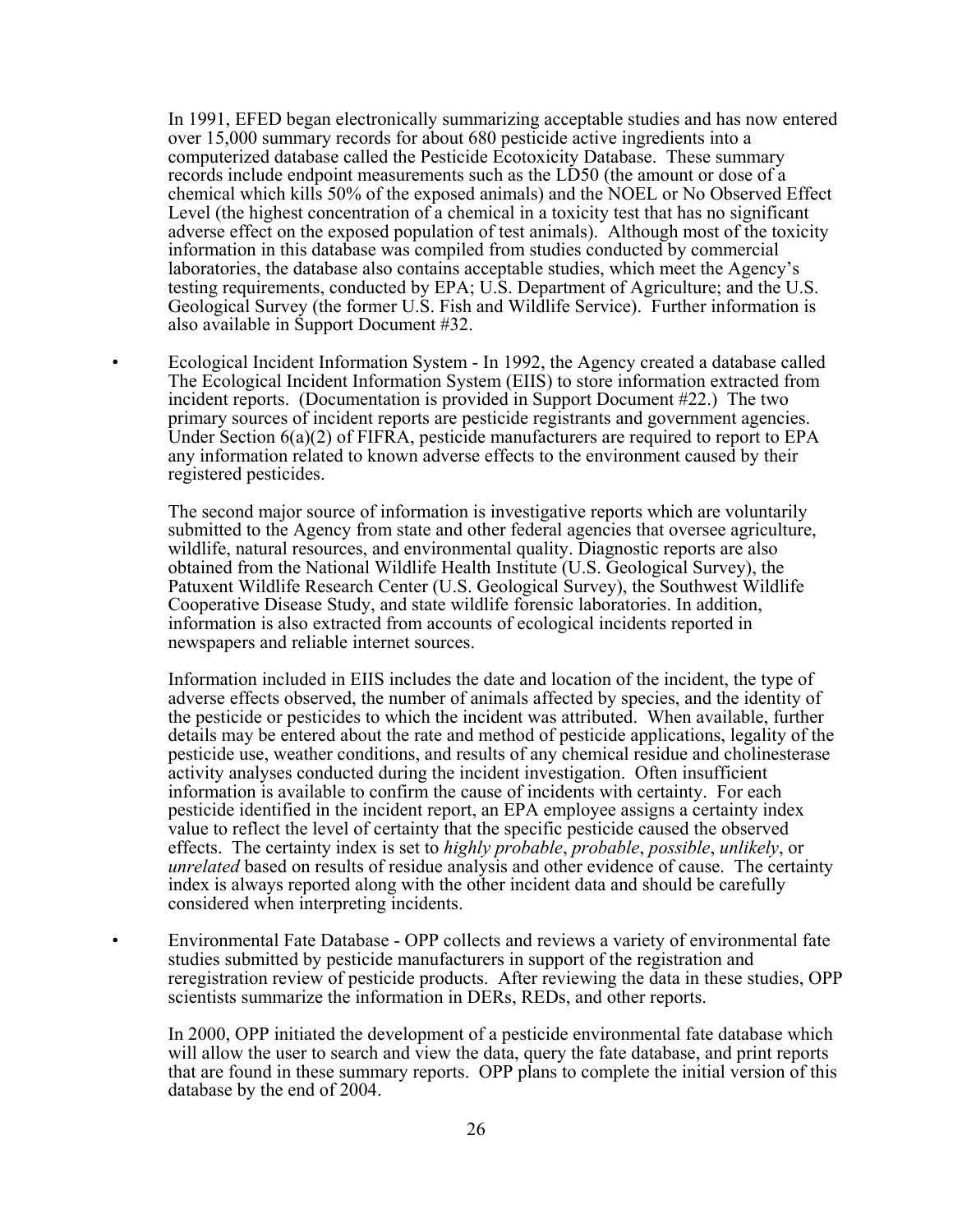### **d. Technology Teams**

EFED has six Technology Teams (Tech Teams), which are organized by scientific disciplines and meet on a regular basis to promote sound science and work on technical issues within the Division. They include the Fate and Transport Team, Aquatic Biology Team, Plant Biology Team, Terrestrial Exposure Assessment Team, and Water Quality and Exposure Assessment Team. The purpose of these teams is to:

- Facilitate scientific consistency within disciplines, which includes consistency in data review, use of data in assessments, application of statistics and modeling, and use of assessment processes and tools;
- Provide a forum to keep up with scientific advances and to facilitate interaction between scientists with similar background or common scientific interest;
- Resolution of technical issues, resulting in new scientific guidance and procedures; and
- Provide a resource of information and guidance for scientific issues and new ideas.

Once a technical issue has been resolved, a policy is in place which outlines the basic steps for reviewing and approving new science guidance and procedures (Support Document #64). The length of time for implementation will vary, depending on the issues raised and whether external peer review is needed. However, provisions have been made to implement guidance and procedures which need an expedited review and approval. It should be noted that special project teams are also required to use the same procedures.

### **3. Internal Peer Review Mechanisms**

### **a. Data Evaluation Records**

All DERs are peer reviewed internally at the branch level by another EFED scientist with the appropriate expertise. After the branch-level peer reviewer approves and finalizes the DER, copies are sent to the EFED Tracking Team who forwards it to the appropriate risk management division.

### **b. Risk Assessments and Risk Characterizations**

All risk assessments and risk characterizations are reviewed within a task team consisting of scientists from different disciplines. After the team reviews these documents, they are peer reviewed within the branch or in another EFED branch by a scientist with appropriate expertise.

Following branch-level review, divisional peer review is conducted by the Risk Assessment and Risk Characterization Review Panel (Review Panel) which consists of interdisciplinary scientists who peer review all major risk assessments and risk characterizations for new chemicals and for reregistration actions. This Panel is an important internal peer review mechanism and is composed of senior scientists in the division. In addition, FEAD scientists participate and provide technical comments on the assessment process in general and as it relates to listed species. After panel members have reviewed a specific risk assessment, they meet with scientists, provide feedback, and ask questions concerning the assessment.

### **c. Science Policy Panel**

The Science Policy Panel is comprised of five experienced, highly qualified experts in the environmental and ecological risk assessment of pesticides. They are responsible for providing assistance to Tech Teams in policy problem formulation, review of proposed science policies for consistency and quality, and in developing implementation and communication plans for new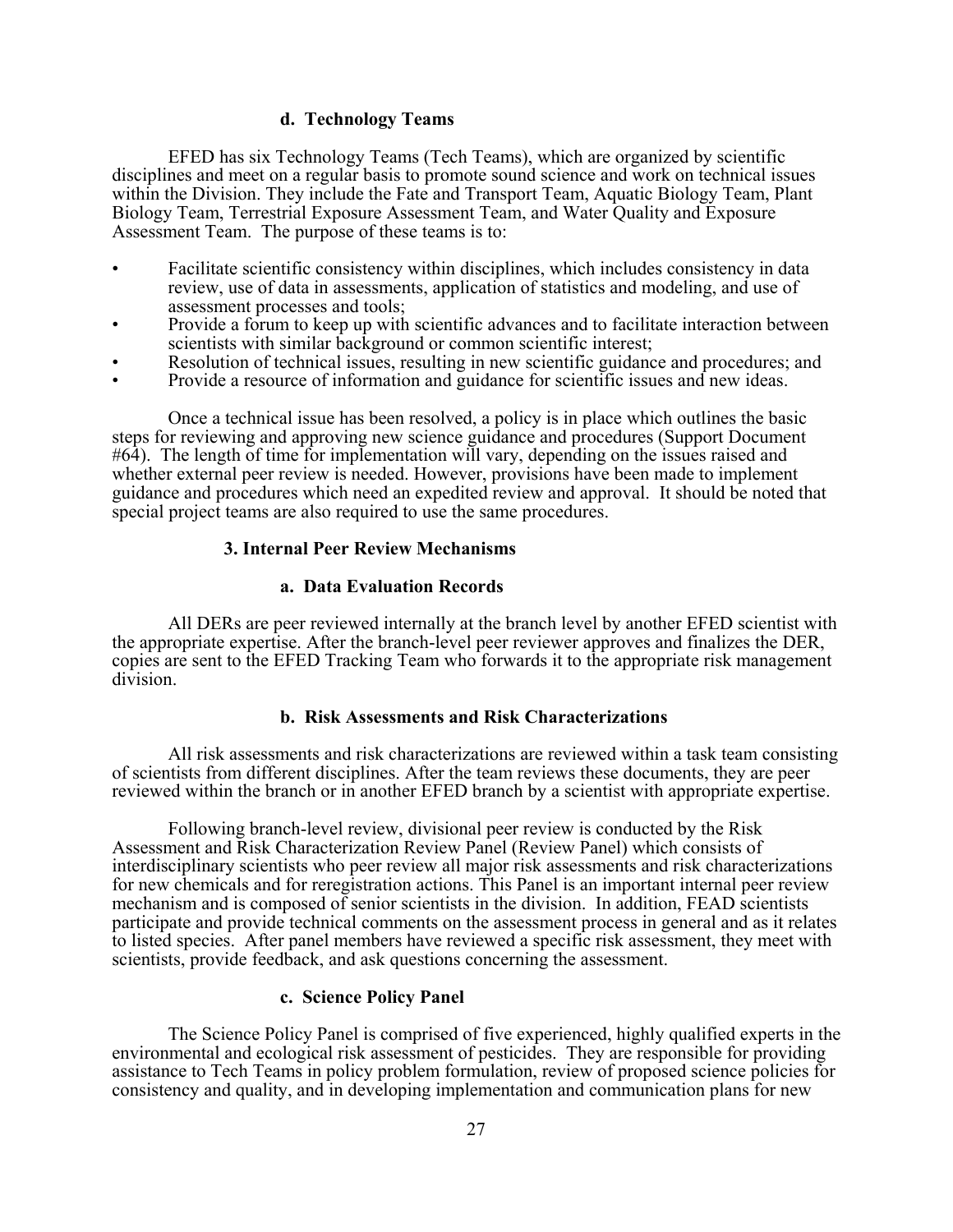policies. They are also responsible for participating in the EFED budget process and making recommendations regarding new projects and establishing priorities.

### **4. External Peer Review and Scientific Advisory Panel**

All significant new science guidance and procedures as well as tools and methodologies are reviewed by the FIFRA Scientific Advisory Panel (SAP), EPA's peer review body for current scientific issues related to pesticides. It is comprised of nationally and internationally recognized scientific experts in toxicology, pathology, environmental biology, and related sciences; and members are appointed by the Administrator.

For example, the FIFRA SAP has peer reviewed the new tools and methodologies OPP has been developing in its initiative to refine the ecological assessment process for pesticides. This initiative, which began in 1997, was in response to recommendations from a meeting with the SAP in 1996 and built upon previous efforts in the Division. Throughout the development of this initiative, OPP has returned to the SAP several times to seek comments and recommendations on the progress being made. In some cases, EFED has sought guidance from the SAP on problematic issues and questions before proceeding further. Input from the SAP early in the development of tools and methods is critical to their successful implementation in the risk assessment process.

### **V. Overview of OPP's Screening-Level Ecological Risk Assessment Process for Aquatic Life, Wildlife, and Plants**

This section provides an overview of the screening-level assessment process to evaluate the potential impact of pesticides on non-target organisms. (Section VI provides an overview of the species-specific assessment.) As previously mentioned, this process is consistent with the Agency's Guidelines for Ecological Risk Assessment (Support Document #7). Although this section reviews the general assessment process for screening-level assessments, this assessment process may, on a case-by-case basis, incorporate additional methods, models and lines of evidence that EPA finds technically appropriate for specific risk management objectives.

The majority of screening-level assessments are conducted in EFED for conventional pesticides. However, some screening-level assessments are also conducted in AD and BPPD for non-conventional pesticides. The ecological assessments conducted by AD and the microbial assessments conducted by BPPD are largely based on the process described in this section. However, BPPD also conducts assessments for biochemicals, which, because of their unique nature, do not typically follow the same procedures and are more qualitative in nature. The assessment processes conducted by AD and BPPD are described in Appendices A and B, respectively.

### **A. Problem Formulation**

Before the risk assessment process begins, risk assessors and risk managers discuss (1) the potential value of conducting a risk assessment, (2) goals for ecological resources, (3) range of management options, (4) objectives of the risk assessment, (5) the focus, scope and timing of the assessment, and (5) resource availability. The characteristics of an ecological risk assessment are directly determined by agreements reached by risk managers and risk assessors during early planning meetings. In addition to discussions between risk assessors and risk managers, information provided by the pesticide registrants is also taken into consideration when developing the problem formulation. It should be noted that the problem formulation will document, when necessary, any aspects of the analysis that extend beyond the initial screening level risk assessment efforts. The problem formulation will allow for an analysis of any changes in risk estimates based on different assessment assumptions, including those that may be related to proposed mitigation options, and data used for risk analyses.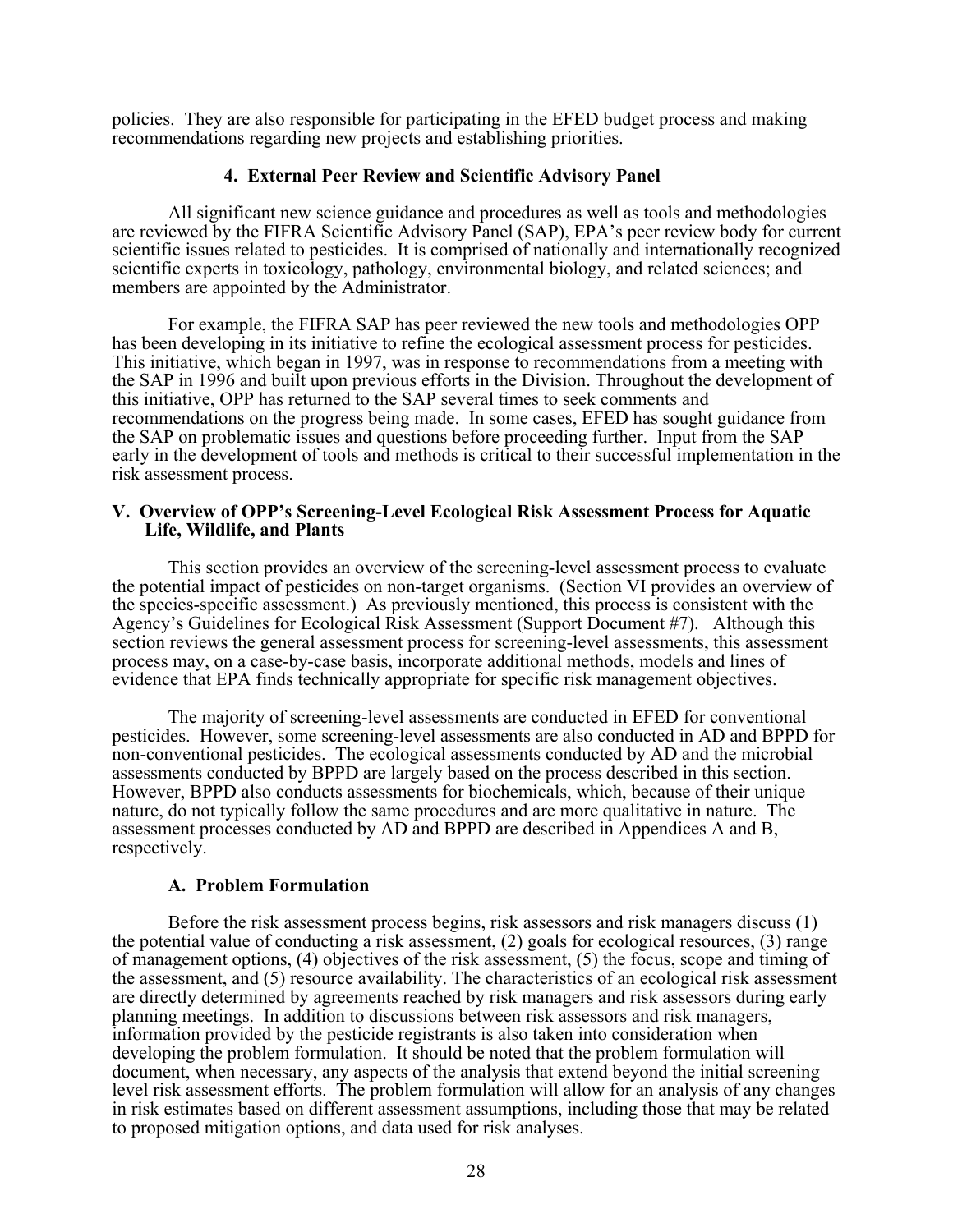## **1. Defining the Regulatory Action**

Prior to initiation of the risk assessment process, risk managers communicate the nature of the regulatory action to the risk assessors. For risk assessment activities supporting REDs, these communications are initiated with personnel from SRRD. For regulatory actions involving new pesticide active ingredients or new uses of active ingredients with existing registrations (FIFRA Section 3 actions), emergency exemptions (FIFRA Section 18 actions), and special local needs uses (FIFRA Section 24c actions), the regulatory communications are initiated with personnel from RD.

During this problem formulation phase, risk assessors and risk managers consider the following questions:

- What is the regulatory basis for the requested action under FIFRA? How does this action affect the temporal and geographic scope of the impact area of the risk assessment?
- What are the management goals and regulatory issues? How will the risk assessment clarify decisions concerning risk management options?
- Are there any policy considerations that everyone should be aware of?
- What precedents are set by similar risk assessments and previous decisions?

### **2. The Nature of the Chemical Stressor Considered in the Risk Assessment**

The Agency routinely incorporates measures of exposure and effects for the pesticide active ingredient in the risk assessment process for all regulatory decisions. Additionally, EPA examines available formulated product information, environmental fate data, and toxicological data to determine the need to expand beyond the focus on the active ingredient to consider pesticide formulations, inert ingredients, or degradates of the active ingredient in a particular risk assessment to support registration of a specific pesticide product. Available formulated product information, environmental fate data, and toxicological data may come from a number of sources. These include section  $6(a)(2)$  data, open literature data retrieved through ECOTOX (see Section V.B.2.b), and direct submissions in support of registration. The methods for incorporating environmental fate and effects data for formulations and active ingredient degradates into the risk assessment processes are described in Section V.B. 1 and 2, in which exposure and effects are discussed.

The Agency is currently developing procedures for assessing toxicity and risks associated with inert ingredients and surfactants in formulations (See Support Document #24) and will perform either qualitative or quantitative assessments of potential risk associated with these chemicals. The decision to perform either type of assessment is based on available information on the chemical characteristics of the inert ingredient and any information on the inert ingredient's toxicological characteristics. Information on an inert ingredient's toxicological characteristics may include available ecological effects information from the literature, or information on closely related chemical analogues and quantitative structure-activity relationships. Use of structural analogy or structure activity models is consistent with techniques employed in other Agency programs (e.g., the approach used by OPPT in evaluating new chemicals in commerce through the Premanufacturing Notification process). This information is used to determine if inert ingredients can be classified as (1) generally recognized as safe, (2) available data are insufficient to confirm little or no toxicity and would require additional study, or (3) there is sufficient toxicological and exposure concern to warrant a quantitative risk assessment similar to those conducted for active ingredients.

It is important to note that existing and vetted quantitative structure-activity relationships have focused on industrial chemicals, the types of compounds commonly found as inert ingredients and surfactants in pesticide formulations. Establishing these relationships has been facilitated by the non-specific modes of toxic action of these compounds and are typically based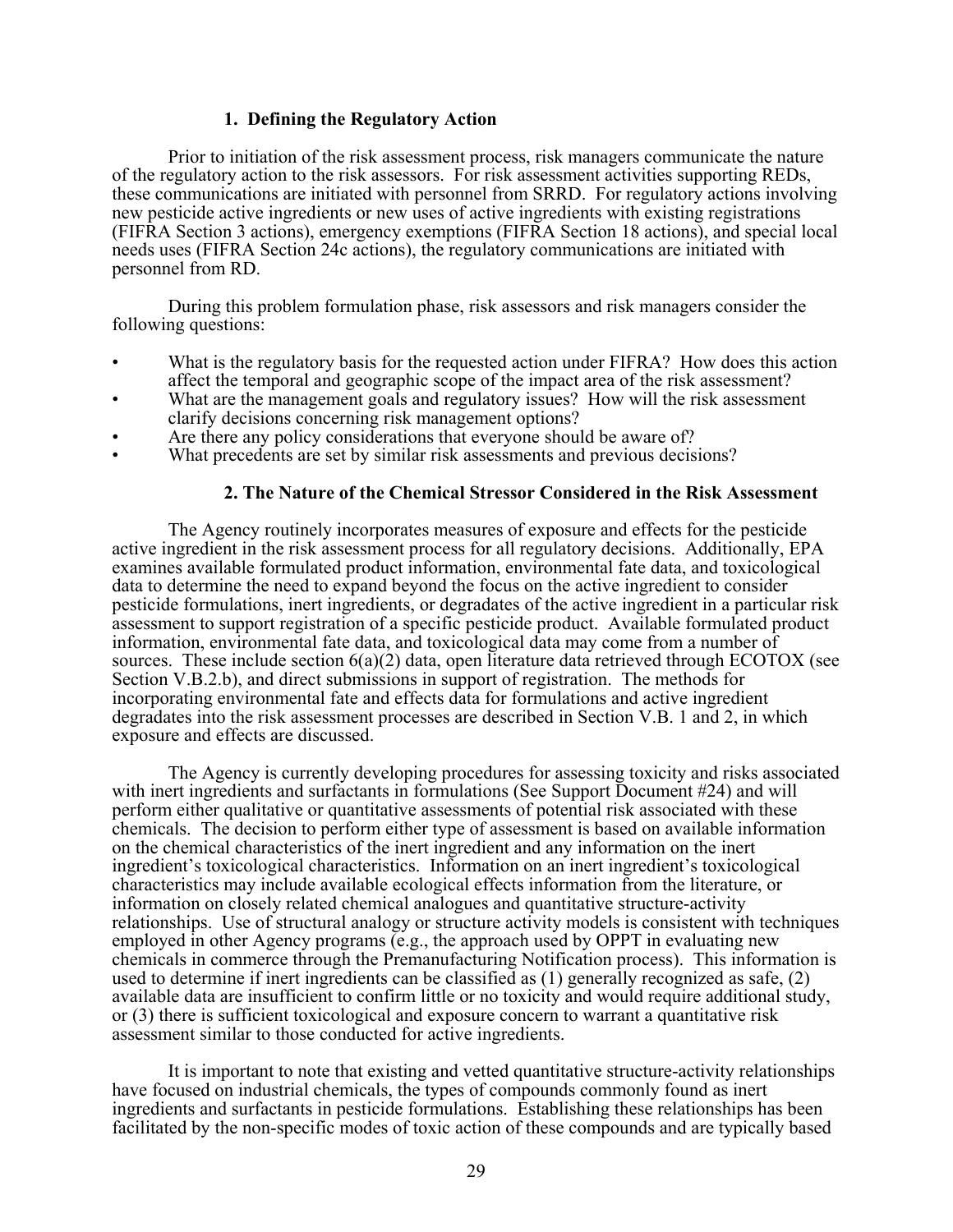on simple correlations between their acute potency to aquatic organisms as measured by lethality (e.g., LC50 values) and basic physical/chemical properties of the compounds. Application of quantitative structure activity relationships developed for industrial chemicals to predict effects for pesticide active ingredients is not scientifically defensible due to their different, and highly specific, modes of toxic action for these active ingredients when compared to industrial, organic chemicals.

The Agency does not routinely include, in its screening risk assessments, an evaluation of mixtures of active ingredients, either those mixtures of multiple active ingredients in product formulations or those in the applicator's tank. In the case of the product formulations of active ingredients, each active ingredient is subject to an individual risk assessment for regulatory decision regarding the active ingredient on a particular use site. If effects data are available for a formulated product, it is documented in the risk assessment and the quantitative or qualitative use of such formulation information follows procedures outlined in the discussion on exposure and effects characterization.

In accordance with risk assessment guidance, the Agency documents the scope of the chemical stressors considered in the risk assessment, the rationale for their consideration, the methods used to evaluate the attendant risks, and their contribution to the overall conclusions of the risk assessment.

# **3. Pesticide Use Characterization**

For each regulatory action, product labeling provides information on the proposed and/or existing uses of the pesticide product. The pesticide labeling is the legal document that provides the user with instructions for use, use restrictions, and hazard statements (see Support Documents #67 and #68). Risk assessors use the information on the product labeling to define the nature of the pesticide use in the field. Use factors on the labeling are important for determining input parameters for exposure models and the magnitude of exposure to non-target organisms, including geographic locations most likely to be exposed. Labeling information crucial to ecological assessments include:

- Type of formulation, such as bait, granule, wettable powder, emulsifiable concentrate, etc.;
- Product purity, which is the proportion of that product that is the pesticide active ingredient;
- Proposed and/or existing application rates;
- Treated crop(s) and, if specified, target pest(s); Geographic limitations of use, if any;
- 
- Application methods, such as aerial, ground, foliar, soil surface, soil incorporated, etc.;
- Application timing, such as season and time of day;
- Frequency of application, application intervals, and maximum number of applications per season; and
- Hazard advisory statements: protective measure for wildlife/aquatic habitats, groundwater, etc.

In addition to the information on the label, scientists consult with BEAD and the registrant for information on the following topics:

- Nature of the target pests,
- Geographical distribution of the pests, crop, and market of the pesticide,
- Temporal pattern of the pesticide's use, and
- Any unique aspects of the use of the pesticide under field conditions.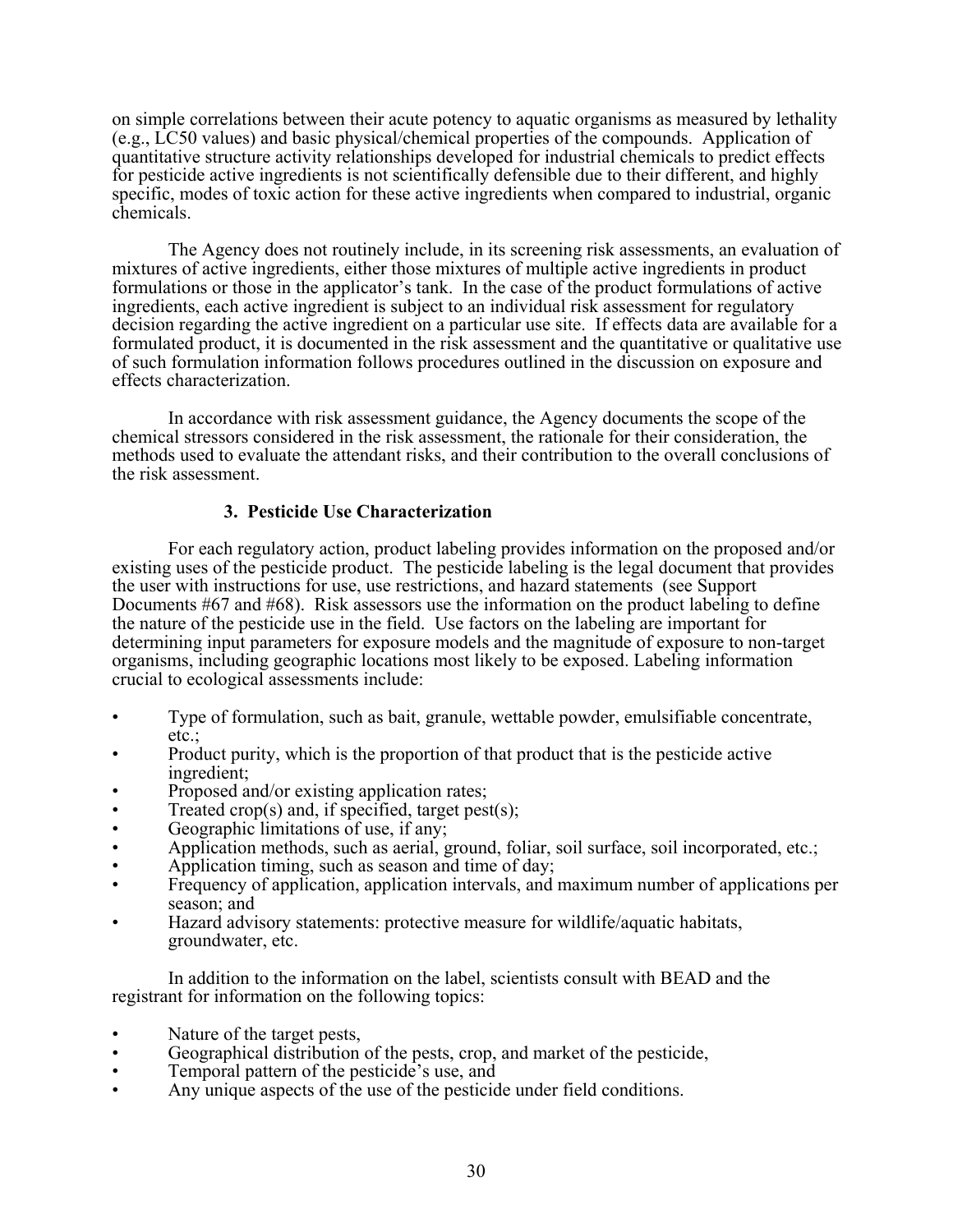The characterization of pesticide use allows the risk assessors and risk managers to focus the risk assessment on specific use patterns that are representative of a larger variety of use patterns. Such groupings may consider the types of agricultural scenarios, the methods for pesticide application, and commonality of applications rates and timing. In this way, modeling and assessment resources can be concentrated on scenarios that reasonably represent the highest exposures among a suite of use scenarios.

### **4. Identification of Assessment Endpoints**

The Agency Guidelines define assessment endpoints as "explicit expressions of the actual environmental value that is to be protected" which are "operationally defined by an ecological entity and its attributes" (Support Document #7). The ecological entity can be a species, a functional group of species, a community, an ecosystem, or another entity of importance or concern. An attribute is the characteristic of the entity that is important to protect and is potentially at risk.

The selection of clearly defined assessment endpoints is important because they provide direction and boundaries in the risk assessment for addressing risk management issues of concern. Each assessment endpoint needs one or more "measures of effect," which are changes in the attributes of an assessment endpoint itself or changes in a surrogate entity or attribute in response to exposure to a pesticide.

### **a. Direct Effects**

The typical assessment endpoints for screening-level pesticide ecological risk assessments are reduced survival and reproductive impairment for both aquatic and terrestrial animal species from both direct acute and direct chronic exposures. These assessment endpoints, while measured at the individual level, provide insight about risks at higher levels of biological organization (e.g., populations). Hallam and Lassiter (1994) assert that toxicants do not affect populations or communities except through the impact on the individuals comprising the population or community and the demographics of birth, growth, and death that govern population dynamics. Similarly, Tanner (1978) indicates that the number of individuals within a population change (intrinsic rate of increase) primarily because of births (fecundity) and deaths (survival) and secondarily from migration in and out of a specific area. Investigations by Hakoyama et al. (2000) concerning risk factors of wildlife population extinctions suggest that toxicant effects on individual survivorship have important implications for both population rates of increase and habitat carrying capacity. If effects on the survival and reproduction of individuals are limited, it is assumed that risks at the population level from such effects will be of minor consequence. However, as the risk of reductions in survival and/or reproduction rates increase, the greater the potential risk to populations.

For terrestrial plants, the screening assessments are concerned with perpetuation of populations of non-target species (crops and non-crop plant species). Existing testing requirements have the capacity to evaluate emergence of seedlings as well as vegetative vigor. Although it is recognized that the endpoints of seedling emergence and vegetative vigor may not address all terrestrial plant life cycle components, it is assumed that impacts at emergence and in the active growth stages have the potential to impact individual competitive ability and reproductive success.

For aquatic plants, the assessment is concerned with the maintenance and growth of standing crop or biomass. Measurement endpoints for this assessment focus on algal growth rates and biomass measurements as well as similar measurements for vascular plants.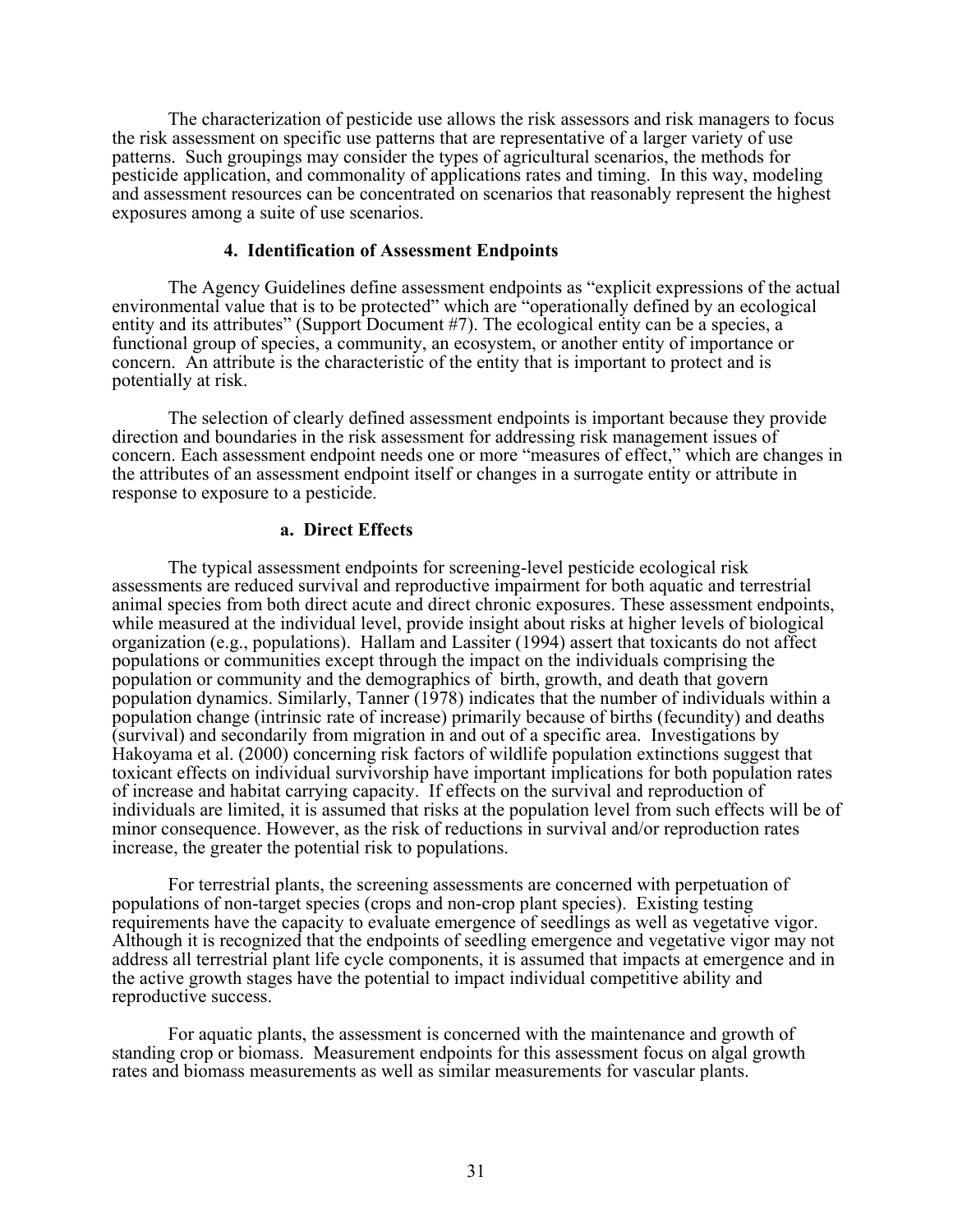### **b. Indirect Effects for Listed Species**

Screening-level assessments of indirect effects for listed species are discussed in Sections B.2.c and C.4 of this chapter. Species-specific assessments for indirect effects on listed species are developed, when required, after the screening-level evaluation is completed. (See Section VI for further discussion.)

## **c. Effects on Listed Species Critical Habitat**

Screening-level assessments of effects upon critical habitat for listed species are discussed in Sections B.2.d and C.5 of this chapter. Species-specific assessments for critical habitat of listed species are developed, when required, after the screening-level evaluation is completed. (See Chapter VI for further discussion.)

## **5. Measures of Effects and Exposure: The Use of Surrogate Organisms**

Rarely are toxicity data available for the species identified in the risk assessment endpoints. In the majority of cases, the screening-level risk assessment process relies on a suite of toxicity studies performed on a limited number of organisms in the following broad groupings:

- Birds (mallard duck and bobwhite quail) used as surrogate for terrestrial-phase amphibians and reptiles,
- Mammals (laboratory rat),
- Freshwater fish (bluegill sunfish, rainbow trout, and fathead minnow) used as a surrogate for aquatic phase amphibians,
- Freshwater invertebrates (*Daphnia magna*),
- Estuarine/marine fish (sheepshead minnow),
- Estuarine/marine invertebrates (*Crassostrea virginica* and *Mysidopsis bahia*),
- Terrestrial plants (corn, soybean, carrot (radish or sugar beet), oat (wheat or ryegrass), tomato, onion, cabbage (cauliflower or brussels sprout), lettuce, cucumber), and
- Algae and aquatic plants (*Lemna gibba, Skeletonema costatum, Anabaena flos-aquae, Selenastrum capricornutum, Clorell vulgaris, Scenedesmus subspicatus*)

Within each of these very broad taxonomic groups, an acute and a chronic endpoint are selected from the available test data. The selection is made from the most sensitive species tested within that organism group. If additional toxicity data for more species of organisms in a particular group are available, the selection need not be limited to the species listed above, but may be expanded to include data for other species/studies that meet the data quality classification of "supplemental." (See Support Document #1 for discussion of the data classification scheme.) Available scientific information from alternate sources (e.g. searches conducted using the ECOTOX database described in Section V.B.2.b.1) is also examined for species within a taxonomic group for which other taxa are typically used as surrogates. For example, fish data are commonly used to evaluate impacts to amphibians. But, if toxicity data are available in the open literature on amphibians, these data may be used instead of the data on the surrogate species. In situations where such additional data are available, decisions are made regarding the quality and utility of such information in the risk assessment (e.g., a review of the validity and reliability of study protocols), which is consistent with the Agency's risk assessment guidance. The extent to which such additional data are either employed or rejected is described through a transparent, concise discussion. Regardless of the extent of data beyond the regulation-required set of toxicity studies, the risk assessment relies on selection of endpoints from the most sensitive species tested in acceptable studies.

Exposures estimated in the screening-level risk assessment for non-target organisms are likewise not specific to a given species. Aquatic organism (plant and animals) exposures are based on a set of standardized water body assumptions (water body size, watershed size,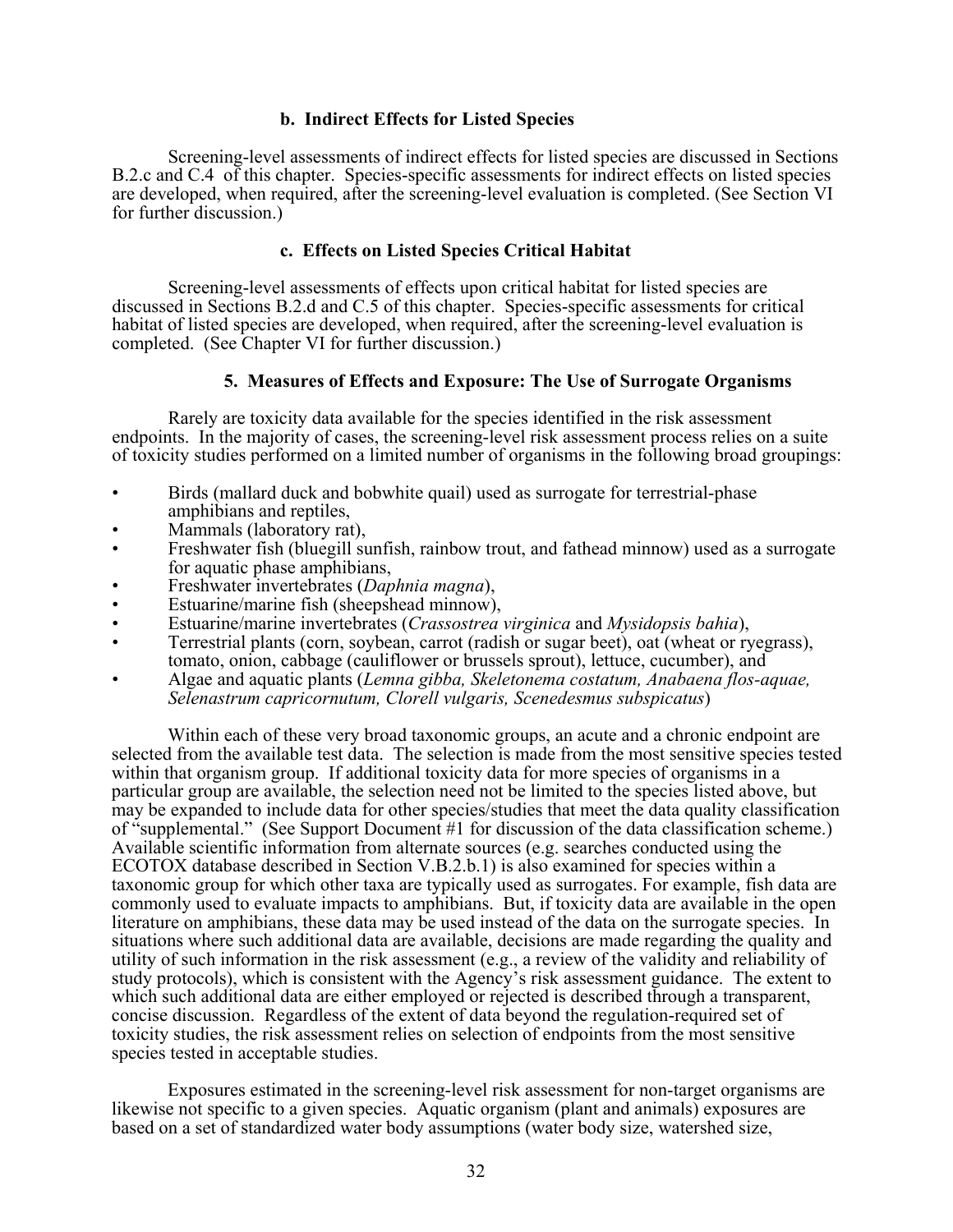proximity to field, etc.) that result in high-end estimates of exposure (see Section V.B.1.b). Estimates of exposure for terrestrial birds and mammals assume that animals are in the treatment area, and exposure estimates involve grouping taxa based on food preferences (e.g., obligate insectivores, herbivores, granivores) and generic weight classes. Exposure for terrestrial plants considers surface runoff from treated fields as well as direct application via pesticide spray drift.

### **6. Identification of Data Gaps**

When a data package is received for a registration of a new active ingredient or a new use, the submissions are reviewed to ensure that the environmental fate and ecological effects data sets are complete for the proposed pesticide use. For actions in which a database for the active ingredient is already available (i.e., reregistration, new uses of existing active ingredients, Section 18s, etc.), the risk assessor reviews the adequacy of existing and new submissions and previous assessments. In either case, whenever possible, data gaps are noted early on in the risk assessment process and communicated to the risk manager as discussed in Section IV.B. Data gaps are addressed as a source of uncertainty in the risk assessment conclusions, and the risk assessment discusses the potential for additional data to affect the risk assessment conclusions. In the absence of data, adverse effects may be assumed to occur until a study is submitted to indicate otherwise.

Once data gaps in the ecological effects and environmental fate databases are identified, the risk assessment team must determine whether it is possible to perform the risk assessment. A screening-level ecological risk assessment is possible when the data submitted on ecological effects and environmental fate of the pesticide are scientifically valid and complete based on the Agency's review criteria in the Standard Evaluation Procedures (see Support Documents #35 - #63). Studies for effects are classified in one of three categories: core, supplemental, and invalid. Core data are from studies found to be scientifically valid and conducted consistent with Agency testing guidelines. Supplemental data are from studies found to be scientifically valid but do not follow all requirements set forth in Agency testing guidelines. Invalid data are from scientifically unsound studies. Similar classifications of data are set forth for environmental fate studies.

In some instances, a core study may not be available for a particular data requirement listed in 40 *CFR* 158. In this case, the risk assessment team may consider other sources of information to address the data gap (e.g., submitted studies considered to be supplemental and data from other sources not submitted as part of fulfillment of 40 *CFR* 158). If supplemental or non-guideline study data are available to address the type of information described by the associated guideline, then it may be used in the risk assessment after its use is carefully considered. Professional judgment is used by the risk assessment team to determine the utility of the available supplemental data for the proposed risk assessment. This latter evaluation may include reference to data quality objectives for specific types of studies, the degree to which adequate documentation is available to evaluate the technical merit of the data, and whether the data are applicable to the assessment endpoints established for the risk assessment. The Agency's risk assessment guidelines instruct risk assessors to clearly and concisely document the evaluation of all data considered in the risk assessment. Even if supplemental or non-guideline data are used to address a data gap in the risk assessment, the risk assessment team will still note the gaps in the guideline study requirements and provide the risk manager with a determination of the potential impact of those gaps upon the confidence of the risk assessment.

There may be other instances where there is a lack of scientifically valid data (i.e., neither core or supplemental data are available). In this situation, certain aspects of the risk assessment may not be performed. In such situations, discussions with the risk manager ensue to determine whether these data gaps will seriously limit regulatory decision-making. In the absence of data needed to make the required findings under FIFRA, EPA cannot register or reregister a pesticide.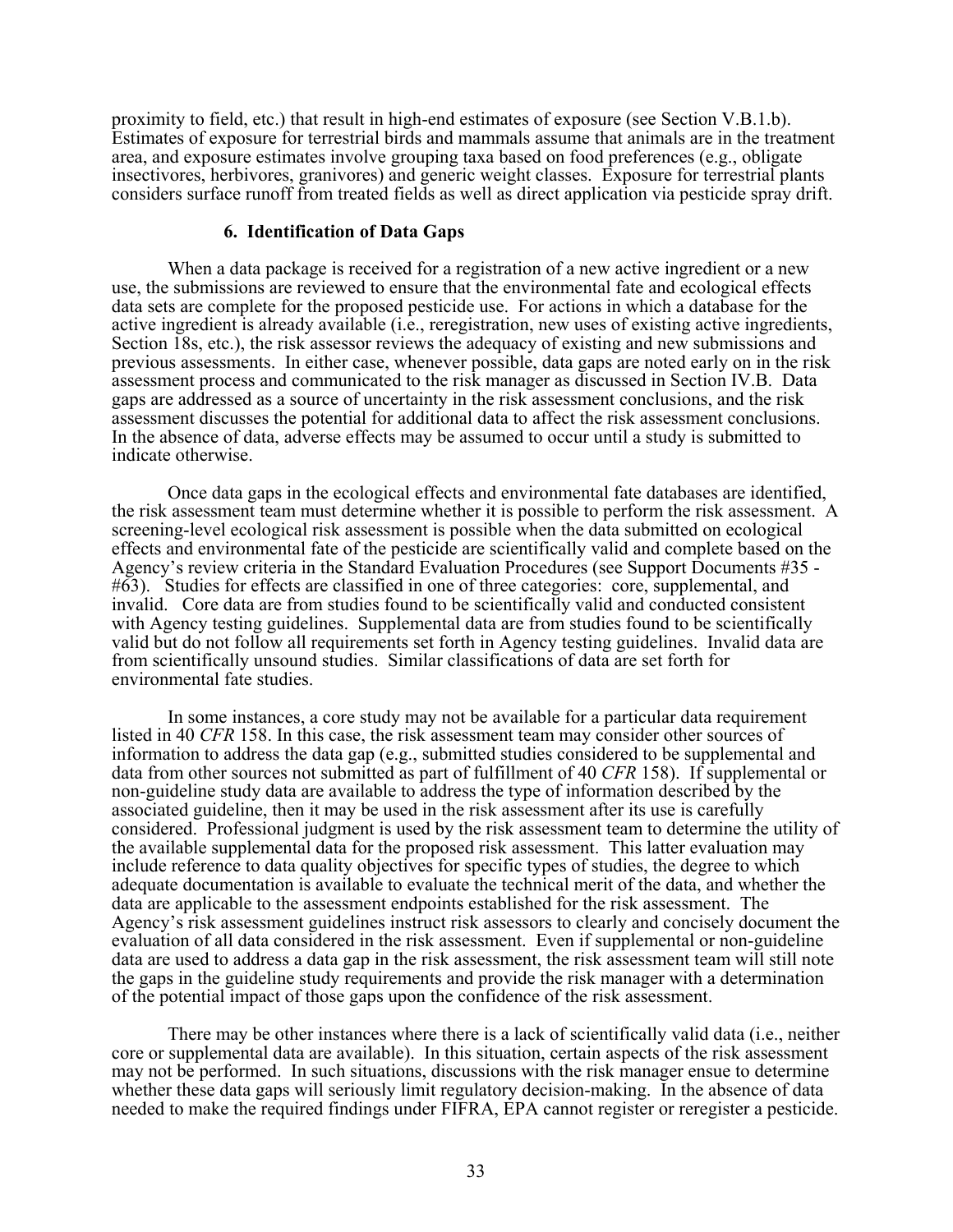## **B. Analysis Phase**

### **1. Exposure Characterization**

In most cases, an exposure characterization conducted in support of a regulatory decision of a pesticide provides a quantitative analysis of the critical environmental fate and transport properties of the pesticide active ingredient. However, there are situations where formulations are of demonstrated higher toxicity than the active ingredient alone, or where degradates occur in significant amounts or are of significant toxicological concern. In such situations, exposure characterizations would include a quantitative or qualitative analysis of the risk implications of organism exposure to these degradates or formulations in addition to the active ingredient. The Agency's risk assessment guidance instructs risk assessors to clearly and concisely describe the nature of the stressors evaluated in the risk assessment. This includes documentation of the potential significance of degradates and formulations in the risk assessment of pesticides. Section V.B.1.a., which is found below, and materials in Support Document #78, relating to HED's Metabolism Assessment Review Committee (Section V.B.2.), describe the process for including degradates in the risk assessment. Sections V.B.1.b.(2) and V.B.1.c.(2) discuss specific exposure methods for the quantitative consideration of pesticide formulations in the risk assessment.

The quantitative expressions of the fate and transport properties, along with the information related to the use of the pesticide active ingredient and the physical, chemical, and biological conditions of the use sites are used to estimate the potential exposure of plants, wildlife, and aquatic life to pesticide residues in environmental media. This characterization includes information on how often, how long, and the amount of pesticide active ingredient and its degradates of concern to which an organism may be exposed. The exposure characterization is based on environmental fate and transport data, modeling, and monitoring information.

In order to quantitatively predict the fate and transport of a pesticide once it is introduced into the environment, OPP scientists review laboratory and field studies that measure how pesticide active ingredients interact with soils, air, sunlight, surface water, and ground water. These studies provide information concerning:

- The degradation of the pesticide active ingredient (how fast and by what process it is degraded in the environment) and how persistent the pesticide active ingredient is in the environment;
- The breakdown products that result from the degradation processes;
- The mobility of a pesticide active ingredient or its degradates or metabolites and how it will move from the application site; these studies predict the potential of the pesticide to volatilize into the atmosphere, move into ground or surface waters, or bind to the soil; and<br>How much of a pesticide active ingredient and its degradates or metabolites will
- accumulate in the environment.

# **a. Fate and Transport Data Requirements and Study Evaluation**

The Agency regulations found in 40 *CFR* 158.290 (Support Document #29) describe the types and amount of data the Agency commonly uses for assessing the environmental fate of an active ingredient. These data are generated from controlled laboratory and field studies, which are conducted under approved Guidelines and Good Laboratory Practices. They are used to determine the persistence, mobility, and bioconcentration potential of a pesticide and its major degradates in the environment.

The types of data required may vary depending on where the pesticide is used. Some of these studies, such as hydrolysis, photolysis, aquatic and soil metabolism, and terrestrial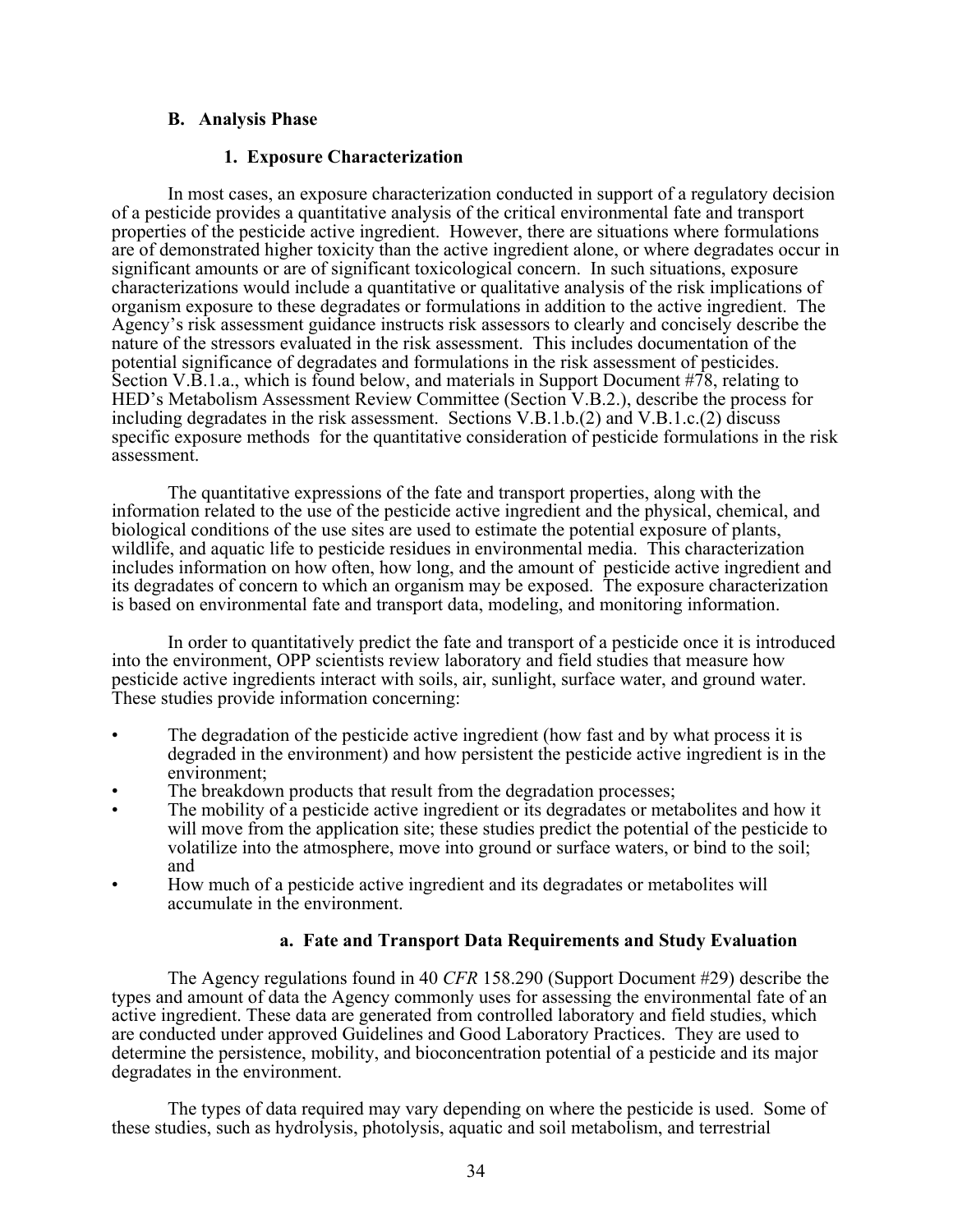dissipation, are routinely conducted for all outdoor use pesticides. Others are conditionally required and are triggered by use or application patterns and basic product chemistry data.

Controlled environmental fate and transport laboratory studies are used to determine the persistence, mobility, and bioconcentration potential of a pesticide active ingredient and its major degradates. Persistence studies assess what happens to a pesticide active when it interacts with water, soil, air, and sunlight. Mobility studies attempt to predict the potential of the active ingredient to volatilize into the atmosphere, move into ground or surface waters, or bind to soil. Bioconcentration studies evaluate the potential of an active ingredient to partition to aquatic biota and the degree to which bioconcentration can be reversed should external exposure to the active ingredient or degradates be reduced or eliminated. These studies are designed to help characterize how a pesticide active ingredient dissipates once it is released into the environment and to identify the major degradates that may result from these processes.

Degradation studies include hydrolysis, photodegradation in water, photodegradation in air, and photodegradation on soil. The hydrolysis study determines the potential of the pesticide active ingredient to degrade from the influence of water alone. Photodegradation studies determine the potential of the active ingredient to degrade in water, soil, or air when exposed to sunlight. During these studies, data are also collected concerning the identity, formation and persistence of major degradates.

Metabolism studies include aerobic soil metabolism, anaerobic soil metabolism, anaerobic aquatic metabolism, and aerobic aquatic metabolism. The soil microbial metabolism studies determine the persistence of the pesticide active ingredient when it interacts with soil microorganisms under aerobic and anaerobic conditions. The aquatic metabolism studies produce similar data, but are generated by active ingredient interaction with microorganisms in a water/sediment system. These studies also identify the significant degradates that result from biological degradation.

Mobility studies, which include leaching, adsorption/desorption, and volatility, provide information on the mode of transport and eventual destination of the pesticide active ingredient in the environment. Scientists can predict the degree of pesticide mobility in soil from data generated from leaching and adsorption/desorption studies.

Bioconcentration studies in aquatic organisms are used to estimate the potential of a pesticide active ingredient, under controlled laboratory conditions, to partition to the organisms from respiratory and dermal exposures. These studies also provide information on the degree to which bioconcentration of a pesticide or degradate can be reversed should pesticide levels in the surrounding aquatic environment be reduced.

Field studies which identify the environmental dissipation processes, assess the transformation, transport, and fate of pesticide active ingredient under actual use conditions with typically applied pesticide product at representative field sites. These studies characterize the relative importance of each route of dissipation of the pesticide active ingredient and its major degradates. Data generated from field dissipation studies can provide more realistic estimates (albeit limited in time and space) of the persistence and transport of an active ingredient and its degradates when the pesticide product is applied under actual use conditions.

Guidance for reviewing environmental fate and transport studies is provided in Subdivision N Guidelines and the associated Standard Evaluation Procedures (Support Documents #5, # 41 - #44, #60 - #62.). However, OPP may also review sources of data other than those conducted according to the Subdivision N Guidelines, such as non-guideline studies submitted by the pesticide registrant and data published in the scientific literature. It is important to note that the manner in which additional non-guideline data are incorporated into a risk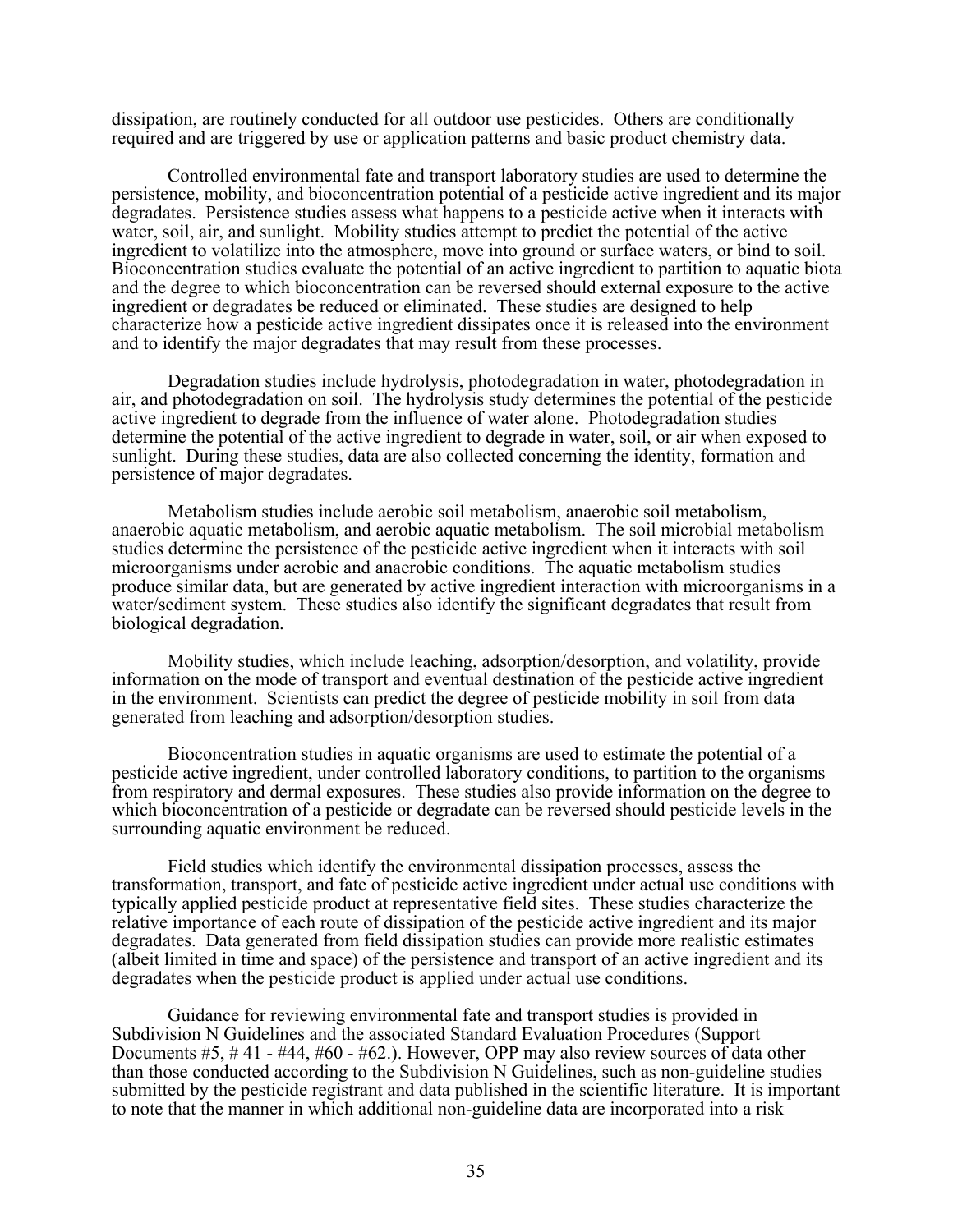assessment is established on a case-by-case basis. The risk assessment team uses professional judgment in evaluating such aspects as:

- The data quality objectives of the study,
- Availability of documentation sufficient for evaluating the technical merit of the methods and results analysis, and
- General applicability of the results as compared to the exposure scenarios that are considered important in the risk assessment.

The Agency recognizes the importance of using the best available science in characterizing environmental exposure. Non-guideline data may be used to address data gaps in the assessment, even to the extent of providing quantitative values for dissipation pathway inputs for exposure modeling. These data may even be useful for addressing fate issues that are not specifically identified in the existing guideline studies. The risk assessment team must clearly and concisely document the environmental fate information considered in the risk assessment. Though data from non-guideline studies may be considered supplemental information in a risk assessment, they cannot be used to satisfy guideline requirements to support registration.

In addition to assessing the environmental fate of active ingredients, the Agency requirements indicate that the formation of degradates be monitored in the fate studies. This is often accomplished through the use of radio-labeled compound to ensure that detection limits are sufficiently low to allow for detailed tracking of the production of degradates. Degradates formed at greater than or equal to 10% of the applied radioactivity in the environmental fate studies are considered significant (i.e., major degradates) and must be identified (see Support Document #5). The 10% criterion is a general guideline, meaning that degradates approaching concentrations of 10% of the applied radioactivity are usually identified as well. In addition, degradates of known toxicological or ecotoxicological concern must be quantified and identified even when present at less than 10% of the applied radioactivity.

In order to identify degradates of toxicological concern, environmental fate scientists engage in discussions with human health reviewers in HED and ecotoxicology reviewers in EFED. (Support Document #78 provides additional information on the process used by the Agency to identify degradates of concern.) In accordance with Agency risk assessment guidance, the risk assessment team must clearly and concisely document the rationale of including or excluding degradates from consideration in the risk assessment.

Once the individual studies are reviewed and determined to be appropriate for inclusion in the risk assessment, OPP relies on the results of these studies to provide the quantitative fate and transport inputs for ecological exposure modeling. Selection of these input values are specific to the exposure model being used. ( Guidance for the selection process can be found in Support Documents  $\#9, \#17, \text{ and } \#18$ .) The following sections (B.1.b,c,and d) discuss exposure modeling methods available to OPP for screening-level risk assessments.

# **b. Aquatic Organism Exposure Modeling**

### **(1). General Approach**

For aquatic organisms, such as plants, fish, aquatic-phase amphibians, and invertebrates, OPP generally uses computer simulation models to estimate exposure to a pesticide active ingredient. These models calculate estimated environmental concentrations (EECs) in surface water using laboratory data that describe how fast the pesticide breaks down to other chemicals and how it moves in the environment. Section V.B.1.b (2) describes the Agency's approach for exposure modeling in situations where available information suggests that ecological risks from formulated products should be considered.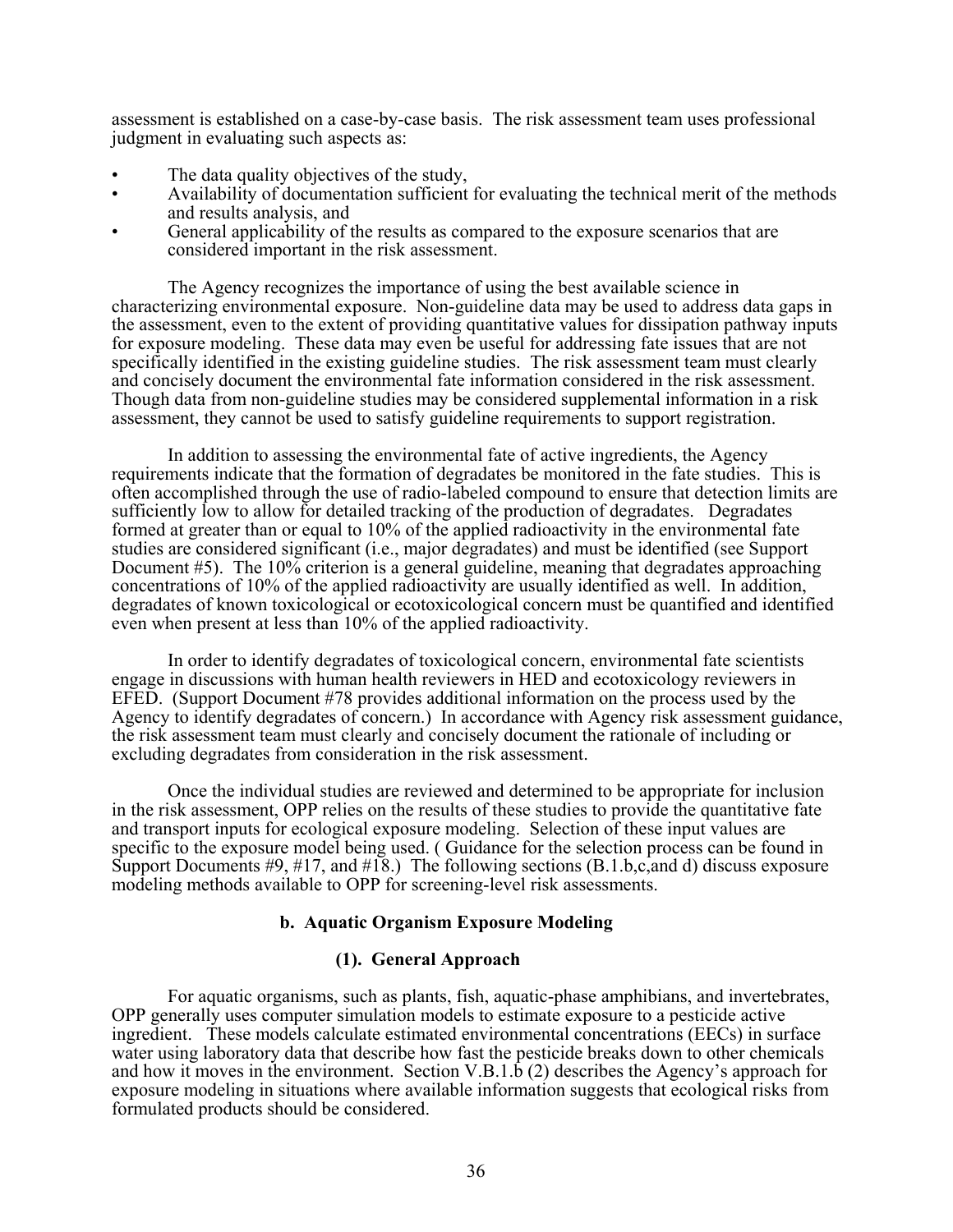In aquatic organism modeling, a tiered system of modeling is used to efficiently allocate resources to assessment efforts of varying complexities and potential risks. The intent of the lower tiers is to provide a screening approach to estimate the concentration of a pesticide in water from sites that are highly vulnerable to runoff or leaching. OPP is confident that when a pesticide is not predicted to cause adverse effects on the environment using EECs generated from screening- level tiers, that the possibility of harming the environment is low. The assessment moves to a more refined one that is based on conditions more reflective of actual use site conditions, when Levels of Concern (LOCs), discussed later in this section, are exceeded using EECs based on generic assumptions (non-use site specific).

The first screening model employed is a generic one that is not specific to the particular use-site. This model, GENEEC2 (GENeric Estimated Environmental Concentration), is used to screen chemicals to determine the ones which potentially pose sufficient risk to warrant more detailed or refined modeling. The GENEEC2 calculates high-end estimates of surface water concentrations of pesticides in a generic farm pond. The Agency considers this scenario a highend estimate for the following reasons:

- The input value for the application rate and number of applications is the labeled maximum;
- The entire watershed is assumed to be cropped and treated with the pesticide, and the watershed area is high relative to the volume of the water body;
- No buffer is assumed between the pond and the treated field;
- Runoff is assumed to be from a 6-inch rainfall over a 24-hour period; and
- The geographic location of use is regarded as representative of high-end potential for pesticide runoff and is not necessarily representative of runoff conditions for the labeled use.

GENEEC2 provides a rapid screen to separate the low risk pesticides from those that need more refined assessments. The model estimates high level exposure values of pesticides in surface water using the following inputs:

- Basic chemical characteristics,
- Pesticide label use and application information,
- Adsorption of the pesticide to soil or sediment,
- Direct deposition of spray drift into the water body, and
- Degradation of the pesticide in soil before runoff and within the water body.

GENEEC2 is a single-event model, based on a single, large rainfall/runoff event occurring on a 10-hectare field that removes a large quantity of pesticide at one time from the field to a pond that has a 20,000-liter water volume and is 2-meter deep. (See the GENEEC2 User's Manual and GENEEC2 Model Description for more information, which may be obtained from the following url: www.epa.gov/oppefed1/models/water/index.htm.)

If the LOC for risk to non-target species is not exceeded using GENEEC2 EECs, OPP is confident that there is no risk of concern. If the LOC is exceeded using GENEEC2 EECs, a small possibility exists, albeit unlikely, that an extreme exposure could exceed toxicity thresholds established in the effects characterization. However, the risk assessment team cannot discount the possibility that GENEEC2 model assumptions leading to such high-end exposure predictions may not be realistic for the labeled use of the pesticide. In those instances where exposure levels exceed the levels associated with the toxic threshold, a more realistic exposure characterization is established using a more comprehensive model (PRZM-3 and EXAMS II) and runoff conditions more reflective of labeled use sites.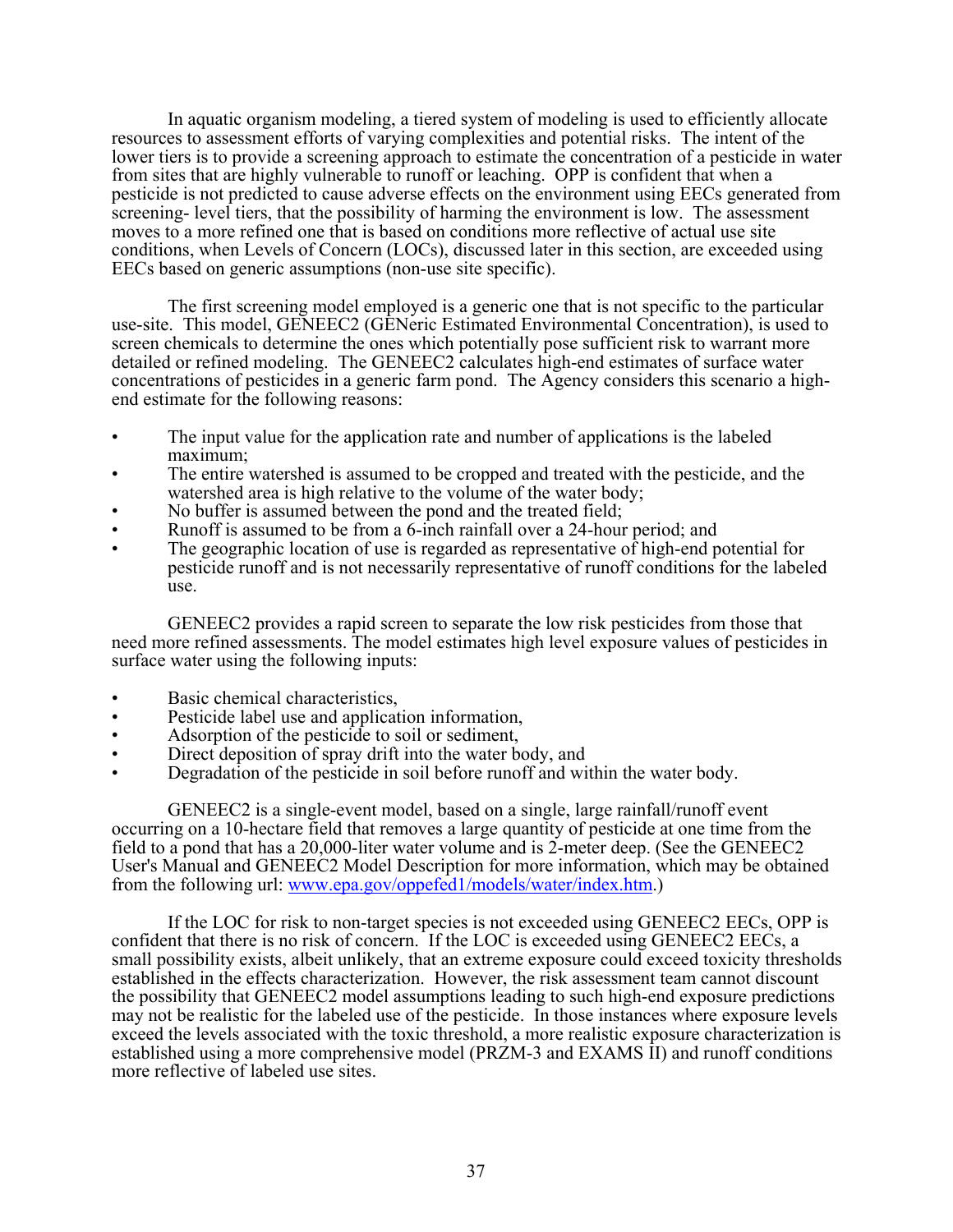The PRZM-3 and EXAMS II model provides more realistic, use-site specific EEC values by refining the model inputs for pesticide transport and transformation down through the crop root and unsaturated zone, and runoff and spray drift loading in the farm pond.

PRZM-3 is a process or "simulation" model that calculates what happens to a pesticide in treated fields on a day-to-day basis. It considers factors such as rainfall and plant transpiration of water, as well as how and when the pesticide is applied. It has two major components: hydrology and chemical transport.

The hydrologic component for calculating runoff and erosion of soil is based on the USDA Natural Resource Conservation Service curve number technique and the Universal Soil Loss Equation. Evapotranspiration of water from the root zone of the soil profile is estimated either directly from pan evaporation data or is based on an empirical formula (Penman 1948). Total evapotranspiration of water includes evaporation from crop interception, evaporation from soil, and transpiration by the crop. Water movement is simulated by the use of generalized soil parameters, including field capacity, wilting point, and saturation water content. To reflect the high-end of the distribution of pesticide exposures across varying sites, OPP selects hydrologic scenarios based on the targeting of model outputs.

The chemical transport component of PRZM-3 simulates pesticide application on the soil or on the plant foliage. Dissolved, adsorbed, and vapor-phase concentrations in the soil are estimated by simultaneously considering the processes of pesticide uptake by plants, surface runoff, erosion, decay, volatilization, foliar wash-off, and sorption.

Each PRZM modeling scenario represents a unique combination of climatic conditions, crop-specific management practices, soil-specific properties, site-specific hydrology, and pesticide-specific application and dissipation processes. Each PRZM simulation is conducted using up to 36 years of rainfall data to cover year-to-year variability in runoff. PRZM-3 allows the user to consider pulse loads and predict peak events. Daily edge-of-field loadings of pesticides dissolved in runoff waters and sorbed to sediment, as predicted by PRZM, are discharged into a standard water body ("standard pond" for ecological assessments) simulated by the EXAMS model.

EXAMS II is also a process model that simulates the processes that occur in the water body rather than on the agricultural field. EXAMS II takes the runoff and spray drift loadings generated by PRZM and estimates the concentration in the pond on a day-to-day basis. It accounts for volatilization, sorption, hydrolysis, biodegradation, and photolysis of the pesticide in the aquatic environment. Since EXAMS is a steady-state model, the water bodies are modeled as having constant volume. Multiple-year pesticide concentrations in the water column are calculated from the simulations as the annual daily peak, maximum annual 96-hour average, maximum annual 21-day average, maximum annual 60-day average, and annual average. The 1 in 10 year maximum values for each averaging period are used to calculate risk quotients. An input parameters selection manual, which provides guidance in selecting input values for using these models, can be found in Support Document #9.

For surface water modeling, PRZM/EXAMS assumes 5% and 1% spray drift for aerially and ground applied pesticides, respectively. The 5% assumption is based on a linear interpolation of spray drift data presented in Akesson (1990). (See Section V.C.4.10 for a comparison of these assumed drift levels with other drift modeling outputs.) The risk characterization section of the risk assessment includes a discussion of the potential impact of alternative drift estimates on the overall confidence of the risk assessment conclusions.

For pesticides that are currently on the market, water monitoring data may be available from EPA databases, U.S. Geological Survey, National Water-Quality Assessment Program, industry, states, and universities. These data are evaluated on a case-by-case basis to determine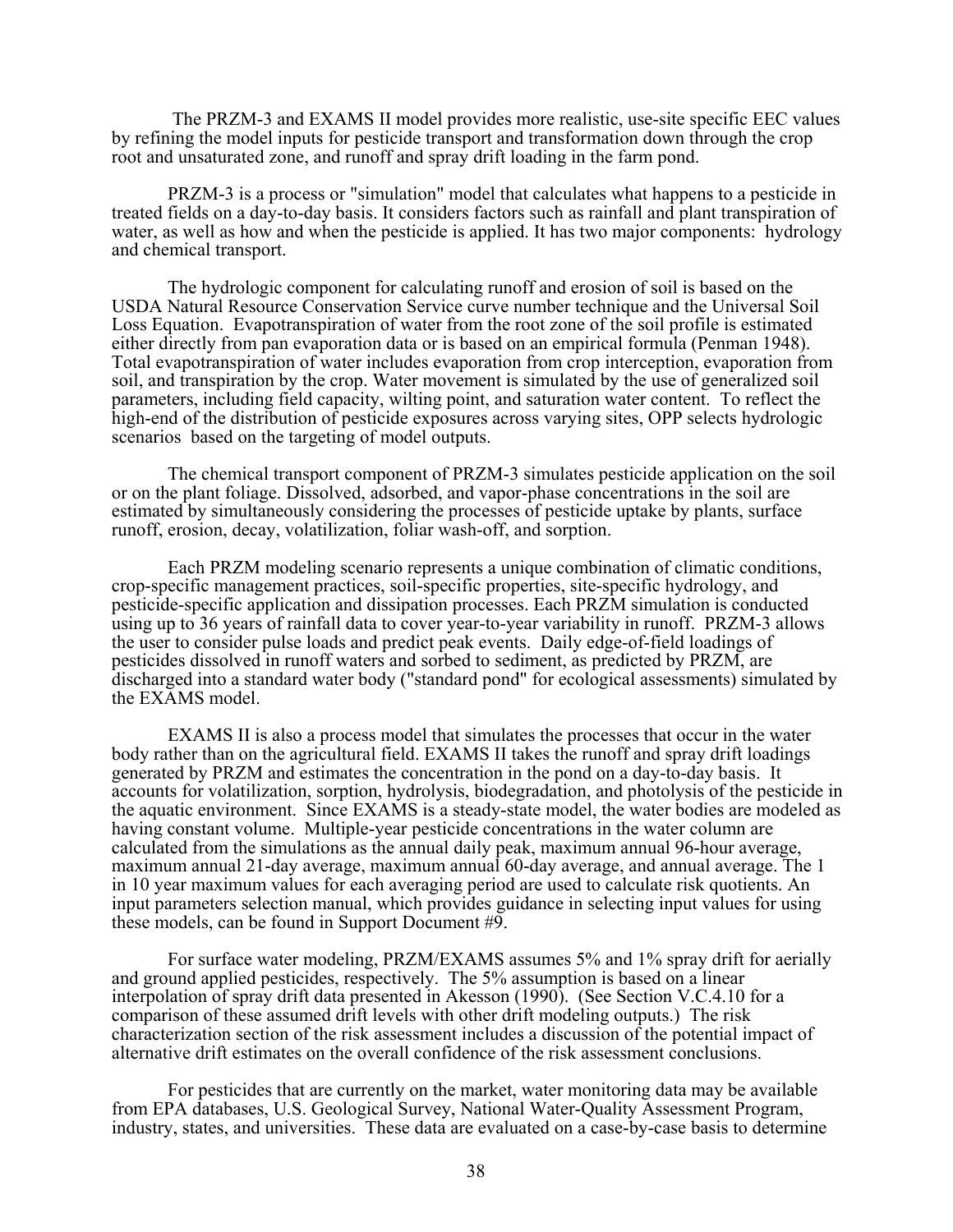the likelihood, extent, and nature of pesticide concentration in water under current use practices and actual field conditions. The risk assessment team considers such study aspects as the points and frequency of sample collection, the analyte suite, and detection limits when determining how such data will be incorporated into the risk assessment. When reliable surface water monitoring data are available, EPA uses it to help characterize the levels of pesticide that are being detected in the environment. Monitoring, though, does not necessarily target pesticide use areas or the time of year when pesticide concentrations may be at their peak, and for this reason may not provide a reliable estimate of acute exposure. If monitoring data shows higher confirmed detections than estimated by modeling, the higher monitoring values may be used in the risk assessment, and a re-evaluation of the model input parameters may be initiated to explore the impact of selected input values on the model output.

More detailed descriptions of these aquatic models can be found on EPA's Web site at the following url: www.epa.gov/oppefed1/models/water/index.htm

### **(2). Special Aquatic Exposure Methods for Pesticide Formulations**

In situations where available toxicity data indicate that a pesticide formulation for registration in the United States may be more toxic to aquatic biota than indicated by active ingredient effects testing, it may be necessary to consider aquatic exposure to the formulation. Exposure modeling in these instances is limited to situations where direct instantaneous introduction of the formulation to surface waters occurs by direct application to those waters or by incidental application as a result of drift. The screening-level assessment model for such direct or incidental application is based on the standard farm pond scenario used for EXAMS modeling.

The limitation on the quantitative exposure modeling for formulations is based on the expectation that the varying physical-chemical properties of individual components of pesticide formulations will result in progressively different formulation constituents in environmental media over time. As the proportions of formulation components in environmental media differ from the proportions in the tested formulation, the assumption that environmental residues are toxicologically equivalent to tested formulations cannot be supported beyond the time period immediately following product application. This assumption is especially important in the case of runoff from treated areas to surface waters. In this case, partitioning and degradation properties for each formulation component suggest that the final proportion of the residues of these components in the receiving surface waters would not represent what was introduced and what was tested in an aquatic organism toxicity study using the formulated product.

While EPA does not require the same data on end-use products as the EU, the operation of the adverse effects reporting provisions in FIFRA section  $6(a)(2)$  and implementing regulations assure that EPA has the same database for performing its ecological risk assessments as the EU. The Agency's methods for considering formulated product exposure in the screeninglevel aquatic organism risk assessment is functionally equivalent to the approaches developed by the European Union for evaluating pesticide formulation risks (see Support Document #80 - EU Council Directive 91/414/EEC).

## **c. Terrestrial Organism Exposure Modeling**

## **(1). General Approach**

Terrestrial wildlife exposure estimates are typically calculated for birds and mammals, emphasizing a dietary exposure route for uptake of pesticide active ingredients. These exposures are considered as surrogates for terrestrial-phase amphibians as well as reptiles. For exposure to terrestrial organisms, OPP primarily looks at the residues of pesticides on food items and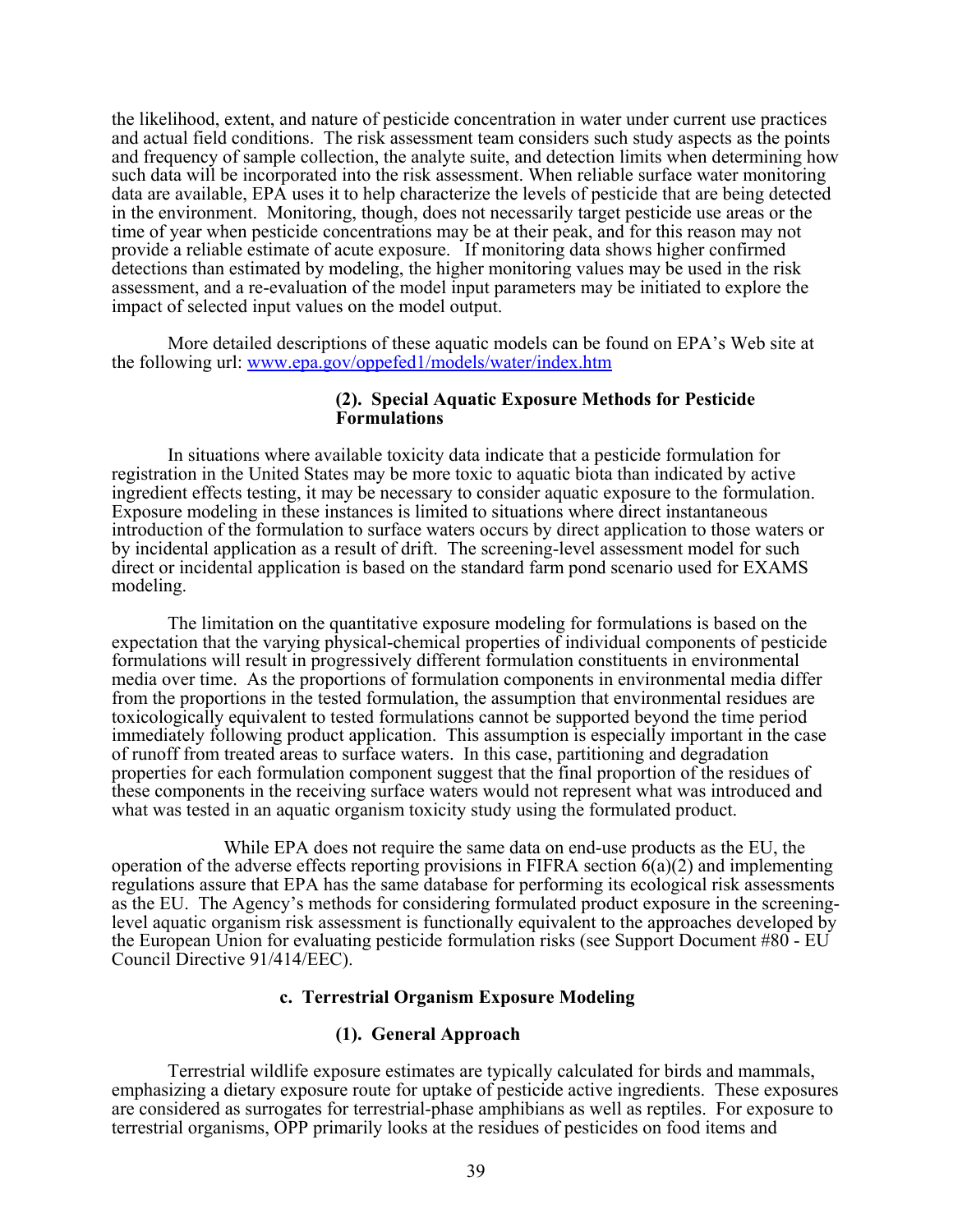assumes that organisms are exposed to a single pesticide residue in a given exposure scenario. Two approaches are used for estimating exposure to terrestrial wildlife, which are dependent on the application method: (1) spray applications and (2) granular, bait, and treated seed applications. Section V.B.1.c.2 describes the Agency's approach for exposure modeling in situations where available information suggests that formulation risks should be considered. It should be noted that, although the screening-level terrestrial wildlife risk assessment focuses, in large part on dietary exposure the Agency does consider the relative importance of other routes of exposure in situations where data indicate that pesticide exposures through routes other than dietary may be potentially significant contributors to wildlife risk. (Such data could be identified, for example, through the ECOTOX database. See Section VI.B.2.b.1.) OPP, in its risk characterization (see section VI.C), discusses the impact of consideration of other routes of exposure that have been identified as potentially important on the degree of certainty associated with screening-level risk assessment conclusions.

For spray applications, estimation of pesticide concentrations in wildlife food items focuses on quantifying possible dietary ingestion of residues on vegetative matter and insects. The residue estimates are based on a nomogram that relates food item residues to pesticide application rate. The nomogram is based on an EPA database called UTAB (Uptake, Translocation, Accumulation, and Biotransformation), a compilation of actual measured pesticide residue values on plants (Nellessen and Fletcher 1992), and work from Fletcher et al. (1994). (See Support Document #15).

In avian risk assessments, dietary residues are compared with toxicity endpoints based on dietary concentration (e.g., LC50 for acute effects). Conversely residues may be first converted to an ingested whole body dose. In the case of small mammals, for example, no dietary-based toxicity information is available so residues are converted to an ingested dose and compared to single oral-dose toxicity endpoints (i.e., LD50). The conversion of dietary residues to oral dose and then comparison with LD50 data is also performed for an avian risk assesment when the single oral dose route appears to provide a more suitable measure of effects than the dietary toxicity study. In either case, the first tier of the nomogram uses the maximum predicted residues. Subsequent refinements may consider mean residues. However, maximum residue values are used in the screening-level assessments for listed species. For mammals, the residue concentration is converted to daily oral dose based on fractions of body weight consumed daily as estimated from mammalian allometric relationships in EPA's Wildlife Exposure Factors Handbook (Support Document #33). In all screening-level assessments, the organisms are assumed to consume 100% of their diet as one food type, thereby eliminating the need at the screening level for evaluating mixtures of dietary items.

For granular, bait, and treated seed applications, estimation of loadings of pesticide per unit area are calculated. This approach, which is intended to represent exposure via multiple routes and not just direct ingestion, considers observed effects in field studies and relates them to the pesticide applied to surface area. The label rate of application for the active ingredient is the basis for the exposure term. Using the following assumptions, the amount of pesticide per square foot is calculated:

- In-furrow applications assume a typical value of 1% granules, bait, or seed remain unincorporated;
- Incorporated banded treatments assume that 15% of granules, bait, seeds are unincorporated. This is an average of measurements ranging from 6 to 40 %; and
- Broadcast treatment without incorporation assumes 100% of granules, bait, seeds are unincorporated.

# **(2). Special Terrestrial Exposure Methods for Pesticide Formulations**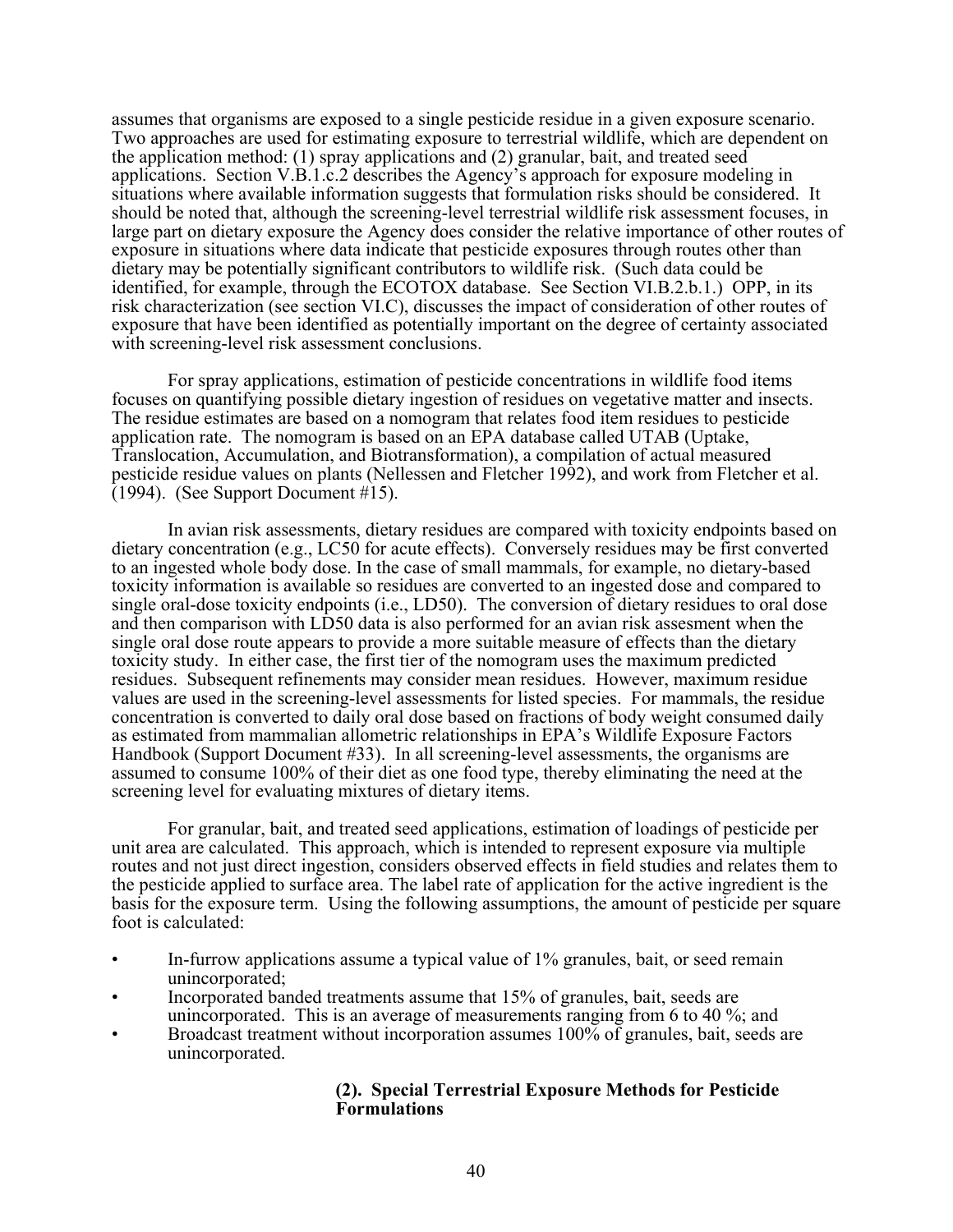In situations where available toxicity data indicate that a pesticide formulation for registration in the United States may be more toxic to terrestrial wildlife than indicated by active ingredient effects testing, it may be necessary to consider exposure to the formulation. Exposure modeling in these instances is limited to dietary exposure to residues for a time period immediately following pesticide product application.

The limitation on the quantitative exposure modeling for formulations is based on the expectation that the varying physical-chemical properties of individual components of pesticide formulations will result in progressively different formulation constituents in environmental media over time. Because the proportions of formulation components in environmental media differ from the proportions in the tested formulation, the assumption that environmental residues are toxicologically equivalent to tested formulations cannot be supported beyond the time period immediately following product application.

The Agency's methods for considering formulated product exposure in the screeninglevel terrestrial organism risk assessment follows approaches developed by the European Union for evaluating pesticide formulation risks (see Support Document #80 - EU Council Directive 91/414/EEC).

# **d. Non-Target Plant Exposure Modeling**

As discussed previously in the aquatic organism exposure section, exposure for non-target aquatic plants is assessed in a manner consistent with exposure for other aquatic organisms.

Terrestrial and semi-aquatic plant exposure characterization employs runoff and spray drift scenarios contained in OPP's Terrplant model (Support Document #18). Exposure calculations are based on a pesticide's water solubility and the amount of pesticide present on the soil surface within the first inch of depth. For dry areas, the loading of pesticide active ingredient from runoff to an adjacent non-target area is assumed to occur from one acre of treatment to one acre of non-target area; for semi-aquatic (wetland) areas, runoff is considered to occur from a larger source area with active ingredient loading originating from 10 acres of treated area to a single acre of non-target wetland. Default spray drift assumptions are 1% for ground applications and 5% for aerial, airblast, forced air, and chemigation applications. Drift is not considered for formulations of herbicides that are not spray-applied (e.g., granules); however, runoff is still considered and expressed on a percent of applied mass basis. A discussion of the uncertainties associated with the drift assumptions is included in section VI.C.6 .b.10 and are included in the risk characterizations for screening-level risk assessments.

## **2. Effects Characterization**

In screening-level ecological risk assessments, effects characterization describes the types of effects a pesticide can produce in an organism and how those effects change with varying pesticide exposure levels. This characterization is based on an effects profile that describes the available effects (toxicity) information for various plants and animals and an interpretation of available incidents information and effects monitoring data. Environmental fate data, monitoring data, and computer models are used to estimate the exposure of non-target animals and plants to pesticide residues in the environment.

40 *CFR* Parts 158.490, 158.540, and 158.590 specify the types and amounts of data that the Agency needs to determine the risks of a pesticide to wildlife, aquatic organisms, and plants. The types of data needed can vary depending on how and where the pesticide is used. A list of the studies that the Agency may require in support of the registration or approval of certain pesticides is provided in Support Document #29.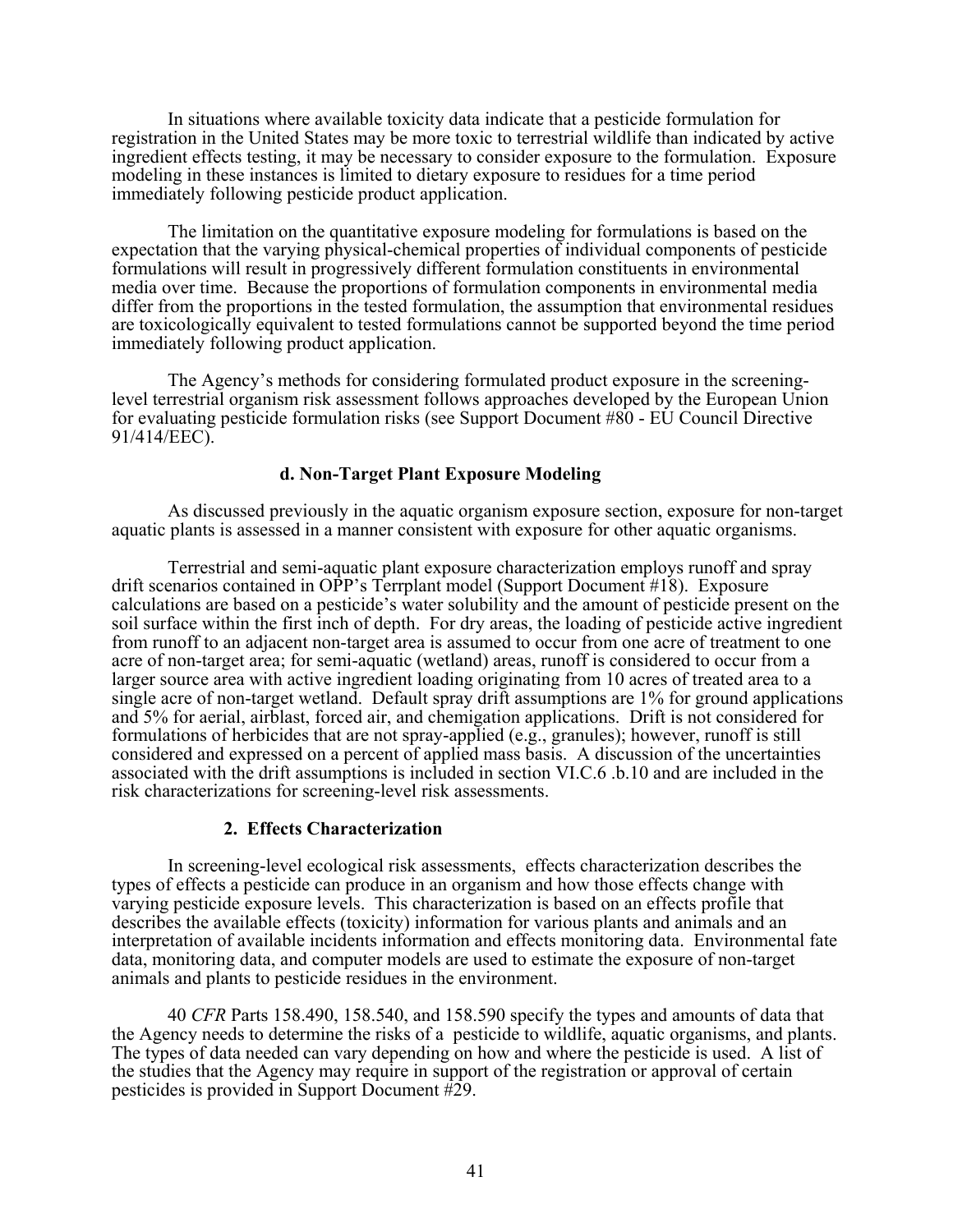In these tests, organisms are exposed to different amounts of pesticide active ingredient (and under certain conditions formulated product and degradates) and their responses to these varying concentrations are measured. Study endpoints are used to estimate the toxicity or hazard of a pesticide. (See Support Documents #45, #47-49, #52-53, #57, and #63 for toxicity categories.) The toxicity testing scheme is tiered, such that results from a lower level study are used to determine potential harmful effects to non-target organisms and whether further testing is required. Testing can progress from basic laboratory tests at the lowest level to applied field tests at the highest level.

For screening risk assessments, the following toxicity endpoints are used as inputs to the Risk Quotient (RQ) method for expressing risk (see Section V. C.1) :

| <b>Aquatic Animals</b>                                     |                                                                                                                                                    |
|------------------------------------------------------------|----------------------------------------------------------------------------------------------------------------------------------------------------|
| Acute assessment                                           | Lowest tested $EC_{50}$ or $LC_{50}$ for freshwater fish and<br>invertebrates and estuarine/marine fish and invertebrates<br>acute toxicity tests. |
| Chronic assessment                                         | Lowest NOEC for freshwater fish and invertebrates and<br>estuarine/marine fish and invertebrates early life-stage or<br>full life-cycle tests.     |
| <b>Terrestrial Animals</b>                                 |                                                                                                                                                    |
| Acute avian assessment                                     | Lowest $LD_{50}$ (single oral dose) and $LC_{50}$ (subacute dietary).                                                                              |
| Chronic avian assessment                                   | Lowest NOEC for 21-week avian reproduction test.                                                                                                   |
| Acute mammalian assessment<br>Chronic mammalian assessment | Lowest $LD_{50}$ from single oral dose test.<br>Lowest NOEC for two-generation reproduction test.                                                  |
| <b>Plants</b>                                              |                                                                                                                                                    |
| Terrestrial non-endangered                                 | Lowest $EC_{25}$ values from both seedling emergence and<br>vegetative vigor for both monocots and dicots.                                         |
| Aquatic vascular and algae                                 | Lowest $EC_{50}$ for both vascular and algae.                                                                                                      |
| Terrestrial endangered                                     | Lowest $EC5$ or NOEC for both seedling emergence and                                                                                               |

While the above toxicity endpoints are routinely used to calculate screening-level risk assessment RQs, they do not represent a limitation on the types of toxicity endpoints that may be considered in the risk assessment. Over the course of evaluation of available toxicity data (see Section V.B.2 for a discussion of OPP's use of ECOTOX database for effects data searches), the risk assessment team may encounter other effects data that provide: (1) additional information on existing toxicity endpoints commonly used in the screening risk assessment, (2) insight on endpoints not routinely considered for RQ calculation, and/or (3) effects data on specific additional taxonomic groups (e.g., amphibian and freshwater mussel tests). Professional judgment is used and documented by the risk assessment team to determine whether and how available data on other toxicological endpoints are included in the risk assessment. This evaluation may include (1) reference to data quality objectives for specific types of studies, (2) the degree to which adequate documentation is available to evaluate the technical merit of the data, and (3) whether the data are applicable to the assessment endpoints established for the risk assessment. To decide if data are applicable to assessment endpoints, the risk assessment team uses professional judgment and available lines of evidence to determine if the toxicological endpoints can be linked to assessment endpoints in a reasonable and plausible manner.

vegetative vigor for both monocots and dicots*.* 

As stated earlier in this section, the Agency routinely conducts screening-level risk assessments on an active ingredient basis. The only routine exception to this is for terrestrial plant effects analysis, where toxicity studies are conducted on the formulated product. Consequently, the majority of toxicity data received by the Agency relates to the active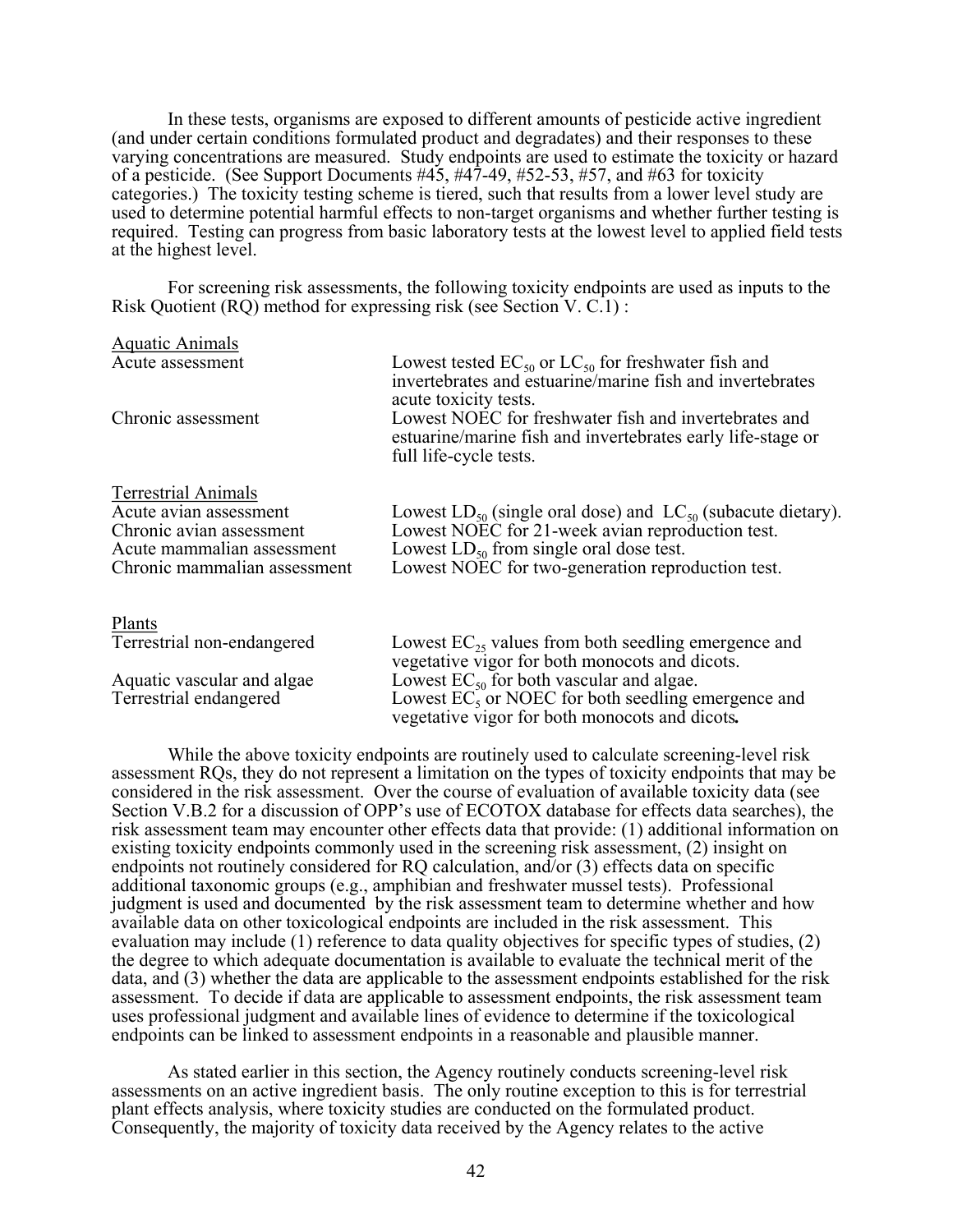ingredient. However, Agency regulations have provisions for the request of additional data on formulated products. 40 *CFR* 158.75 allows the Agency to request additional data if routinely required data are not sufficient to evaluate the potential of a pesticide product to cause unreasonable adverse effects on man or the environment. In addition., 40 *CFR* 158.202 indicates that acute aquatic animal toxicity testing may be required if any of the following conditions are met:

- The end-use product is applied directly to water when used as directed;
- Active ingredient  $LC_{50}/EC_{50}$  values are equal to or less than the maximum expected environmental concentration or the estimated environmental concentration in aquatic systems when the product is used as directed; or
- An ingredient in the end-use product is expected to enhance the toxicity of the active ingredient or is toxic itself to aquatic organisms.

Support Document #78 presents the Agency's process for the identification of degradates of potential toxicological concern. This information, in conjunction with any available toxicity data and data regarding the extent to which degradates are produced in laboratory and field environmental fate studies, will be considered by the Agency to determine the need for incorporating active ingredient degradates in a risk assessment. This evaluation, which is conducted by the Metabolism Assessment Review Committee, may be based upon information relating to (1) biologically reactive chemical moieties on both the active and degradates, (2) past experience with close chemical analogues, (3) consultation with Agency human health toxicologists, and (4) publically available literature. If degradates are considered by the Agency to be of toxicological significance as determined by the process outlined in Support Document # 78, the Agency evaluates the available information to determine if quantitative or qualitative consideration of degradate risks is warranted. The rationale supporting such decisions are documented in the risk assessment document. To be consistent with Agency risk assessment guidance, risk assessors must clearly and concisely describe this evaluation in the risk assessment.

Formulated product effects data are evaluated and included in the risk assessment when available. (See Section V.A.2 for sources of such information). Acute mammalian effects testing for formulated products is commonly submitted to the Agency. In addition, effects testing for formulations is required for registrations in other nations (EU Directive 91/414/EEC). The Agency provisions for submission of effects data under 40 *CFR* 159.165(b) suggest that formulation effects information conducted for other nations would be submitted to the Agency when it indicates that the formulation may be more toxic than the active ingredient. In addition, searches of the publicly available literature may identify additional effects data for formulations.

Before formulated product effects data can be considered quantitatively in the risk assessment, it must be evaluated for its applicability to formulations under consideration for registration. This evaluation includes a comparison of the confidential statement of formulation for the product proposed for registration with any available information on the constituents of the tested formulation. If the comparison suggests that the tested and proposed registration formulations are similar, the test data are used quantitatively in the risk assessment process. However, if a similarity is not supported by the available formulation information, the toxicity data on formulated products is documented, and the risk characterization qualitatively discusses the potential implications the formulated toxicity may have on the confidence of the risk assessment conclusions.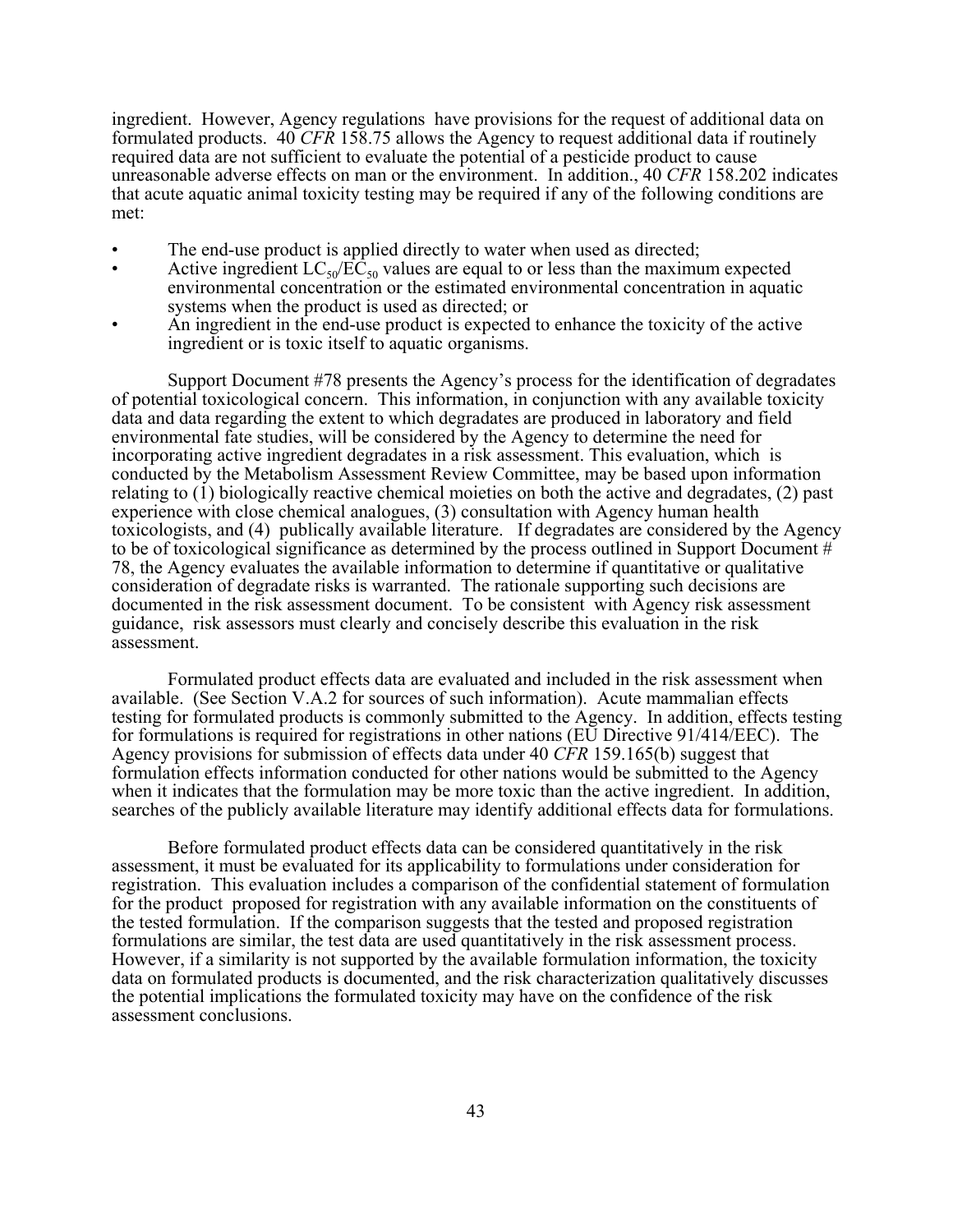### **a. Registrant-Submitted Studies for Direct Effects of Pesticides**

Support Documents #45 - #57 and #63 list the universe of toxicity studies commonly submitted by pesticide registrants in support of registration proposals. 40 *CFR* Section 158 describes the criteria that serve as the basis for the requirements for each type of study. The Agency has determined, that under most situations, these effects data are sufficient for risk assessment purposes.

## **b. Open Literature Studies for Direct Effects of Pesticides**

In addition to registrant-submitted data, the Agency also consults publicly available literature for additional toxicity information to be used in screening risk assessments, such as studies on additional taxa, toxicity endpoints, routes of exposure, or test materials. (See Section V.B.2.)

To ensure consistent consideration and use of information in the open literature for ecological risk assessments, OPP has developed guidance for its scientists (Support Document #71) and steps to implement the guidance have been initiated.

## **(1). ECOTOX**

OPP uses the ECOTOX (ECOTOXicology) database as a search engine to identify open literature studies that may potentially be used in ecological risk assessments (<http://www.epa.gov/ecotox>). The ECOTOX database was selected because it is a user-friendly, publicly-available, quality-assured, comprehensive tool for locating open literature chemical toxicity data for aquatic life, terrestrial plants, and wildlife. Relevant literature for ECOTOX is retrieved using a comprehensive search strategy designed to locate worldwide aquatic and terrestrial ecological effects literature. This strategy is expected to capture the data from research that evaluates species and/or toxic effects, which fall outside the standard battery of required ecotoxicity tests.

The ECOTOX database is developed and maintained by EPA's National Health and Environmental Effects Research Laboratory, Mid-Continent Ecology Division (MED) in Duluth, Minnesota. ECOTOX includes unique toxicity data for aquatic life, terrestrial plants, and terrestrial wildlife and contains information on lethal, sublethal and residue effects. With regard to terrestrial animals, ECOTOX's primary focus is wildlife species, but the database does include some information on domestic species. Sources routinely used for ECOTOX searches are AGRICOLA, Cambridge Scientific Abstracts (CSA), BIOSIS and CAB Abstracts, Current Contents, ScienceDirect, and MED library journal holdings. Relevant sources are also identified from benchmark documents and review papers, and online ecotoxicology databases such as the U.S. Geological Survey's "Wildlife and Contaminants Online" website <http://www.pwrc.usgs.gov/contaminants-online/>and the Canadian Wildlife Service's "Reptile [and Amphibian Toxicology Literature" website http://www.cws-scf.ec.gc.ca/nwrc](http://www.cws-scf.ec.gc.ca/nwrccnrf/ratl/index_e.cfm)cnrf/ratl/index\_e.cfm.

The ECOTOX database can issue two types of reports. The aquatic organism report includes toxic effects data on all aquatic species including plants and animals and freshwater and saltwater species, while the terrestrial organism report contains toxicity data for terrestrial animals and terrestrial plants.

The high level of quality assurance of the ECOTOX database makes it an important primary source for consistently searching open literature data. Extensive documentation for this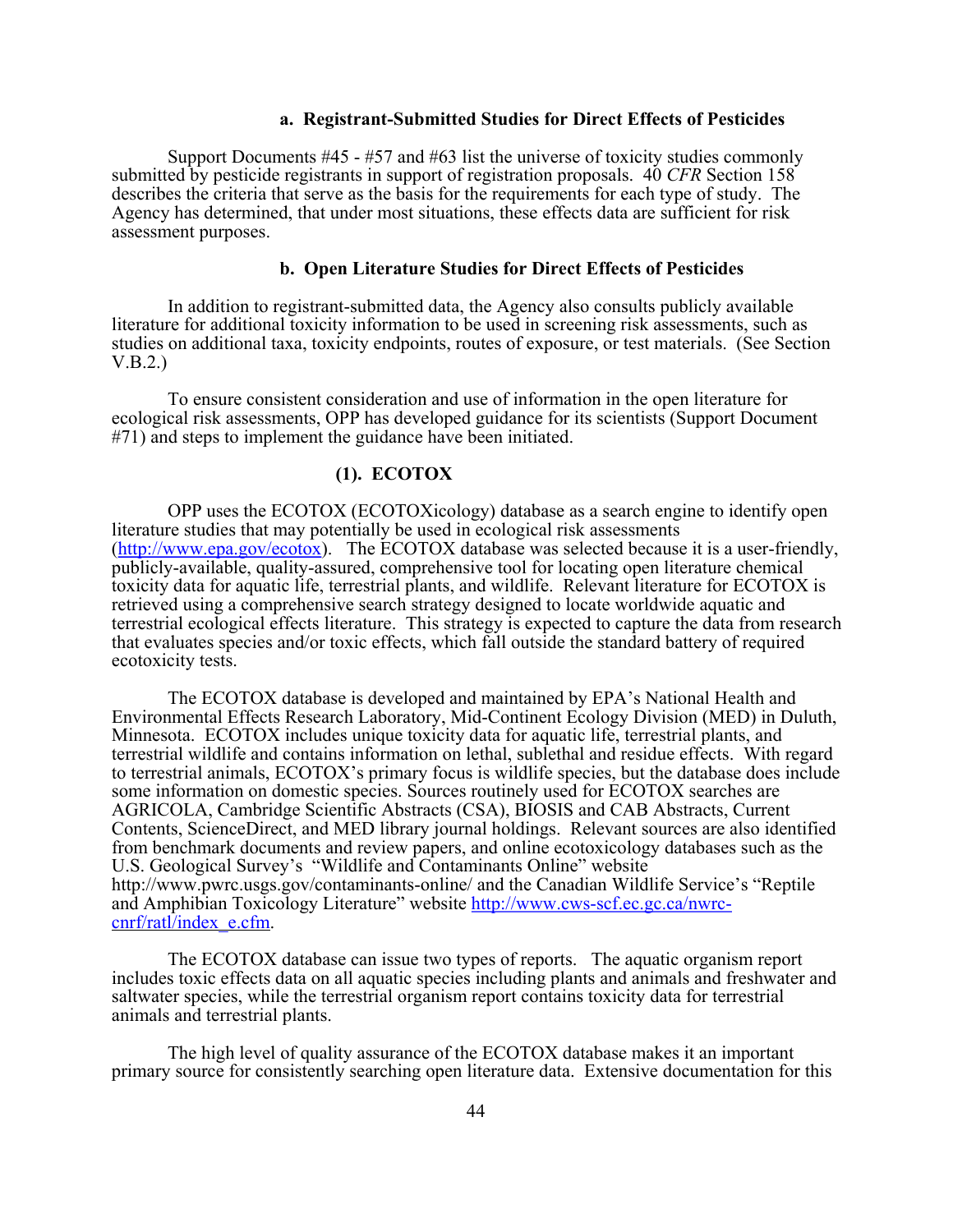database, ranging from Standard Operating Procedures, Coding Guidelines, Chemical Verification, and various procedures, are described in Support Documents #72 - #77.

Quality assurance procedures begin with literature acquisition and cataloging and continue through the chemical and species verification, the literature review process, data entry, and data retrieval. The ECOTOX literature is encoded by trained document abstractors. An intensive training period, a well-documented manual, and close interaction with the data coordinator help to ensure a high level of accuracy and consistency in the review process. Ten percent of the publications are independently reviewed by two different reviewers. These reviews are compared, and differences (if any) are documented, discussed, and resolved by the data coordinator.

This procedure provides a consistent attempt at finding data. Since there is a lag time of three months between literature acquisition and data availability in ECOTOX, OPP may request MED to search their reference files for any unreviewed studies on a chemical of concern. In addition, OPP will work with MED to identify citations and papers in their holdings that were not encoded in ECOTOX, including studies conducted on chemical mixtures, formulations, inert ingredients and surfactants, and survey and incident data.

## **(2). OPP Strategy for Conducting Literature Searches**

OPP is refining a search strategy that it will follow for finding and filtering pesticide data in ECOTOX and is establishing guidance that describes how to evaluate the data output from ECOTOX. After identifying pesticide toxicity data in ECOTOX that may be useful in a pesticide risk assessment, copies of the journal articles and study reports will be retrieved so that the risk assessor may more closely critique the study. MED holds paper copies of all studies cited in the ECOTOX database and copies of applicable papers can be provided to OPP upon request.

This guidance, which will help maintain consistency concerning when and how data from open literature can be used, will help the risk assessor determine if an open literature study can be used in a pesticide risk assessment. Development of this guidance is being coordinated with other OPP quality assurance guidance. In addition, EPA science policy documents will be used as a base in developing the guidance [\(http://www.epa.gov/osp/spc/2polprog.htm](http://www.epa.gov/osp/spc/2polprog.htm) and [http://www.epa.gov/oei/qualityguideline](http://www.epa.gov/oei/qualityguidelines)s), and the guidance will be similar to previous work by OPP (U.S. Environmental Protection Agency, 2003), Superfund ([http://www.epa.gov/ecotox/ecossl](http://www.epa.gov/ecotox/ecossl/)/), Office of Water (U.S. Environmental Protection Agency, 2002a), and EVISTRA (U.S. Environmental Protection Agency, 2002b).

In accordance with established risk assessment guidance, the Agency will identify in the risk assessment (1) the effects data from the literature that were considered in the risk assessment, (2) the basis for decisions on the manner in which such data were incorporated in the risk assessment, and (3) the rationale for not including data obtained from the literature.

### **c. Open Literature Studies for Indirect Effects of Pesticides**

To obtain best available information for interpreting the potential for indirect effects at the screening level, the Agency will utilize "species profiles", when available, prepared by the Services for other Federal action agencies (e.g., EPA's Office of Water). These summaries, or profiles, are considered current best available information concerning species' life history, ecology, population demographics, etc., and will be provided to the Agency by the Services. The Agency anticipates that the Services will provide the Agency with similar summary information for listed species not covered by existing "species profiles."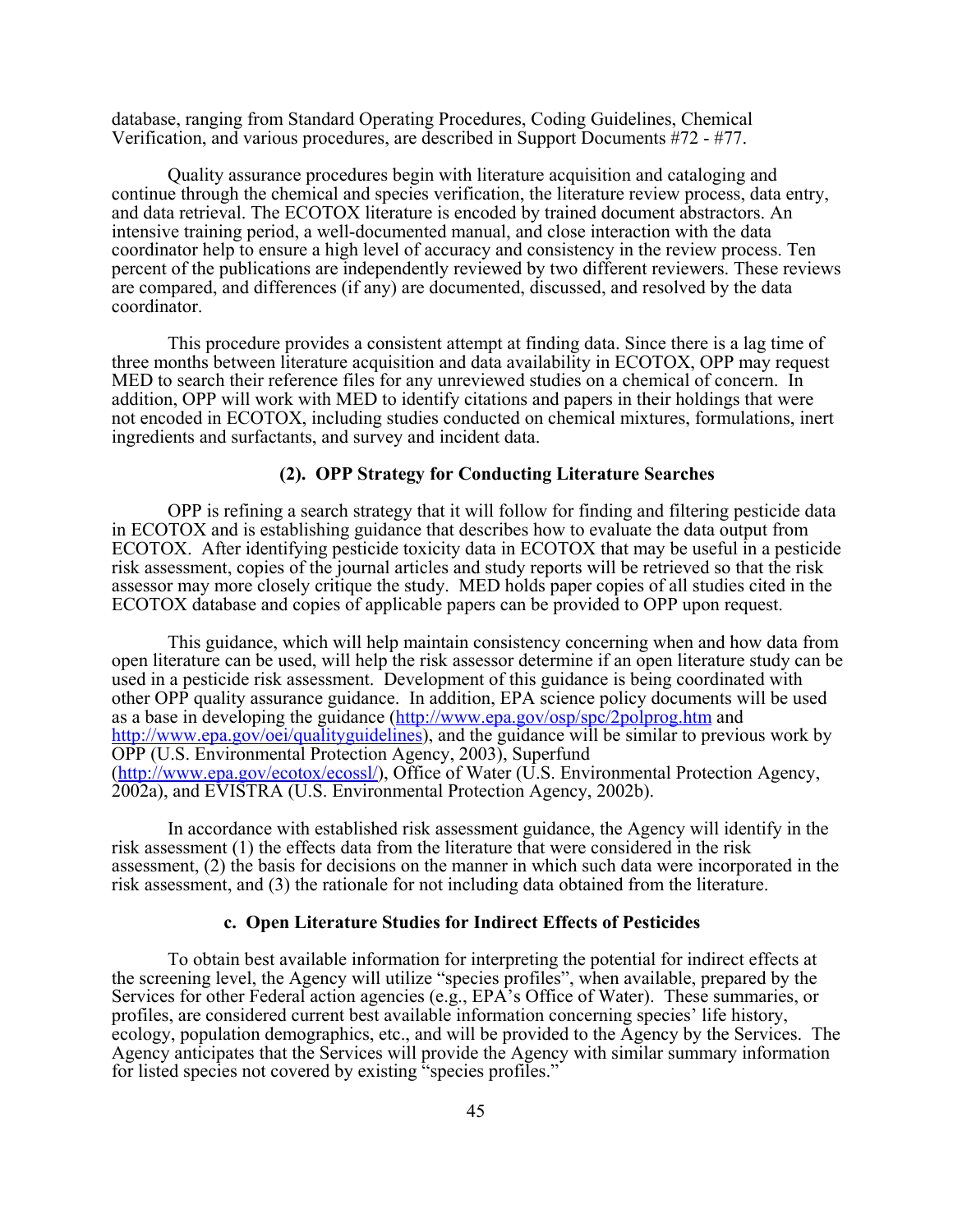### **d. Open Literature Studies for Critical Habitat Evaluations**

To obtain best available information for interpreting the potential for critical habitat evaluations at the screening level the Agency may utilize "critical habitat profiles", when available, prepared by the Services. These summaries, or profiles, are considered current best available information concerning principle constituent elements for specific species and will be provided to the Agency by the Services. Critical habitat profiles provide the Agency with an identification of the principle constituent elements or equivalent (e.g., lists of biological resource requirements for the listed species associated with the critical habitat).

## **C. Risk Characterization**

Risk characterization is the integration of effects and exposure characterization to determine the ecological risk from the use of the pesticide and the likelihood of effects on aquatic life, wildlife, and plants based on varying pesticide-use scenarios. The Agency's policy and guidance (Support Document #28) requires that risk characterizations be prepared in a manner that is clear, transparent, reasonable, and consistent with other risk characterizations of similar scope.

## **1. Integration of Exposure and Effects Data - The Risk Quotient for Direct Effects**

Risk characterization integrates the results of exposure and toxicity data to evaluate the likelihood of adverse ecological effects on non-target species. For most chemicals, the effects characterization is based on a deterministic approach using one point on a concentration-response curve (e.g., LC50). In this approach, OPP uses the risk quotient (RQ) method to compare exposure over toxicity. Estimated environmental concentrations (EECs) based on maximum application rates are divided by acute and chronic toxicity values. (Equations are provided in Support Document #8.)

## **2. Levels of Concern for Direct Effects - The Policy Tool for Interpreting Risk Quotients for Direct Effects**

After risk quotients are calculated, they are compared to the Agency's LOCs. These LOCs are the Agency's interpretative policy and are used to analyze potential risk to non-target organisms and the need to consider regulatory action. These criteria are used to indicate when a pesticide use as directed on the label has the potential to cause adverse effects on non-target organisms. A discussion of the developmental history is provided in support document # 70. LOCs currently address the following risk presumption categories:

- Acute Potential for acute risk to non-target organisms which may warrant regulatory action in addition to restricted use classification (acute  $RQ > 0.5$  for aquatic animals, mammals, birds);
- Acute Restricted Use Potential for acute risk to non-target organisms, but may be mitigated through restricted use classification (acute  $RQ > 0.1$  for aquatic animals or 0.2 for mammals and birds);
- Acute Endangered Species Endangered species may be potentially affected by use (acute  $RQ > 0.05$  for aquatic animals or 0.1 for mammals and birds);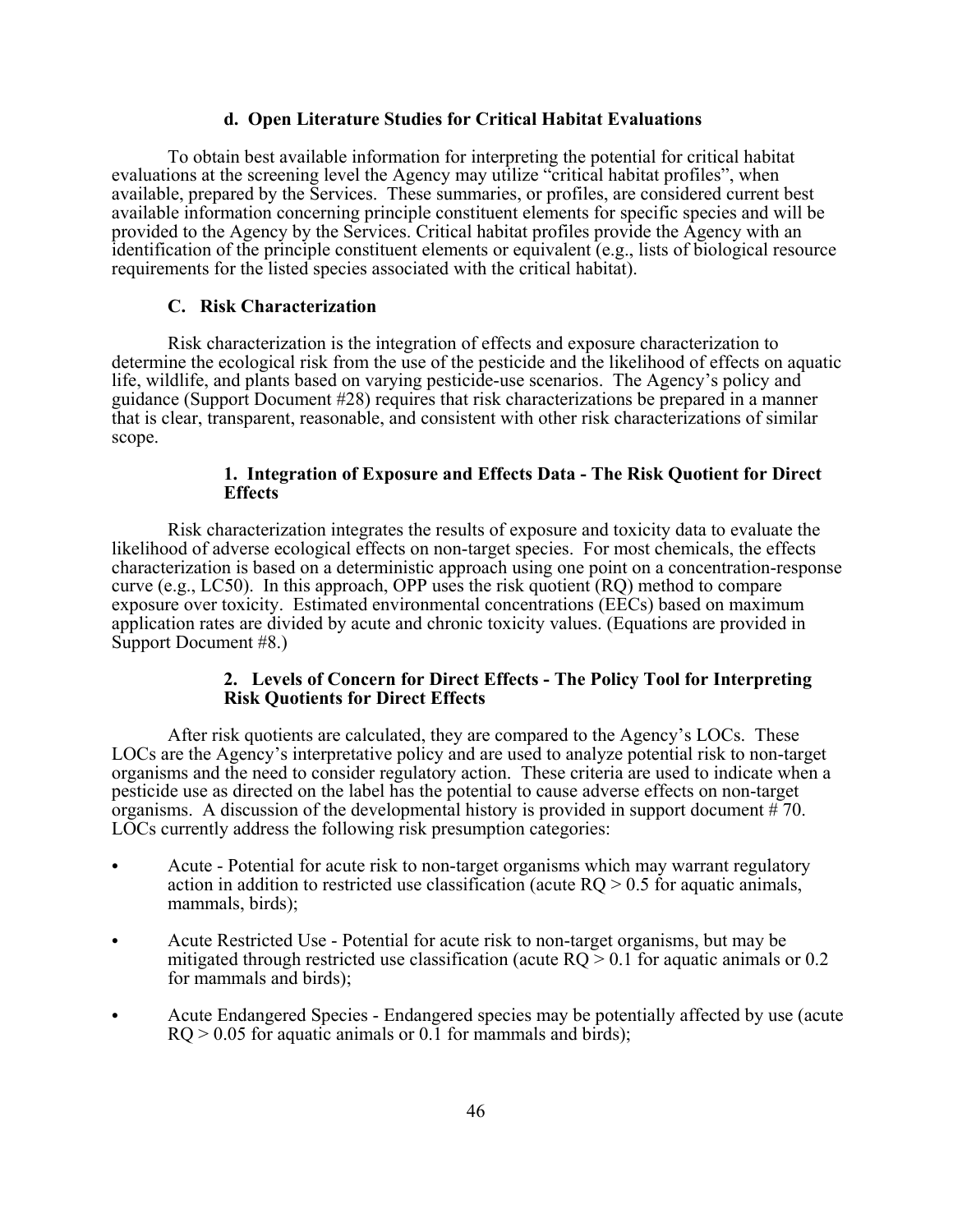- Chronic Risk Potential for chronic risk may warrant regulatory action, endangered species may potentially be affected through chronic exposure (chronic  $RQ > 1$  for all animals);
- Non-endangered Plant Risk RQ >1; and
- Endangered Plant Risk Potential for effects in endangered plants  $(RQ>1)$ .

It should be noted that both acute endangered species and chronic risk LOCs are considered in the screening-level risk assessment of pesticide risks to listed species. Endangered species acute LOCs are a fraction of the non-endangered species LOCs or, in the case of endangered plants, RQs are derived using lower toxicity endpoints than non-endangered plants. Therefore, concerns regarding listed species within a taxonomic group are triggered in exposure situations where restricted use or acute risk LOCs are triggered for the same taxonomic group. The Agency risk assessment also includes, both in the risk characterization and the endangered species sections, an evaluation of the potential probability of individual effects for exposures that may occur at the established endangered species LOC. This probability is calculated using the established dose/response relationship and the median lethal dose estimate for the study used to establish the toxicity endpoint for the endangered taxa.

As discussed earlier in this document, the Agency is not limited to a base set of surrogate toxicity information in establishing risk assessment conclusions. The Agency also considers toxicity data on non-standard test species (e.g., amphibian data) when available. (See Section V.B.2.b.on searches for publically available effects information.) To the extent that such data meet data quality requirements, it is used to interpret the relevance of risk assessment LOCs in the context of other tested taxa.

### **3. Comparison of Field and Laboratory Data for Direct Effects**

Given the general widespread nature of pesticide uses and the variability in the physical, chemical, and biological conditions associated with pesticide use sites, validation of the results of the existing screening risk assessment process would be impractical. However, OPP does consider data on exposure and effects collected under field conditions to make determinations on the predictive utility of the screening assessment.

After the 1992 Ecological, Fate, and Effects Task Force review of the testing requirements for environmental fate and ecological effects, the Agency decided to not require avian and aquatic guidelines field testing, except in unusual circumstances (Support Document #25). However, when field studies along with incident data reports and compliance monitoring studies are available, they are used to help elucidate the potential sources and magnitude of uncertainties when extrapolating from effects predictions based on laboratory toxicity data to effects occurrence in the field. As pointed out in the Agency's Guidelines for Ecological Risk Assessment (Support Document #7), developing solid relationships between cause and observed field effects adds to the certainty of the assessment. The criteria presented in these guidelines adopted from Fox (1991) and similar to other criteria reviewed by Fox (U.S. Department of Health, Education, and Welfare, 1964; Hill, 1965; and Susser, 1986a and 1986b) stressed the importance of the strength of association between the causative agent and the observed effect.

OPP routinely receives information on the field dissipation of pesticides under actual use conditions. These data provide the Agency with information on the persistence of the parent compound and the rate of production of degradates. Incorporation of the results of field dissipation data into the quantitative exposure modeling is problematic because of the nature of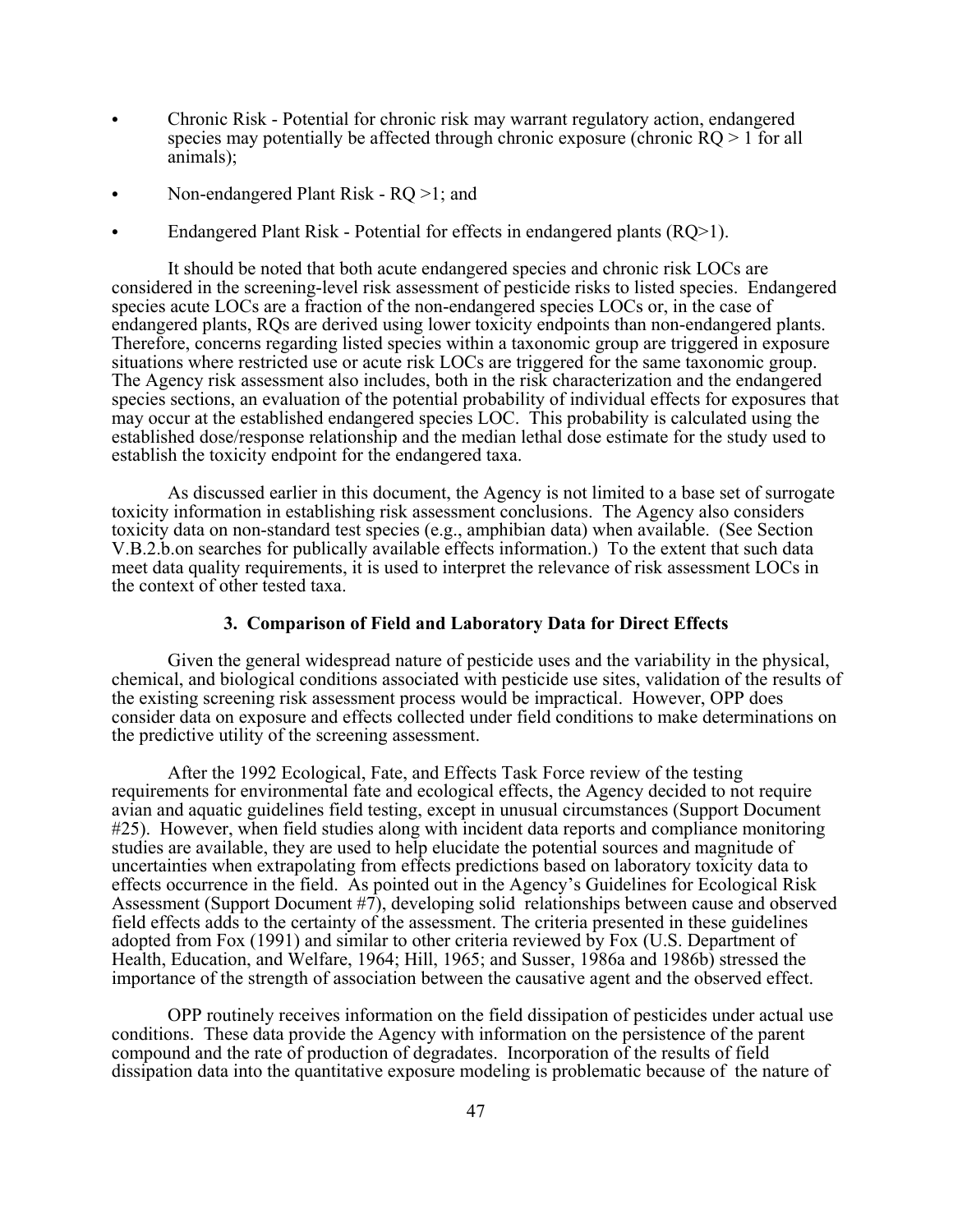the model input requirements. However, overall rates and routes of pesticide decline as predicted by the fate models can be examined and compared with the results of the field dissipation models to determine the degree to which the risk assessment fate modeling may overstate exposure.

In addition to field dissipation measurements, scientists often consider available data on environmental media monitoring for pesticides. For example, the results of the screening environmental models are compared with monitoring data for surface waters. As previously mentioned, though, there are practical limitations to surface water monitoring efforts. For example, non-targeted routine monitoring programs, such as the U.S. Geological Survey's National Water-Quality Assessment Program, are more useful for tracking trends than they are for establishing true peak concentrations. However, comparison of the Agency modeling results with such monitoring programs can provide some insight into the degree to which modeling results reflect realistic conditions in the field.

As discussed for surface water monitoring, field effects data are limited in the ability to account for the myriad combinations of physical, chemical, and biological variables that may affect organism response to pesticides in the environment. Consequently, field studies or incident reports cannot conclusively validate screening risk assessment predictions, but they can allow inferences on the reasonableness of the assessment predictions.

Incident information can add lines of evidence to provide context to the risk predictions from the screening level assessment. Sometimes this reporting provides limited information for an ecological assessment because most incidents are not reported, and those that are reported, often do not have enough information to assess cause and effect. Generally, it is assumed that the application was from normal use and was applied within the rates allowed on the labeling, unless otherwise indicated. On occasion, the use rates are reported in incident investigations, but actual documentation with scientific rigor is rare. Therefore, incident reports often provide limited information about the correlation between use rates and effect levels. However, consistent with components of the criteria described by Fox (1991), the greater the number of wildlife mortality incidents following application of a specific pesticide for a specific use, and the greater the number of individuals involved, the higher the confidence in the strength of the association. The more confidence in the association between incident and pesticide exposure, the more useful the information when evaluating risk conclusions derived from laboratory-based screening assessment methods. The Agency maintains a database, which is described in Section IV.C.2.c, of incident information to support risk assessment.

### **4. Indirect Effects Characterization for Listed Species**

The Agency acknowledges that pesticides have the potential to exert indirect effects upon the listed organisms by, for example, perturbing forage or prey availability, altering the extent and nature of nesting habitat, etc.

In conducting a screen for indirect effects, the Agency uses the direct effects LOCs for each taxonomic group to make inferences concerning the potential for indirect effects upon listed species that rely upon non-endangered organisms in these taxonomic groups as resources critical to their life cycle. The Agency considers pesticide-use scenarios, resulting in RQs that are below all direct effect endangered species LOCs for all taxonomic groups assessed to be of no concern for risks to listed species either by direct or indirect effects.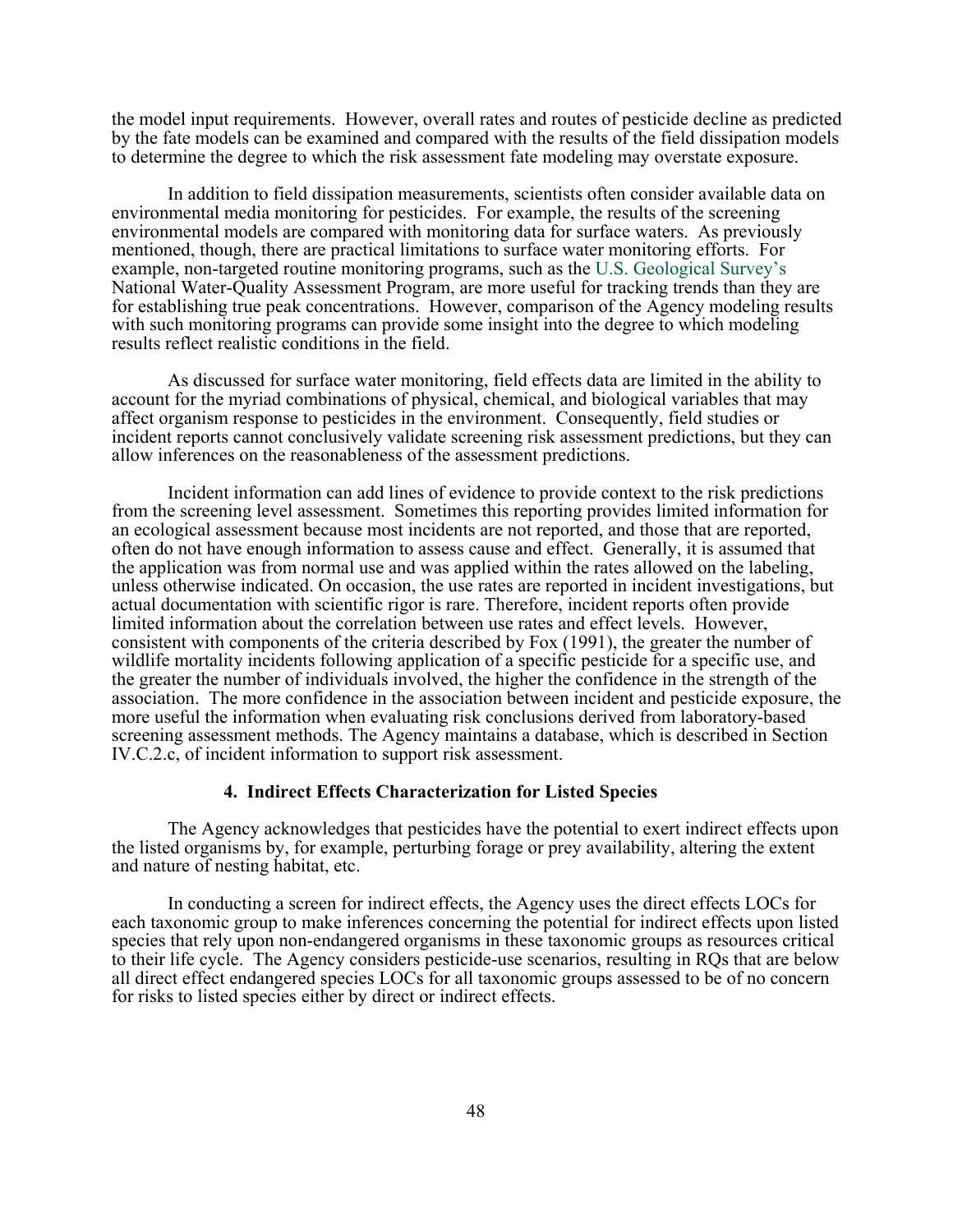### **a. Indirect Effect Analyses Where One or More Animal Taxonomic Group RQs Exceed the Endangered Species LOC**

In cases where screening-level acute RQs for a given animal group equal or exceed the endangered species acute LOC, the Agency uses the dose response relationship from the toxicity study used for calculating the RQ to estimate the probability of acute effects associated with an exposure equivalent to the EEC. This information serves as a guide to establish the need for and extent of additional analysis that may be performed using Services-provided "species profiles" as well as evaluations of the geographical and temporal nature of the exposure to ascertain if a not likely to adversely affect determination can be made. The degree to which additional analyses are performed is commensurate with the predicted probability of adverse effects from the comparison of dose response information with the EECs. The greater the probability that exposures will produce effects on a taxa, the greater the concern for potential indirect effects for listed species dependant upon that taxa, and therefore, the more intensive the analysis on the potential listed species of concern, their locations relative to the use site, and information regarding the use scenario (e.g., timing, frequency, and geographical extent of pesticide application) Greatest concerns would exist when exposure is associated with a risk higher than the effects probability associated with the non-endangered LOC for a pesticide with an average slop of 4.5. When the Agency can, upon additional analysis at the screening level, support a not likely to adversely affect determination, the basis for the conclusion is documented in the endangered species section of the risk assessment. When the screening level assessment indicates a not likely to adversely affect can not be determined with this level of refinement, the findings and rationale are documented and additional analysis of the geographical and temporal nature of the exposure, as well as more in-depth evaluations of the biological and ecological requirements of potentially indirectly impacted species are addressed, as described in section VI, to ascertain whether a not likely to adversely affect determination can be made.

When screening-level chronic RQs for a given animal group equal or exceed the endangered LOC there may be a potential concern for indirect effects. The Agency then considers the nature of the chronic toxicological endpoint, Services-provided "species profiles", and further evaluation of the geographical and temporal nature of the exposure to determine if a rationale for a not likely to adversely effect determination is possible. When the Agency can, upon additional analysis at the screening step, support a not likely to adversely affect determination the basis for the conclusion is documented within the endangered species section of the risk assessment. When the screening level assessment or chronic effects indicates a not likely to adversely affect can not be determined with this level of refinement, the findings and rationale are documented and additional analysis of the geographical and temporal nature of the exposure, as well as more in-depth evaluations of the biological and ecological requirements of potentially indirectly impacted species are addressed, as described in section VI, to ascertain whether a not likely to adversely affect determination can be made.

In making decisions about the need and scope of additional indirect effects analysis for one or more listed species, the Agency considers the degree to which exposures exceed any acute or chronic levels of concern. The greater extent to which exposures produce effects or exceed LOCs, the greater the concern for potential indirect effects and therefore the more intensive the analysis on the potential listed species of concern, their locations relative to the use site, and information regarding the use scenario (e.g., timing, frequency, and geographical extent of pesticide application).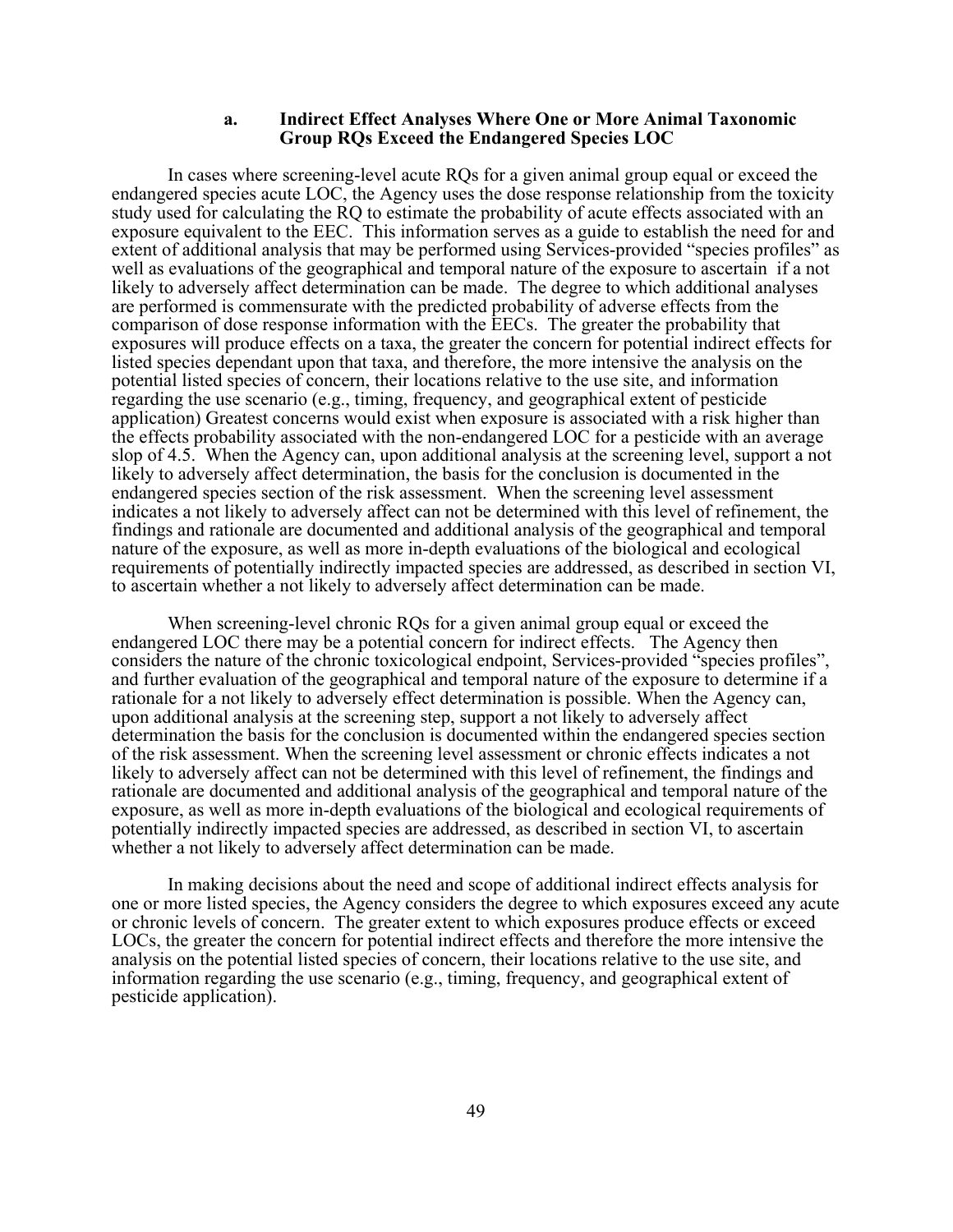### **b. Indirect Effects Where One or More Plant Taxonomic Group RQs Exceed the Endangered Species LOC**

If plant RQs fall between the endangered species and non-endangered species LOCs, the Agency concludes a no effect determination for listed species that rely on multiple plants species to successfully complete their life cycle (termed plant dependent species). If plant RQs fall between the endangered species and non-endangered species LOCs, the Agency assumes a potential for adverse effects to those listed species that rely on a specific plant species in their life cycle (termed plant species obligates). In these situations the Agency may determine if listed organisms that are considered plant species obligates are within the pesticide use area. This is accomplished through a comparison of Services-provided "species profiles" and listed species location data. If no plant species obligates are within the pesticide use area, a no effect determination is made for indirect effects upon plant dependant listed species. The Agency may also consider temporal and geographical nature of exposure and the scope of available effects data to determine if any potential effects can be determined to be not likely to adversely effect a plant species obligate. The greater extent to which exposures produce effects or exceed LOCs, the greater the concern for potential indirect effects and therefore the more intensive the analysis on the potential listed species of concern, their locations relative to the use site, and information regarding the use scenario (e.g., timing, frequency, and geographical extent of pesticide application). If a no effect determination or, after additional analysis, a not likely to adversely affect determination cannot be supported at the screening level, the results of the assessment and any identified lists of plant species obligates documented and additional analysis of the geographical and temporal nature of the exposure, as well as more in-depth evaluations of the biological and ecological requirements of potentially indirectly impacted species are addressed, as described in section VI, to ascertain whether a not likely to adversely affect determination can be made.

If plant RQs are above non-endangered species LOCs, the Agency considers this to be indicative of a potential for adverse effects to those listed species that rely either on a specific plant species (plant species obligate) or multiple plant species (plant dependant) for some important aspect of their life cycle. The Agency may determine if listed organisms for which plants are a critical component of their resource needs are within the pesticide use area. This is accomplished through a comparison of Services-provided "species profiles" and listed species location data. If no listed organisms that are either plant species obligates or plant dependant reside within the pesticide use area, a no effect determination on listed species is made. If plant species obligate or dependent organisms may reside within the pesticide use area, the Agency may consider temporal and geographical nature of exposure, and the scope of the effects data, to determine if any potential effects can be determined to not likely adversely effect a plant species obligate or dependant listed organism. If a no effect determination or, after additional analysis a not likely to adversely affect determination, cannot be supported at the screening level, the results of the assessment and any identified lists of plant species obligate and dependant listed organisms are documented and additional analysis of the geographical and temporal nature of the exposure, as well as more in-depth evaluations of the biological and ecological requirements of potentially indirectly impacted species are addressed, as described in section VI, to ascertain whether a not likely to adversely affect determination can be made.

In all cases, the analysis of indirect effects is presented in a transparent manner in the endangered species section of the screening-level risk assessment.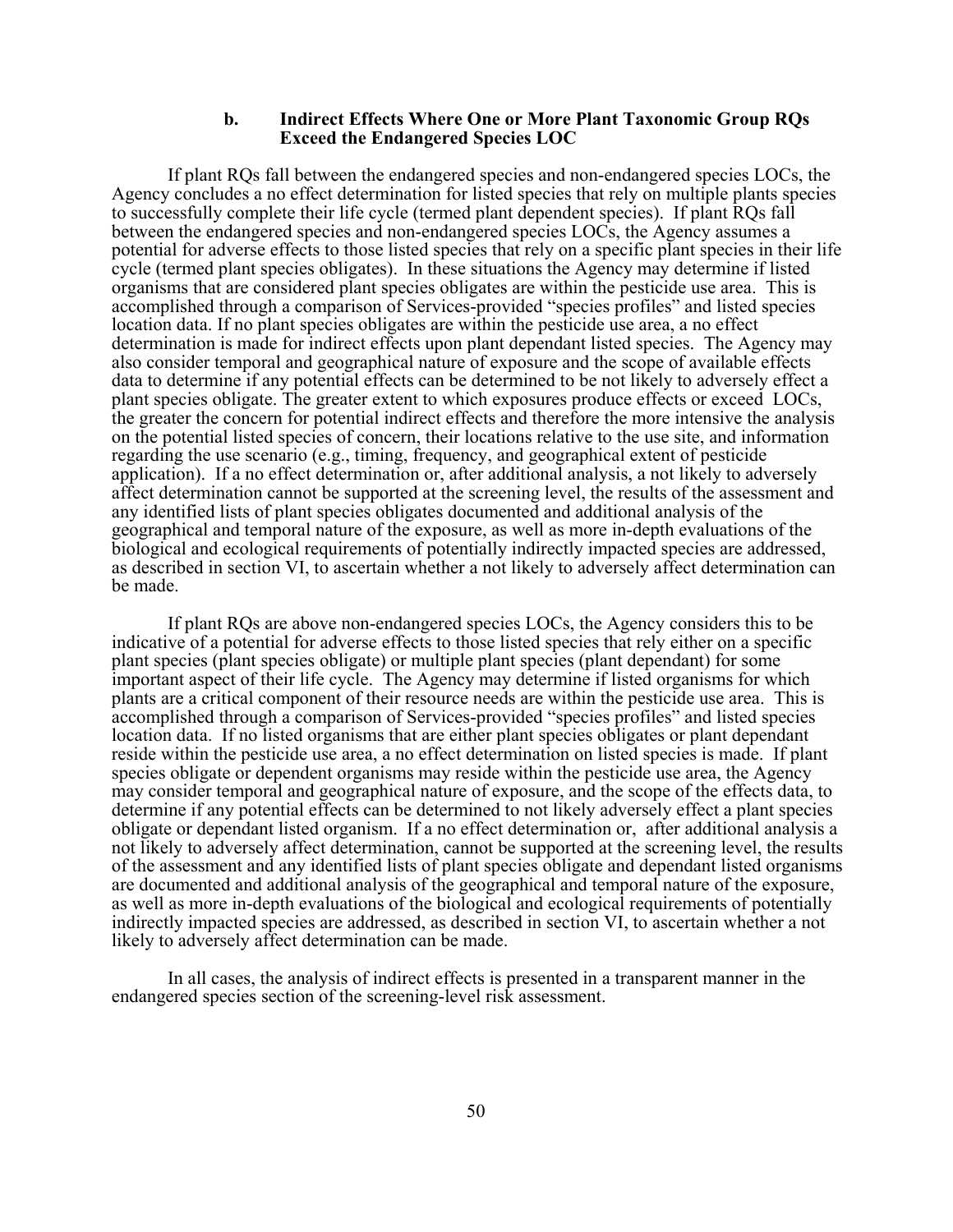## **5. Critical Habitat for Listed Species**

The Agency believes that the risk assessment analysis for listed species' indirect effects is relevant and provides a basis for an analysis of potential effects on a listed species' designated critical habitat, when such a designation has been prepared by the Services. Because pesticides directly impact living organisms, critical habitat analysis for pesticides is limited in a practical sense, to those principle constituent elements of critical habitat that are of a biological nature (e.g., the biological resource requirements for the listed species associated with the critical habitat). To the extent that principle constituent elements have been established by the Services in "critical habitat profiles", the available indirect effects screening approach can be applied directly to those elements. In situations where available "critical habitat profiles" do not directly identify principle constituent elements, screening-level LOCs used to evaluate indirect effects for the associated listed species (from the Services "species profiles"), are used in a manner similar to that described in V.C.4 above. A screening-level determination of potential modification upon designated critical habitat also incorporates spatial analysis, when such spatial coverage is readily available from the Services, to determine the overlay of designated habitat with the pesticide use area. The Agency discusses the critical habitat analysis, along with the information material to that analysis, in the endangered species section of the risk assessment.

## **6. Description of Assumptions, Uncertainties, Strengths, and Limitations of the Assessment**

## **a. Assumptions and Limitations Related to Exposure for All Taxa**

Screening-level risk assessments rely on labeled statements of the maximum rate of pesticide application, the maximum number of applications, and shortest interval between applications. Together, these assumptions constitute a maximum use scenario. The frequency at which actual uses approach these maximums is dependant on local pest pressure, resistance to the pesticide, timing of applications, and market forces. As discussed in the problem formulation section, the risk assessment team collaborates with BEAD to determine more typical use rates and application frequencies in order to provide risk managers with a more complete characterization of uses and their implications for ecological risk.

## **b. Assumptions and Limitations Related to Exposure for Aquatic Species**

## **(1). Location of Species and Receiving Waters to Treated Field**

 As discussed earlier in the aquatic exposure section of this document, OPP's screening risk assessment assumes that the modeled water body is adjacent to the treated field. A possible case-specific modification to this assumption of adjacent location of the water body may be a downwind offset of the water body if spray drift buffers are included in the proposed product labeling.

For screening-level risk assessment purposes, the actual habitat requirements of any particular aquatic species are not considered. Instead an assumption is made that unspecified aquatic listed fish and invertebrate species occupy, **exclusively and permanently**, the water body being modeled.

With the possible exception of scenarios where pesticides are directly applied to water, it is assumed that no habitat use considerations specific for any species would place the organisms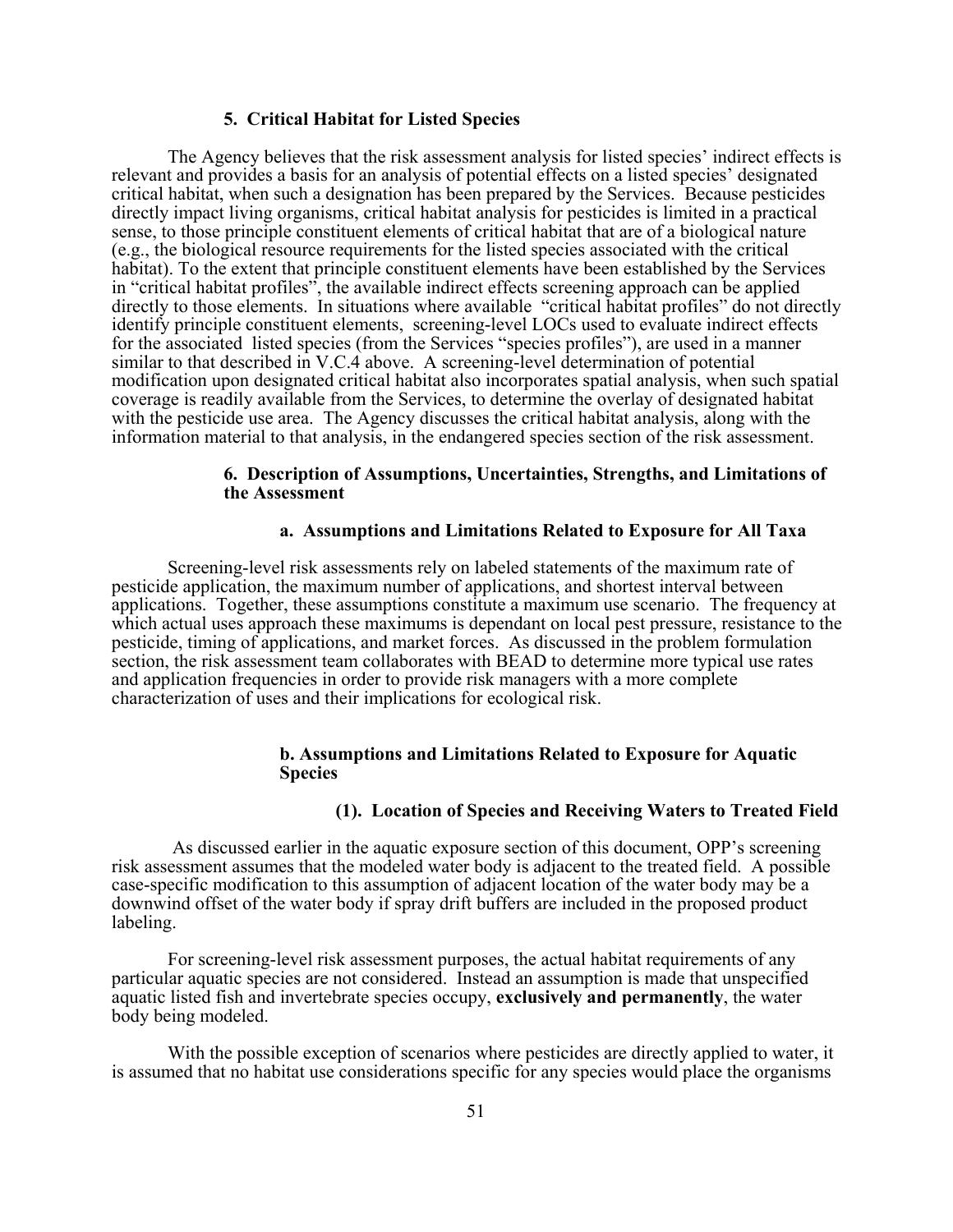in closer proximity to pesticide use sites. An assumption of exclusive and permanent occupation of a modeled site represents the highest possible screening assumption of frequency within a treated or exposed area.

## **(2). Exposure for Aquatic Species Is Through the Dissolved Phase**

For water column species, an assumption is made that the greatest bioavailable fraction of pesticide in surface waters is that which occurs as freely dissolved in the water column. Additional chemical exposure from materials associated with suspended solids or those associated with food items is not considered. In most currently registered pesticide cases, solids adsorption and bioconcentration occurs at lower levels than would be expected for such classically persistent bioaccumulative compounds as dioxins, halogenated biphenyls, some organochlorine pesticides, and some organometallics. The extent to which consideration of exposures to pesticide from suspended solids and diet is not quantified by the Agency and in situations where RQs fall close to the endangered species LOCs, the potential for additional exposure from these routes may be a limitation of the screening assessment.

## **(3). Dissipation in the Modeled Water Body**

Mass transport losses of pesticide from the modeled water body, except for losses by volatilization, degradation and sediment partitioning, are not considered. Consequently, the current modeled water body is assumed to capture all mass of pesticide entering as runoff, drift, and erosion-associated material. It is also assumed that pesticide mass is never lost from the water body by overtopping or flow-through, nor is concentration reduced by dilution. In total, these assumptions lead to a near maximum possible aqueous concentration.

The current water body model does not account for any potential to concentrate pesticide through the evaporative loss of water. This limitation may have the greatest impact on the model's predictive ability for shallow water bodies, particularly vernal pools and potholes, where high surface-to-volume ratios of the water body accentuate the rate of evaporative loss and where the pesticide has low rates of degradation and volatilization. OPP is evaluating other models that will consider variations in water body volume and consider the effect of evaporative loss on concentrations of the pesticide and expects to present them to the SAP in 2004. As the Services research on the characteristics of vernal pools advances, the Agency and the Services will collaborate in developing future models for these exposure scenarios.

### **(4). Averaging Times for Aquatic Exposure**

For an acute risk assessment there is no averaging time for exposure. An instantaneous peak concentration, with a 1 in 10 year return frequency, is assumed. The use of the instantaneous peak assumes that instantaneous exposure is of sufficient duration to elicit acute effects comparable to those observed over more protracted exposure periods tested in the laboratory, typically 48 to 96 hours. In the absence of data regarding time-to-toxic event analyses and latent responses to instantaneous exposure, the degree to which risk is overestimated cannot be quantified.

For chronic exposure risk assessments, the averaging times considered for exposure are commensurate with the duration of invertebrate life-cycle or fish-early life stage tests (21-28 days for invertebrates and 56-60 days for fish). Response profiles (time to effect and latency of effect) to pesticides likely vary widely with mode of action and with species and should be evaluated on a case-by-case basis as available data allow. Nevertheless, because the Agency relies on chronic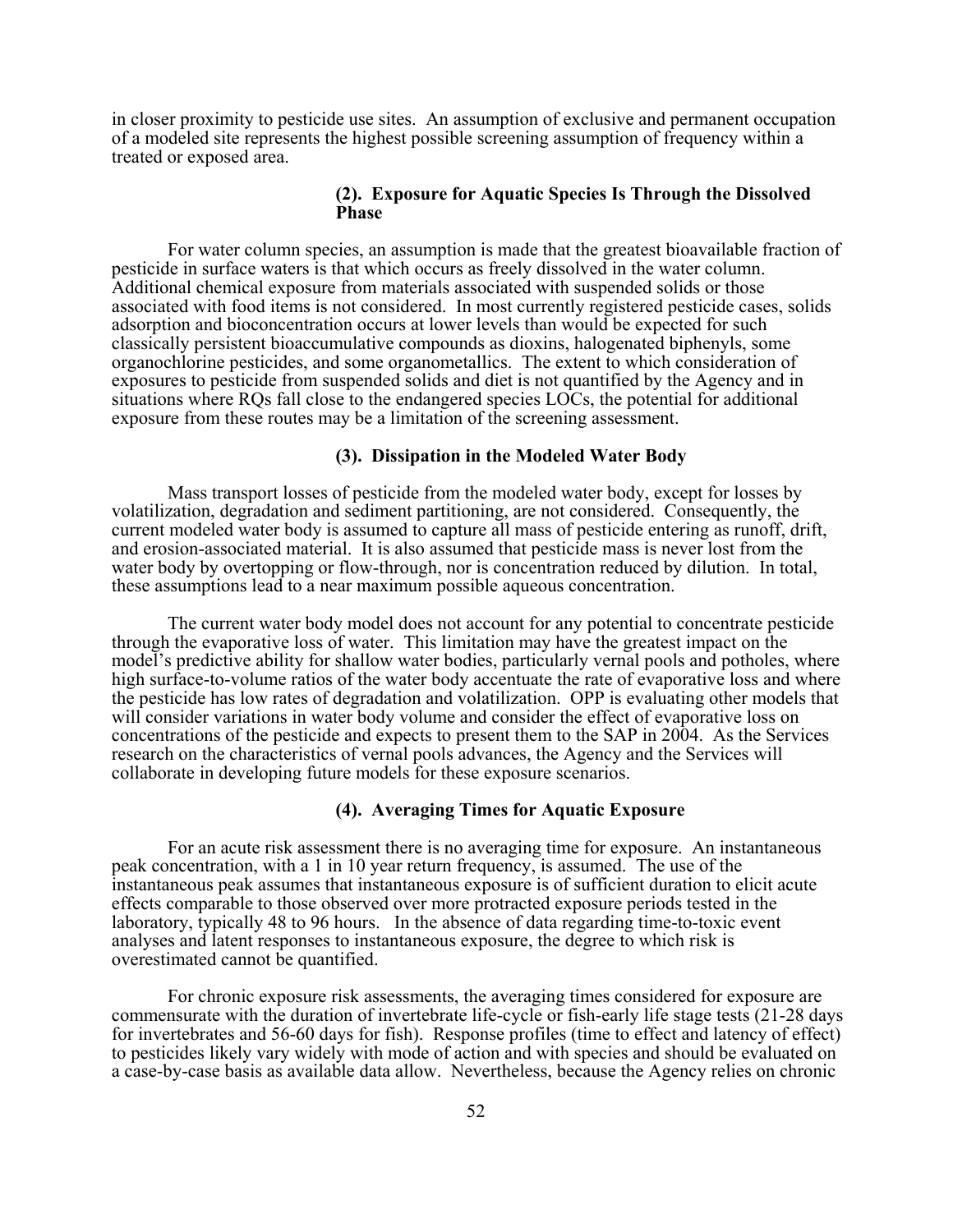exposure toxicity endpoints based on a finding of no observed effect, the potential for any latent toxicity effects or averaging time assumptions to alter the conclusions of an acceptable chronic risk assessment prediction is limited. The extent to which modeled durations of aqueous concentrations over- or underestimate actual exposure scenarios depends on such factors as localized meteorological conditions, runoff characteristics of the watershed (soils and topography), the hydrological characteristics of receiving waters, the fate characteristics of the pesticide active ingredient, and the method of pesticide application.

It should be noted that chronic effects studies are performed using a method that holds water concentrations in a steady state. This method is not likely to reflect conditions associated with pesticide runoff. Over the course of a typical run of the aquatic exposure models, pesticide estimated concentrations increase and decrease in surface water on a cycle influenced by rainfall events and degradation rates.

### **(5). A Well-Mixed Pond**

Because the EXAMS model assumes instantaneous equilibrium and mixing, it does not consider the potential for higher short-term concentrations in the areas of the pond initially receiving pesticide runoff (e.g., the shallow, near-shore areas of the pond) and drift (e.g., the near-surface layer of the pond). It is possible that concentrations immediately following introduction of runoff or drift will be higher in some areas of the pond than those modeled on the basis of instantaneous distribution of the chemical throughout the pond. However, the countering assumption of no averaging time for acute risks may lead to overestimation of exposures throughout the water body, as described previously.

The Agency is actively pursuing modeling techniques to possibly allow for greater or lesser dilution of surface runoff by receiving waters. These approaches, which are scheduled for SAP review in February 2004, may enhance the future understanding of water body residue levels near shore and near surface.

#### **(6). Watershed to Pond Ratio**

One parameter affecting estimates of aqueous concentrations within the PRZM/EXAMS model concerns the relationship of watershed area to pond volume. The assumption of a 10 hectare field running off to a 1-hectare pond of 2-meters depth is based on the USDA Natural Resource Conservation Service design criteria for farm pond construction.. Actual watershed to pond volume relationships, though, are driven by site characteristics (soil types, slopes, and meteorology).

It is possible that larger treated watershed areas will result in more mass of pesticide running off to the pond. However, this screening-level runoff may become insignificant when the watershed area becomes so large that it precludes a reasonable assumption of a closed pond with no outlets. The Agency believes, based on professional judgment, that the currently used screening watershed area to pond volume overestimates likely aqueous concentrations. As a result, it is evaluating other models that will consider variations in water body volume and expects to present them to the SAP in 2004.

## **(7). 100 Percent Pesticide Treatment of the Pond Watershed**

The Agency assumes that 100 percent of the watershed is treated with the pesticide, which would result in a maximum possible exposure. This assumption may be realistic for small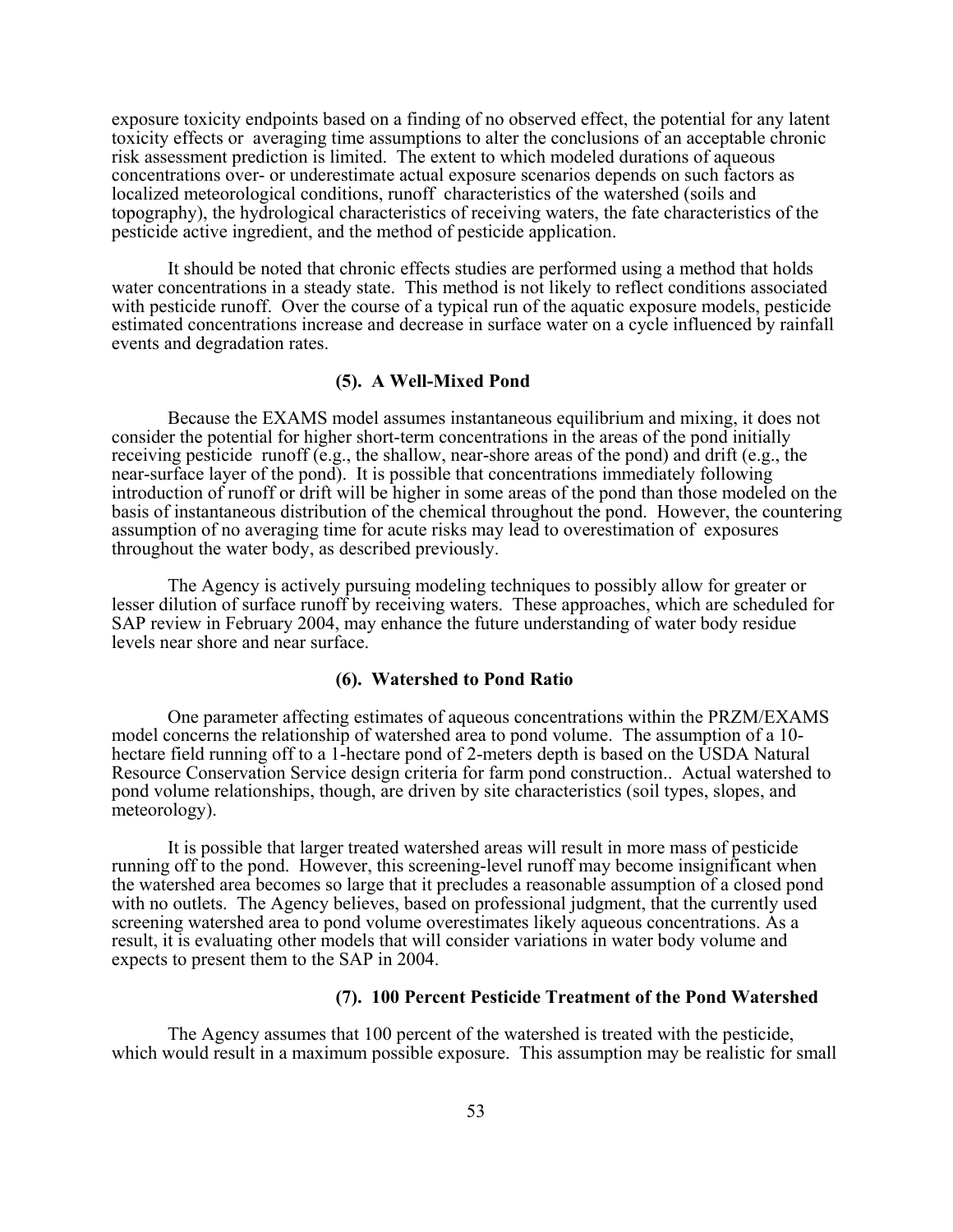water bodies with associated small watershed areas, but for large watersheds, it would result in an overestimation of exposure.

## **(8). Frequency of Exposure During a Given Year - 1 in 10 Year Return Frequency**

Screening assessments rely on events (either instantaneous or over an averaging period) that have a return frequency of 1 in 10 years. This is calculated using the peak value of each of the 36 years modeled. The 1 in 10 return frequency does not necessarily represent a  $90<sup>th</sup>$ percentile of all peaks over the years modeled. Existing surface water modeling outputs provide daily estimates of pesticide concentrations, which can be used to more completely characterize exposure, when required. The Agency has reviewed a number of these model time series for both persistent and non-persistent compounds used as multiple applications per year and has determined that the 1 in 10 year return frequency peak commonly represents a value farther out on the upper bound of the distribution of daily concentrations than the  $90<sup>th</sup>$  percentile, with some cases being greater than the 99.9 percentile.

## **(9). Dilution of Sediment**

The EXAMS model estimates of water concentration are based on an equilibrium established between the compartments of the pond, principally water and sediments. In real world situations, sediments are constantly being added to water bodies from the erosion of the watershed. Over time, this has the effect of increasing the mass of the sediments compartment, though the actual exchange area with overlying water may remain relatively constant. In EXAMS, the mass of the sediment compartment remains constant and serves as the denominator for estimating sediment concentrations, and through equilibrium assumptions, influences estimates of surface water concentrations. In cases where chemicals have appreciable stability in the environment, the EXAMS pond model will tend to overestimate the concentration in pond sediments because it does not allow for renewed sediment mass following runoff events. This may lead to higher predicted concentrations in both sediments and surface water because equilibrium is assumed between the two compartments.

# **(10). Spray Drift**

Surface water modeling using PRZM/EXAMS assumes 5% and 1% drift integrated across the surface of a pond adjacent to a treated field for aerially and ground applied pesticides, respectively. A comparison of these assumed values can be made with those from the first screening-level drift predictions from the AgDrift model. The following table presents AgDrift predictions for deposition of drift (fraction of applied pesticide amount) integrated across the surface of a standard pond which is immediately adjacent to a treated field and which has a 208.7-foot downwind width. In situations where the Agency's screening models suggest that spray drift is a significant source of exposure and therefore risk, the following information is considered in the risk characterization to evaluate the confidence of risk assessment conclusions.

Application Method PRZM/EXAMS Drift AgDrift Model Drift Ground Low Boom Height  $1\%$  1% 0.17 % very fine to fine spray,  $50<sup>th</sup>$  percentile of measured data 0.36 % very fine to fine spray,  $90<sup>th</sup>$  percentile of measured data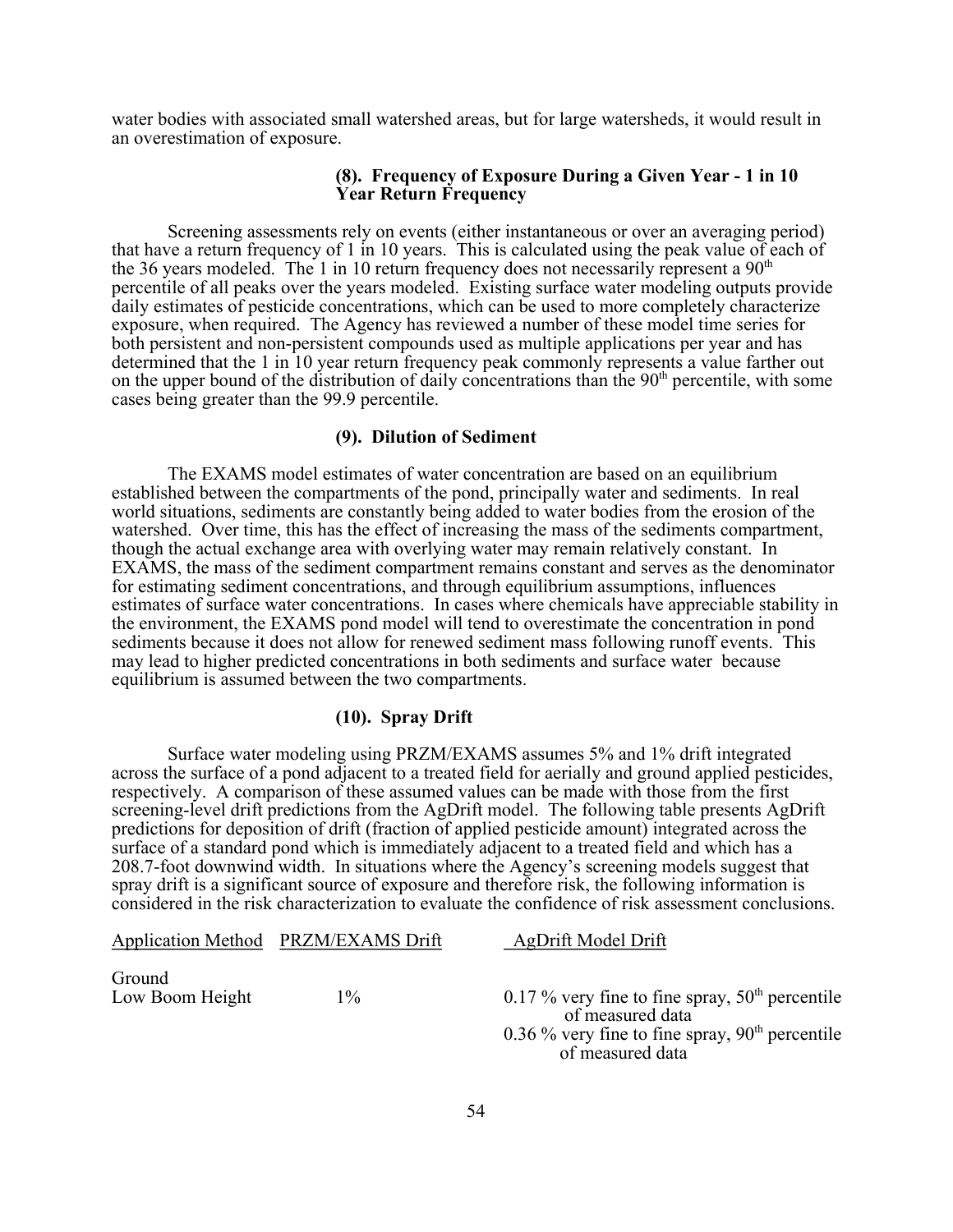|                  |                                     | 0.1 % fine to medium/coarse spray, $50th$<br>percentile of measured data<br>0.19 % fine to medium/coarse spray, $90th$<br>percentile of measured data                                                                                                                                                     |
|------------------|-------------------------------------|-----------------------------------------------------------------------------------------------------------------------------------------------------------------------------------------------------------------------------------------------------------------------------------------------------------|
| High Boom Height | $1\%$                               | 0.6 % very fine to fine spray, $50th$ percentile<br>of measured data<br>$0.78\%$ very fine to fine spray, $90th$ percentile<br>of measured data<br>0.16 % fine to medium/coarse spray, $50th$<br>percentile of measured data<br>0.28 % fine to medium/coarse spray, $90th$<br>percentile of measured data |
|                  | Application Method PRZM/EXAMS Drift | AgDrift Model Median Drift,<br>$90th$ Percentile Application Conditions<br>(Based on Best Professional Judgment)                                                                                                                                                                                          |
| Aerial           | $5\%$                               | 0.7% coarse to very coarse spray<br>8.9% medium to coarse spray<br>12.7% fine to medium spray<br>24.3% very fine to fine spray                                                                                                                                                                            |

From this comparison, the baseline assumptions of drift currently used for PRZM/EXAMS modeling exceed the 90<sup>th</sup> percentile of drift predictions from AgDrift modeling for ground applications. The baseline drift assumption currently used for aerial application scenarios likely represents drift levels in excess of 90<sup>th</sup> percentile application conditions for coarse to very coarse sprays. However, aerial drift assumptions are below drift levels predicted by AgDrift for very fine to medium/coarse sprays using  $90<sup>th</sup>$  percentile application conditions. The exact extent to which the currently used aerial drift assumption represents more frequently encountered application conditions is not presently quantified.

The extent to which a 5% versus another drift assumption alters estimated aqueous concentration estimates depends on specific use scenarios and can be influenced by the degree to which runoff contributes to the overall receiving water concentration. For example, if a persistent pesticide with low affinity for soils is used in a high runoff potential use area, drift may be only a minor route for pesticide loading to the receiving waters and the magnitude of assumed drift may have a limited effect on the concentration estimate. However, for non-persistent chemicals with high affinity for soils used in low runoff areas, drift may be the dominant route of pesticide entering receiving waters, and the assumptions of that drift may appreciably influence pesticide aqueous concentrations estimates.

It should be noted that the baseline drift assumptions for a water body located adjacent to a treated field are much higher than upper bound values for water bodies located at greater distances from the treated area. The table below shows distances from the treated area where AgDrift assumptions for aerial drift to a water body would be approximated by the baseline drift assumption of 5%. Water bodies located closer to the treated field than shown below would be predicted to have drift loadings greater than the 5% assumption. The greater the distance from the treated field required to reach 5% drift, the greater the likelihood that actual water bodies could receive drift levels higher than the baseline 5% assumption.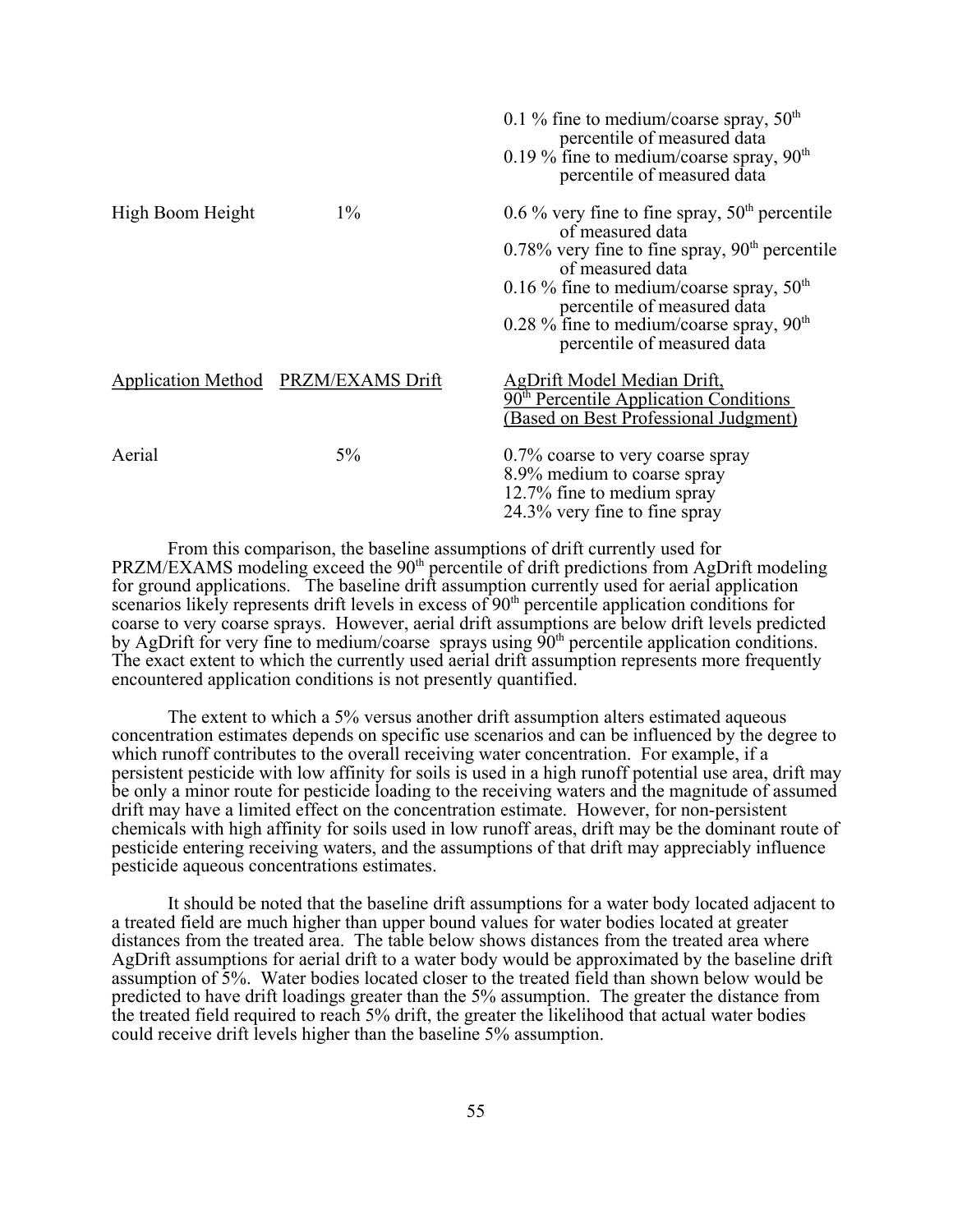| <b>Spray Category</b>       | Water Body Distance from Treated<br>Field to Reach 5% Surface Integrated<br>in AgDrift Model (ft)<br>Drift |
|-----------------------------|------------------------------------------------------------------------------------------------------------|
| Coarse to very coarse spray | 13.12                                                                                                      |
| Medium to coarse spray      | 394                                                                                                        |
| Fine to medium spray        | 105                                                                                                        |
| Very fine to fine spray     | 643                                                                                                        |

This comparison suggests that the OPP assumption of 5% aerial drift would reasonably represent high-end estimates of drift for most water bodies when medium to very coarse sprays are used because a few water bodies are usually found within 40 feet of treatment areas. However, for very fine to medium spray uses, the confidence that the 5% drift assumption adequately characterizes drift to water bodies is diminished because a higher number of water bodies can be assumed to be located within 650 feet from treated fields. It should be noted that quantitative probabilities of water body locations from treated fields are likely to be crop and regionally specific.

The Agency includes a discussion of the impacts of chemical use specific estimates of drift as computed by AgDrift in the risk characterization and evaluates the extent to which alternative drift estimates may impact overall risk conclusions. Pesticide application conditions indicated by the product labels or agronomic practices associated with a specific crop or target pest are evaluated with respect to their associated droplet spectra. These expected spectra are compared with the AgDrift model predictions of drift to determine if default drift assumptions employed in EEC modeling are over- or underestimates. The degree to which drift is over or underestimated is considered when establishing bounds around EEC predictions and the extent to which these bounds lead to RQs that exceed listed species LOCs, or not, is presented.

### **c. Assumptions and Limitations Related to Exposure for Terrestrial Animals**

## **(1). Location of Wildlife Species**

For screening terrestrial risk assessments for listed species, a generic bird or mammal is assumed to occupy either the treated field, or adjacent areas receiving pesticide at a rate commensurate with the treatment rate on the field. Spray drift model predictions suggest that this assumption leads to an overestimation of exposure to species that do not occupy the treated field. AgDrift estimated drift to areas removed from the treated fields (below) indicates that off site drift is but a fraction of on-field treatment rate.

| <b>Spray Droplet Size</b> | AgDrift Model Drift Point Estimates 0 to 990 ft from Field |
|---------------------------|------------------------------------------------------------|
| Assumption                | (Tier 1)                                                   |
|                           |                                                            |
| Very fine-fine            | 50\% to 4\%                                                |
| Fine to medium            | 50\% to 1\%                                                |
| Medium to coarse          | 50\% to $0.5\%$                                            |
| Coarse to very coarse     | 50\% to $0.3\%$                                            |
|                           |                                                            |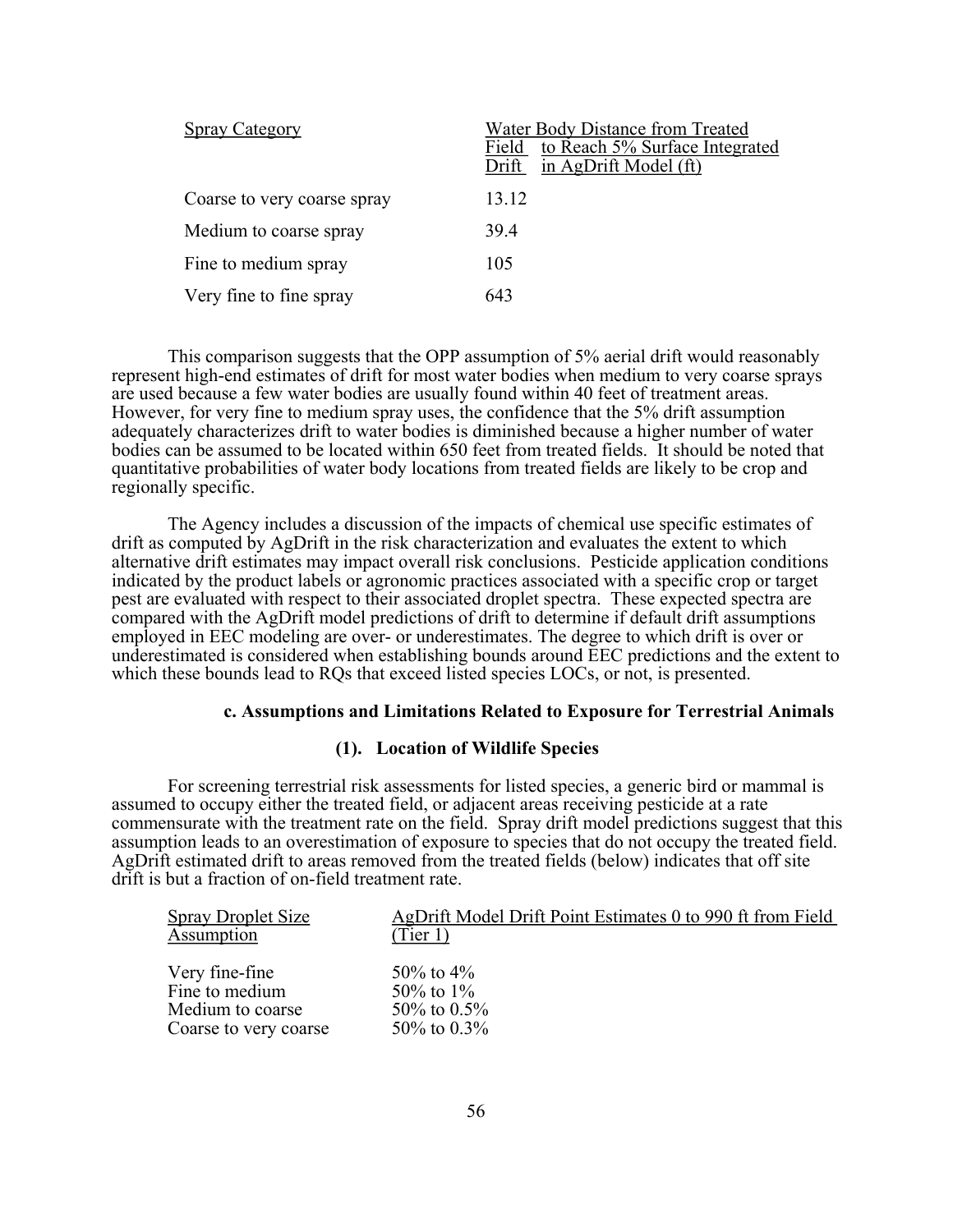For screening risk assessment purposes, the actual habitat requirements of any particular terrestrial species are not considered, and it is assumed that species occupy, **exclusively and permanently**, the treatment area being modeled. This assumption leads to a maximum level of exposure in the risk characterization. To the extent that a species does not reside exclusively and permanently in treated areas, exposure will be less, and presumably significantly less.

## **(2). Routes of Exposure**

Screening-level assessments for spray applications of pesticides consider dietary exposure alone. Other routes of exposure, not considered in the assessment, are discussed below:

• Incidental Soil Ingestion Exposure

The screening-level risk assessment does not consider incidental soil ingestion. Available data suggests that up to 15% of the diet can consist of incidentally ingested soil depending upon species and feeding strategy (Beyer et al. 1994). A simple first approximation of soil concentration of pesticide from spray application shows the effect of not considering incidental soil ingestion:

Assuming an application of 1 pound /acre (1.12 kg/ha) of pesticide to a bare, very low density soil (1 g/cm3) incorporated to only 1-cm depth (actual incorporation depths may range from 5 to 20 cm), the following soil concentrations can be calculated for a depth of 1 cm:

soil concentration =  $(((1.12 \text{ kg/ha})(1,000,000 \text{ mg/kg}))/((100,000,000 \text{ cm}^3/\text{ha}))(1 \text{ cm}^3/0.001 \text{ kg}) = 11.2 \text{ mg/kg}$ 

Including this concentration into the standard screening-level method and assumptions for food item pesticide residues (e.g., 240 ppm residue assumption for short grass) shows that ingestion of soil at an incidental rate of up to 15% of the diet would not increase dietary exposure. In fact, for the majority of food items, inclusion of soil into the diet would effectively reduce the overall dietary concentration as compared to the present assumption of the entire diet consisting of the food source contaminated as per Fletcher et al. (1994) recommendations.

• Inhalation Exposure

The screening risk assessment does not consider inhalation exposure. Such exposure may occur through three potential sources: (1) spray material in droplet form at time of application, (2) vapor phase pesticide volatilizing from treated surfaces, and (3) airborne particulate (soil, vegetative material, and pesticide dusts).

Available data suggest that inhalation exposure at the time of application is not an appreciable route of exposure for birds. According to research on mallards and bobwhite quail, respirable particle size in birds (particles reaching the lung) is limited to a maximum diameter of 2 to 5 microns (U.S. Environmental Protection Agency, 1990). The spray droplet spectra covering the majority of pesticide application situations (AgDrift model scenarios for very-fine to coarse droplet applications) suggests that less than 1% of the applied material is within the respirable particle size.

Theoretically, inhalation of pesticide active ingredient in the vapor phase may be another source of exposure for some pesticides under some exposure situations. Under laboratory conditions established to mimic pesticide application to a field, Driver et al. (1991) demonstrated that organophosphate exposure via inhalation produced significant short-term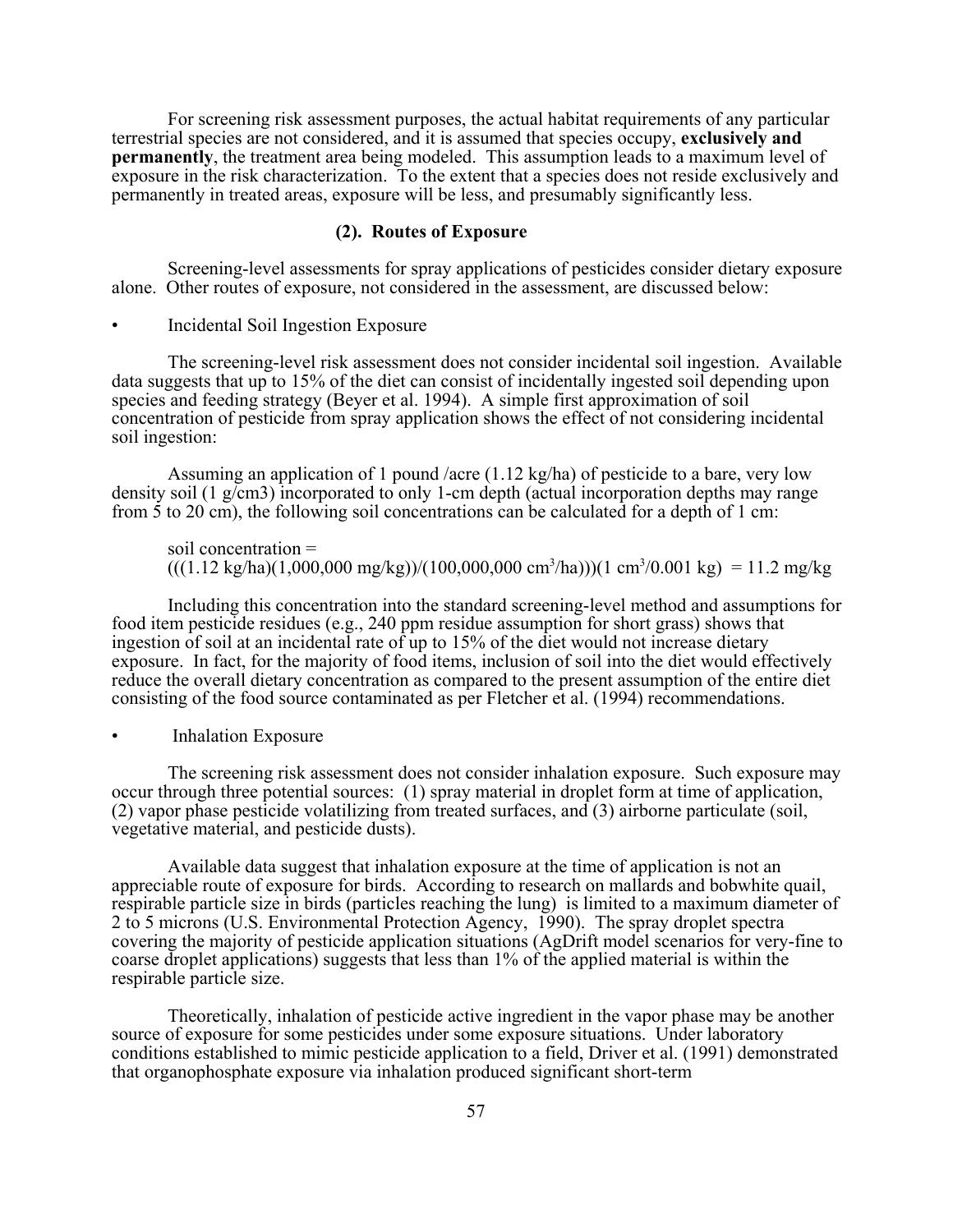acetylcholinesterase inhibition in exposed birds. The flux of pesticide from treated plant and soil surfaces can be appreciable for soil fumigants. However, the assessment of pesticide flux from treated surfaces and its subsequent distribution within the overlying atmosphere is complex and highly situation-specific, negating any confident generic assumptions regarding significance. Recognizing these limitations the Agency is evaluating options for modeling vapor phase exposures, including approaches for establishing near-field, near-ground air concentrations based upon equilibrium and kinetics-based air models. The Agency is also working on methods to account for potential differences in toxic potency of pesticide active ingredients when available toxicity data are limited. It is anticipated that these modeling approaches and toxicity extrapolation methods will be presented to the Agency's SAP in 2004 for avian risk assessment, and subsequent approaches for other taxa will be developed and incorporated into the risk assessment process based on the results of the avian peer review.

The impact from exposure to dusts contaminated with the pesticide cannot be assessed generically as partitioning issues related to application site soils and chemical properties render the exposure potential from this route highly situation specific.

## • Dermal Exposure

The screening assessment does not consider dermal exposure, except as it is indirectly included in calculations of RQs based on lethal doses per unit of pesticide treated area. Dermal exposure may occur through three potential sources: (1) direct application of spray to terrestrial wildlife in the treated area or within the drift footprint, (2) incidental contact with contaminated vegetation, or (3) contact with contaminated water or soil.

Recent Agency refined risk assessment efforts for select mosquito adulticides and investigations into tools for quantifying dermal exposure suggest that interception of spray and incidental contact with treated substrates may pose risks to avian wildlife. In addition, research conducted by Driver et al. (1991) on northern bobwhite quail exposed to treated vegetation suggests that, for the organophosphate methyl parathion, dermal exposure may be a major contributor to avian dose under simulated field conditions. The available measured data related to wildlife dermal contact with pesticides are extremely limited. The Agency is actively pursuing modeling techniques to account for dermal exposure via direct application of spray and by incidental contact with vegetation. Presentation of these modeling approaches and toxicity extrapolation methods to the SAP is expected to occur in 2004 for avian risk assessment, and subsequent approaches for other taxa will be developed and incorporated into the risk assessment process based on the results of the avian peer review.

### • Drinking Water Exposure

Drinking water exposure to a pesticide active ingredient may be the result of consumption of surface water or consumption of the pesticide in dew or other water on the surfaces of treated vegetation. For pesticide active ingredients with a potential to dissolve in runoff, puddles on the treated field may contain the chemical. Similarly, pesticides with lower organic carbon partitioning characteristics and higher solubility in water have a greater potential to dissolve in dew and other water associated with plant surfaces. Estimating the extent to which such pesticide loadings to drinking water occurs is complex and would depend upon the partitioning characteristics of the active ingredient, the types of soils of the treatment area, and the meteorology of the treatment area. In addition, the use of various water sources by wildlife is highly species-specific. As a result, the Agency is actively developing processes to quantify drinking water exposures from field puddles and dew. An initial screening approach for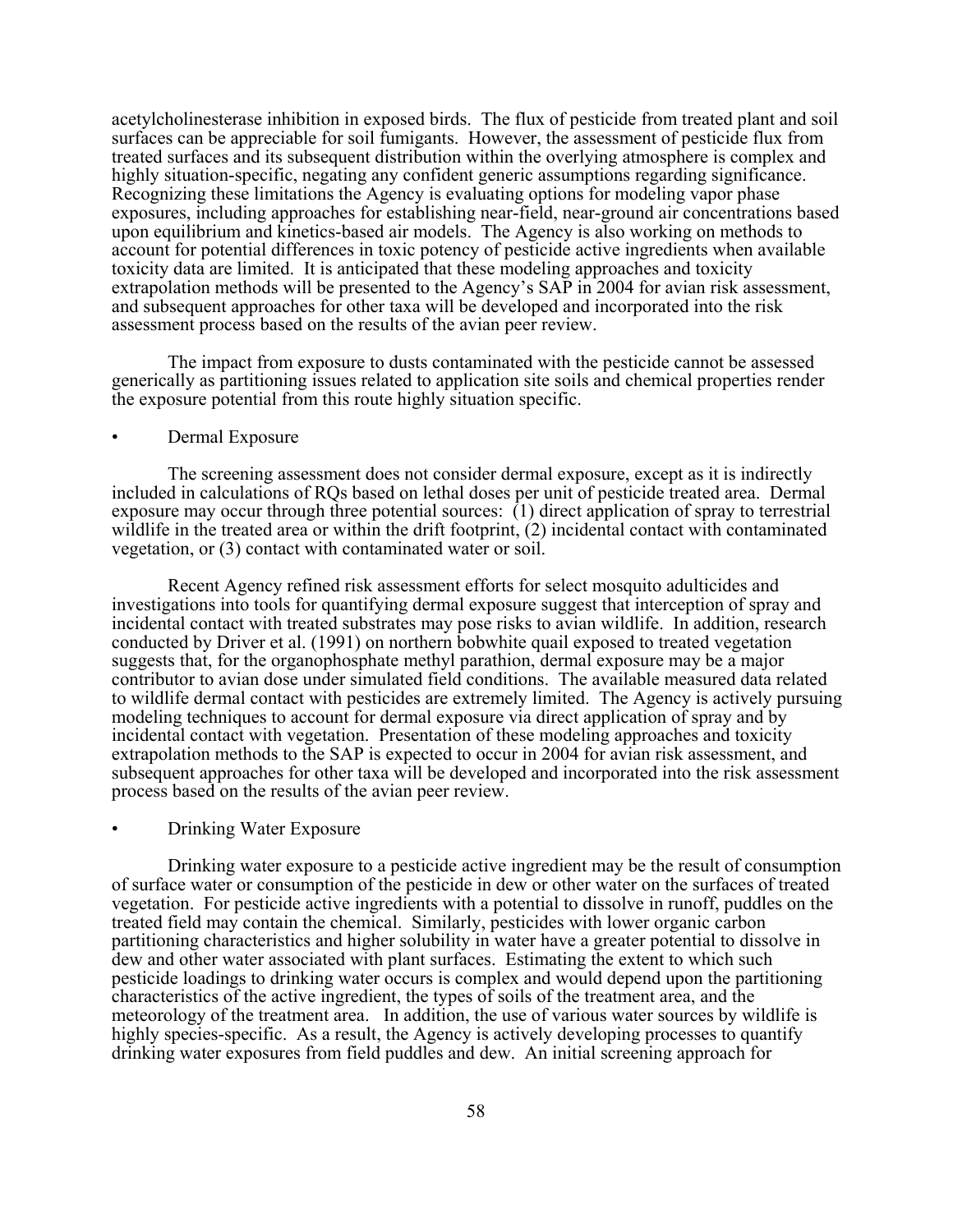modeling drinking water exposure has been presented to the Agency's SAP and modifications to these modeling approaches are expected to undergo SAP review in 2004.

#### **(3). Incidental Pesticide Releases Associated with Use**

Agency risk assessments are based on the assumption that the entire treatment area is subject to pesticide application at the rates specified on the label. In reality, there is the potential for uneven application of the pesticide through such plausible incidents as changes in calibration of application equipment, spillage, and localized releases at specific areas of the treated field that are associated with specifics of the type of application equipment used (e.g., increased application at turnabouts when using older ground application equipment). The Agency does not quantitatively account for such incidental releases of pesticides associated with labeled uses of the products, but it does indicate where such situations have resulted in wildlife mortality incidents and discusses this source of uncertainty in the risk characterizations.

### **(4). Residue Levels Selection**

As discussed earlier in the exposure section of this document, the Agency relies on the work of Fletcher et al. (1994) for setting the assumed pesticide residues in wildlife dietary items. The Agency believes that these residue assumptions reflect a realistic upper-bound residue estimate, although the degree to which this assumption reflects a specific percentile estimate is difficult to quantify. Fletcher et al.(1994) maintains that the pesticide active ingredient residue assumptions employed by the Agency represent a 95th percentile estimate. In contrast to the Fletcher evaluation, field measurement efforts by Pfleeger et al. (1996) indicated that the Agency assumption of residues for short grass, broadleaf forage, and fruits were not exceeded. Agency predictions of residues were exceeded by 16% of long grass measurements, and 21% of seed/pod measurements. Finally, Baehr and Habig (2000) compared Agency residue assumptions with distributions of measured pesticide residues from the Agency's UTAB database. This comparison suggested that Agency residue assumptions  $(1)$  exceed the 99<sup>th</sup> percentile of the UTAB distribution for short grass and long grass, fall just below the 95<sup>th</sup> percentile for forage, and (2) fall between the  $95<sup>th</sup>$  and  $98<sup>th</sup>$  percentiles for fruits and seeds.

It is important to note that the field measurement efforts used to develop the Fletcher estimates of exposure involve highly varied sampling techniques. It is entirely possible that much of these data reflect residues averaged over entire above ground plants in the case of grass and forage sampling. Depending upon a specific wildlife species' foraging habits, whole aboveground plant samples may either underestimate or overestimate actual exposure. For example, wildlife, feeding on the tops of forage plants after application, may be exposed to higher concentrations of pesticide in plant tops than predicted by sampling efforts focusing on whole above-ground plant measurements

### **(5). Dietary Intake - The Differences Between Laboratory and Field Conditions**

Acute and chronic risk assessments rely on comparisons of wildlife dietary residues with LC50 or NOEC values expressed in concentrations of pesticides in laboratory feed. These comparisons assume that ingestion of food items in the field occurs at rates commensurate with those in the laboratory. Although the screening assessment process adjusts dry-weight estimates of food intake to reflect the increased mass in fresh-weight wildlife food intake estimates, it does not allow for gross energy and assimilative efficiency differences between wildlife food items and laboratory feed. The significance of the gross energy content between laboratory feed and "field" diet can be seen in the following example: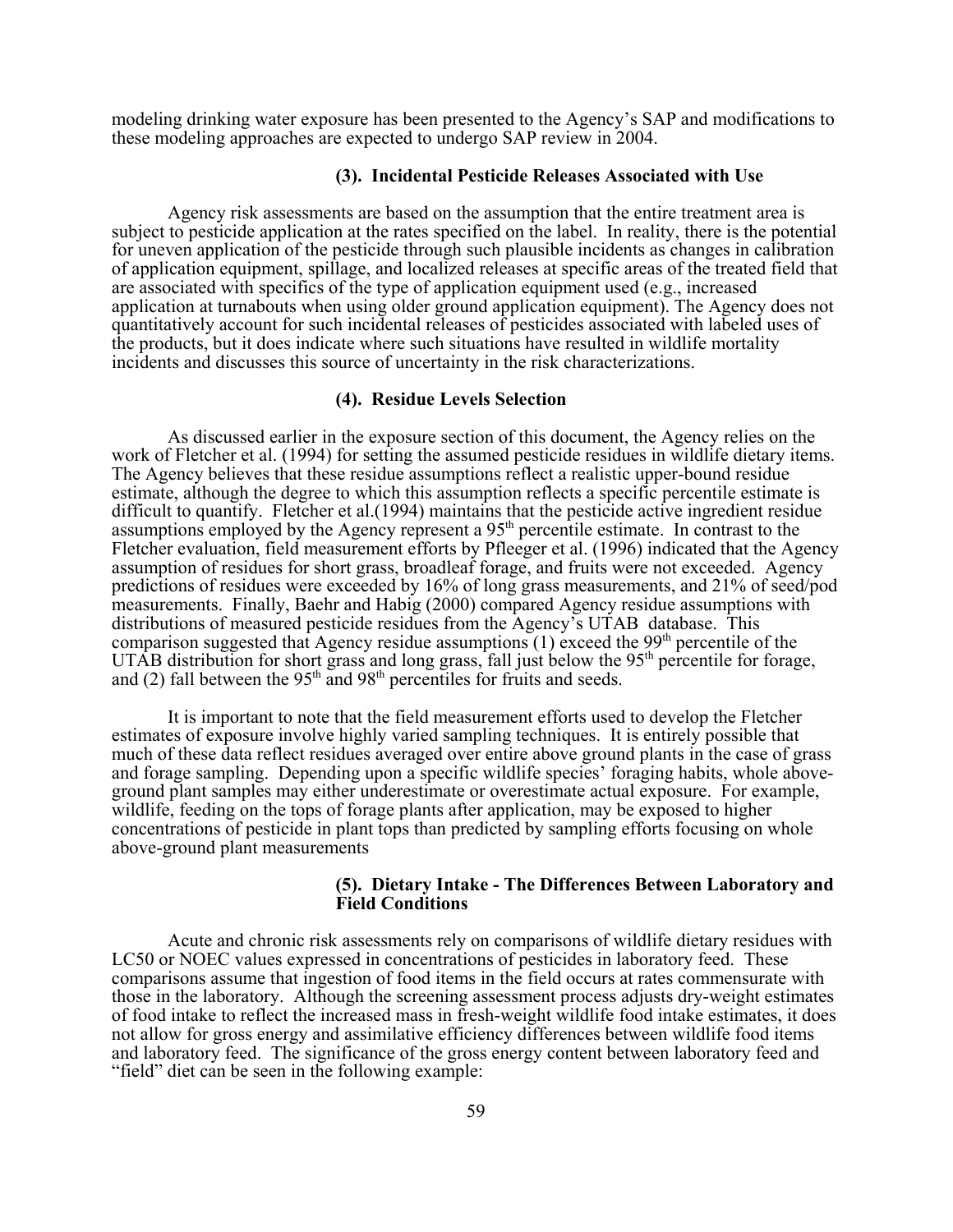- A typical laboratory avian feed, as used, contains approximately 2750 kcal/ kg.
- The Agency's Wildlife Exposure Factors Handbook (U.S. Environmental Protection Agency, 1993) presents the following dry-weight and fresh weight caloric contents for selected wildlife food items:

| Energy Dry (kcal/kg) | Energy Fresh (kcal/kg) |
|----------------------|------------------------|
| 4200                 | 1300                   |
| 4200                 | 2200                   |
| 5100                 | 4700                   |
| 2000                 | 1100                   |
| 5600                 | 1600                   |
|                      |                        |

On gross energy content alone, direct comparison of a laboratory dietary concentrationbased effects threshold to a fresh-weight pesticide residue estimate would result in an underestimation of field exposure by food consumption by a factor of 1.25 - 2.5 for most food items. Only for seeds would the direct comparison of dietary threshold to residue estimate lead to an overestimate of exposure.

Differences in assimilative efficiency between laboratory and wild diets suggest that current screening assessment methods are not accounting for a potentially important aspect of food requirements. Depending upon species and dietary matrix, bird assimilation of wild diet energy ranges from 23 - 80%, and mammal's assimilation ranges from 41 - 85% (U.S. Environmental Protection Agency, 1993). If it is assumed that laboratory chow is formulated to maximize assimilative efficiency (e.g., a value of 85%), a potential for underestimation of exposure may exist by assuming that consumption of food in the wild is comparable with consumption during laboratory testing.

In the screening process, exposure may be underestimated because metabolic rates are not related to food consumption. For example, the Wildlife Exposure Factors Handbook (U.S. Environmental Protection Agency, 1993) includes allometric models for estimating both existing metabolic rate (EMR) and free living metabolic rate (FMR). EMR is the metabolic rate necessary for animal maintenance in captivity without body weight loss, a condition similar to caged test animals. FMR is the energy requirement for an organism in the wild. For passerine birds these relationships are as follows:

EMR (kcal/day) = 1.572 (body weight g)<sup>0.6210</sup> FMR (kcal/day) = 2.123 (body weight g)<sup>0.749</sup>

Using a weight range for passerines of 10 - 150 g, the EMR predictions range from 6.6 to 35.3, and the FMR ranges from 11.9 to 90.5 kcal/day . Thus, it appears that not accounting for increased energy demands of organisms in the wild when comparing dietary residues to dietary toxicity thresholds represents about a two-fold underestimation in exposure potential.

Finally, the screening procedure does not account for situations where the feeding rate may be above or below requirements to meet free living metabolic requirements. Gorging behavior is a possibility under some specific wildlife scenarios (e.g., bird migration) where the food intake rate may be greatly increased. Kirkwood (1983) has suggested that an upper-bound limit to this behavior might be the typical intake rate multiplied by a factor of 5.

In contrast is the potential for avoidance, operationally defined as animals responding to the presence of noxious chemicals in their food by reducing consumption of treated dietary elements. This response is seen in nature where herbivores avoid plant secondary compounds.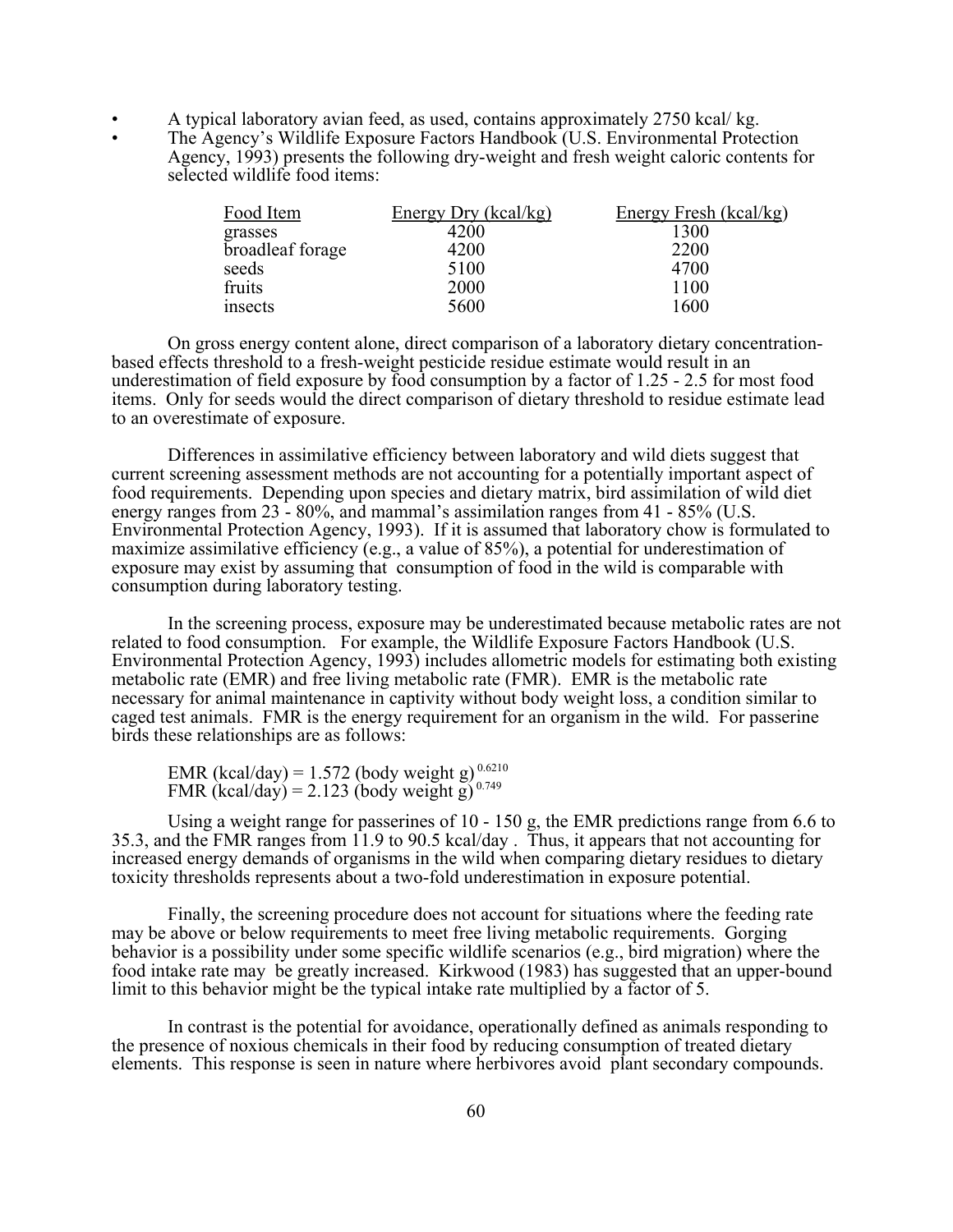For agrochemicals, Dolbeer et al. (1994) reported that the use of methiocarb on fruit crops reduced depredation by birds. Of course, chemical treatment of food sources and any subsequent avoidance of those food sources by a species may, in itself, result in detrimental effects on the energetics of the species.

### **d. Assumptions and Limitations Related to Effects Assessment**

# **(1). Sublethal Effects**

For an acute risk assessment, the screening risk assessment relies on the acute mortality endpoint as well as a suite of sublethal responses to the pesticide, as determined by the testing of species response to chronic exposure conditions and subsequent chronic risk assessment. Examples of these sublethal endpoints include the following:

| <u>Aquatic</u>   |                                             |                                                                                                                                                                                                                                                                 |
|------------------|---------------------------------------------|-----------------------------------------------------------------------------------------------------------------------------------------------------------------------------------------------------------------------------------------------------------------|
| <u>Organisms</u> | <u>Test Type</u><br>Invertebrate Life-Cycle | <b>Sublethal Measurement Endpoints</b><br>Production of young by first generation                                                                                                                                                                               |
|                  | Fish Early Life-Stage                       | Length of first generation<br>Embryo hatch rate<br>Time to hatch<br>Time to swim-up                                                                                                                                                                             |
|                  | Fish Life-Cycle                             | Growth (length and weight)<br>Pathological or histological effects<br>Observations of other clinical signs<br>Embryo hatch rate<br>Time to hatch<br>Growth (length)<br>Exposed adult egg production<br>Second generation hatch rate<br>Second generation growth |
| <b>Birds</b>     | Reproduction                                | Maternal weight<br>Eggs laid/hen<br>Eggs cracked<br>Eggshell thickness<br>Viable embryos<br>Hatchling number<br>14-day survivors<br>Gross necropsy (organ lesions, fat and<br>muscle deterioration)<br>Observations of other clinical signs                     |
| Mammals          | Two-Generation                              | Total panel of reproduction parameters                                                                                                                                                                                                                          |
|                  | Reproduction                                | including:<br>histopathology, parental and offspring<br>growth, weight, mating, lactation, gonadal<br>development milestones, sexual organ<br>performance, and offspring production                                                                             |

Of course, a risk assessment team has the option of considering additional sublethal data in the assessment. This option is exercised on a case-by-case basis and only after careful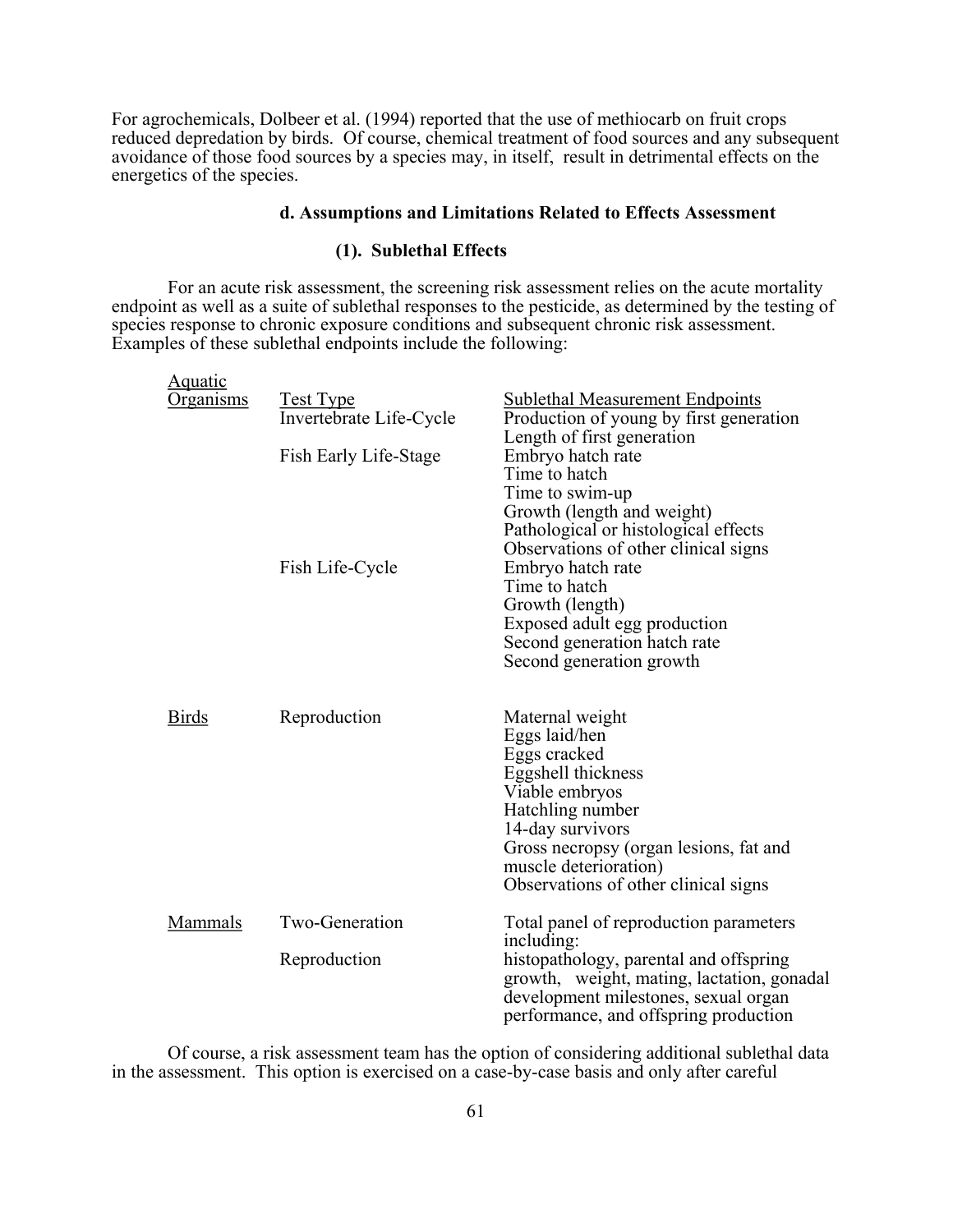consideration of the nature of the sublethal effect measured and the extent and quality of available data to support establishing a plausible relationship between the measure of effect (sublethal endpoint) and the assessment endpoints. This option includes a determination of whether there are clear, reasonable, and plausible links between the sublethal effect and survival or reproductive capacity of organisms in the field in accordance with the screening assessment endpoints of survival and reproduction capacity. The Agency documents the findings of such evaluations of additional sublethal effects in the effects assessment and includes a discussion of their potential effects upon the confidence of the overall risk assessment conclusions. The Agency anticipates that, through the SAP and related external peer-review processes in the scientific community, accepted risk assessment practices will continue to advance in this area. As with other risk assessment techniques, when new approaches are vetted through the peerreview process, the Agency will continue its practice of including state-of-the-science methodologies and anticipates collaborative efforts with the U.S. Fish and Wildlife Service and the National Marine Fisheries Service in developing future sublethal endpoint analysis approaches for peer review.

## **(2). Age Class and Sensitivity of Effects Thresholds**

It is generally recognized that test organism age may have a significant impact on the observed sensitivity to a toxicant. The screening risk assessment acute toxicity data for fish are collected on juvenile fish between 0.1 and 5 grams. Aquatic invertebrate acute testing is performed on recommended immature age classes (e.g., first instar for daphnids, second instar for amphipods, stoneflies and mayflies, and third instar for midges). Similarly, acute dietary testing with birds is also performed on juveniles, with mallards being 5 -10 days old and quail 10 - 14 days old.

Testing of juveniles may overestimate toxicity at older age classes for pesticidal active ingredients that act directly (without metabolic transformation) because younger age classes may not have the enzymatic systems associated with detoxifying xenobiotics. However, the influence of age may not be uniform for all compounds, and compounds requiring metabolic activation may be more toxic in older age classes. The screening risk assessment has no current provisions for a generally applied method that accounts for this uncertainty. In so far as the available toxicity data may provide ranges of sensitivity information with respect to age class, the risk assessment uses the most sensitive life-stage information as the conservative screening endpoint and includes an evaluation of all available age-class sensitivity information as it impacts the confidence of risk conclusions in the risk characterization section of the document.

#### **(3). Use of the Most Sensitive Species Tested**

Although the screening risk assessment relies on a selected toxicity endpoint from the most sensitive species tested, it does not necessarily mean that the selected toxicity endpoints reflect sensitivity of the most sensitive species existing in a given environment. The relative position of the most sensitive species tested in the distribution of all possible species is a function of the overall variability among species to a particular chemical. In the case of listed species, there is uncertainty regarding the relationship of the listed species' sensitivity and the most sensitive species tested.

Knowledge about the inherent interspecies variability is limited to information available from a small sampling of the overall universe of species (i.e., a relatively small number of species actually tested) and estimates statistically derived using classical sampling theory. Confidence in the use of the most sensitive species tested as a protective estimate of listed species sensitivity is a function of the size of the tested species pool, the representation of species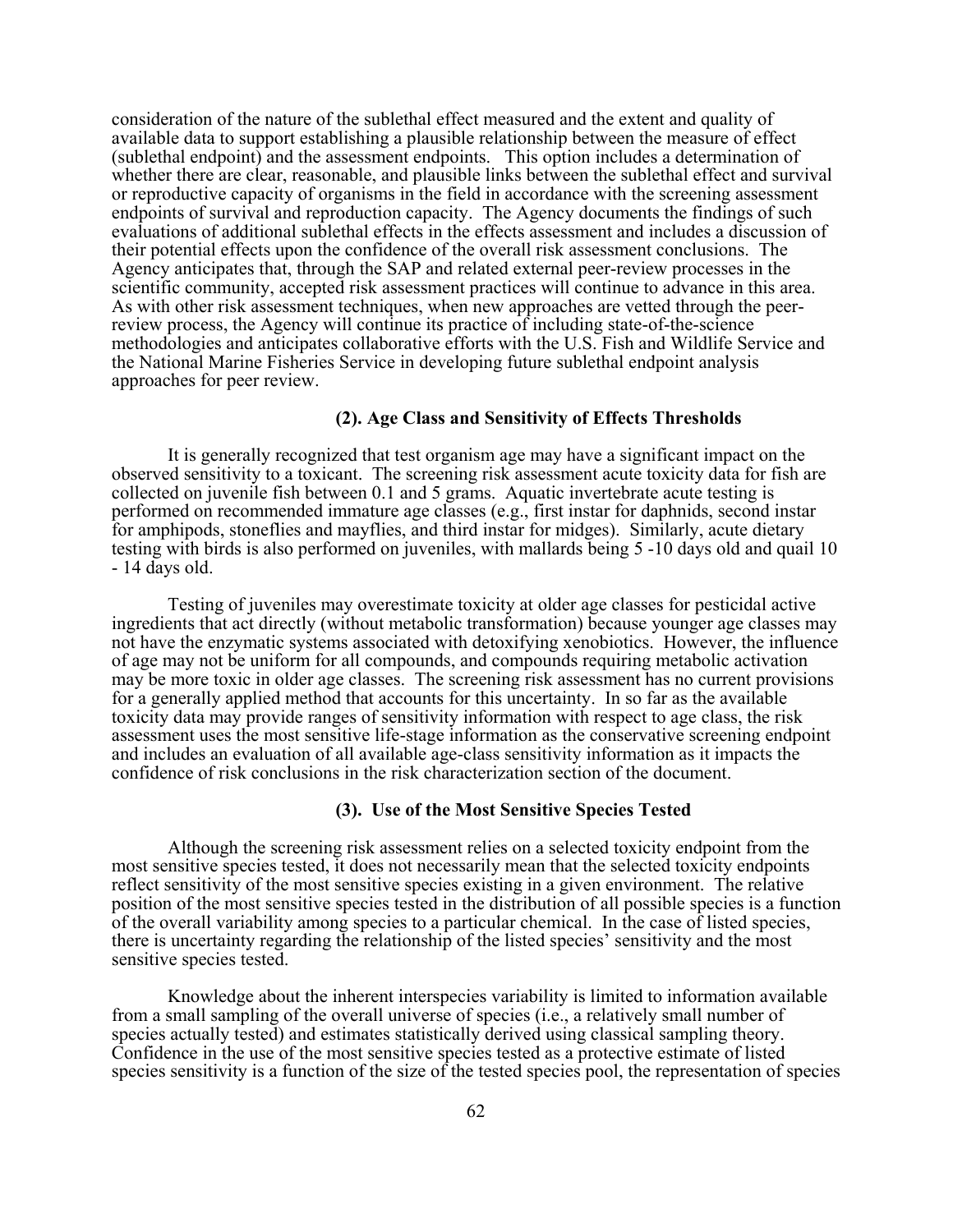tested across taxonomic groups of interest, and the variability across measured toxicity endpoints for the tested species.

It is likely that any given species can be arrayed throughout the distribution of sensitivities of given taxonomic groups to pesticides. In the case of species-specific assessments, there may be sufficient information on specific taxonomic groups to allow for more certain interspecies extrapolations for closely defined toxicological endpoints. The Agency is presently evaluating extrapolation methods to relate listed species or close taxonomic groups to tested species or taxonomic groups.

Without prior knowledge about relative position of individual tested species and a given species of concern (e.g., listed species) within the distribution of sensitivities for a given chemical, an evaluation of the ability of tested species to represent the most sensitive species (a lower limit to potential sensitivity to a toxicant) provides insight into the confidence of risk predictions to protect all species within a taxonomic group. This is achieved by a simple calculation:

probability of representing most sensitive species = number of tested species/total number of species

Given the small numbers of species tested and the comparatively large number of species for which these data are to represent, it is not likely that tested species represent the most sensitive species within the broad taxonomic groups used in the screening risk assessment. For example, if two bird species are randomly tested and there are 650 species of birds in the United States, the probability of capturing an endpoint representing the most sensitive species is 2/650 or roughly 0.3 percent.

Another method to evaluate assumptions concerning interspecies sensitivity is to estimate the probability of a measured value representing an nth percentile sensitive species (i.e., some reasonable or acceptable lower bound of potential sensitivity). Thus, the sampling of two random bird species would have a probability of encompassing the 5th percentile species as follows:

probability of representing the 5th percentile or lower =1- $(1-p)^n$  = $(1-(1-0.05)^2 = 0.0975$ 

Where: p is the target nth percentile (0.05 for this case) and n equals the number of trials (2 for a random testing of two bird species)

It should be noted that such evaluations cannot provide information on the likely value of the toxicity endpoint when extrapolated from a tested species to the most sensitive or the nth percentile species. To do that, it is necessary to have information on the variability of the response among species. This can be accomplished by looking at the variance among tested species, provided it is accepted that the tested species are randomly sampled from the overall population. With only two species sampled within a taxonomic group, estimating the variability for the species sensitivity across that group is by nature uncertain. Indeed, sampling statistics would suggest that the confidence of predicting rare events from small sample sizes is not improved until the sample size approaches 30.

Departing from the usual sampling statistics for testing a single compound, toxicologists have turned to more robust data sets by looking at the available toxicity endpoints from a variety of tested compounds and predicting the level of sensitivity of species on the lower bounds of the distribution (often the convention is at the  $5<sup>th</sup>$  or  $10<sup>th</sup>$  percentile). For example, Luttik and Aldenberg (1997) evaluated 55 compounds with  $LD_{50}$  data on birds and 69 compounds with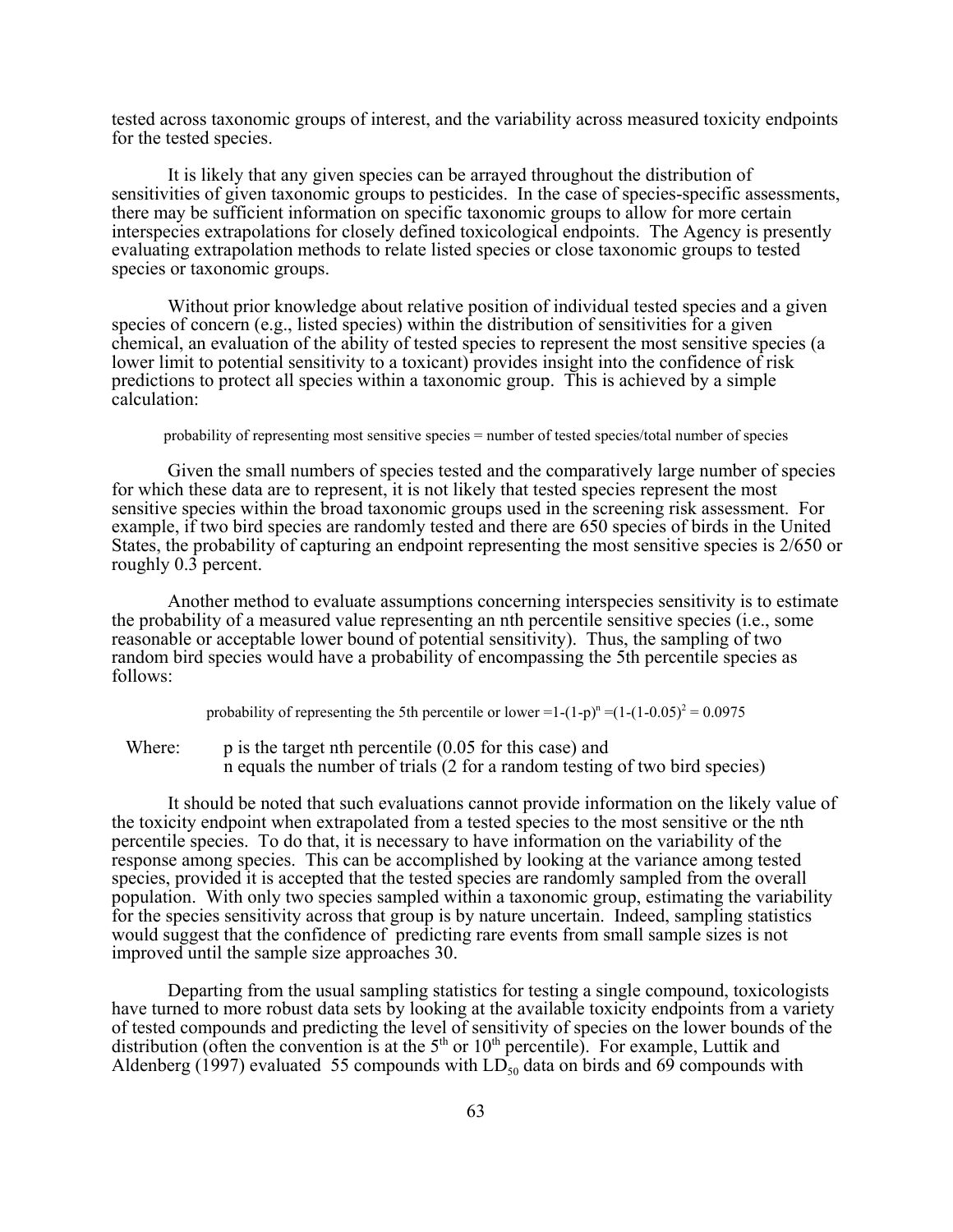$LD_{50}$  data for mammals. In each case, data were available for four or more species. Evaluation of the distribution characteristics of these data suggested that for small sample sizes of available LD<sub>50</sub> data (N<4, a likely situation for many pesticide registrations), factors of 0.175 and 0.263 applied to the geometric mean of available data would approximate a 5<sup>th</sup> percentile species sensitivity with 50% confidence. If greater confidence was desired in the prediction of the 5<sup>th</sup> percentile species sensitivity from small data sets, the extrapolation factors would be even smaller. For example, Luttik and Aldenberg (1997) recommended extrapolation factors of 0.051 and 0.1, for situations where only two bird or mammal species are tested and the  $5<sup>th</sup>$  percentile and 95% confidence is required. The Agency is presently evaluating such extrapolation methods for aquatic species.

As discussed earlier in this document, the Agency is not limited to a base set of surrogate toxicity information in establishing risk assessment conclusions. The Agency also considers toxicity data on non-standard test species (e.g., amphibian data) when available. To the extent that such data meet data quality requirements, it is used to interpret the relevance of risk assessment LOCs in the context of other tested taxa.

### **e. Assumptions Associated with the Acute LOCs**

Urban and Cook (Support Document #8) presented a mathematical analysis of the use of the 0.1 and 0.05 factor applied to the most sensitive  $LC_{50}$  or  $LD_{50}$  as the effects threshold for the acute toxicity LOC for an endangered species. As summarized by Urban and Cook,  $0.1$  (LC<sub>50</sub>) is equivalent to an individual risk of mortality of 1 in 30 million for a pesticide active ingredient with a probit slope of 4.5. Re-analysis suggests that this is in error. The calculation of dose  $(LC_k)$  associated with a defined response for a probit slope curve is as follows:

 $log LC_k = log LC_{50} + (probit k-probit5)/b$ 

where:  $LC_{50}$  equals probit 5 and b equals slope

This can also be expressed as:

$$
LC_k = (LC_{50})(10^{2/b})
$$
  
logLC<sub>k</sub> = logLC<sub>50</sub>+ (z/b)

where: z is the standard normal deviate and b equals the slope

Using a 10-fold difference between the  $LC_{50}$  of 100 and the  $LC_k$  (i.e., an LOC threshold of  $0.1(LC_{50})$  and a typical slope of 4.5, the solution for z would be -4.5. This standard normal deviate corresponds to a probability of mortality of approximately 1/300,000. Using a plausible range of slopes of 2 to 9 (e.g., the range of slopes with the insecticide carbofuran) the probabilities of individual mortality ranges from 1/50 to less than 10-16 at a LOC threshold of  $0.1( LC_{50}).$ 

The risk characterization section of the assessment document includes an evaluation of the potential for individual effects at an exposure level equivalent to the LOC. This evaluation is based on the median lethal dose estimate and dose/response relationship established for the effects study corresponding to each taxonomic group for which the LOCs are exceeded.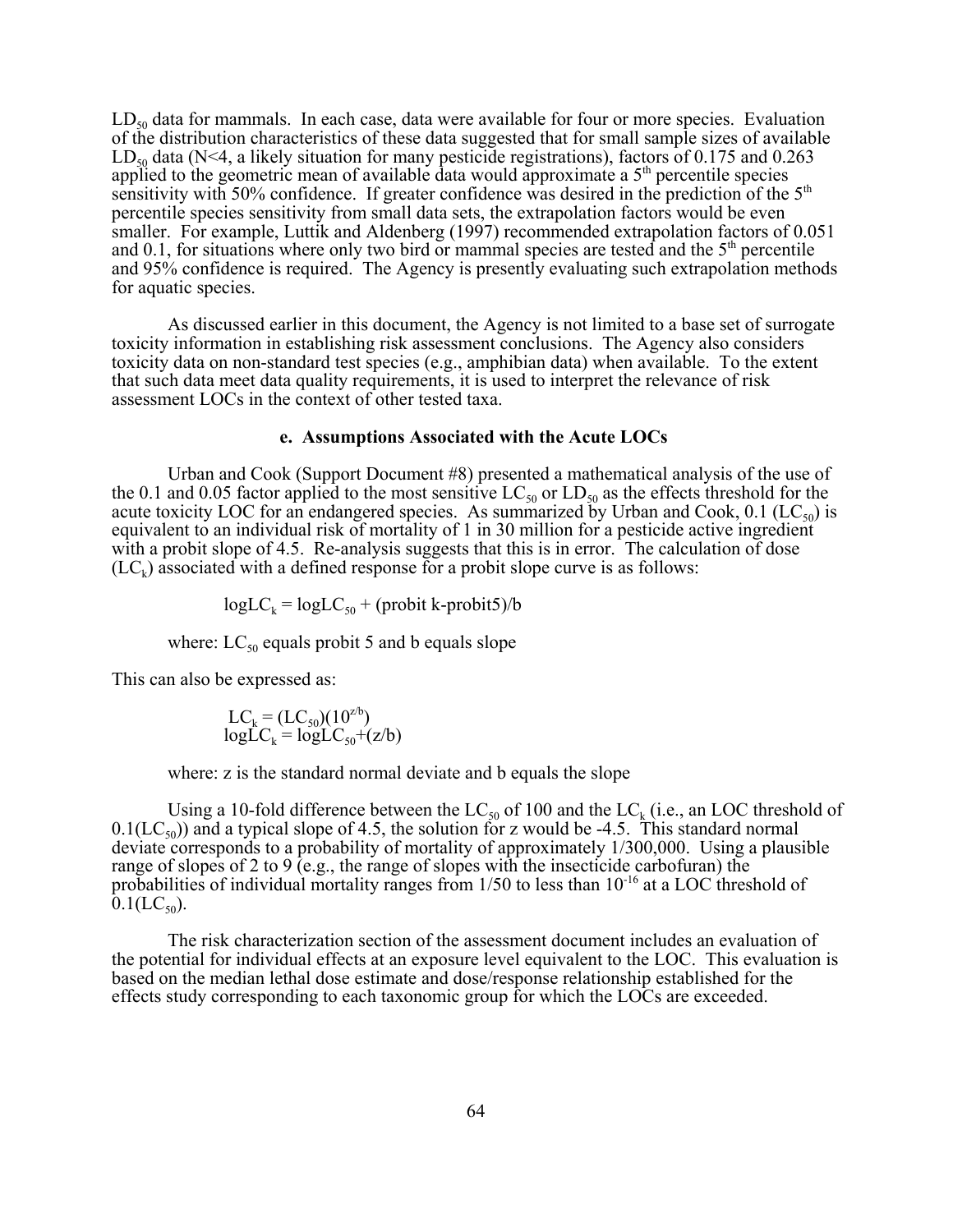## **VI. Overview of OPP's Species-specific Ecological Risk Assessment Process for Aquatic Life, Wildlife, and Plants**

# **A. Overview and Organization of FEAD**

FEAD performs the following specific functions:

- Serves as domestic liaison with State and Tribal Governments and EPA Regional Offices as well as international liaison with individual countries and international organizations;
- Develops and coordinates the development of policies and regulations;
- Manages and responds to controlled correspondence and Congressional inquiries;
- Carries out routine and targeted communication activities for OPP; and
- Manages national regulatory and non-regulatory programs that rely on regional, state and tribal government offices for field implementation. This includes Certification of Pesticide Applicators, Worker Protection, Container Recycling and Design, Water Quality Protection, and Endangered Species Protection.

To carry out these functions, FEAD is organized into five branches: three branches that support OPP as a whole and two branches that carry out human health related or environmentally related field programs as follows:

- Government and International Services Branch (GISB) Domestically, this branch serves as liaison with EPA's 10 regional offices and with the state agencies designated by the Governors and Tribal governments, to lead the pesticide regulatory program at the state and tribal levels. Additionally, GISB represents the Office on international issues and with international organizations.
- Policy and Regulatory Services Branch Manages and coordinates the regulatory process for OPP and assists in the development of policies related to a variety of pesticide issues.
- Communication Services Branch Coordinates communication activities for OPP, including the development of communication strategies on particular issues, general educational campaigns for the public on pesticide safety, and responses to controlled correspondence and Congressional inquiries.
- Certification and Worker Protection Branch Develops and implements, through the Regional offices and State and Tribal agencies, nationwide programs for certifying that applicators of restricted use pesticides are competent to perform this function. This Branch also is responsible for the regulatory program to ensure agricultural workers are protected from pesticide exposures.
- Environmental Field Branch Develops and implements, through the Regional offices and State and Tribal agencies, programs to help ensure pesticide use does not harm water quality, regulatory programs to ensure pesticide container integrity and containment of pesticide storage areas, and OPP's program to assess the risks to and provide protection for listed species and critical habitat.

## **B. Purpose of the Species-Specific and Habitat-Specific Assessments**

If the screening-level risk assessment indicates a pesticide may potentially impact, either directly or indirectly, listed species or critical habitat, OPP performs a more refined assessment. If that assessment does not support a "not likely to adversely affect" determination for all aspects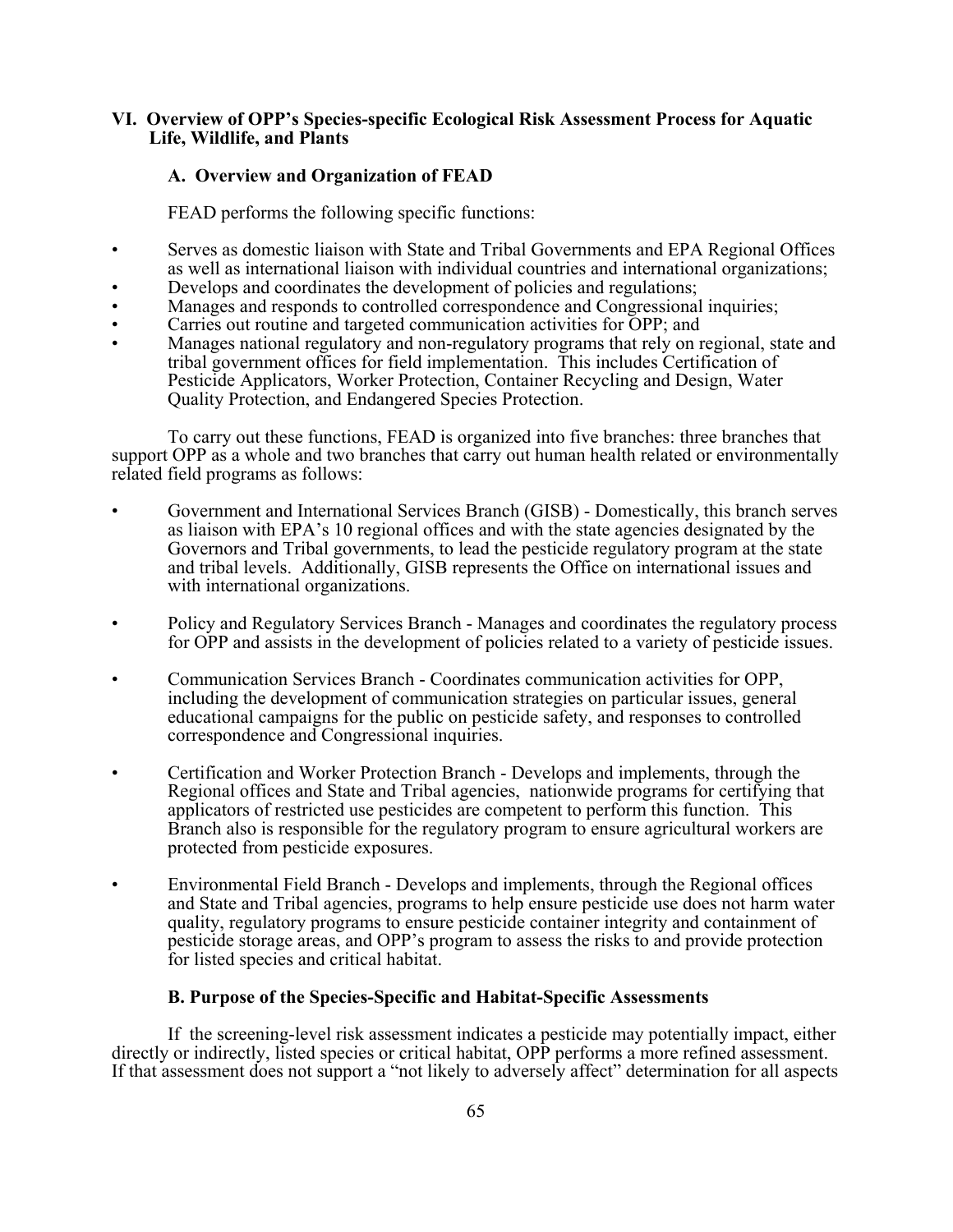of the action, FEAD on those aspects of the action for which the screening level assessment has not made such a determination. FEAD undertakes further refinement on those aspects of the action for which such a determination was not made. FEAD determines whether use of the pesticide "may affect" a particular listed species and if so, whether it is "likely to adversely affect" the species, or, in the case of critical habitat, whether use of the pesticide may destroy or adversely modify any principle constituent elements for the critical habitat, and if so, whether the expected impacts are "likely to adversely affect" the critical habitat. This section discusses the steps undertaken in a species-specific or habitat-specific assessment, which is based upon and is intended to supplement and refine the screening-level risk assessment.

OPP's goal for this process is to protect the listed species and critical habitat by potentially modifying a pesticide's use in a manner that is least disruptive to agriculture and other pesticide users. In order to accomplish this goal, refinements of the screening-level risk assessment, which makes assumptions that the species or habitat will be exposed at levels estimated in the environment, focuses on refining the exposure information for listed species or critical habitat. The result of these steps is an "effects determination" that the pesticide will have "no effect" on the listed species or critical habitat, "may affect but is not likely to adversely affect the species or critical habitat", or "may adversely affect the species or critical habitat."

Any changes to the assessment assumptions, data used for risk analysis, and risk mitigation measures that depart from the typical screening level approach are documented and their associated impacts upon the overall risk conclusions related to listed species is presented. Where appropriate, the quantitative estimation of risks will be recalculated..

The first step in the process is to improve the exposure estimates based on refining the geographic proximity of the pesticide's use and the listed species and/or critical habitat. If there is no geographic proximity, this information would support a determination that the pesticide use will have no effect on the species or critical habitat. If after conducting the first step of this analysis, FEAD determines that geographic proximity exists, FEAD examines both potential direct effects and any potential indirect effects of the pesticide use.

### **C. Effects Determinations**

The "effects determination" is a determination of whether the pesticide will:

- Have "no effect" on the listed species or critical habitat,
- "May affect but is not likely to adversely affect" the listed species or critical habitat, or
- "May adversely affect the species or critical habitat".

If during the screening-level assessment it is determined that there are no indirect effects and LOCs for listed species are not exceeded for direct effects, OPP declares there is "no effect" from that pesticide's use on listed species and critical habitats. If, on the other hand, indirect effects are anticipated or exposure may exceed the LOCs for direct effects, FEAD usually declares that the pesticide's use "may affect" the particular listed species or critical habitat.

If a determination is made that the pesticide's use "may affect" the listed species or critical habitat, FEAD uses information to help characterize the potential for exposure at the predicted levels, and uses best professional judgment to distinguish those actions that "may affect but are not likely to adversely affect" a particular species or habitat from those actions that appear "likely to adversely affect" a listed species or critical habitat. The information used to characterize this degree of potential risk to a species is discussed later in this section.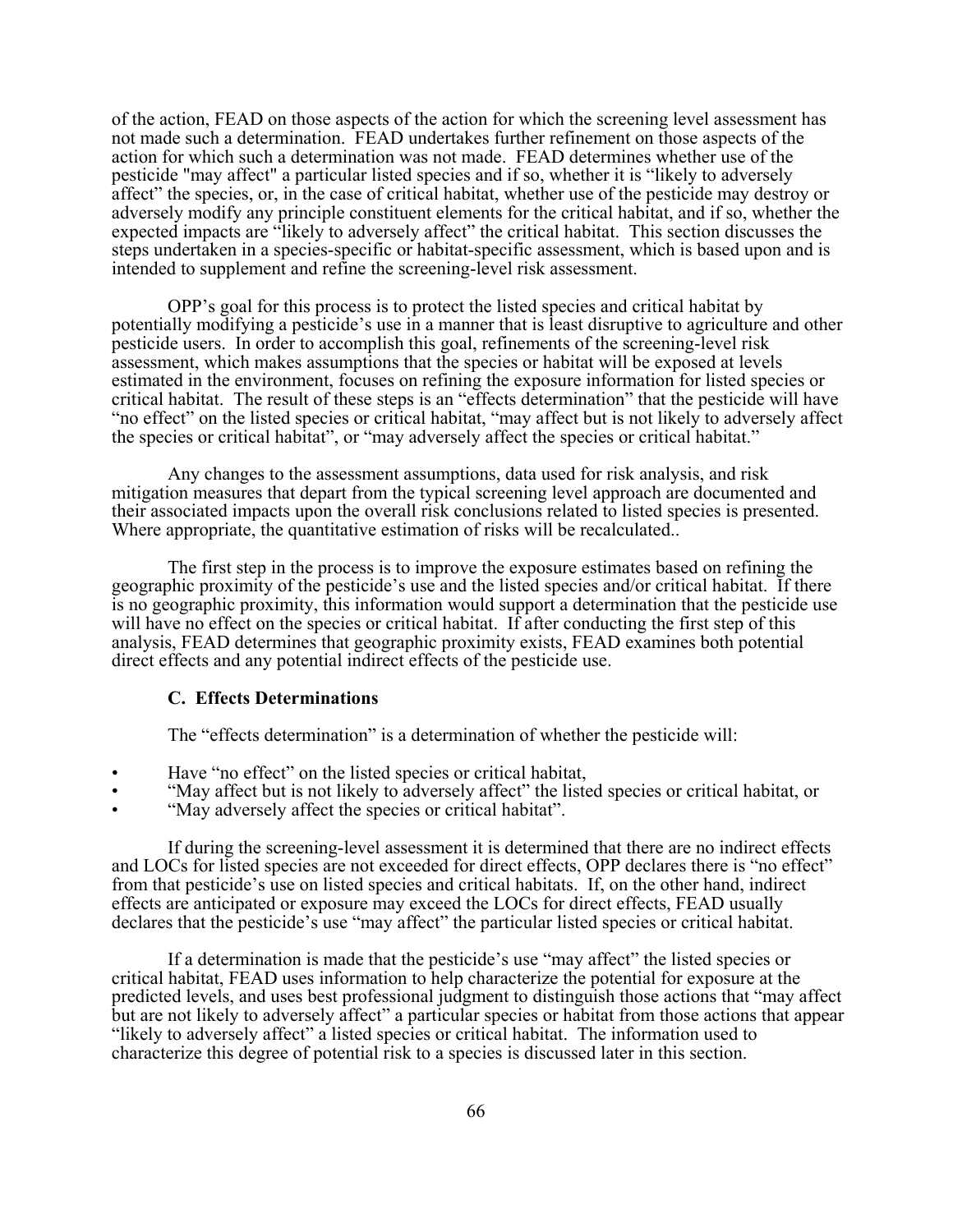### **D. Information and Data Sources Used in the Species-specific and Habitat-specific Assessments**

A variety of information is used in the species-specific or habitat-specific assessment, which is intended to refine the screening-level risk assessment to more specifically determine exposure and characterize risk to a listed species or critical habitat. The information used and the purpose for which it is used is described below. Where personal communications provide information relevant to the assessment and characterization, this information is documented.

#### **1. "DANGER" Program**

The "DANGER" program is used to identify a list of species (and eventually critical habitats) that occur in counties where a particular commodity is produced. "DANGER" is a computerized database that has been populated with county-level occurrence information for listed species and with county-level information on agricultural crops and their acreage.

The county-level species locations were derived from the U.S. Fish and Wildlife Service's and U.S. National Marine Fisheries Service's (the Services) Federal Register Listing Notices and Recovery Plans, personal communications, and other documented sources. After compiled information from these sources, OPP provided the compilation to the Services and requested verification. EPA incorporated the Services' corrections and has continued to update the information in the DANGER program with information extracted from the Services' Listing notices.

The information on county-level crop occurrence and acreage within counties of particular crops is extracted from the most recent U.S. Department of Agriculture's Agricultural Census (http://www.usda.gov/nass/). This Census is updated every five years. If it is known that a particular crop is either expanding or diminishing in acreage, information derived from personal communications with State agencies, commodity organizations, extension agents, etc. may be used to supplement the information derived from the computer database.

OPP anticipates updating or replacing DANGER with information being developed by the FIFRA Endangered Species Task Force (FESTF). Through FESTF, an industry task force, FEAD is anticipating access to element occurrence data for listed species and a computerized information management system that will consistently provide information on geographic cooccurrence of potential pesticide use areas and species location, at a finer scale than is currently available through the DANGER program. This system will be used by EPA to help refine geographic proximity of pesticide use to listed species and will be used by industry Task Force members to screen new pesticide registration applications for potential listed species implications.

## **2. Biological Requirements and Habits of Listed Species**

The Agency's sources of best available and current information concerning species' life history, ecology, population demographics, etc., will include the Services' species' listing rules, species' recovery plans (when prepared), "status review" background documents, and "benchmark" or "foundational" studies identified by the Services since preparation of a listing rule or recovery plan. In addition, "species profiles" when prepared by the Services for other Federal action agencies (e.g., EPA's Office of Water) will be provided, upon request, to the Agency by the Services. Appropriate lead Service Field Offices or Lead Recovery Coordinators can also be contacted to provide any significant new information that may be available. In addition, information on the biological requirements and habits of a listed species are also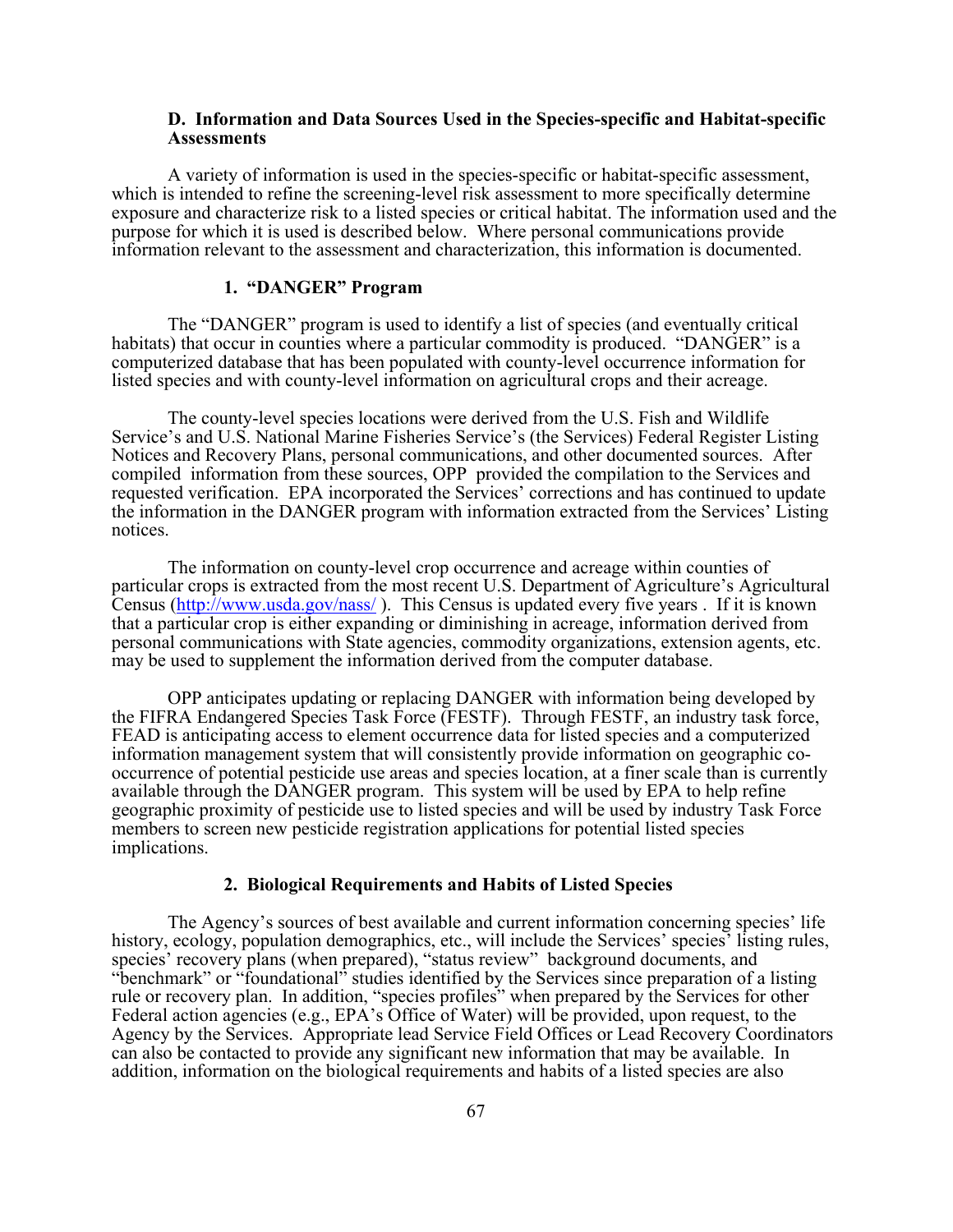obtained from other sources such as The Official World Wildlife Fund Guide to Endangered Species of North America (D.W. Lowe et al, 1990; C.J. Mosely, 1992; W. Beacham, 1994).

In the vast majority of situations, specific data within the above sources of information, together with the information used in screening level assessments, will be adequate to perform more refined analyses of direct and indirect effects on listed species and effects on critical habitat. Any literature searches performed by the Agency in an attempt to gather information beyond that which is held by the Services will be undertaken on a case-by-case basis for specific biological information and only when significant uncertainties remaining in a risk assessment prevent a reasonable effects analysis.

This information is assessed, together with data on commodity locations and geographic features (VI. D, 3 - 4) to determine whether spatial and temporal overlap in use and species activities and habits may result in exposure at a level and duration that produces the effect. This information may also assist EPA in evaluating the potential exposure levels and nature and magnitude of effects to listed species and critical habitat.

## **3. Sub-county Commodity Information**

A variety of sources such as agricultural extension agents, commodity representatives, state departments of agriculture, etc. are considered for obtaining sub-county information, if available. This information is used to identify where a commodity is grown within a county, in order to determine whether use of a pesticide on that commodity may occur in proximity to a listed species.

### **4. Geographic Features That May Preclude Exposure**

Further expert opinion may be considered, if available, about any geography within a county that would limit the production of a particular crop or would limit the movement of a listed species. This information is used to further refine the determination of whether pesticide use may occur in proximity to a listed species or its critical habitat.

### **5. Incident Information**

The incident information (see Sections IV.C.2.c and V.B.2 for incident information sources) from the Ecological Incident Information System and also the ECOTOX database (though a database not specifically targeted to the collection of incident data) described previously is reviewed for incidents involving specific species or species that may be predictors of effects to listed species. This information is not used to make an explicit determination of whether a species may be affected by a pesticide's use, but rather to assist in characterizing the potential risk.

#### **6. Sales and Use Information**

Information on sales of a particular pesticide or the amount used is obtained, if available, from two sources. First, in states that require pesticide use reporting, information on the amount of a particular pesticide used within relevant geographic areas is obtained from the State government. (Currently the only state data used is California's Pesticide Use Report data at <http://www.cdpr.ca.gov/docs/pur/purmain.htm>.) Where these data are not available, information that may be voluntarily supplied by pesticide manufacturers is reviewed. This information is not used to make an explicit determination of whether a listed species may be affected by a pesticide's use, but rather to assist in characterizing the potential risk.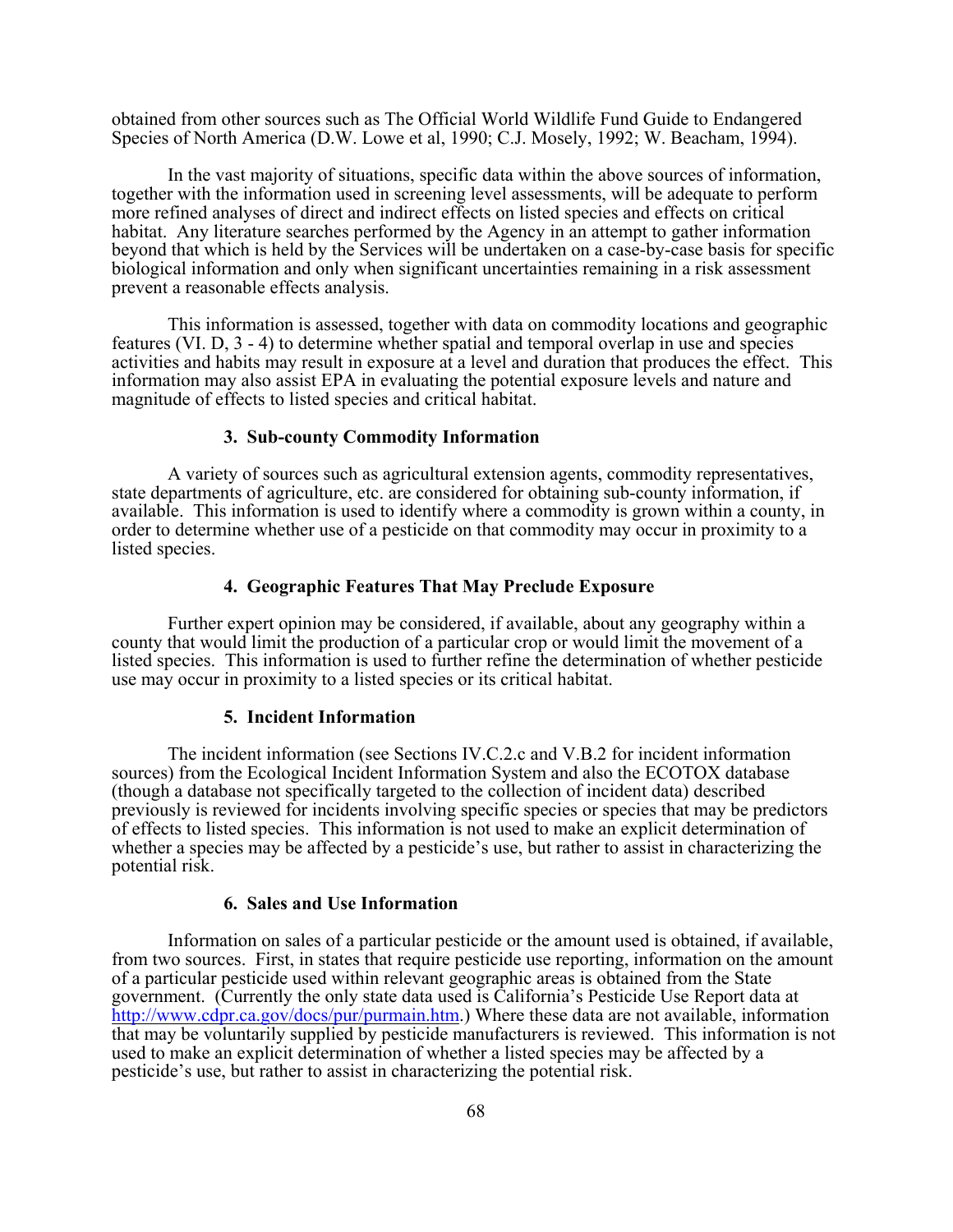### **7. Local Use Practices**

Information about local use practices, including but not limited to, numbers of applications, rates of pesticide applications, timing of applications, and methods of application may be obtained from a variety of sources such as regional or local commodity organizations, extension service specialists, and state government agencies. This information is not used to make an explicit determination of whether a species may be affected by a pesticide's use, but rather to assist in characterizing the potential risk.

#### **8. Monitoring Data**

Results of available monitoring or sampling data, including but not limited to data generated through the U.S. Geological Survey's National Water Quality Assessment Program are reviewed to determine whether a particular pesticide has been detected in relevant water bodies. Both the frequency of detection and the level detected are used to better characterize the potential risk to the listed species. Further details on the National Water Quality Assessment Program can be found at: <http://water.usgs.gov/nawqa/>

## **E. Exposure Characterization in the Species-Specific and Habitat-Specific Assessments**

## **1. Geographic Proximity**

# **a. A "DANGER" Query**

OPP queries the "DANGER" program to determine in what counties a pesticide's use and a listed species may co-occur. The comparison of counties in which listed species occur, with counties in which agricultural commodities are produced, is made to determine if there is overlap, and thus, potential for a listed species to be exposed to a pesticide registered on that commodity. The result of this query is a list of species that occur in a county and that have the potential for exposure to the pesticide. EPA is working with the Services to expand this tool to capture information regarding the location of critical habitat, as well. This list of co-occurrences is the first refinement and narrows the area of concern by excluding species and areas of critical habitat that do not occur in an area where exposure could occur. For example, a pesticide that is registered nationally for use on hops will only have potential to expose listed species that occur in geographic areas where hops are grown. The "DANGER" program will thus exclude from the list species and habitats that are not in geographic proximity to the pesticide's use areas.

### **b. Sub-county Use of the Pesticide**

For each use that potentially poses a risk of concern to listed species or critical habitats, the geographic areas in which those uses occur, on a sub-county basis are identified if possible. Continuing the example above, while hops are only grown in counties in the Pacific Northwest, they are not grown everywhere within those counties. Where information is available to determine sub-county geographic areas of a given commodity, that information is compared to species occurrence and a determination made whether the species may be exposed. This step may or may not refine further the list of pesticide/species or pesticide/habitat co-occurrences for which a potential concern exists.

If information is available about the specific geography of an area within a county that may limit the production of a particular crop or that would limit the range of a listed species, this information is compared to the list of co-occurrences to refine the list of where a potential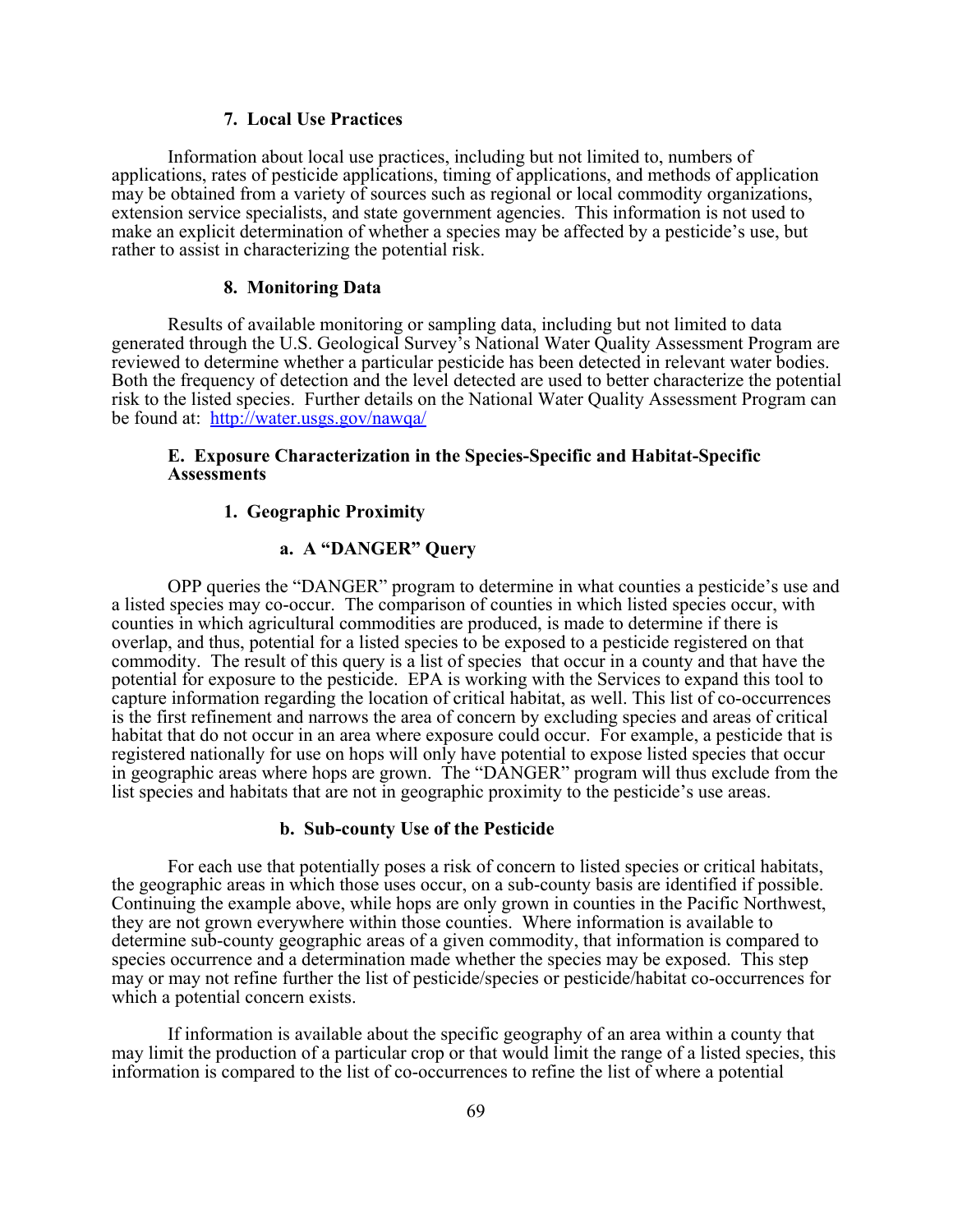concern exists. For example, if it is known that the county's elevation ranges from 1200 feet above sea level to 6500 feet above sea level, and it also is known that a particular crop cannot be grown above 4000 feet above sea level, parts of the county above that altitude may be discounted as of potential concern. Similarly, the Little Kern Golden Trout occurs at rather high elevations in Fresno County, CA, but these higher elevations are distant from the large expanse of agricultural crops in the San Joaquin Valley of that county. Many listed plants occur in forests or rangeland areas far removed from crops. If the use being evaluated is for a crop, such species likely will not be exposed. Some crops, such as cranberries, are grown only in very specific and small parts of a county and may not be near a listed species habitat. There is no "compendium" of such spacial distribution information, so when it is found in the course of a risk assessment, it is being documented and accumulated for future use. This refinement of geographic proximity may result in removal of some species or habitats from the list of those for which there is a concern.

#### **2. Refine Exposure Estimates Using Specific Assessment Methodologies**

A review of the assessment methodology used in the screening-level risk assessment is conducted to assess whether the methodology is the most appropriate method for the speciesspecific or habitat-specific assessment. For example, an older assessment for a cotton use may include only a Tier I exposure model using GENEEC, which is based upon a high default potential for runoff. But using a PRZM-EXAMS Tier 2 exposure model for a particular pesticide may indicate that the potential aquatic exposure is considerably lower. Even if a Tier 2 PRZM-EXAMS model was used in a cotton assessment, early assessments with this model included a scenario only for Mississippi cotton. But the results of a Mississippi cotton runoff model would not be appropriate for use in estimating environmental concentrations from cotton grown in California because of differences in geography, soils, and meteorological patterns. Alternative scenarios are selected from those developed by EFED and reflect upper bound exposure at the selected site following procedures described in internal EFED guidance (Support Document #81). To the extent that additional exposure scenarios are warranted, analyses are undertaken in concert with EFED scientists. Any changes to the assessment assumptions, data used for risk analysis, and risk mitigation measures that depart from the typical screening level approach are documented and their associated impacts upon the overall risk conclusions related to listed species is presented. Where appropriate, the quantitative estimate of risks will be recalculated.

OPP does not have scenarios developed for all crops, and for many crops the scenarios represent only one or possibly two locations. While additional scenarios are always under development, and OPP now has a suite of scenarios to address most major crops and several regions, it is seldom possible to have a model to exactly fit a particular site. A species-specific or habitat-specific risk assessment will make use of a scenario that, using best professional judgment, is the most appropriate for a particular situation. Assessing environmental concentrations using a more appropriate model for the particular area of the country where potential exposure may occur, could result in either higher or lower predicted environmental concentrations and thus, more or fewer species on the list of those for which there may be a concern.

### **3. Refine Exposure Based on Biological and Habitat Requirements**

For each species still of concern for direct or indirect effects, FEAD determines whether there are any biological characteristics of the species or habits of the species that would preclude exposure at levels that may cause direct effects. This refinement is based on an evaluation of the sources listed in Section VI. D. 2. FEAD reviews the habitat requirements, biology and habits of each identified species to determine whether there is any factor that would preclude exposures of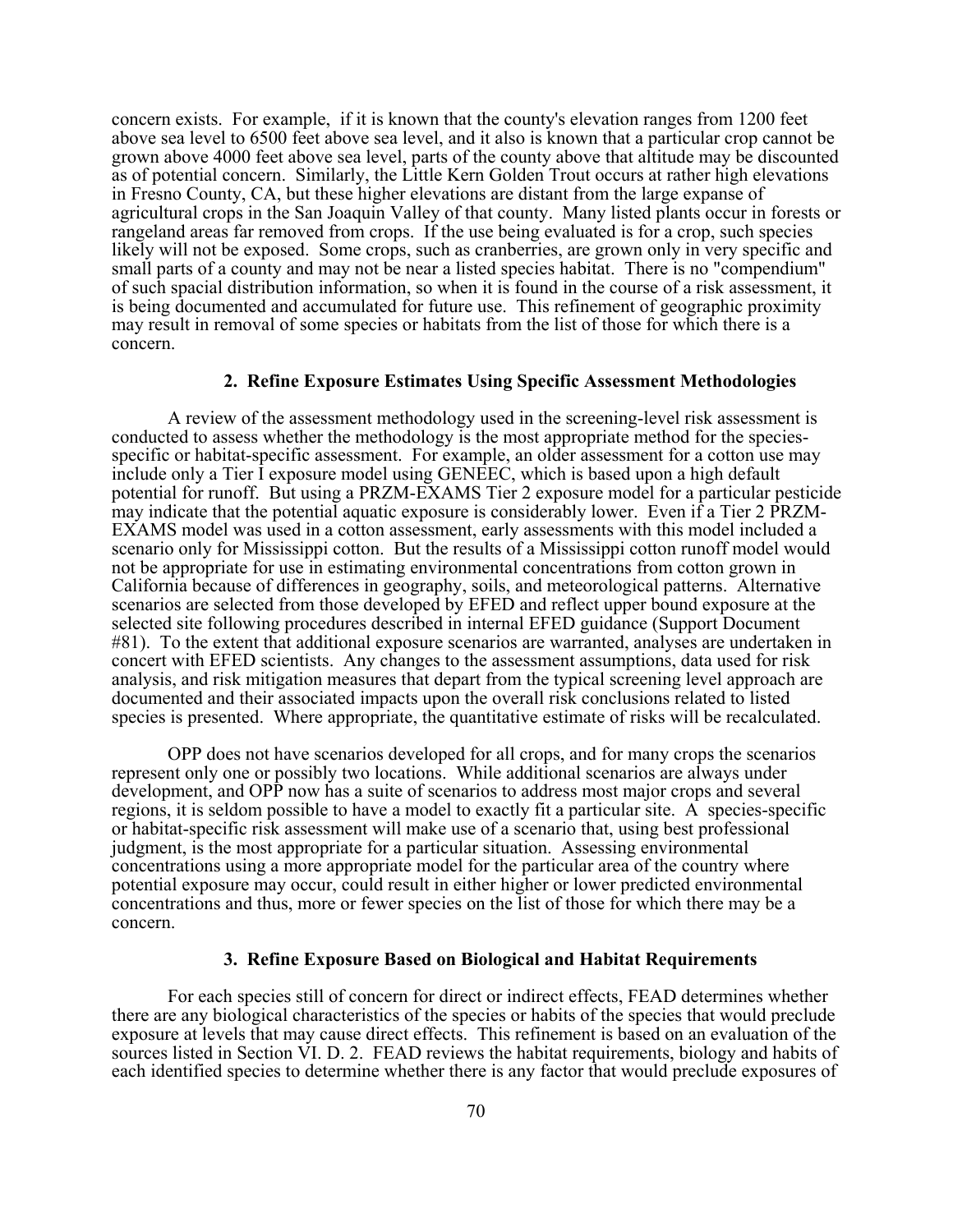concern. For example, if the residues of concern occur only on short grasses, it is important to know whether the species of interest use short grass environments as cover or food.

For potential chronic effects identified in the screening-level risk assessment, FEAD focuses on whether there is temporal overlap in pesticide residues and species activities and habits that may result in exposure at a level and duration that produces the effect. For example, while a pesticide may be in the environment at levels that could cause an effect given a certain duration of exposure, a species that migrates through the area may not experience exposure for a duration long enough to results in that effect. On the other hand, a species that occurs in the area and does not migrate, may have exposure durations that could result in the effect.

### **F. Risk Characterization**

After the species-specific or habitat-specific assessment is completed, FEAD documents those situations that resulted in a determination that the pesticide had "no effect" on the listed species. FEAD will determine that an action "may affect" a listed species if the RQ exceeds the endangered species LOC, and a species-specific analysis indicates temporal and spatial overlap between pesticide use and the species presence, except when specific information (e.g., data on the mode of action) demonstrates that the listed species would not be affected. For "may affect" determinations, FEAD distinguishes between those that "may adversely affect" the species or habitat and those that "may affect but are not likely to adversely affect" the species or habitat. Where the species-specific assessment results in a conclusion that there are no indirect effects nor exposure at levels that may result in direct effects, the review is concluded with a determination of "no effect." All other determinations therefore, involve either indirect effects or some level of potential exposure that may result in direct effects.

The distinction between those situations in which FEAD makes a "likely to adverse effect" determination versus those in which it determines the pesticide "may affect but is not likely to adversely affect" the species, is made using best professional judgment about the significance and likelihood of the effects. In making this judgement, FEAD gives due consideration to the biological data collected during the species specific analysis, the additional information to help characterize the potential for exposure (see section VI.D) and other exposure and toxicity data and lines of evidence used in the screening level assessment.

Available information on incidents, sales and use of the pesticide, local use practices, and monitored levels in the environment are reviewed (see Sections VI. D. 5 - 8, above). These factors are used in combination, and in conjunction with the degree to which the LOCs were exceeded, to determine whether the predicted effect based on labeled use of the product, is likely to occur or not.

### **1. Incident Information**

It is acknowledged that not every incident is documented and reported. However, a review of incident information for a particular species or for species of the same taxa that occur in proximity to the listed species can provide insight to whether the effect predicted is more or less likely to occur. For example, if a number of incidents were reported that the pesticide in question had drifted off site and damaged non-target non-listed plants, listed plants in the vicinity may also be at risk of harm.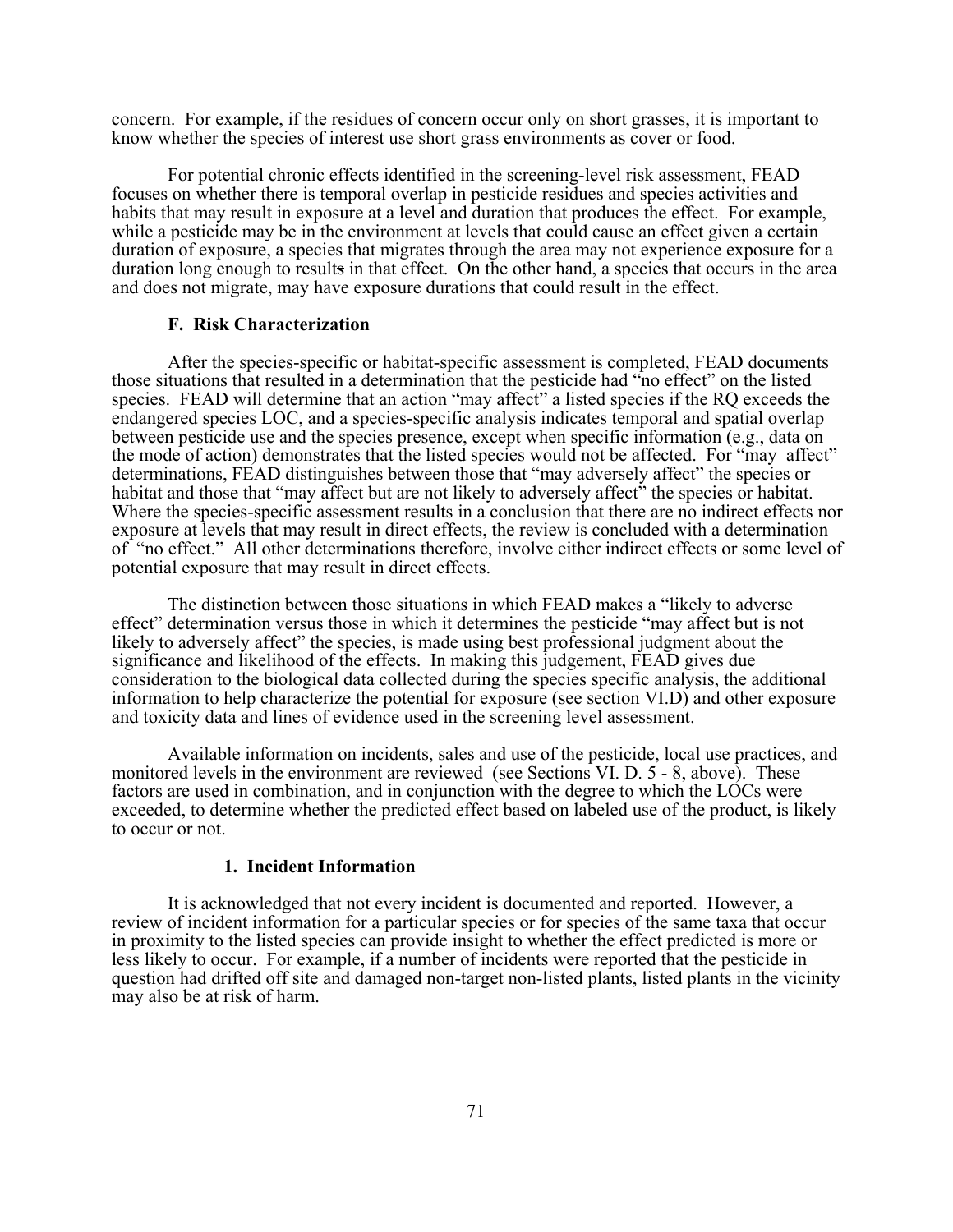## **2. Sales and Use of the Pesticide**

Use of a particular pesticide may change and thus, a reliable distinction between a pesticide use that "may affect" and one that has no effect on a species cannot be made based on sales and use information. However, sales and use information over several past years can be used to weigh whether a predicted effect is more or less likely. For example, there may be 100,000 acres of a particular commodity grown in the vicinity of a listed species of concern. If the risk assessment, which resulted in a determination that the LOC was exceeded, was based on information that 100% of the crop was treated with the pesticide, but sales and use information combined with acres grown indicates that only 20% of the 100,000 acres is generally treated with the pesticide, concentrations in the environment may be less than modeled values.

## **3. Local Use Practices**

Similarly, local use practices can be used to predict whether concentrations in the environment may be less than predicted through modeling. For example, if inputs to the model were based on highest legal application rates and maximum number of applications per season with the minimum legal interval between application, environmental concentrations could be predicted to be relatively lower than modeled if local practices were to treat only half as many times as permitted or at less than the maximum legal application rate.

## **4. Monitored Levels in the Environment**

Most monitoring data available is from programs or studies designed for various purposes, often not for the purpose of determining the levels to which a species may be exposed. These data may underestimate exposure or overestimate exposure depending on a variety of factors, including the timing of sampling relative to pesticide use, the frequency of sampling and the analytical method used to determine the level of pesticide in the samples. For these reasons, monitoring data is not generally used to distinguish between a "no effect" determination and a "may affect" determination. However, it can be useful in weighing whether a predicted effect is more or less likely than would be indicated by modeling, when viewed in combination with the other factors mentioned in 1-3 above.

Considering this information, and the degree to which LOC's were exceeded in the screening-level risk assessment, FEAD determines that the pesticide is "may adversely affect" the listed species or that it "may affect but is not likely to adversely affect" the listed species.

#### **G. Assumptions**

Absent information to the contrary, FEAD makes some assumptions during its speciesspecific or habitat-specific assessment as indicated below:

- Where a pesticide is designed for a particular group of insects, others are not likely to be affected. Examples include specific strains of *Bacillus thuringensis* (BT) which are bred for certain pests.
- The nature of the use itself can preclude exposure in some situations. For example, baits will not affect flying insects; fumigants will not expose species that are not in treated burrows or fields.
- An herbicide that affects only broad-leafed plants will not have an effect on listed grasses, and an herbicide specific to grasses will not affect broad-leafed plants. In a few cases,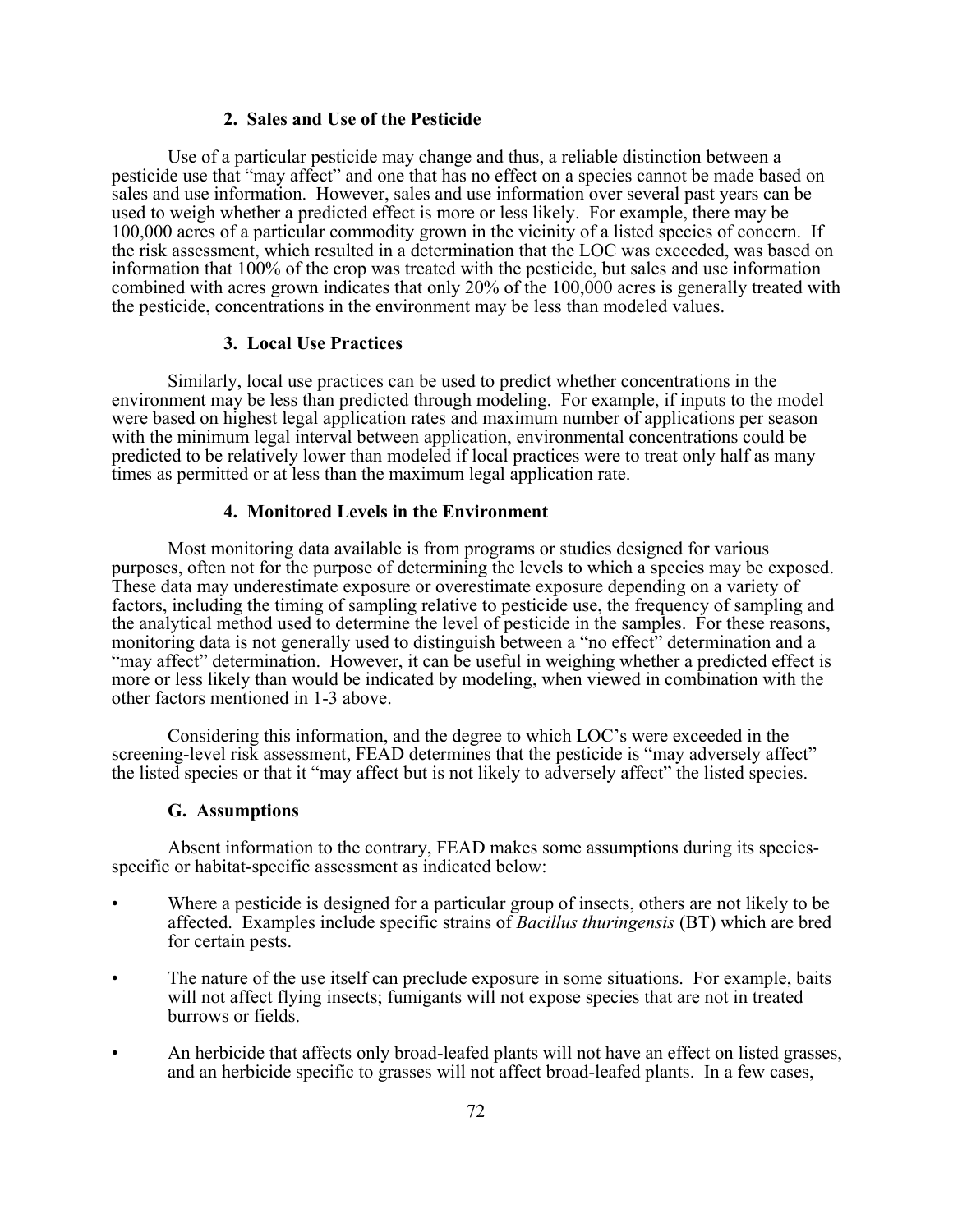this kind of distinction can be made for dicots and monocots, although often there is insufficient information to address monocots that are not grasses, which includes lilies, orchids, irises, onions, or sedges.

- Listed plants do not occur in cultivated fields. EPA acknowledges that they can get to such fields, and even germinate there. But the cultivation will not allow the plant to continue to exist there even in the absence of pesticide use. Therefore, the assumption is made that any effects to listed plants occur outside the treated field.
- A pond species or a species in first order streams is assumed to be represented for acute risk by the typical farm pond model. A species in a lake can be represented by a farm pond scenario as it may be adjusted for the larger size of the lake; but then it should also be adjusted, without quantitative models, for the mixing zone near the pesticide input to the lake.
- A species in 2nd or 3rd order streams is not represented by any current scenarios and thus, best professional judgment is applied to the result of models used for 1st order stream species.
- In examining food for listed fish, food will be aquatic arthropods, and the aquatic arthropod LC50 will be used for the most sensitive species unless (1) this appears to be far lower than the array of other aquatic invertebrate LC50s, and (2) the outlier species is not specifically important to the fish under consideration.
- For cover for fish, the EC50 for duckweed (*Lemna sp.)* is used and in the absence of any available data on duckweed, algae data are used. This assumption is based on the position that algae and duckweed are in different kingdoms, and as such duckweed is preferred over algae data to represent vascular plants. Should aquatic algae become listed, algae data rather than *Lemna* data would be used to represent the listed algae.

These assumptions would be used if information to the contrary was not available.

## **H. Environmental Baseline and Analysis of Cumulative Effects**

For those actions that FEAD determines may affect listed species or may destroy or adversely modify critical habitat, (but for which FEAD cannot conclude the action is not likely to adversely affect such species or habitats), FEAD will contact the appropriate Service(s) and request information relating to the environmental baseline. Using the information the Services provide, FEAD will consider how the anticipated potential effects of the pesticide use are likely to impact the species or habitat and will include any additional relevant information from the Service's environmental baseline in its refined risk assessment. If EPA submits a request for formal consultation to the Service, the supporting materials will include the information on the environmental baseline provided by the Services.

In addition, if EPA submits a request for consultation to the Service for which it cannot conclude that the action is not likely to adversely affect listed species, FEAD will also include in its supporting materials an evaluation of the combined impacts of the use of the pesticide and other "cumulative effects." "Cumulative effects" are those effects of future State or private activities, not involving Federal activities, that are reasonably certain to occur within the action area of the Federal action subject to consultation." Because the "action area" for a pesticide may vary from relatively small to very large, FEAD will determine the scope and depth of the cumulative effects analysis on a case-by-case basis. Typically, the larger the action area, the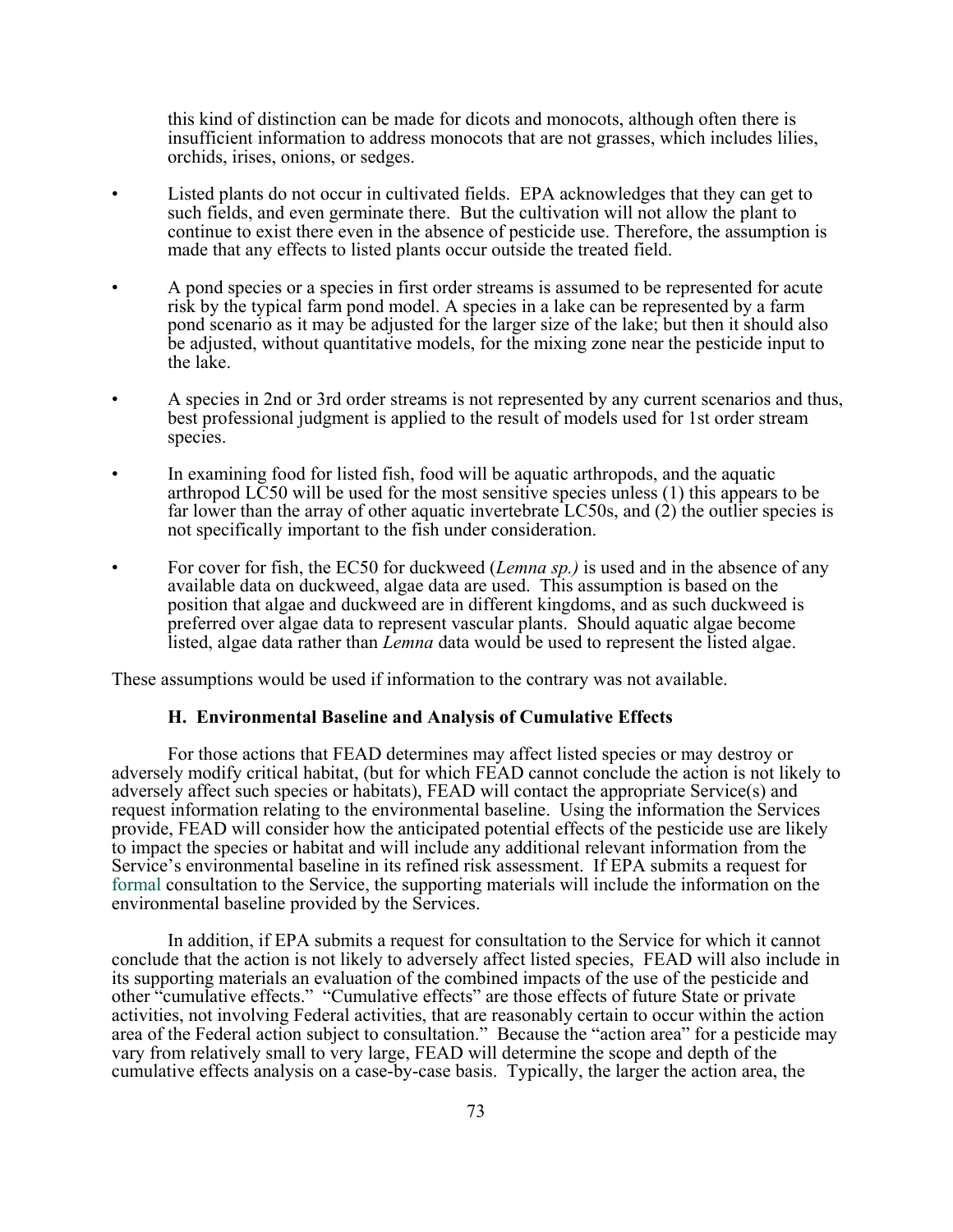more general the analysis will be. FEAD's initial and primary source of information on the identity of and potential for cumulative effects will be the listing notice and recovery plan that identify the major stressors for a species. As practicable, FEAD may also consult with local officials who are likely to be knowledgeable about future activities that could adversely affect the listed species.

## **VII. List of Support Documents**

- #1. Study Classifications Used by EFED in Data Evaluation Records (DER's) dated February 26, 2003. Draft.
- #2. Pesticide Assessment Guidelines, Subdivision E, Hazard Evaluation: Wildlife and Aquatic Organisms; EPA-540/9-82-024, October 1982
- #3. Pesticide Assessment Guidelines, Subdivision J, Hazard Evaluation: Non-target Plants; EPA-540/09-82-020, October 1982
- #4. Pesticide Assessment Guidelines, Subdivision L, Hazard Evaluation: Non-target Insects; EPA-540/9-82-019, October 1982
- #5. Pesticide Assessment Guidelines, Subdivision N, Chemistry: Environmental Fate; EPA-540/9-82-021, October 1982
- #6. Deleted.
- #7. Guidelines for Ecological Risk Assessment. Risk Assessment Forum. EPA/630/R-95/002F, April 1998.
- #8. Hazard Evaluation Division. Standard Evaluation Procedure. Ecological Risk Assessment. EPA-540/9-85-001, June 1986.
- #9. US EPA OPP EFED Guidance for Selecting Input Parameters in Modeling the Environmental Fate and Transport of Pesticides. Version II. February 28, 2002.
- #10. PRZM Standard Crop/Location Scenarios, Procedure to Develop and Approve New Scenarios, and PRZM Turf Modeling Scenarios to Date. Memorandum from EFED's acting Director, February 27, 2002.
- #11. Pesticide Root Zone Model (PRZM) Field and Orchard Crop Scenarios: Standard Procedures for Conducting Quality Control and Quality Assurance.
- #12. Policy for Estimating Aqueous Concentrations from Pesticides Labeled for Use on Rice. Memorandum from EFED's Acting Director, October 29, 2002.
- #13. Mammalian Risk Assessments. February 23, 1995 Draft.
- #14 Hoerger, F. and E.E. Kenaga. "Pesticide Residues on Plants: Correlation of Representative Data as a Basis for Estimation of Their Magnitude in the Environment".
- #15. J.S. Fletcher, J.E. Nellessen and T.G. Pfleeger. 1994. Literature Review and Evaluation of the EPA Food-Chain (Kenaga) Nomogram, an Instrument for Estimating Pesticide Residues on Plants. Environ. Tox. Chem. 13(9): 1383-1391.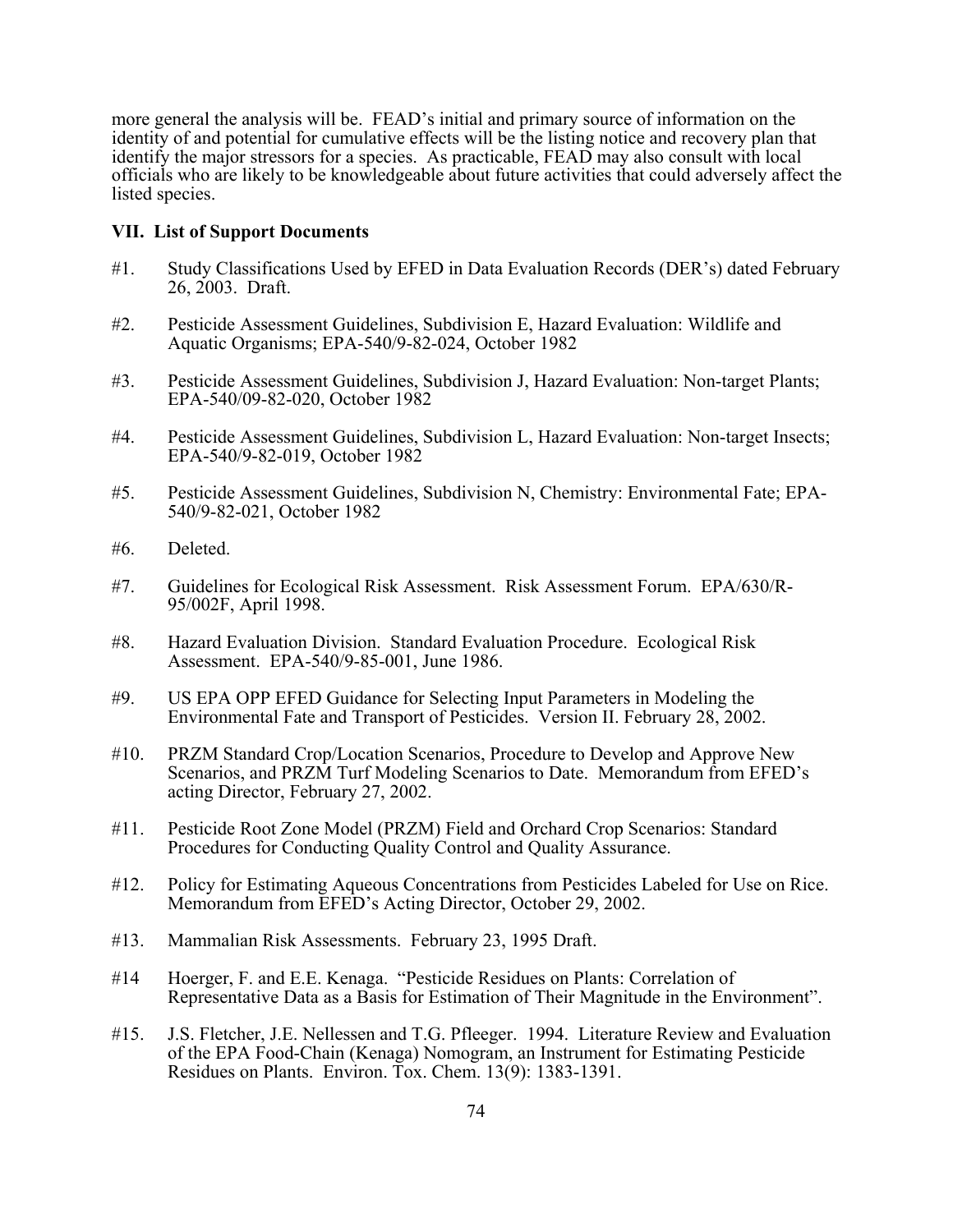- #16. Calculation of Terrestrial EECs. EFED Policy Memorandum from EFED Acting Director, August 26, 1999.
- #17. Documentation for ELL-Fate Version 1.2, July 19, 2001.
- #18. Automation of Environmental Exposure Concentrations (EECs) and Determinations of Risk Quotients (RQs) for Terrestrial Plants Using TerrPlant Model, Version 1.0. EFED Policy Memorandum from EFED Acting Director, October 16, 2002.
- #19. Closure on Nontarget Plant Phytotoxicity Policy Issues. Memorandum from EEB/EFED Chief, October 21, 1994.
- #20. Comparative Analysis of Acute Avian Risk from Granular Pesticides. US EPA OPP, March 1992.
- #21. Guidance for Conducting Screening Level Avian Risk Assessment for Spray Applications of Pesticides. US EPA OPP, July 7, 2000.
- #22. EIIS. Documentation for the Ecological Incident Information System. EFED Information and Support Branch, EFED, OPP. August 15, 2002.
- #23. Guidance Document for Conducting Terrestrial Field Studies. EPA 540/09-88-109, September 1988.
- #24. The Office of Pesticide Programs' Guidance Document on Methodology for Determining the Data needed and the Types of Assessments Necessary to Make FFDCA Section 408 Safety Determinations for Lower Toxicity Pesticide Chemicals. OPP US EPA, May 9, 2002.
- #25. Decisions on the Ecological, Fate, and Effects Task Force. Memorandum from US EPA Assistant Administrator to Director of US EPA OPP, October 29, 1992.
- #26. What the LOC is, and How it Should Be Used. Memorandum from EEB Chief, June 8, 1994.
- #27a. Format and Risk Characterization. Additional Guidance for EFED Risk Assessment Documents. EFED Standard Operating Procedure. January 13, 2004.
- #28. Science Policy Council Handbook. Risk Characterization. EPA 100-B-00-002, December 2000.
- #29. US EPA 40 CFR Part 158 Data Requirement Tables.
- #30. Science Policy Council Handbook. Peer Review. EPA 100-B-00-001, December 2000.
- #31. Implementation Paper for the New Paradigm. Memorandum from OPP Office Director, August 25, 1993.
- #32. Pesticide EcoToxicity Database.
- #33. Wildlife Exposure Factors Handbook. Table of Contents and Introduction.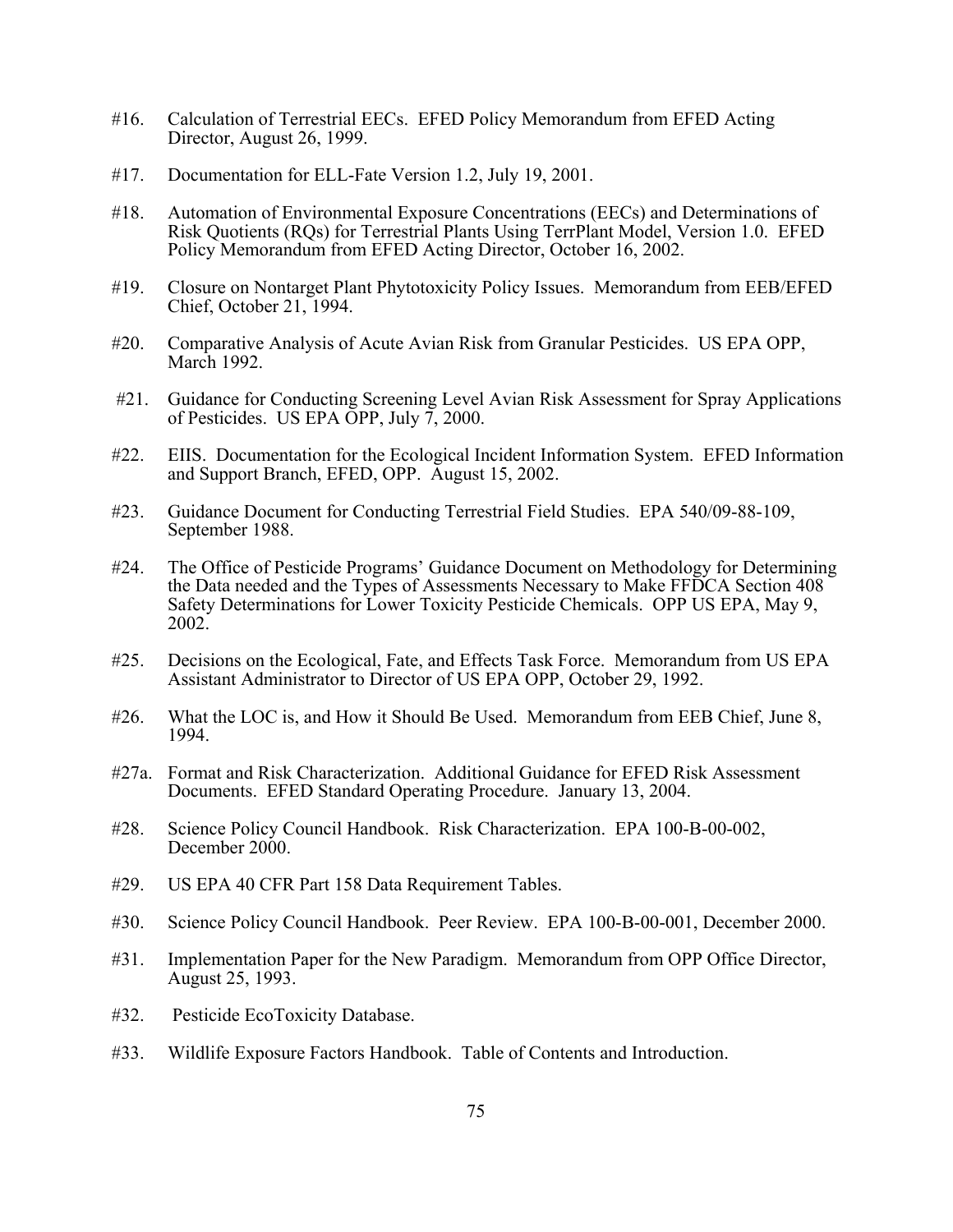- #34. Pesticide Assessment Guidelines, Subdivision I. Experimental Use Permits.
- #35. Standard Evaluation Procedure. Non-target Plants: Vegetative Vigor Tiers 1 and 2.
- #36. Standard Evaluation Procedure. Non-target Plants: Aquatic Field Testing Tier 3.
- #37. Standard Evaluation Procedure. Non-target Plants: Growth and Reproduction of Aquatic Plants - Tiers 1 and 2.
- #38. Standard Evaluation Procedure. Non-target Plants: Seed Germination/Seedling Emergence - Tiers 1 and 2.
- #39. Standard Evaluation Procedure. Non-target Plants: Terrestrial Field Testing Tier 3.
- #40. Standard Evaluation Procedure. Non-target Plants: Target Area Testing.
- #41. Standard Evaluation Procedure. Terrestrial Field Dissipation.
- #42. Standard Evaluation Procedure. Soil Photolysis.
- #43. Standard Evaluation Procedure. Aerobic Soil Metabolism Studies.
- #44. Standard Evaluation Procedure. Soil Column Leaching Studies.
- #45. Standard Evaluation Procedure. Acute Toxicity Test for Freshwater Fish.
- #46. Standard Evaluation Procedure. Daphnia Magna Life-Cycle (21-Day Renewal)Chronic Toxicity Test.
- #47. Standard Evaluation Procedure. Acute Toxicity Test for Estuarine and Marine Organisms (Shrimp 96-Hour Acute Toxicity Test).
- #48. Standard Evaluation Procedure. Estuarine Fish 96-Hour Acute Toxicity.
- #49. Standard Evaluation Procedure. Acute Toxicity T4est for Estuarine and Marine Organisms (Mollusc 96-Hour Flow-Through Shell Deposition Study).
- #50. Standard Evaluation Procedure. Fish Early Life-Stage.
- #51. Technical Guidance Document. Aquatic Mesocosm Tests to Support Pesticide Registrations.
- #52. Standard Evaluation Procedure. Avian Single-Dose Oral LD50.
- #53. Standard Evaluation Procedure. Avian Dietary LC50 Test.
- #54. Standard Evaluation Procedure. Avian Reproduction Test.
- #55. Guidance Document for Conducting Terrestrial Field Studies.
- #56. Standard Evaluation Procedure. Honey Bee Toxicity of Residues on Foliage.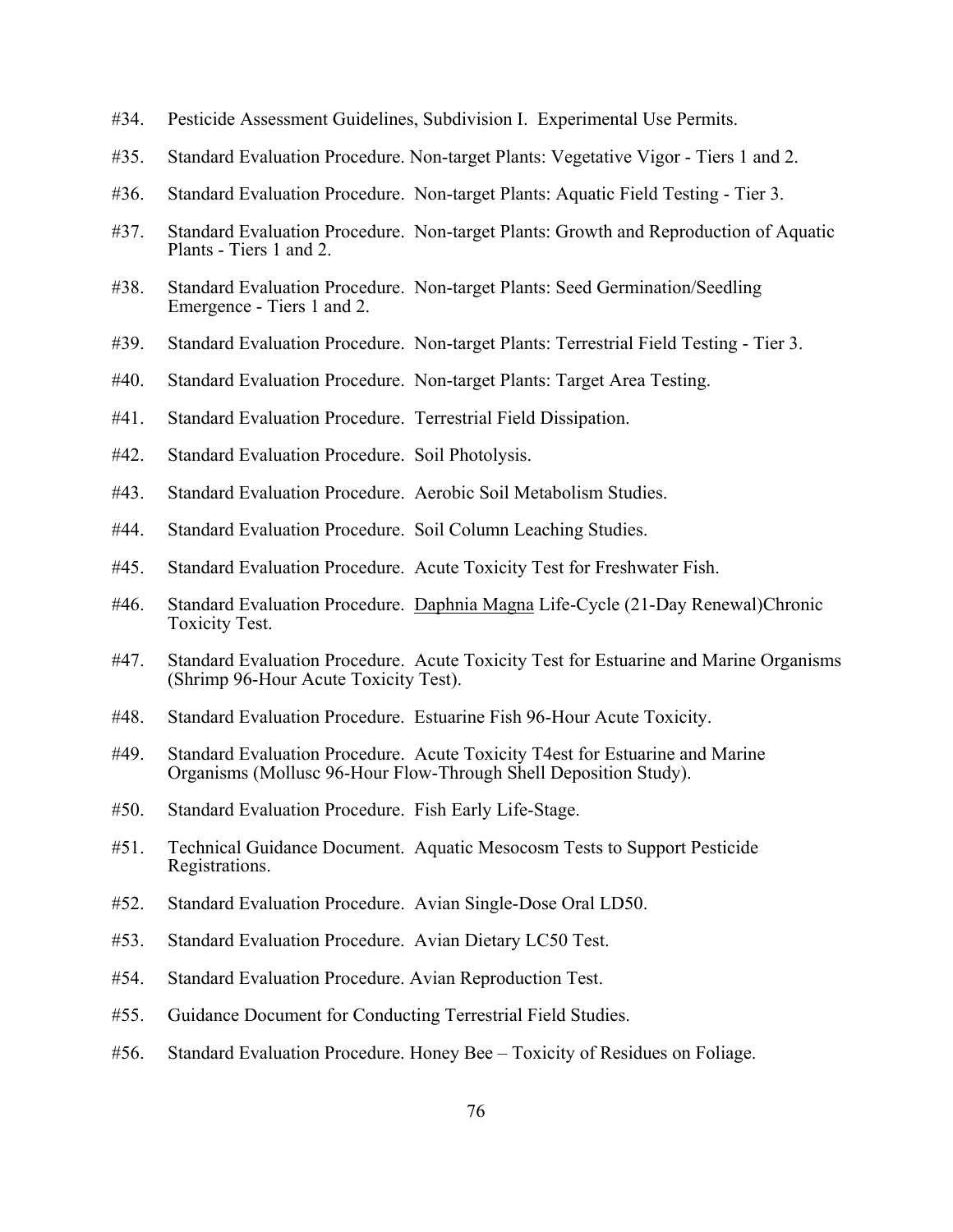- #57. Standard Evaluation Procedure. Honey Bee Acute Contact LD50.
- #58. Standard Evaluation Procedure. Field Testing for Pollinators.
- #59. Standard Evaluation Procedure. Pesticide Spray Drift Evaluation: Droplet Size Spectrum Test and Drift Field Evaluation Test.
- #60. Standard Evaluation Procedure. Anaerobic Soil Metabolism Studies.
- #61. Standard Evaluation Procedure. Hydrolysis Studies.
- #62. Standard Evaluation Procedure. Aqueous Photolysis Studies.
- #63. Standard Evaluation Procedure. Acute Toxicity Test for Freshwater Invertebrates.
- #64. Policy Establishing Procedures for Reviewing and Approving New Science Policy.
- #65. EFED's Revised Policy Guidance for Section 18's.
- #66. Information on Exposure Modeling Work Group.
- #67. Atrazine 4L Herbicide Pesticide Label.
- #68. Lorsban 4E Pesticide Label.
- #69. Use the NOAEC from Aquatic Chronic in Risk Assessment.
- #70 Background on the Development of LOCs.
- #71b. Procedure for the Inclusion of Open Literature Searches in Pesticide Screening Level Risk Assessments for Ecological Effects. January 21, 2004.
- #72. Section 1. Database and Documentation Overview. MED ECOTOXICOLOGY DATABASE SOP's. September 1997.
- #73. ECOTOX. ECOTOXicology Database System. Literature Search and Citation Identification. MED ECOTOXICOLOGY DATABASE SOP's. April 2001.
- #74. ECOTOX. ECOTOXicology Database System. AQUIRE Coding Guidelines. August 2003.
- #75. ECOTOX Data Entry Procedures (AQUIRE). MED ECOTOXICOLOGY DATABASE. June 2000.
- #76. ECOTOX. ECOTOXicology Database System. Chemical Verification and Database Entry Procedures (EcoChem). April 2001.
- #77. ECOTOX. ECOTOXicology Database System. Taxonomic Name Verification Procedures (CRITTERS). September 2001.
- #78. Draft. SOP for Metabolism Assessment Review Committee. July 5, 2002.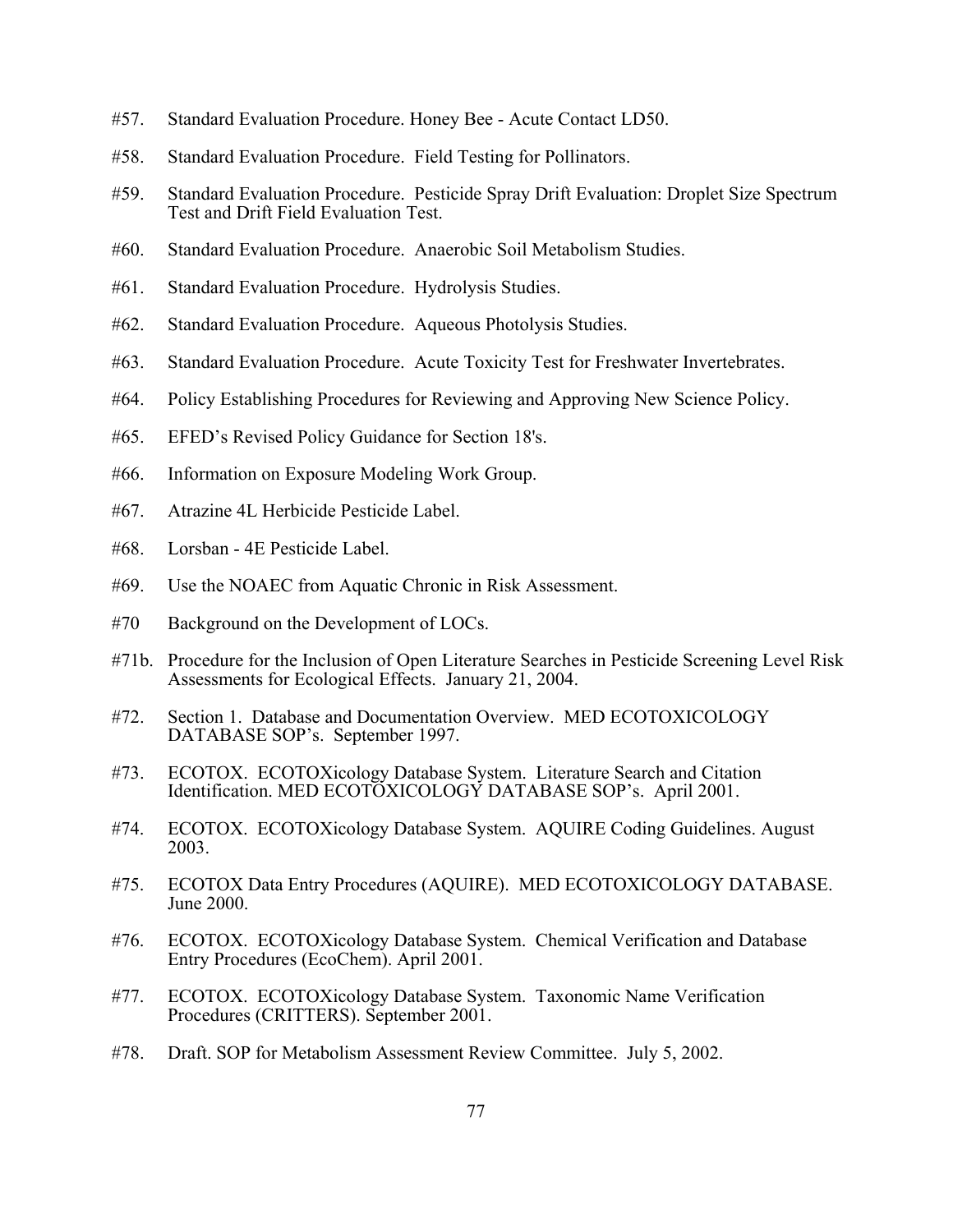- #79. Microbial Sample Case Studies.
- #80 European Union Directive 91/414/EEC.
- #81. Memorandum and Attached Procedure "Pesticide Root Zone Model (PRZM) Field and Orchard Crop Scenarios: Standard Procedures for Conducting Quality Control and Quality Assurance. January 21, 2004.

## **VIII. References**

- Akesson, N.B. 1990. Drift evaluation field tests. *In* Evaluation of drift exposure and environmental fate of pesticide application, report prepared in compliance with drift contract WM175 between the Florida department of Environmental Regulation and the University of Florida, Gainesville.
- Baehr, C.H. and C. Habig. 2000. Statistical evaluation of the UTAB database for use in terrestrial nontarget organism risk assessment. Presentation at the American Society for testing and Materials (ASTM) Tenth Symposium on Environmental Toxicology and Risk Assessment, April 2000, Toronto, Canada.
- Beacham, W. 1994. The Official World Wildlife Fund Guide to Endangered Species of North America. Vol 4; Beacham Publishing Company, Washington D.C.
- Dolbeer, K.R., M.L. Avery, M.E. Tobin. 1994. Assessment of field hazards to birds from methiocarb applications to fruit crops. Pesticide Science 40:147-161.
- Driver, C.J., M.W. Ligotke, P. Van Voris, B.D. McVeety, D.B. Brown. 1991. Routes of uptake and their relative contribution to the toxicologic response of northern bobwhite (Colinus virginianus) to an organophosphate pesticide. Environmental Toxicology and Chemistry 10:21-33.
- Fletcher, J.S., J.E. Nellessen, and T.G. Pfleeger. 1994. Literature review and evaluation of the EPA food-chain (Kenaga) nomogram, an instrument for estimating pesticide residues on plants. Environmental Toxicology and Chemistry 13(9):1383-1391.
- Fox, G.A. 1991. Practical causal inference for epidemiologists. J. Toxicol. Environ. Health 33:359-373.
- Hallam, T.G., R.R. Lasiter. 1994. Individual-based mathematical modeling approaches in ecotoxicology: a promising direction for aquatic population and community ecological risk assessment. In: Wildlife Toxicology and Population Modeling R.J. Kendall and T.E. Lacher, Jr., eds., Lewis Publishers, Boca Raton, FL.
- Hill, A.B. 1965. The environment and disease: association or causation? Proc. R. Soc. Med. 58:295-300.
- Hakoyama, H., Y. Iwasa, J. Nakanishi. 2000. Comparing Risk factors for population extinction. Journal of Theoretical Biology 204:327-336.
- Kirkwood, J.K. 1983. A limit to metabolizable energy intake in mammals and birds. Comp. Biochem. Physiol. 75A:1-3.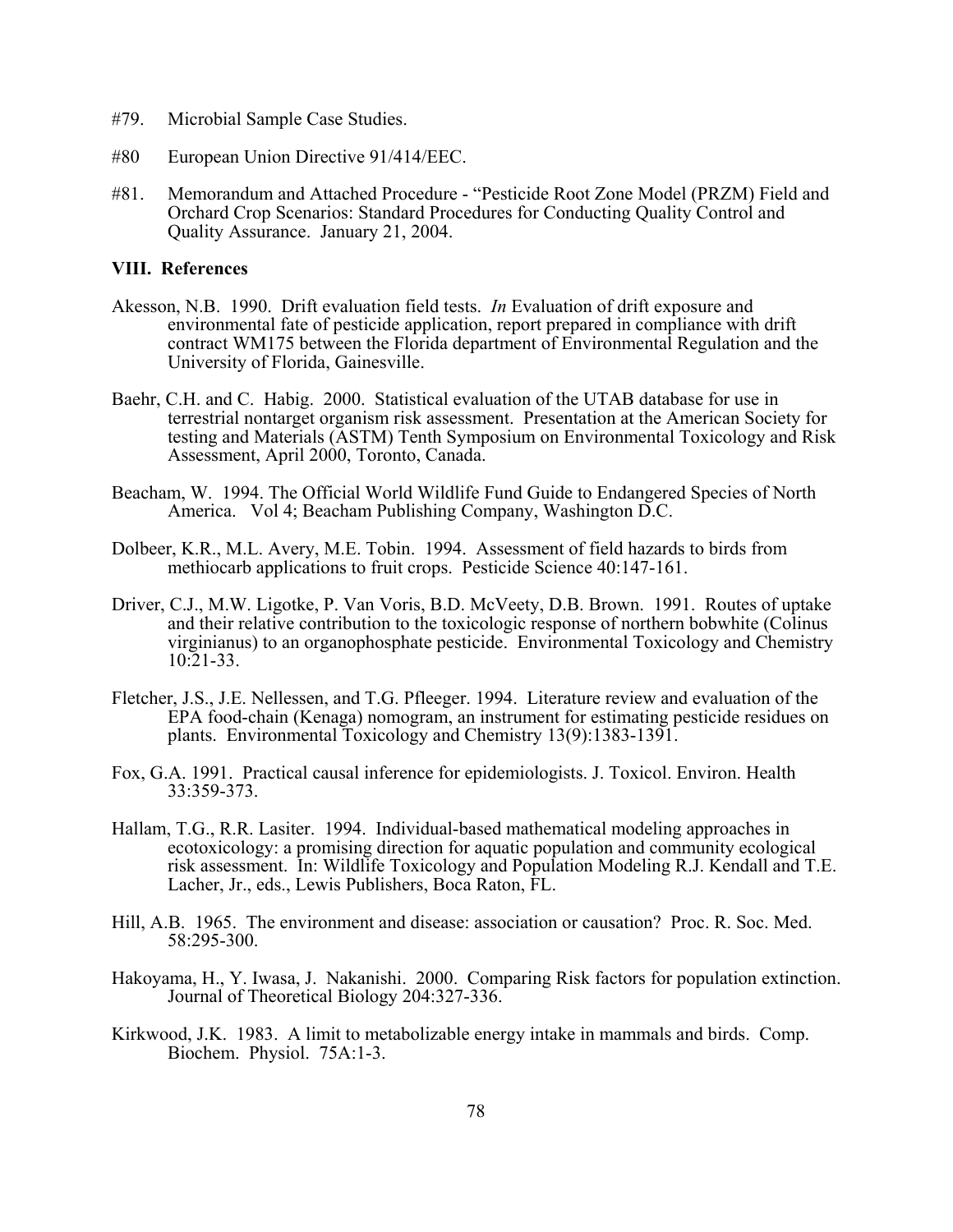- Lowe, D.W., J.R. Matthews, C.J. Moseley. 1990. The Official World Wildlife Fund Guide to Endangered Species of North America. Vol 1 and 2. Beacham Publishing Company, Washington D.C.:
- Luttik R. and T. Aldenberg. 1997. Extrapolation factors for small samples of pesticide toxicity data: specific focus on LD50 values for birds and mammals. Environmental Toxicology and Chemistry 16:1785-1788.
- Mosely, C. 1992. The Official World Wildlife Fund Guide to Endangered Species of North America. Vol 3. Beacham Publishing Company, Washington D.C.
- Nellessen, J.E.,and J.S. Fletcher. 1992. UTAB: A computer database on residues of xenobiotic organic chemicals and heavy metals in plants. J. Chem. Inf. Comput. Sci. 32:144-148.
- Penman, H.L. 1948. Natural evaporation from open water, bare soil, and grass. Proc. Royal. Soc. London, Series A, 193:120-145.
- Pfleeger, T.G., A. Fong, R. Hayes, H. Ratsch, C. Wickliff. 1996. Field evaluation of the EPA (Kenaga) nomogram, a method for estimating wildlife exposure to pesticide residues on plants. Environmental Toxicology and Chemistry 15:535-543. .
- Susser, M. 1986a. Rules of inference in epidemiology. Regul. Toxicol. Pharmacol. 6: 116-128.
- Susser, M. 1986b. The logic of Sir Carl Popper and the practice of epidemiology. Am. J. Epidemiol. 124:711-718.
- Tanner J.T. 1978. Guide to the Study of Animal Populations. The University of Tennessee Press, Knoxville.
- U.S. Department of Health Education and Welfare. 1964. Smoking and health: Report of the Advisory Committee to the Surgeon General. Public Health Service Publication 1103. Washington, DC: U.S. Department of Health Education and Welfare.
- U.S. Environmental Protection Agency. 1990. Laboratory Test Methods of Exposure to Microbial Pest Control Agents by the Respiratory Route to Nontarget Avian Species. Environmental Research Laboratory, Corvalis, OR. EPA/600/3-90/070.
- U.S. Environmental Protection Agency. 1993. Wildlife Exposure Factors Handbook. EPA/600/R-13/187a, Office of Research and Development, Washington, DC.
- U.S. Environmental Protection Agency. 2002a. Biological Evaluation on the CWA 304(a) Aquatic Life Criteria as Part of the National Consultations Methods Manual. Draft 12/20/2002.
- U.S. Environmental Protection Agency. 2002b. Eligibility Checklist for Results of Acute Lethality Tests with Aquatic Animals. Draft.
- U.S. Environmental Protection Agency. 2003. Environmental Fate and Effects Division Guidance for Conducting a New Chemical Screen. Internal Guidance. Draft.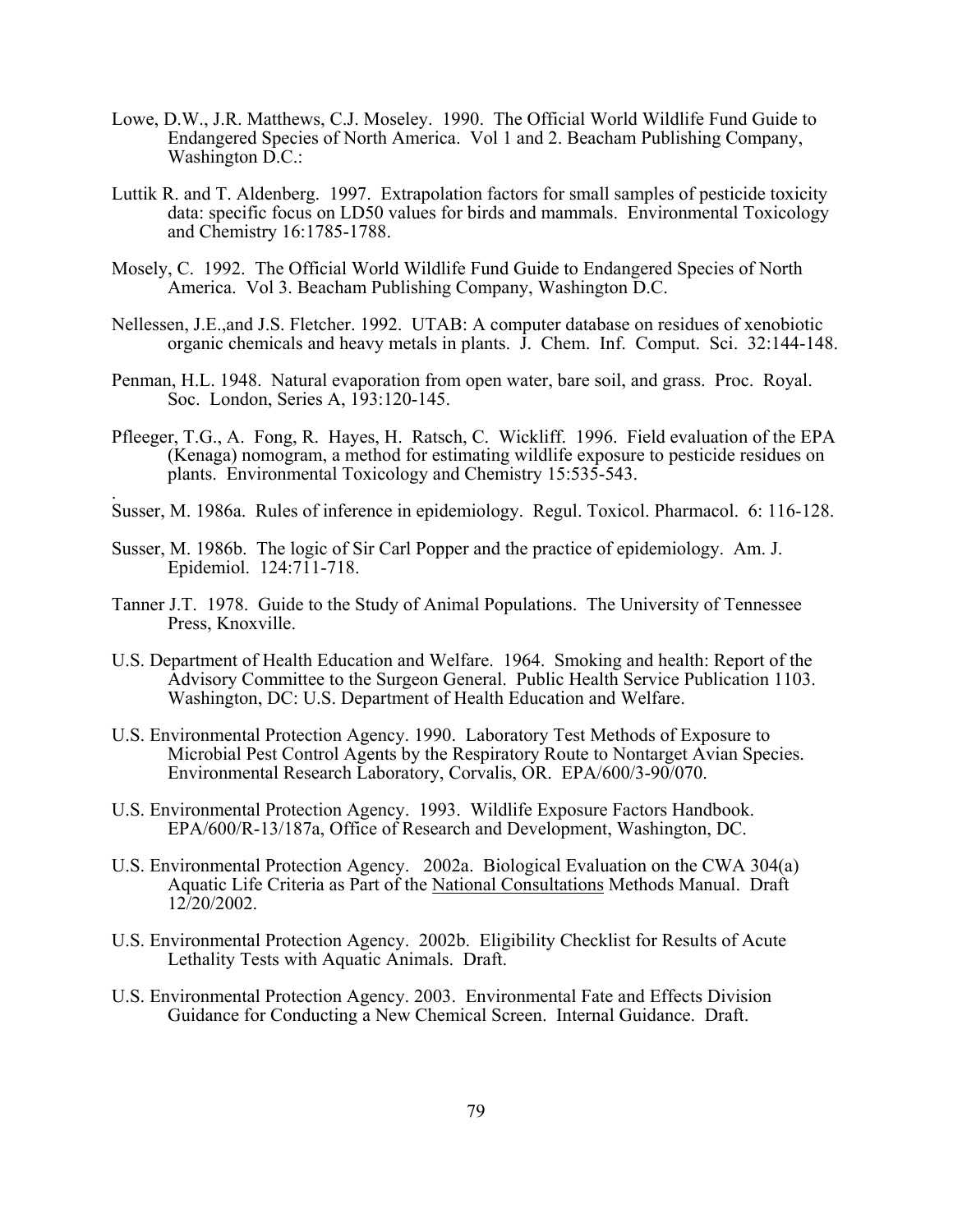## **Appendix A. Overview of OPP's Screening-Level Ecological Risk Assessment Process for Antimicrobial Pesticides**

#### **I. Background**

The Antimicrobials Division (AD) in OPP is responsible for the registration and reregistration of antimicrobial pesticides. Antimicrobial pesticides include those that claim mitigation or control of bacteria, viruses, fungi, protozoa, algae, slime, and most recently prions. Antimicrobial products used in or on humans or animals are considered drugs and are approved and regulated by the Food and Drug Administration (FDA). The AD regulates antimicrobial pesticides used on or in inanimate objects, such as wood, floors, and walls; industrial processes or systems; on surfaces, in water or other liquids to prevent or reduce contamination, fouling, or deterioration.

AD reviews data submitted by registrants and conducts screening-level risk assessments using the basic process outlined for EFED. These assessments are conducted for individual pesticide active ingredients, formulations, and degradates to evaluate the ecological risk of antimicrobial pesticides to non-target species, including the potential impact on listed species. Formulated product and/or degradate tests are conditionally required for terrestrial and aquatic animal species, and aquatic plants using the same approach used by EFED. Formulated product tests are always required for terrestrial plant studies, and special leaching studies.

In addition to the data required under FIFRA, AD uses open literature data routinely. A great deal of literature is available for both the pesticide and non-pesticidal uses of these chemicals and is considered during the assessment process. Searches are conducted by a contractor.

AD also reviews human health data that can be useful for predictions of adverse effects to mammalian wildlife, information on pesticide residue dissipation in food crops and animal feed items, and leach rate data from treated objects. These data can be used to estimate dissipation half-lives for long term exposure scenarios.

## **II. Ecological Effects Testing**

AD's current practice is similar to EFED's assessment process described in Section V and uses a tiered system of ecological effects testing to assess the potential risks of proposed pesticide uses to non-target plants (§158.540 of the current regulatory text), aquatic and terrestrial vertebrates and invertebrates (§158.490), and nontarget insects (§158.590). These tests include short-term acute, subacute, reproduction, and field studies, which progress from the basic laboratory tests to the applied field tests. The results of each set of tests must be evaluated to determine the potential of the pesticide to cause adverse effects and to determine whether further testing is required. These data requirements provide the Agency with ecological effects information and allow the Agency to determine if registration is appropriate and if precautionary label statements concerning toxicity or potential adverse effects to nontarget organisms are necessary.

## **A. Antimicrobial Pesticide Categories**

Antimicrobial pesticides currently fall within one of the following 12 categories:

• Agricultural premises and equipment, such as animal houses/pens/milk houses;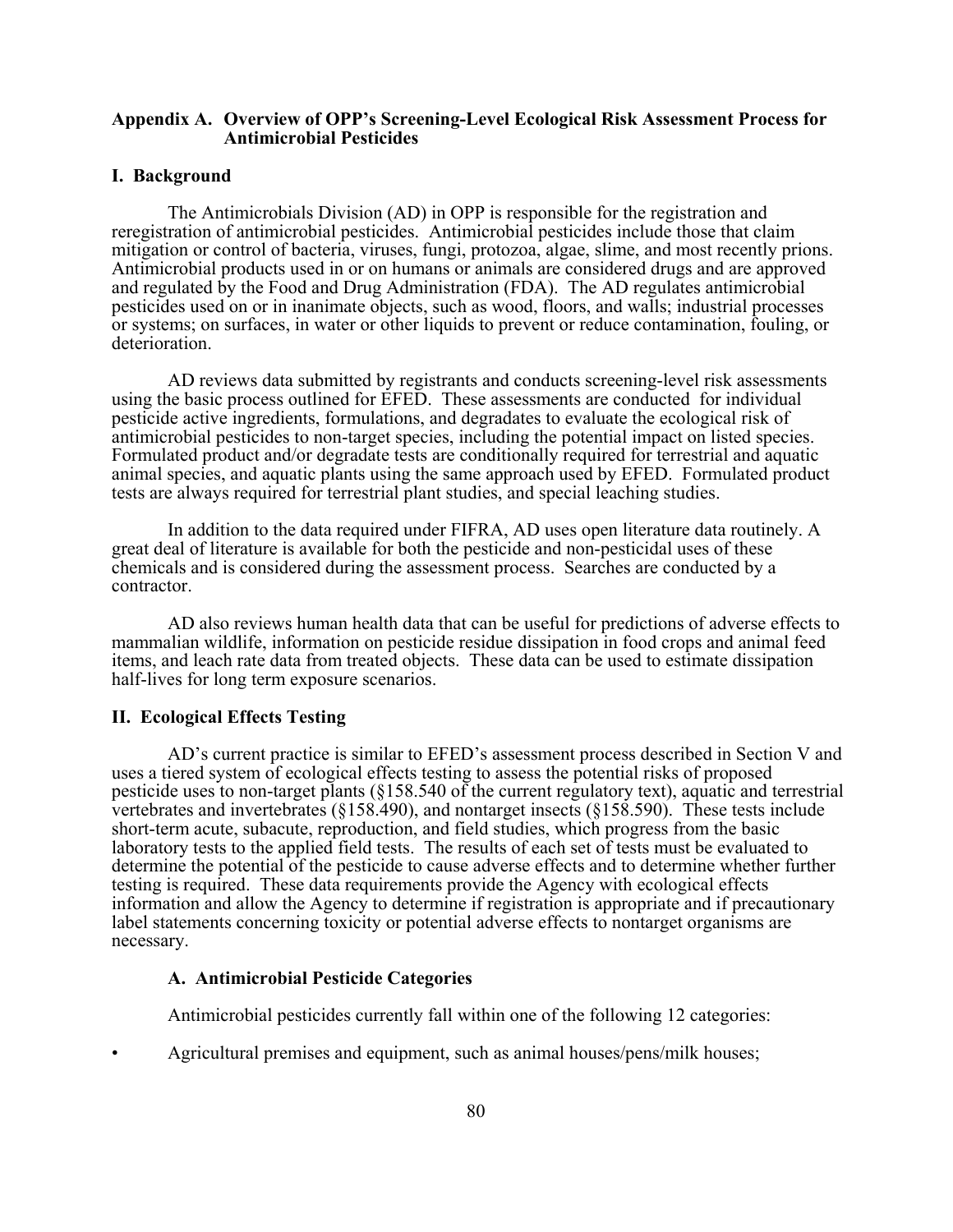- Food handling/storage establishments premises and equipment, such as food storage areas, processing plants, restaurants, transport vehicles;
- Commercial, institutional and industrial premises and equipment, such as hotels, theaters;
- Residential and public access premises, such as homes, shelters, public buildings;
- Medical premises and equipment, such as medical related facilities clinics, hospitals;
- Human drinking water systems, such as public/private/emergency water systems;
- Materials preservatives, indoor food/feed, indoor non-food/feed, indoor/outdoor nonfood/feed;
- Industrial processes and water systems, such as cooling towers, pulp/paper mills;
- Antifoulants, such as boat bottoms, crab/lobster pots, underwater structures;
- Wood preservatives, such as freshly cut logs, utility poles, fence posts, railroad ties;
- Swimming pools, such as swimming pools, jacuzzis, hot tubs; and
- Aquatic areas, such as lakes, streams, drainage ditches, ponds.

## **B. Use Categories with Minimal Expected Environmental Exposure**

Of the 12 antimicrobial use categories, eight are indoor and related uses: agricultural premises and equipment; food handling and storage establishments, premises and equipment; commercial, institutional and industrial premises and equipment; residential and public access premises; medical premises and equipment; human drinking water systems; materials preservatives; and swimming pools.

Movement of antimicrobials from these indoor uses into the general environment is most likely to occur through water and moves from rinsates and flushes to effluent water to the aquatic environment. The Agency believes that environmental exposures from these uses are likely to be small for one or more of the following reasons:

- These uses are not rapidly or directly connected to aquatic environments.
- Antimicrobials tend to be degraded or bound in the presence of biological matter.
- In some cases effluents are processed in water treatment plants.

Therefore, AD believes these uses pose little prospect of significant environmental exposure to non-target terrestrial and aquatic organisms

Given the low prospect of significant environmental exposure from this group of uses, AD requests only a small set of ecological effects and environmental fate data for these use scenarios. The data requirements are avian acute oral  $LD_{50}$  (Guideline 850.2100), an acute freshwater fish LC<sub>50</sub> (Guideline 850.1750), an acute freshwater invertebrates  $EC_{50}$  (Guideline 850.1010), and a hydrolysis study (Guideline 832.2120). These studies characterize hazard to target species for label hazard statements and if an unexpected spill were to occur. AD may request the testing of additional species or higher tier testing based on the results of this basic set of studies or reports of adverse effects in the literature or via FIFRA 6(a)(2).

## **C. Use Categories with Significant Expected Environmental Exposure**

The remaining four use categories are industrial processes and water systems (oncethrough and all others), antifoulants, aquatic areas, and wood preservatives. (Only once-through systems directly introduce the antimicrobial into the environment in effluent. Recirculating industrial processes and water systems, in which the antimicrobial is re-circulated in the treated system or is disposed of as a hazardous waste, do not result in direct discharge of antimicrobial pesticide into the environment.) These uses either occur outdoors, discharge effluent directly to the outdoors or result in materials treated with antimicrobials (i.e. wood preservatives and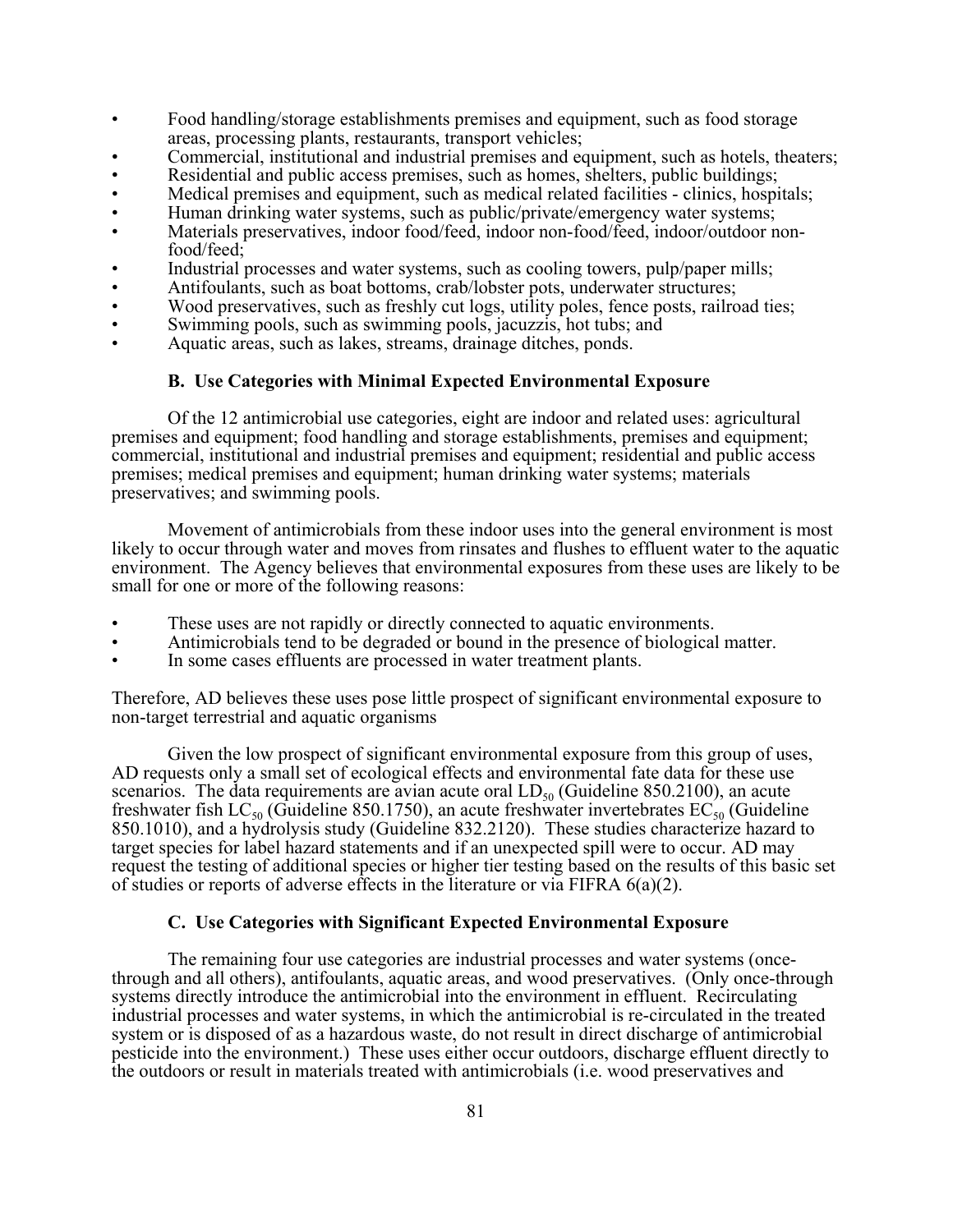antifoulants) being placed in the environment, thereby leading to potentially significant environmental exposure. AD utilizes the same battery of ecotoxicity and environmental fate studies requested by the EFED for agricultural sites. In addition, AD requests product leach rate tests (antifoulant paints, wood preservatives), when appropriate.

## **III. Ecological Effects Assessment**

#### **A. Exposure Assessment**

Field residue monitoring studies, when available, are used to estimate EEC's. These additional, higher-tiered studies (e.g., avian, fish, and invertebrate reproduction studies, sediment toxicity studies, aquatic field studies) may be required when basic data and environmental conditions suggest possible adverse effects, in order to determine whether the pesticide meets the requirements for registration and to determine the need for mitigation. Data from these studies are used to estimate the potential for chronic effects, taking into account the measured or estimated residues in the environment.

In some cases, the results of field studies may give rise to the need for further testing and/or field residue monitoring. Field residue monitoring may be requested of the registrant in lieu of higher tier biological field studies (Support Document # 7 and #25). The Agency makes this determination on a case-by-case basis, considering such information as the pesticide's intended use, use rates, toxicity, physical and chemical properties; the parent compound's environmental fate characteristics and transformation products (such as metabolites and degradation products); nontarget organisms likely to be exposed; and the likelihood of exposure.

When field residue monitoring data are not available, models are used to estimate EEC's. The models account for dosage per unit area, half-lives of the chemical in soil and water, soil adsorption/desorption, leaching rate, and other factors. AD generally uses the fate models used by the EFED and occasionally uses Luttik-Johnson for antifoulant paints. In addition, AD is assessing additional models for antifouling and for large scale runoff scenarios. AD is currently participating on workgroups formed by the Organization for Economic Cooperation and Development that are evaluating the various models available for antifouling paints, wood preservatives, and cooling towers.

#### **B. Toxicity Assessment**

AD generally only requires toxicity data for antimicrobial pesticides expected to have high exposure. For pesticides with low exposure based on labeled uses or other information, AD has adopted an approach that should allow registrants to generate fewer toxicity studies in total than those required for high exposure uses. Under this approach, registrants of low exposure antimicrobials may perform tests in a tiered fashion. After initially required tests are conducted, additional testing may be required for low-exposure uses if the result of the initial tests trigger the need for additional data.

High exposure uses include human or animal drinking water, fruit and vegetable rinses, egg washes, metal cutting (metalworking) fluids, swimming pools, outdoor aquatic uses in lakes, rivers or streams which have the potential to contaminate potable water, indirect food uses with residues >200 parts per billion (ppb), and any other uses not already specified which require a tolerance or exemption from the requirement for a tolerance. Low exposure uses consist of all other uses, which are expected to pose little or no exposure.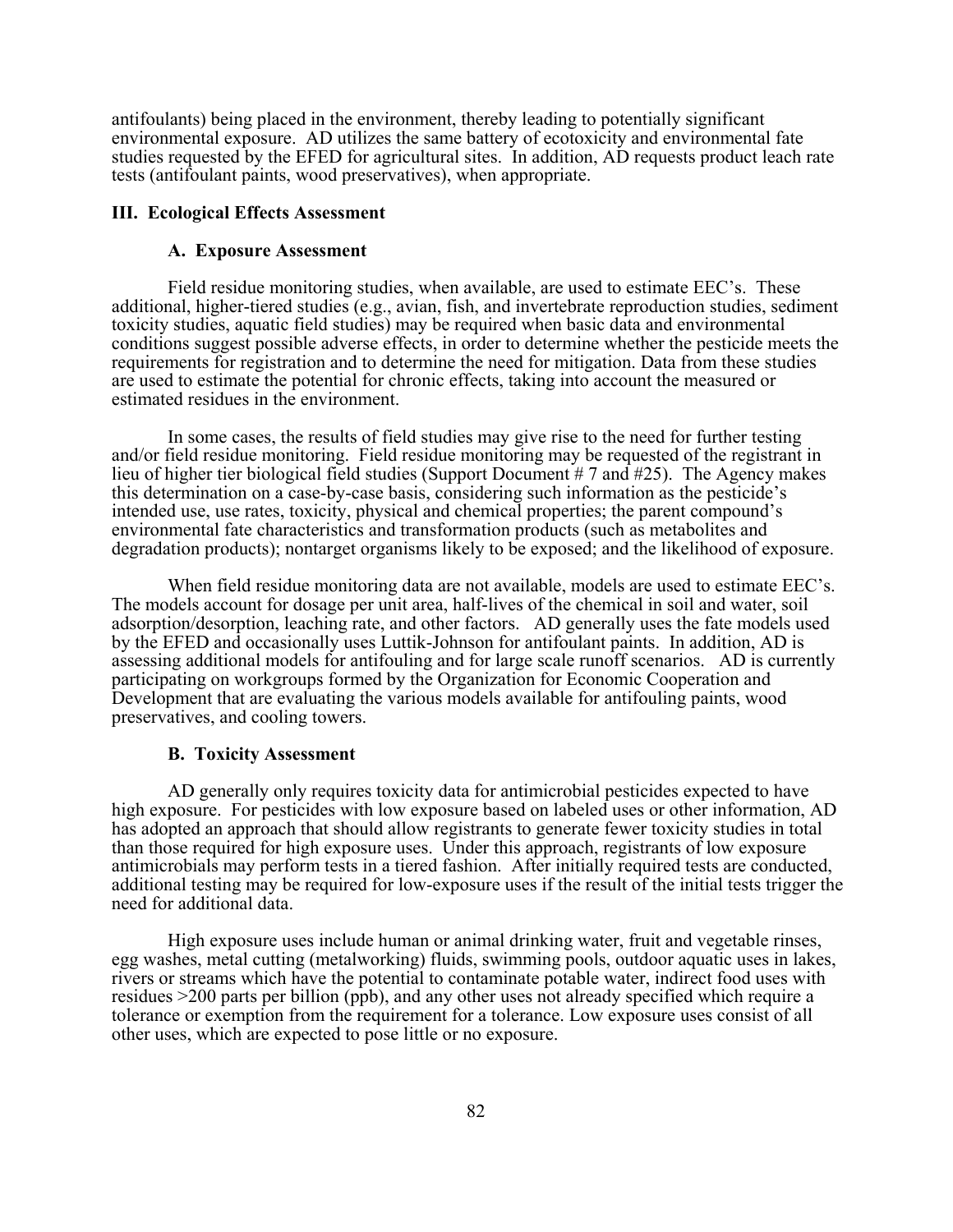An antimicrobial use is considered an indirect food use when it is not applied directly to food, but is used in such a way that food may reasonably be expected to bear inadvertent residues through contact with treated surfaces and articles. Examples of antimicrobial uses which may result in inadvertent residues in food through normal use are sanitizers and disinfectants, which may be used in food handling areas.

## **C. Risk Assessment Methods and LOCs**

The risk assessment methods used to evaluate potential risk are similar to those used by the EFED and are based on the RQ, which is compared to AD's LOCs. The LOCs currently address the following risk presumption categories:

(1) **Acute high** - Potential for acute risk is high, and regulatory action may be warranted in addition to restricted use classification;

(2) **Acute Restricted Use** - Potential for acute risk is high, but this may be mitigated through restricted use classification;

(3) **Acute Listed Species** - Potential for acute risk to listed species is high, and regulatory action may be warranted, and

(4) **Chronic Risk** - Potential for chronic risk is high, and regulatory action may be warranted.

AD does not perform assessments for chronic risk to plants, acute or chronic risks to nontarget insects, or chronic risk from granular/bait formulations to mammalian or avian species.

The ecotoxicity test values (i.e., measurement endpoints) used in the acute and chronic risk quotients are derived from the results of required studies. Examples of ecotoxicity values derived from the results of short-term laboratory studies that assess acute effects are:

- $LC_{50}$  fish and birds,
- $LD_{50}$  birds and mammals,
- $EC_{50}^{\sim}$  aquatic plants and aquatic invertebrates, and
- $\overline{EC}_{25}^{30}$  terrestrial plants.

Examples of toxicity test effect levels derived from the results of long-term laboratory studies that assess chronic effects are:

- LOEC birds, fish, and aquatic invertebrates,
- NOEC birds, fish and aquatic invertebrates, and
- MATC fish and aquatic invertebrates.

For birds and mammals, the NOEC value is used as the ecotoxicity test value in assessing chronic effects. Other values may be used when justified. Generally, the MATC (defined as the geometric mean of the NOEC and LOEC) is used as the ecotoxicity test value in assessing chronic effects to fish and aquatic invertebrates. However, the NOEC is used if the measurement endpoint is production of offspring or survival.

Risk presumptions, along with the corresponding RQs and LOCs are summarized in Table 1.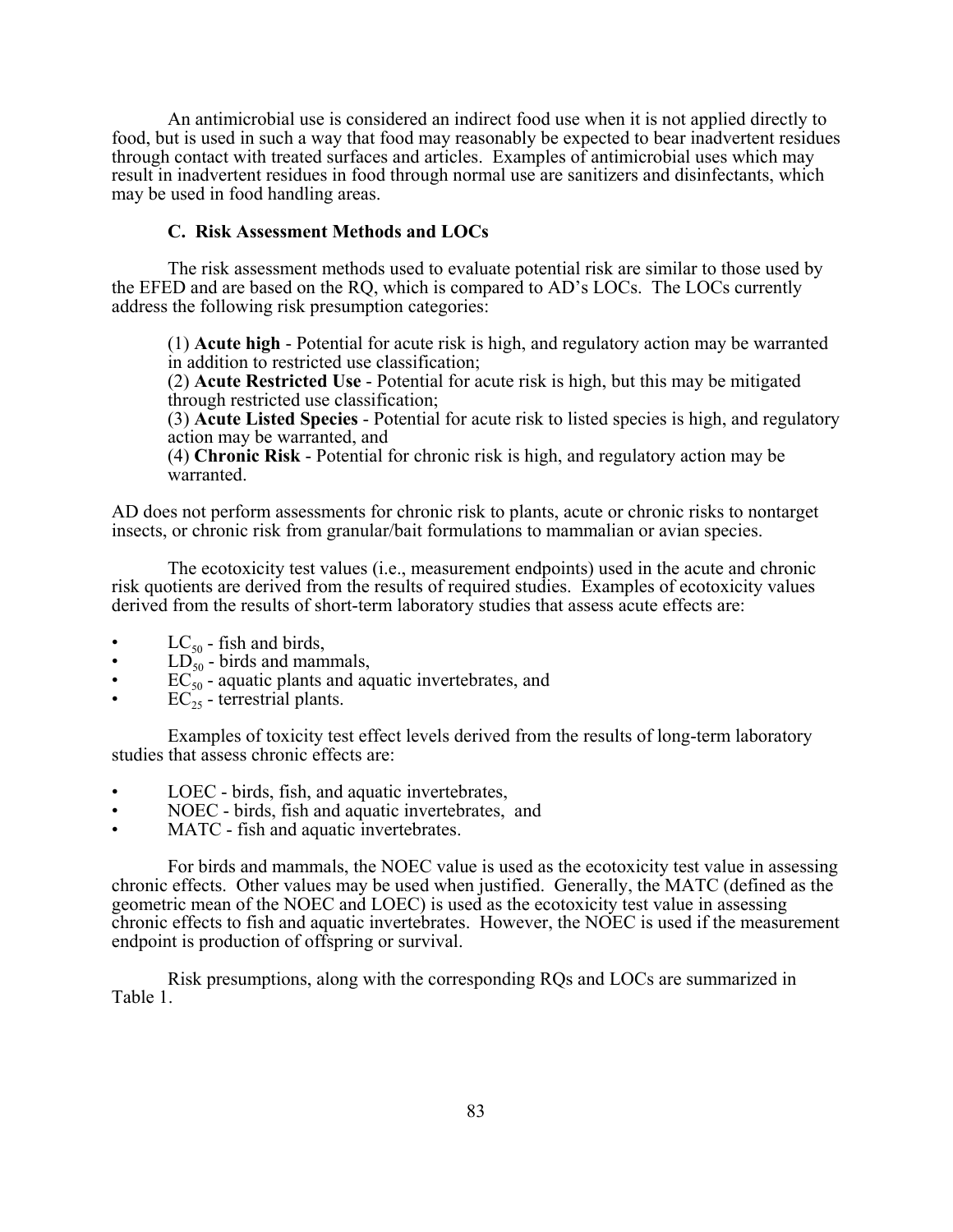|  |  |  | <b>Table 1. Risk Presumptions for Terrestrial Species</b> |
|--|--|--|-----------------------------------------------------------|
|--|--|--|-----------------------------------------------------------|

| <b>Risk Presumption</b>       | RQ                                                             | LOC: |
|-------------------------------|----------------------------------------------------------------|------|
| <b>Birds and Wild Mammals</b> |                                                                |      |
| Acute High Risk               | $EEC1/LC50$ or LD50/sqft <sup>2</sup> or LD50/day <sup>3</sup> | 0.5  |
| <b>Acute Restricted Use</b>   | EEC/LC50 or LD50/sqft or LD50/day (or LD50<br>$<$ 50 mg/kg)    | 0.2  |
| <b>Acute Listed Species</b>   | EEC/LC50 or LD50/sqft or LD50/day                              | 0.1  |
| Chronic Risk                  | <b>EEC/NOEC</b>                                                |      |

<sup>1</sup> abbreviation for Estimated Environmental Concentration (ppm) on avian/mammalian food items<br> $\frac{2 \text{ mg/ft}^2}{LD50 \cdot wt}$  of bird  $\frac{2 \text{ mg/ft}^2}{2}$  mg of toxicant consumed/day

LD50  $*$  wt. of bird LD50  $*$  wt. of bird

# **Risk Presumptions for Aquatic Animals**

| <b>Risk Presumption</b>     | RQ                      | LOC            |
|-----------------------------|-------------------------|----------------|
| Acute High Risk             | $EEC1/LC50$ or $EC50$   | 0.5            |
| <b>Acute Restricted Use</b> | EEC/LC50 or EC50        | 0 <sup>1</sup> |
| <b>Acute Listed Species</b> | EEC/LC50 or EC50        | 0.05           |
| Chronic Risk                | <b>EEC/MATC or NOEC</b> |                |

 $^1$  EEC = (ppm or ppb) in water

## **Risk Presumptions for Plants**

| <b>Risk Presumption</b>                    | RO                     | LOC |  |  |
|--------------------------------------------|------------------------|-----|--|--|
| <b>Terrestrial and Semi-Aquatic Plants</b> |                        |     |  |  |
| Acute High Risk                            | EEC <sup>1</sup> /EC25 |     |  |  |
| <b>Acute Listed Species</b>                | EEC/EC05 or NOEC       |     |  |  |
| <b>Aquatic Plants</b>                      |                        |     |  |  |
| Acute High Risk                            | EEC <sup>2</sup> /EC50 |     |  |  |
| <b>Acute Listed Species</b>                | EEC/EC05 or NOEC       |     |  |  |

<sup>1</sup> EEC = lbs ai/A<br><sup>2</sup> EEC = (ppb/ppm) in water

## **IV. Assessments for Listed Species**

AD's registration and reregistration documents contain a section on listed species. When LOCs for listed species are exceeded, AD will note in the document that LOC's are exceeded. Listed species exceeding LOC's are tabulated by state/county and assessed for their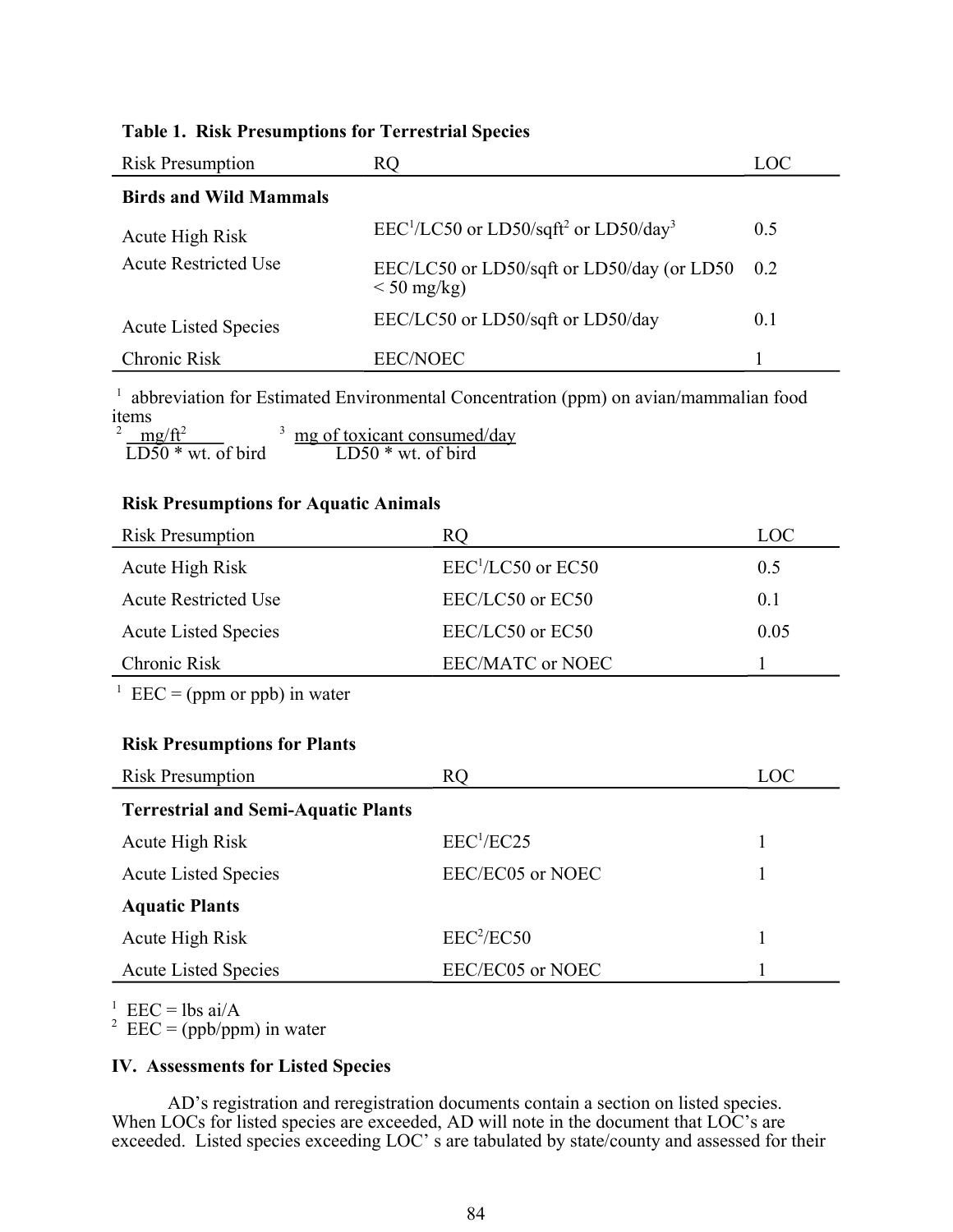proximity to the pesticide. FEAD is then consulted for further analysis of the species at risk. FEAD provides appropriate recommendations for mitigation/restrictions on use if necessary.

## **Appendix B. Overview of OPP's Screening-Level Ecological Assessment Process for Biological Pesticides**

#### **I. Background**

The Biopesticides and Pollution Prevention Division (BPPD) was created for the purpose of bringing safer pesticide products into the marketplace and to encourage the adoption of these safer, reduced risk products and related integrated pest management (IPM) practices. The safer, reduced risk products that are scientifically reviewed and registered are known as biological pesticides or biopesticides. Biopesticides are distinguished from conventional chemical pesticides by their unique modes of action, low use volumes, natural occurrence, generally low to no persistence in the environment, and, for many biopesticide active ingredients, target species specificity.

There are three categories of biopesticides: biochemicals, microbials, and plantincorporated protectants (PIPs). As defined in 40 CFR §158.65 (a) and (b), Biochemical Pesticides include, but are not limited to compounds such as semiochemicals, natural plant and insect hormones and synthetic growth regulators, and enzymes. Microbial Pesticides include microorganisms and their toxic metabolites such as bacteria, fungi, viruses, and protozoans, as well as novel microbes (i. e. genetically-modified or nonindigenous species). In 40 CFR §152.3, a Plant Incorporated Protectant (PIP) is defined as a "pesticidal substance that is intended to be produced and used in a living plant, or in the produce thereof, and the genetic material necessary for the production of such a pesticidal substance. It also includes any inert ingredient contained in the plant, or produce thereof."

The Biochemical Pesticide Branch (BPB) is responsible for the registration of biochemical pesticides. Microbial pesticides and PIPs are the responsibility of the Microbial Pesticides Branch (MPB). Prior to registration, the potential for any biological pesticide to cause adverse effects to non-target organisms, including listed species, and the environment must be thoroughly investigated. Due to the unique nature of these pesticides, slightly different, but generally complimentary and overlapping approaches, are used by BPB and MPB to assess the potential risks involved with the use of biochemical and microbial pesticides and PIPs.

Section II of this appendix describes the assessment process for biochemical pesticides, and Section III addresses microbial pesticides and PIPs.

#### **II. Non-Target Organism Risk Assessment for Biochemical Pesticides**

Before beginning a description of the biochemical pesticide risk assessment process, it is important to first describe the nature of biochemical pesticides, how they are distinguished from conventional chemical pesticides, and their pesticidal mode of action.

### **A. What are Biochemical Pesticides**

A biochemical pesticide is defined by the following two criteria:

- It is a generally naturally-occurring substance (or is structurally similar and functionally identical to a naturally-occurring substance), and
- It has a non-toxic mode of action.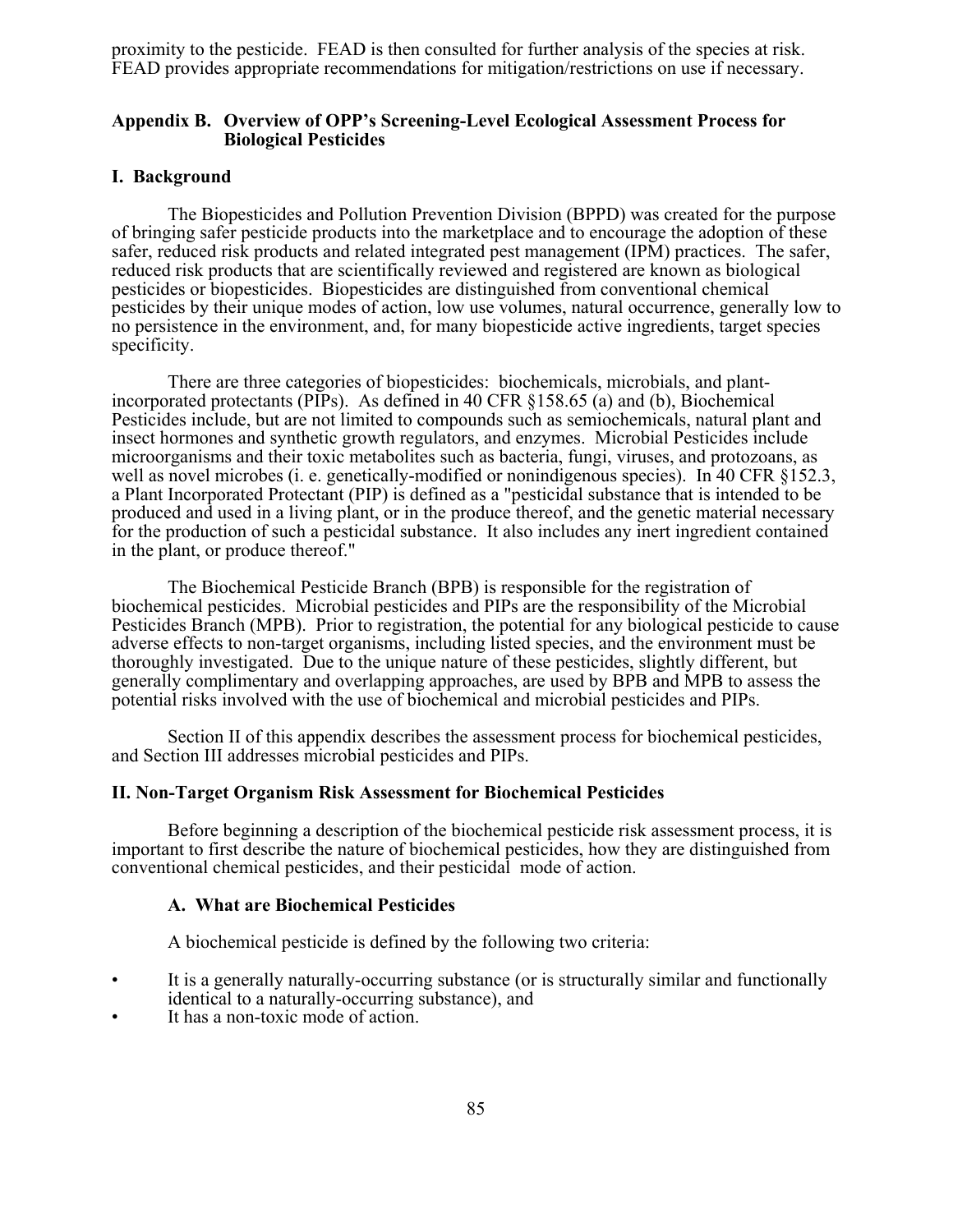It is important to note that not all biochemicals are naturally-occurring. An example of synthetic substances that meet the criteria for classification as a biochemical are synthetic Lepidopteran pheromones, which are structurally and functionally identical to the naturally occurring pheromones produced by moths and butterflies.

Additionally, the "natural occurrence" of a substance does not immediately lead to the presumption that it has a non-toxic mode of action. An example of a substance in this category would be pyrethrum, a natural insecticide obtained from certain chrysanthemum flowers that is known to be a very potent neurotoxin. This toxic mode of action would preclude pyrethrum from being classified as a biochemical.

## **B. Non-Toxic Modes of Action:**

There are several non-toxic modes of action whereby biochemicals accomplish their pesticidal activity. These are grouped according to the following categories:

- Plant and insect growth regulators (PGRs and IGRs)
- Semiochemicals
	- Pheromones

Attractants/repellents (including irritants)

- Suffocating agents
- Desiccants
- **Coatings**
- Systemic Acquired Response (SAR)-inducers

Biochemical PGRs and IGRs include those substances that mimic or block the activity of naturally-occurring growth substances. Pheromones are be used as either mating disruptants or as attractants to lure target pests (usually insects) into traps. Attractants and repellents encompass all those substances generally considered to be non-pheromone semiochemicals. Suffocating agents (typically oils) act by physically preventing respiration of the target pest, resulting in death by asphyxiation. Desiccants accomplish their activity by solubilizing or physically perturbing waxy cuticles of plants or insects such that the organisms succumb to rapid evaporative water loss. Coatings are substances commonly found in the environment (e.g. clay particles), and have a passive mode of action (i.e. there is no biochemical interaction against the target pest). When applied to plant foliage, coatings function as physical barriers to infections by plant pathogens, cause unpalatable abrasiveness to phytophagous insects, or act as physical irritants. Substances that induce the SAR response have no direct activity against the target pest, but function to enhance the inherent capacity of plants to resist infection by plant pathogens, or produce secondary plant metabolites that cause the plant to be unpalatable, or possibly toxic to a pest (e. g. increase phenolic content).

Although biochemical pesticides, by definition, act via a non-toxic mode of action, they can still be lethal to the target pest. Due to the broad-spectrum, non-species-specific activity of many biochemical pesticides, all unintentional exposure pathways and potential lethality to non-targets must be assessed. Furthermore, a non-toxic mode of action against the target pest does not presume a lack of toxicity to non-target organisms. The following discussion will focus on the detailed information that are required by reviewers to conduct an risk assessment.

## **C. Characterization of the Risk**

Risks to non-target organisms are characterized via a preliminary assessment of toxicity (or lethality) and of all conceivable exposure pathways to non-targets by application of the biochemical pesticide. The risk characterization is summarized in the following equation:

Toxicity (or Lethality) x Exposure  $=$  Risk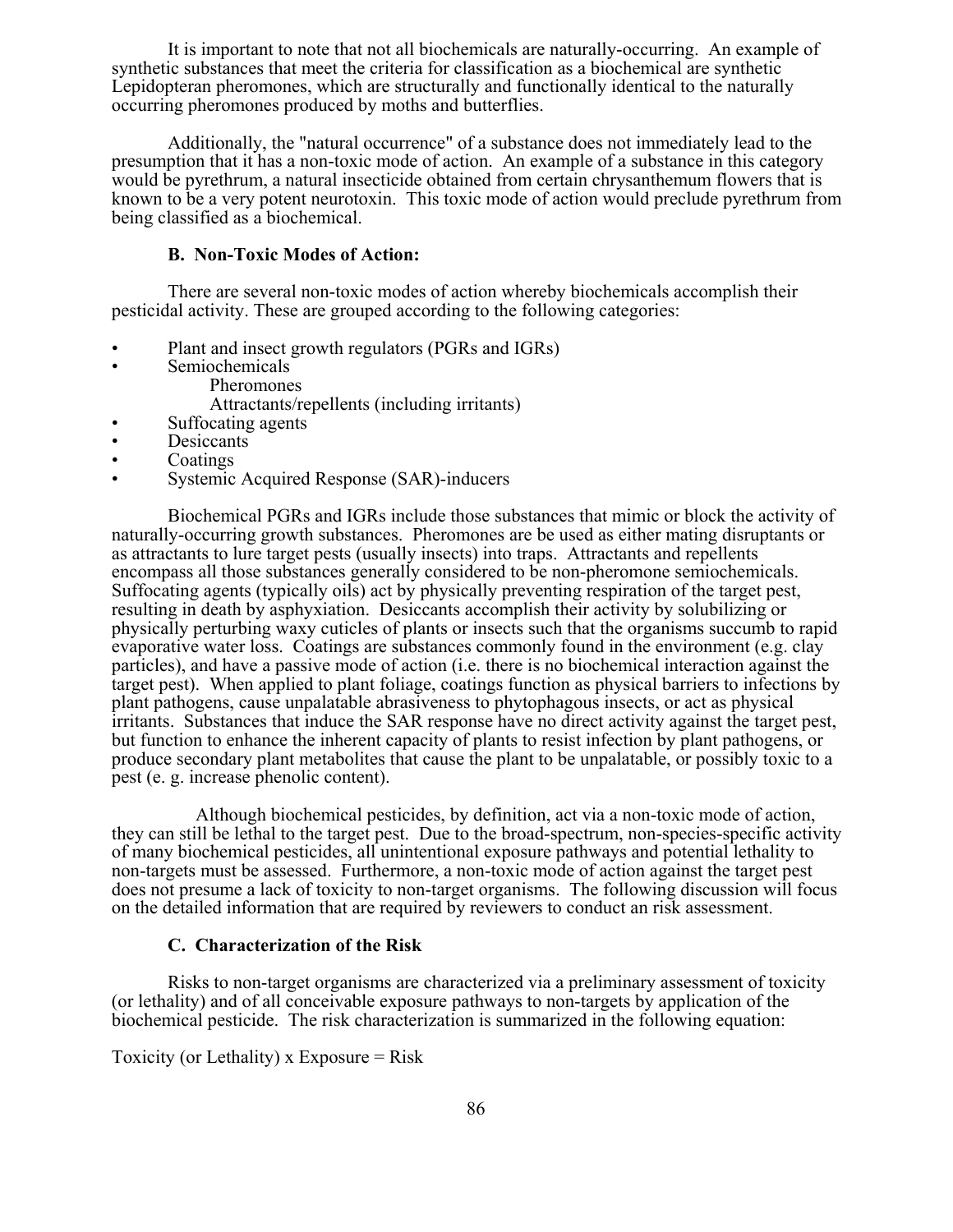Due to non-toxic modes of action and/or lack of exposure to non-targets by most biochemical pesticides, **a Risk Quotient (RQ) is not typically calculated** since the point estimates of either toxicity and/or exposure will usually be at or near zero. A qualitative assessment is conducted, which is discussed in the next section.

#### **D. Components of the Risk Assessment**

The preliminary assessment of toxicity is facilitated by a complete understanding of the product chemistry of the biochemical active ingredient and by the use pattern of the end-use product. These data/information include (but are not limited to):

- Mode of action;
- Persistence/degradation rate;
- Environmental fate (what are the degradation products and where do they go);
- Product formulation (is it a liquid, granular, or dust);
- Application method (e.g. foliar, soil, or fog applications; seed treatments);
- Application rate and timing (amount per unit area;, applications/growing season; early, mid-, and/or late season applications);
- Use sites (terrestrial or aquatic; agricultural, natural area, or urban/homeowner); and
- Target pest(s).

Other data/information may be required on a case-by-case basis, depending on the nature of the active ingredient and the use sites proposed for the product. The risk assessor also must have an in-depth understanding of the chemistry of the formulated product, particularly of the "other" (formerly known as inert) ingredients (buffers, diluents, stabilizers, surfactants, etc.) that are applied with the end-use product. These intentionally added ingredients may have unanticipated adverse effects to non-targets and the environment.

## **E. Risk Assessment for Listed Species**

Potential risks to all non-target organisms are considered when evaluating a biochemical pesticide and, therefore, specific risk assessments for listed species are usually not conducted. As it will be discussed in more detail below, registrants are required to present studies, data, and/or information demonstrating a lack of toxicity and/or exposure to any non-target species (avian, fish, aquatic invertebrate, insect, and plant) via the use of a biochemical pesticide end-use product according to its proposed label directions. The unique characteristics of biochemical pesticides, which generally have non-toxic modes of action, low use volumes, and ready biodegradability (low to no persistence), usually minimize the risks to all non-targets, including listed species.

If the BPB risk assessor, upon review of the product label use directions and use sites, determines that there is a potential for exposure to non-target organisms, the registrant will be required to revise the product label language to ensure that the potential exposure to non-targets will be mitigated. These revisions may include, but are not limited to, changes in application timing and/or deletion of selected use sites. When the biochemical has a broad spectrum (nonspecific) and lethal (but non-toxic) mode of action, revisions to product label use directions, use sites, and environmental hazards statements may also be required. An example of a lethal, but non-toxic model of action is a suffocating oil, such as soybean oil.

Most biochemicals are registered for use in agriculture and horticultural/ornamental sites, and to a lesser extent in public recreation areas (e.g., golf courses, city/county parks, etc), railroad/highway/electrical rights-of-way, and homeowner settings. If a listed species is expected to be exposed from a pesticide on a labeled use site, the risk assessor will consult with FEAD to determine whether the proposed use of a biochemical pesticide will result in exposure to listed species. If it is determined that exposure will occur and that such exposure has the potential for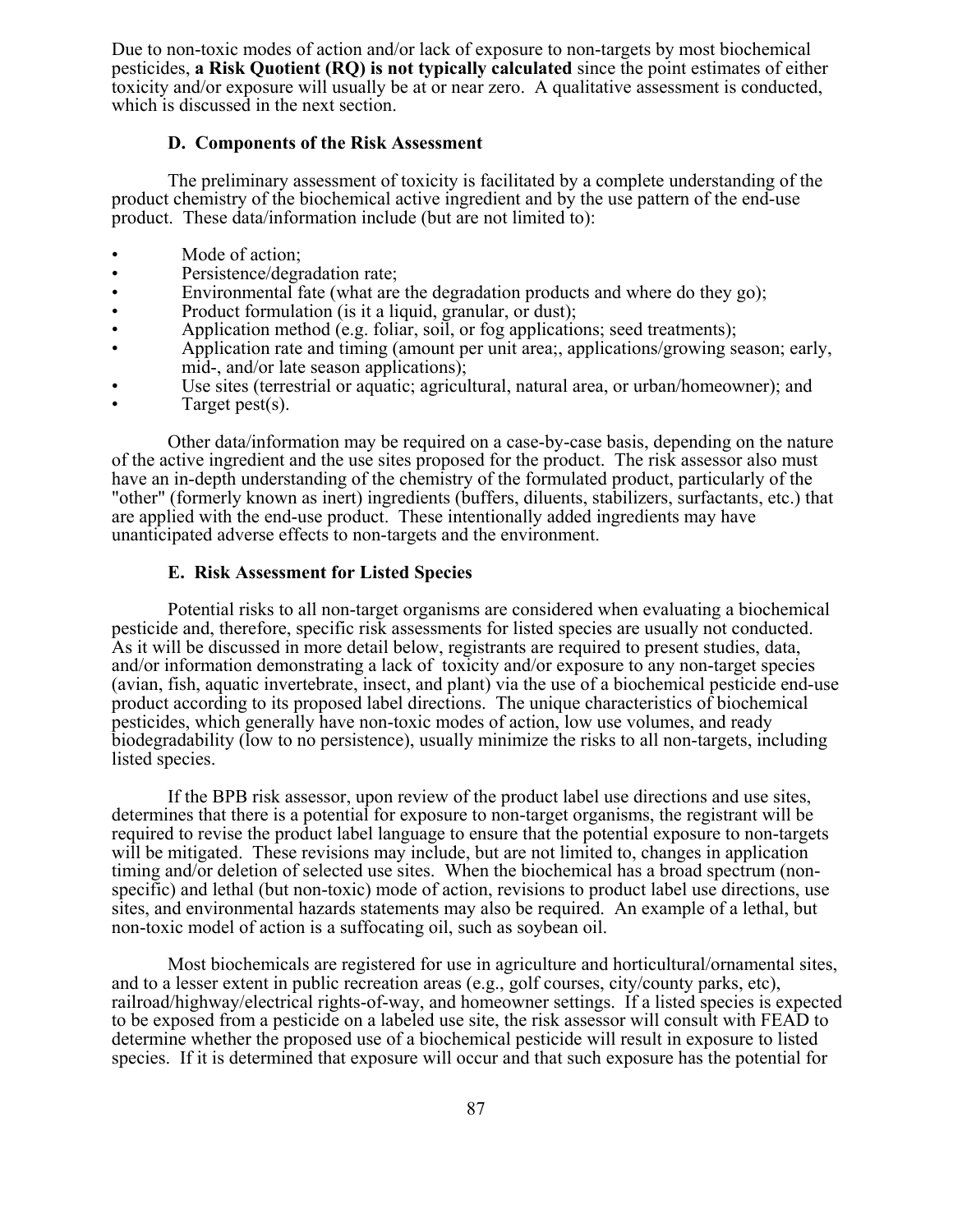adverse effects, BPPD and FEAD will arrange for a consultation with the appropriate agency (U.S. Fish and Wildlife Service and/or U.S. National Marine Fisheries Service). Potential exposure will be minimized as previously described by evaluating the product label and requiring revisions to the label language and, if necessary, restricting and/or deleting certain use sites.

Similarly, if biochemical pesticides are intended for use in natural areas (nature preserves, state parks, national forests, etc.) or if there is a potential for off-site movement to such areas, the products will be evaluated on a case-by-case basis, as described above, to determine exposure to listed species and other non-target organisms. Exposure is not considered to be a problem if the registrant can unequivocally demonstrate (via EPA-guideline studies or publically available technical data) that the biochemical pesticide is non-toxic to all potentially exposed non-target organisms, including listed species, or that it will not significantly and permanently disrupt the normal biological activities of potentially exposed non-targets.

It is important to note that most biochemical pesticide active ingredients are already present in the environment and that non-target organisms are already regularly exposed to these substances. Furthermore, the amount of biochemical active ingredient applied is often less than what is present in the environment. It should also be noted that other governmental agencies (state, local, and/or federal) that have land management responsibilities may provide additional site-based assessments to determine whether they will use a particular biochemical pesticide to control pests and protect listed species.

## **F. The Biochemical Risk Assessment**

Once the components of the risk assessment have been assembled, the risk assessor uses this information to assess the full range of potential and actual exposure pathways of a biochemical pesticide to non-target organisms and the environment. Toxicity (or lethality) data for the toxicity component of the risk equation are typically obtained from the tiered guideline studies conducted and submitted by the registrant to support a registration. A list of non-target organism study requirements for biochemicals, arranged as Tiers I, II, and III, is presented in a table in 40 CFR §158.690 (d). The tiered study guidelines are summarized below:

| Tier I                        | Tier II                    | Tier III                            |
|-------------------------------|----------------------------|-------------------------------------|
| Avian Acute Oral Toxicity     | Volatility                 | <b>Terrestrial Wildlife Testing</b> |
| <b>Avian Dietary Toxicity</b> | Leaching                   | <b>Aquatic Animal Testing</b>       |
| Freshwater Fish LC50          | Adsorption/Desorption      | Non-Target Plant Studies            |
| Freshwater Invertebrate LC50  | Octanol/Water Part, Coeff. | Non-Target Insect Studies           |
| Non-Target Plant Studies      | UV Absorption              |                                     |
| Non-Target Insect Studies     | Aerobic Soil Metabolism    |                                     |
|                               | Aerobic Aquatic Metabolism |                                     |
|                               | Soil Photolysis            |                                     |
|                               | <b>Aquatic Photolysis</b>  |                                     |

Tier I guideline studies are basically acute toxicity studies designed to determine acute, short-term effects of pesticide exposure to non-target organisms. The need for Tier II and Tier III studies are triggered only when one or more Tier I studies demonstrate significant adverse effects to non-targets. Tier II studies are environmental fate studies that provide additional information on the degradation and persistence of biochemical pesticides and the potential for subchronic/chronic exposure. Tier III studies are longer term and more rigorous non-target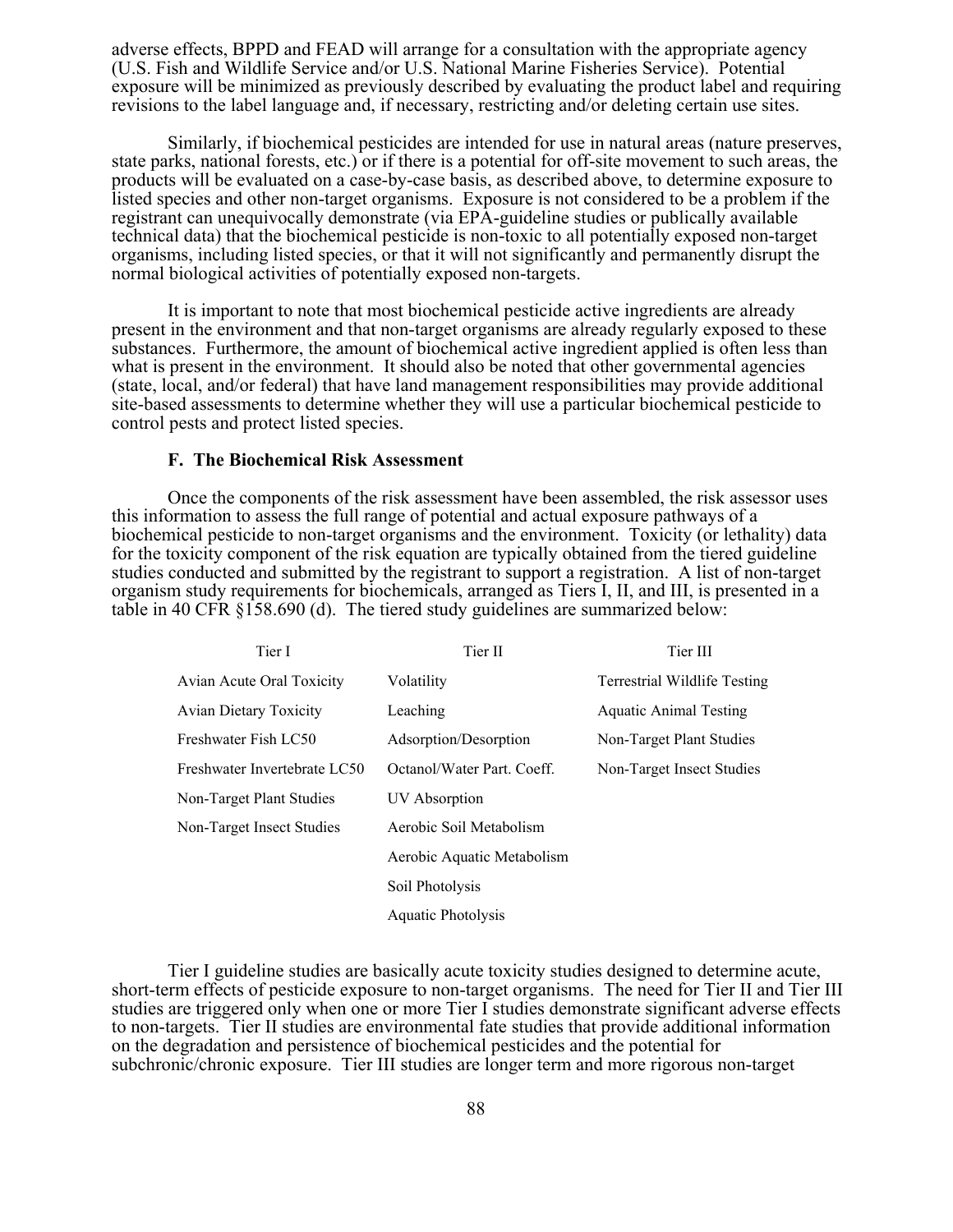studies on terrestrial and aquatic organisms and will be needed especially if the active ingredient is shown to persist in the environment.

It is important to note that no biochemical active ingredient or product has yet triggered a requirement for Tier II or Tier III non-target organism and ecological fate/effects studies.

Once the exposure pathways to non-target organisms have been determined and the potential for toxicity (or lethality) to non-target organisms is understood, a risk assessment is conducted that incorporates all exposure, toxicity, target pest, and use pattern information.

Upon completion of the risk assessment, the biochemical pesticide is subjected to a risk management analysis. This is generally conducted by the Regulatory Action Leader (or RAL) for the product, in close consultation with the science reviewer(s). The RAL is the principal point of contact with the registrant of a particular product and is responsible for administratively guiding the product through the registration process.

#### **G. Risk Assessments for Straight-Chain Lepidopteran Pheromones (SCLPs)**

Non-target organism risk assessments are not typically conducted for products containing straight-chain lepidopteran pheromones (SCLPs). SCLPs are a group of pheromones consisting of unbranched aliphatics having a chain of nine to eighteen carbons, containing up to three double bonds, ending in an alcohol, acetate or aldehyde functional group (40 *CFR* ???). This structural definition encompasses the majority of known pheromones produced by insects in the order Lepidoptera, which includes butterflies and moths. Based on the data available to the Agency (Federal Register Notice 1/26/94 & OECD, 2000), adverse effects on nontarget organisms are not expected from the use of SCLPs because these pheromones are released in very small quantities in the environment and act on a select group of insects (i.e., speciesspecific). SCLPs are biodegradable by enzyme systems present in most living organisms, and should present no problems with their normal physiology. For example, the known metabolism of long-chain fatty acids predicts that SCLPs would be metabolized either by β-oxidation yielding a series of paired carbon losses or by complexing with glucuronide and excretion by the kidneys (Federal Register v.60, Aug.30/95).

## **H. Waiver Requests**

Submission of guideline studies is the most unambiguous approach to satisfy the data requirements for registration. The guideline studies are designed to provide the BPB risk assessor with the necessary information to assess the risks posed by a biochemical pesticide when it is used according to its proposed label directions. However, there may be circumstances where the registrant believes that conducting a study to support a particular data requirement is unnecessary, or may be too costly to conduct. The registrant may then request a waiver from the requirement for conducting one or more guideline studies.

Study waiver requests must be addressed on a guideline-by-guideline basis for all Tier I data requirements. Each waiver request must be accompanied by a scientific rationale, including technical information/data, that credibly supports the waiver request and will assure the BPB risk assessor that a guideline study will not be needed to complete the risk assessment.

Data from non-guideline studies are acceptable on a case-by-case basis only if they provide information/data that is equivalent to information/data that would have been generated by guideline studies, *and* they are conducted according to generally accepted scientific principles. Non-guideline studies obtained from the open technical literature, which is routinely searched, must have a reasonably complete description of the materials and methods to assure the BPB risk assessor that the submitted data will be useful in completing the risk assessment. Journal abstracts and reports from technical meeting proceedings generally do not contain sufficient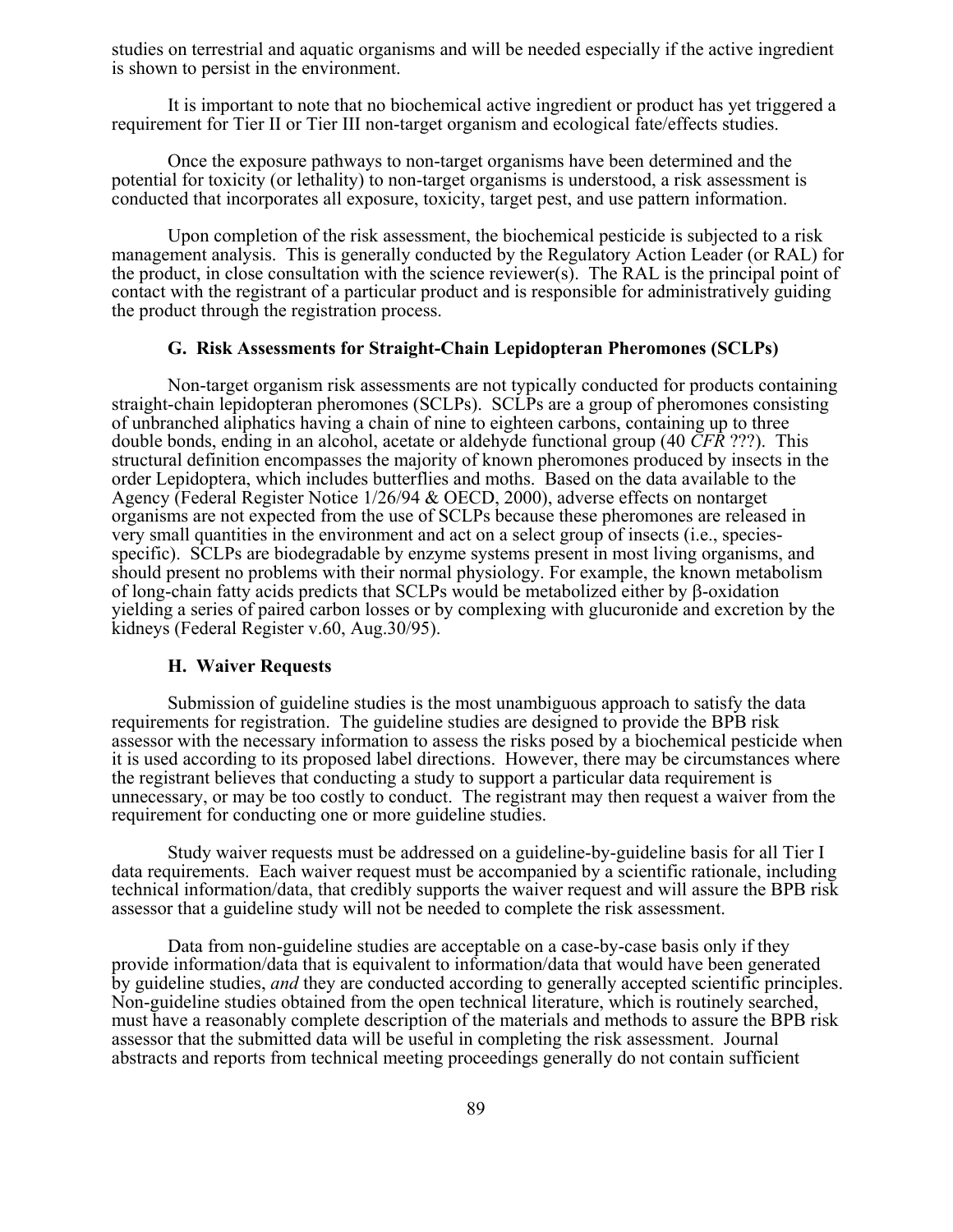information and, therefore, are typically classified as unacceptable for use in risk assessments. Similarly, testimonials found in advertising literature and anecdotal information unsupported by credible data are also unacceptable.

Another approach to supporting waiver requests is to demonstrate that there will be no exposure of non-target organisms (either directly or indirectly) to the biochemical pesticide following application to the proposed use site(s) and target pest(s) listed on the product label. For example, if the registrant request waivers from the study data requirements for fish toxicity and aquatic invertebrate toxicity, it must be demonstrated that the product is intended solely for terrestrial uses *and* that it is highly unlikely that fish or aquatic invertebrates would be exposed to the biochemical pesticide directly or indirectly (via runoff or spray drift). The product label would also be required to contain specific language warning the product user to avoid applying the product on or near aquatic sites and environmental hazards statements indicating that the product is toxic to fish and aquatic invertebrates. Alternatively, the registrant could present data demonstrating that the active ingredient rapidly degraded to non-toxic compounds following application, thereby minimizing exposure. The "other" (inert) ingredients in an end-use product must also be considered when developing a scientific rationale to support a waiver request.

### **I. Risk Management**

After the risk assessment is completed, the biochemical pesticide is subjected to a risk management analysis by the RAL for the product, in close consultation with the science reviewer(s). If minor risks regarding toxicity/lethality of the biochemical pesticide are identified in the risk assessment, the risks may be mitigated by addition of precautionary statements and environmental hazards statements (see discussion above under Waiver Requests) on the product label.

Conversely, if it is determined that risks cannot be mitigated with restrictive label language, and that severe adverse effects may result if the product is used as intended, BPPD may recommend that the product be transferred to the Registration Division where it would be treated as a conventional chemical pesticide and would receive a higher level of scrutiny and the reduced data requirements would not apply. Usually, if adverse non-target organism and environmental effects are indicated in the risk assessment it is also likely that there may be analogous adverse effects to human health.

## **J. Guidance for Non-Target Organism, Fate, and Expression Data Requirements**

For biochemical pesticides, guidance for all non-target organism, fate, and expression data requirements may be found in the following Subpart D, Data Requirement Tables: 40 CFR §158.202 and in 40 CFR §158.690 (d). Specific information on individual non-target organism, fate, and expression testing guidelines is located in the OPPTS Harmonized Guidelines Series 850 and Series 835, and may be accessed in downloadable format at the U.S. EPA website at:

www.epa.gov/docs/OPPTS\_Harmonized/850\_Ecological\_Effects\_Test\_Guidelines/Series

and

www.epa.gov/OPPTS\_Harmonized/835\_Fate\_Transport\_and\_Transformation\_Test\_Guidelines/ Series/

Ideally, biochemical pesticides will have little or no effects on non-target organisms, degrade rapidly in the environment, have low application rates and are applied when non-targets are least likely to be present.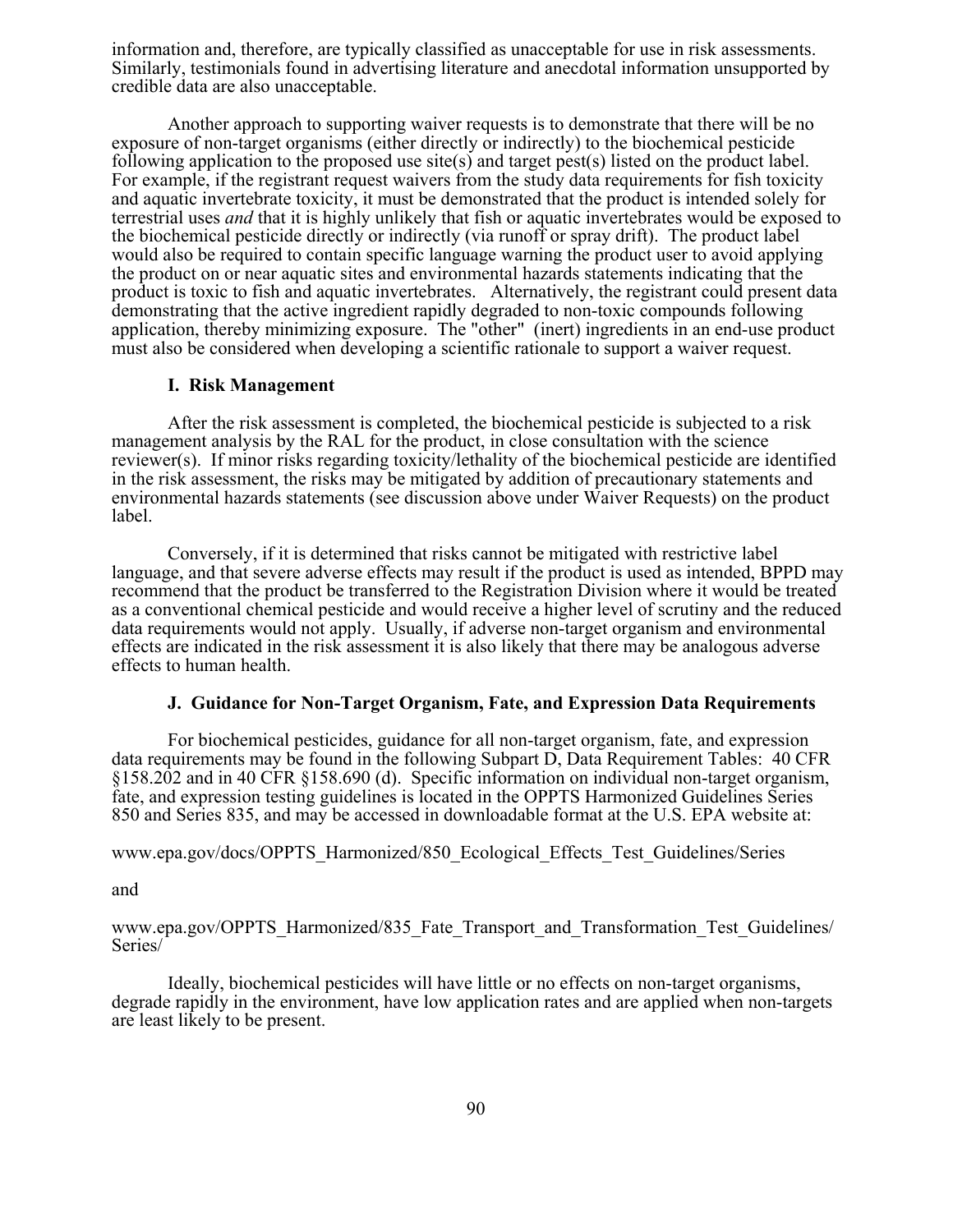BPPD has registered many products that have broad spectrum effects on targets and nontargets, that persist in the environment, and/or are applied at relatively high rates. These issues are typically managed by the use of restrictive language (i.e. explicit use directions and precautionary statements) on the product label. For example, if a product has been determined to be a hazard to honey bees or other pollinators, the registrant will be instructed to have a label statement that restricts application of the biochemical pesticide at times when these beneficial non-target insects are present at the use site.

## **II. Endangered Species Risk Assessment for Microbial Pesticides**

## **A. Characterization of the Listed Species Risk**

BPPD must identify all biological pesticides whose use may cause potential adverse impacts on listed species and their habitats by determining which flora and fauna may be affected by the proposed product. This determination is made by examining the information on non-target species and host range data of the proposed pesticide. Available information on the biology and toxicity of the microbial pest control agent (MPCA), non-target effects data submitted for registration, and the pre-registration host-range studies are used to identify the nontarget plants and wildlife that may be adversely affected. The data examined include avian, wild mammal, freshwater, estuarine and marine plants and wildlife, terrestrial plants and several orders of insects. Because of the relative specificity and limited host range of MPCAs, the listed species most likely to be affected are usually related to the target pests. (Five sample case studies are provided in Support Document #79.)

## **1. Exposure Assessment**

The listed species related to the non-target organisms that may be affected are identified to see if the use patterns of the pesticidal product will encroach on their habitat. The U.S. Fish and Wildlife Service web site ([http://endangered.fws.gov/\)](http://endangered.fws.gov/) is consulted for the identification of listed species and their location by state(s) and their habitat within the state(s). Internal EPA documents or search programs, such as DANGER which identify overlap of the habitat of listed species with agricultural crops, may also be used. If overlap of the habitat of listed species and pesticide use sites does not exist, a "no effect' finding is made. (Refer to case study  $#1$ , An ES Assessment for *Bacillus thuringiensis* Cry 3bb1 Delta Endotoxin in Corn by Habitat Overlap Evaluation, and case study #2, *M.anisopliae* for an example of a case where habitat overlap cannot be determined).

## **2. Integration of Exposure and Effects Data Using the RQ**

When the use pattern of a pesticidal MPCA may overlap with the habitat of any listed species related to a species susceptible to the pesticide, a risk characterization is performed. Risk characterization integrates the results of exposure and toxicity data to evaluate the likelihood of adverse effects on non-target species. In this approach, BPPD uses the RQ method to compare exposure over toxicity.

For most pesticides, the effects characterization is based on a deterministic approach using the  $LC_{50}$ . Estimated Environmental Concentrations (EECs) based on maximum application rates are divided by acute toxicity  $(LD_{50})$  values. The methods are based on the procedures described in Section V and include risk assessment criteria for listed species. These species risk endpoints have also been accepted by the Office of Endangered Species (1980).

A typical risk assessment starts with a determination of the EEC based on maximum application rates and the  $LD_{50}$  value for a given species. The ratio of the EEC and  $LD_{50}$  can then be compared to some relative quotient ranking to indicate possible acute adverse effects to non